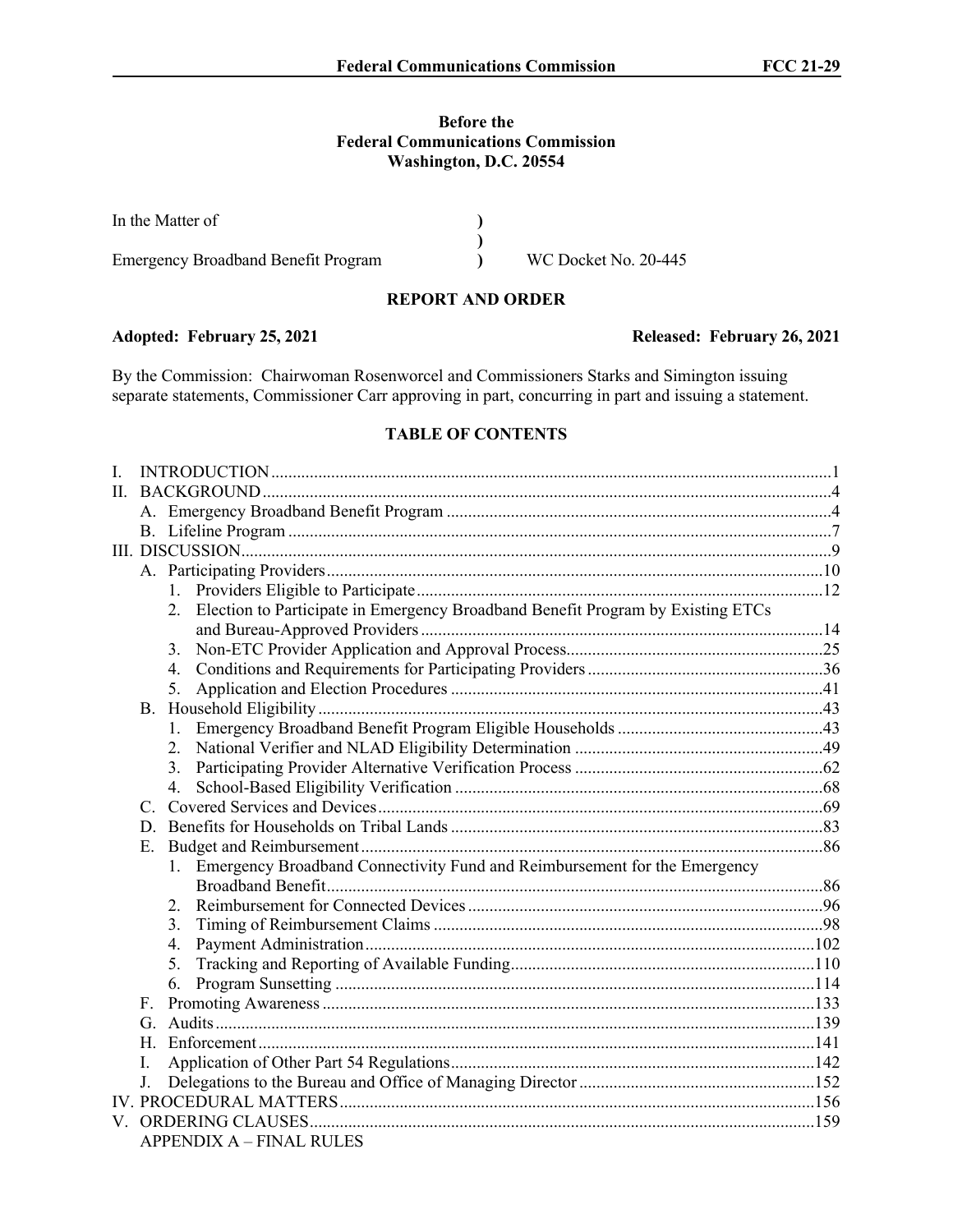# **I. INTRODUCTION**

1. In this Order, we establish the Emergency Broadband Benefit Program to support broadband services and devices to help low-income households stay connected during the COVID-19 pandemic.<sup>1</sup> Efforts to slow the spread of COVID-19 have resulted in the dramatic disruption of many aspects of Americans' lives, including social distancing measures to prevent person-to-person transmission that have required the closure of businesses and schools across the country for indefinite periods of times, which in turn has caused millions of Americans to become newly unemployed or unable to find work. These closures have also led people to turn to virtual learning, telemedicine, and telework to enable social distancing measures, which has only increased every household's need for access to broadband services. The cost of broadband services, however, can be difficult to overcome for lowincome families and for families that have been struggling during the pandemic.

2. On December 27, 2020, the Consolidated Appropriations Act, 2021 (Consolidated Appropriations Act) became law.<sup>2</sup> Among other actions intended to provide relief during the pandemic, the Consolidated Appropriations Act establishes an Emergency Broadband Connectivity Fund of \$3.2 billion in the Treasury of the United States for the fiscal year 2021,<sup>3</sup> to remain available until expended. The Consolidated Appropriations Act directs the Federal Communications Commission (Commission) to use that fund to establish an Emergency Broadband Benefit Program, under which eligible low-income households may receive a discount off the cost of broadband service and certain connected devices during an emergency period relating to the COVID-19 pandemic, and participating providers can receive a reimbursement for such discounts.<sup>4</sup>

3. In creating the Emergency Broadband Benefit Program, the Consolidated Appropriations Act does not preclude the Commission from utilizing in whole or in part any of our part 54 rules or amending them to suit the EBB Program.<sup>5</sup> Moreover, Congress directed the Commission to utilize existing regulatory tools in support of the EBB Program, such as the National Verifier and the National Lifeline Accountability Database,<sup>6</sup> originally designed to support the existing Lifeline program, which helps ensure low-income consumers have access to affordable voice or broadband Internet access service, though the EBB Program is funded through a separate appropriation from the Universal Service Fund.<sup>7</sup> Consistent with Congress' direction in the Consolidated Appropriations Act, we now establish the Emergency Benefit Broadband Program.

4 *Id.* § 904(b)(1). Under Section 904, the emergency period "ends on the date that is 6 months after the date on which the determination by the Secretary of Health and Human Services pursuant to section 319 of the Public Health Service Act (42 U.S.C. § 247d) that a public health emergency exists as a result of COVID-19, including any renewal thereof, terminates." *Id.* § 904(a)(8).

5 Section 904(f) *Part 54 Regulations* provides that "[n]othing in this section shall be construed to prevent the Commission from providing that the regulations in part 54 of title 47, Code of Federal Regulations, or any successor regulation, shall apply in whole or in part to the Emergency Broadband Benefit Program, shall not apply in whole or in part to such Program, or shall be modified in whole or in part for purposes of application to such Program." *Id.*  $§$  904(f).

6 *Id.* § 904(b)(2).

7 Section 904(i)(4) *Relationship to universal service contributions*, provides that "[r]eimbursements provided under this section shall be provided from amounts made available under this subsection and not from contributions under section 254(d) of the Communications Act of 1934 (47 U.S.C. § 254(d))." *Id.* § 904(i)(4).

<sup>1</sup> The coronavirus COVID-19 pandemic is an outbreak of a respiratory illness that has spread throughout the United States. *See* Centers for Disease Control and Prevention, Coronavirus (COVID-19), <https://www.cdc.gov/coronavirus/2019-ncov/index.html>(last visited Feb. 2, 2021).

<sup>2</sup> Consolidated Appropriations Act, 2021, Pub. L. No. 116-260, 134 Stat. 1182 (2020), *available at*  <https://www.congress.gov/bill/116th-congress/house-bill/133/text>(Consolidated Appropriations Act).

<sup>3</sup> Consolidated Appropriations Act, 2021, Pub. L. No. 116-260, div. N, tit. IX, § 904(i), 134 Stat. 2130, 2135.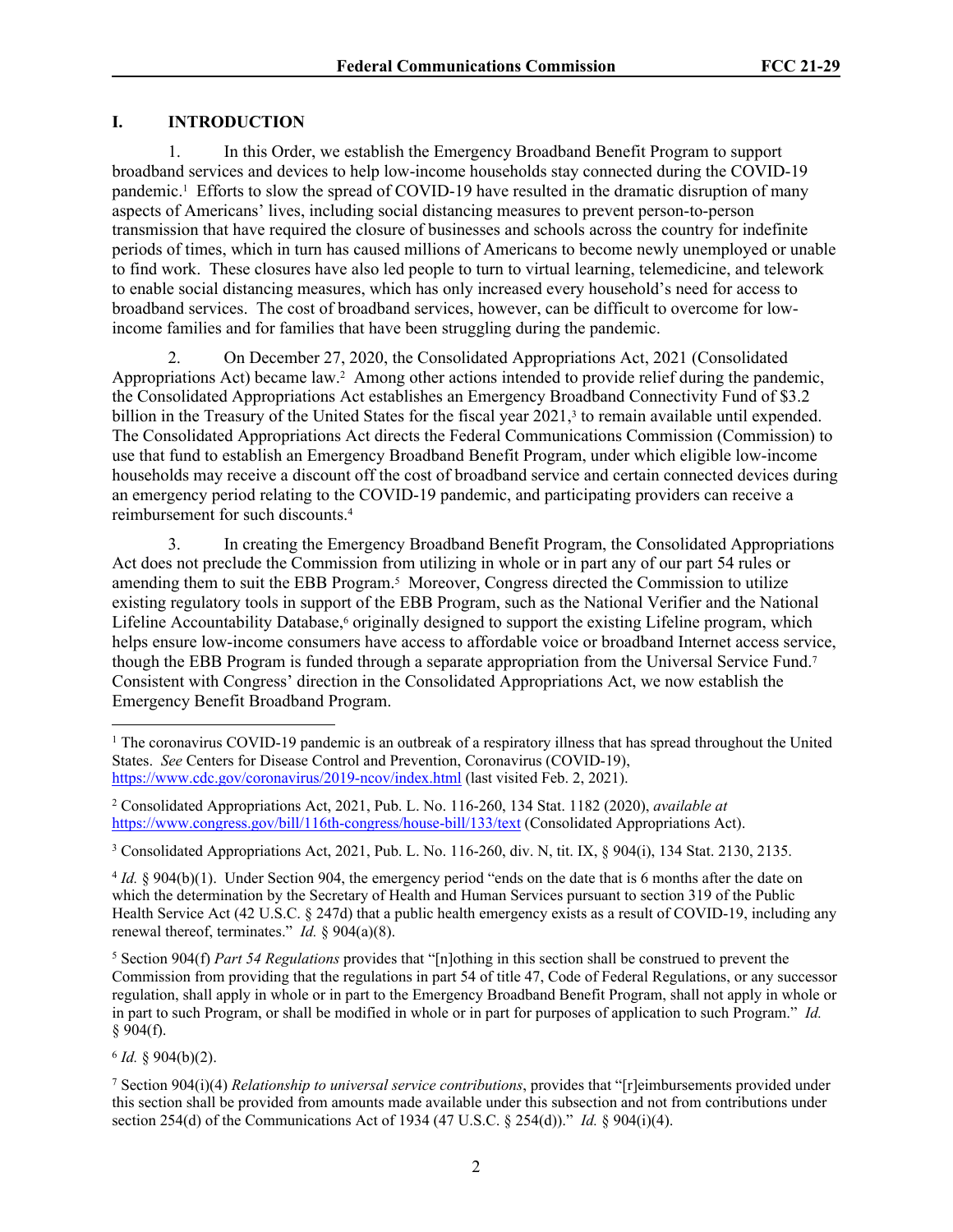# **II. BACKGROUND**

# **A. Emergency Broadband Benefit Program**

4. Pursuant to the Consolidated Appropriations Act, the Emergency Broadband Benefit Program (EBB Program or Program) will use available funding from the Emergency Broadband Connectivity Fund to support participating providers' provision of qualifying broadband service offerings and connected devices to qualifying households. To participate in the Program, a broadband provider must elect to participate and either be designated as an eligible telecommunications carrier (ETC) or be approved by the Commission.<sup>8</sup> Participating providers will make available to eligible households a monthly discount off the standard rate for an Internet service offering and associated equipment, up to \$50.00 per month.<sup>9</sup> On Tribal lands, the monthly discount may be up to \$75.00 per month.<sup>10</sup>

5. Participating providers will receive reimbursement from the EBB Program for the discounts provided.11 Participating providers that also supply an eligible household with a connected device, defined in the Consolidated Appropriations Act as a laptop, desktop computer, or tablet, for use during the emergency period may receive a single reimbursement of up to \$100.00 for the connected device, if the charge to the eligible household for that device is more than \$10.00 but less than \$50.00.<sup>12</sup> A participating provider may receive reimbursement for only one supported device per eligible household.<sup>13</sup> Providers must submit certain certifications to the Commission to receive reimbursement, and the Commission is required to adopt audit requirements to ensure provider compliance and prevent waste, fraud, and abuse.<sup>14</sup>

6. In implementing the EBB Program, the Consolidated Appropriations Act permits the Commission to apply rules contained in part 54 of the Commission's rules, including those governing the Lifeline program,<sup>15</sup> which requires the Commission to enforce the requirements of the Consolidated Appropriations Act and treat any violation of the Consolidated Appropriations Act as a violation of the Communications Act of 1934,16 exempts the Commission from certain rulemaking requirements under the Administrative Procedure Act and the Paperwork Reduction Act,<sup>17</sup> and grants the Commission authority to use the services of the Lifeline program administrator, the Universal Service Administrative Company (USAC), to implement the EBB Program.18 The Consolidated Appropriations Act also requires the

 $11$  *Id.* § 904(b)(4).

<sup>12</sup> *Id.*§ 904(b)(5).

<sup>13</sup> *Id.*

 $14$  *Id.* § 904(b)(6).

<sup>15</sup> *See id.* § 904(f).

<sup>16</sup> *See id.* § 904(g).

<sup>17</sup> *See id.* § 904(h) (establishing that 5 U.S.C. § 553 shall not apply to a regulation promulgated under section 904(c) or a rulemaking proceeding to promulgate such a regulation and that a collection of information conducted or sponsored under the regulations required by section 904(c) shall not constitute a collection of information for the purposes of 44 U.S.C. §§ 3501-3531).

<sup>18</sup> *Id.* § 904(i)(5). USAC is an independent, not-for-profit corporation designated as the permanent administrator of the Universal Service Fund by the Commission. *See* 47 CFR §§ 54.701 *et seq.* On February 3, 2021, the FCC executed an MOU establishing USAC as the administrator of the program. The MOU is available at

(continued….)

<sup>8</sup> *Id.* §§ 904(a)(12), (d)(2).

 $9$  *Id.* § 904(a)(7).

<sup>&</sup>lt;sup>10</sup> *Id.* In its comment, TDI et al. asks that the reimbursement level should be "at the highest allowable level" for "households that have a person who is deaf, hard of hearing, DeafBlind, or deaf with mobility issues." TDI et al. Comments at 2. However, the higher allowable amounts are specifically reserved for "eligible household[s] on Tribal land." Consolidated Appropriations Act, div. N, tit. IX, § 904(a)(7).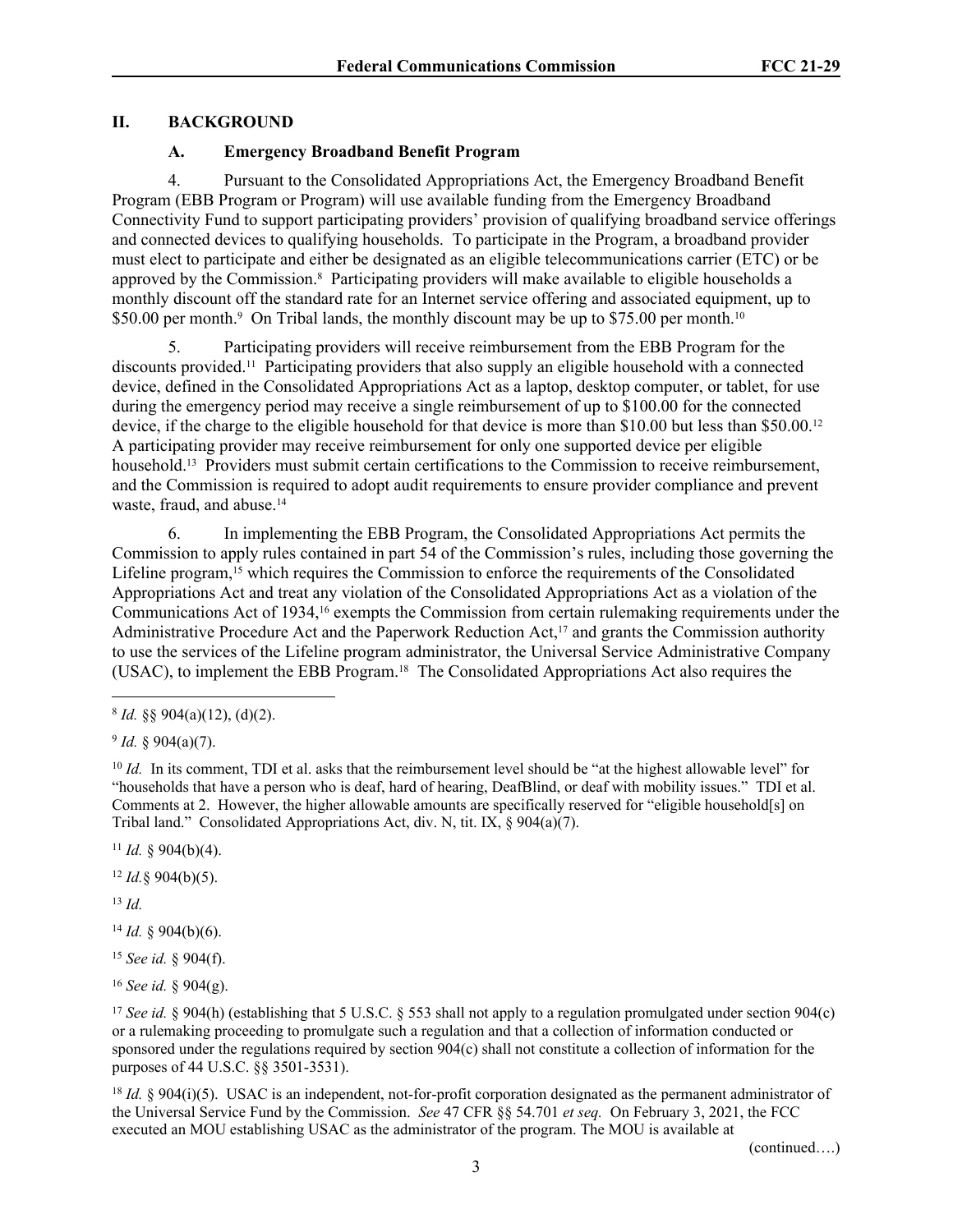Commission to adopt audit requirements to ensure that participating providers comply with the Consolidated Appropriations Act and to prevent waste, fraud, and abuse.19 The Consolidated Appropriations Act required the Commission to provide a 20-day public comment period not later than 5 days after its enactment, to provide a 20-day public reply comment period immediately following the initial comment period, and to promulgate regulations not later than 60 days after its enactment.<sup>20</sup> On January 4, 2021, the Wireline Competition Bureau (Bureau) sought comment on how the Commission should implement the EBB Program.<sup>21</sup>

### **B. Lifeline Program**

7. The Commission's Lifeline program provides qualifying low-income households discounts on voice or broadband Internet access service, as well as on bundled service.22 Consumers can qualify for the Lifeline program by participating in a qualifying assistance program (i.e., Medicaid, Supplemental Nutrition Assistance Program (SNAP), Supplemental Security Income (SSI), Federal Public Housing Assistance (FPHA), or Veterans and Survivors Pension Benefit) or by having an income at or below 135% of the Federal Poverty Guidelines. Residents of Tribal lands can also qualify for the Lifeline program by meeting the aforementioned criteria or by participating in a qualifying Tribal-specific federal assistance program.<sup>23</sup>

8. The Lifeline program is administered by USAC, which operates the National Lifeline Eligibility Verifier (National Verifier) and National Lifeline Accountability Database (NLAD) to make eligibility determinations, prevent duplication, and record enrollment in the program.24 In the Lifeline program, service providers use the NLAD to enroll households that have qualified for Lifeline through the National Verifier, creating a record that forms the basis of providers' claims for reimbursement.<sup>25</sup> The National Verifier checks an applicant's identity, address, eligibility based on income or qualifying

<sup>19</sup> Consolidated Appropriations Act, div. N, tit. IX,  $\frac{8}{904(b)(7)}$ .

<sup>20</sup> *Id.* § 904(c).

<sup>21</sup> *See Wireline Competition Bureau Seeks Comment on Emergency Broadband Connectivity Fund Assistance*, WC Docket No. 20-445, Public Notice, DA 21-6, at 2 (WCB 2021) (*Public Notice*).

<sup>22</sup> *See* 47 CFR § 54.400(n) ("Voice Telephony services and broadband Internet access services are supported services for the Lifeline program.").

<sup>23</sup> *See* 47 CFR § 54.409(b) (listing the following qualifying Tribal specific federal assistance programs: Bureau of Indian Affairs general assistance, Tribally-administered Temporary Assistance for Needy Families, Head Start (only those households meeting its income qualifying standard), and the Food Distribution Program on Indian Reservations).

<sup>24</sup> *See Lifeline and Link Up Reform and Modernization et al.*, Report and Order and Further Notice of Proposed Rulemaking, 27 FCC Rcd 6656, 6734, para. 179 (2012) (*2012 Lifeline Order*); *Lifeline and Link Up Reform and Modernization et al.*, Third Report and Order, Further Report and Order, and Order on Reconsideration, 31 FCC Rcd 3962, 4006-21, paras. 126-66 (2016) (*2016 Lifeline Order*).

<sup>25</sup> *See* 47 CFR § 54.407(a).

<sup>(</sup>Continued from previous page)

[https://www.fcc.gov/sites/default/files/fcc\\_usac\\_ebbp\\_mou\\_02.03.2021.pdf.](https://www.fcc.gov/sites/default/files/fcc_usac_ebbp_mou_02.03.2021.pdf) We interpret Section 904(i)(5) as authorization for us to use USAC to perform any services in connection with the EBB Program that USAC currently performs in connection with other FCC programs. This approach best implements the statutory text, which directs us to "avail" ourselves of "the services of [USAC]," and reflects the fact that Congress "is and has been aware" of USAC's involvement in other FCC programs, and did not limit or restrict any such involvement here. *La. Forestry Ass'n Inc. v. Sec'y of U.S. Dep't of Labor*, 745 F.3d 653, 674 (3d Cir. 2014). As set forth below, we also expressly adopt for the EBB Program our rule from the Lifeline program restricting USAC from making policy, interpreting unclear statutes or rules relied upon to implement the EBB Program, or interpreting the intent of Congress. *See infra* para. 150.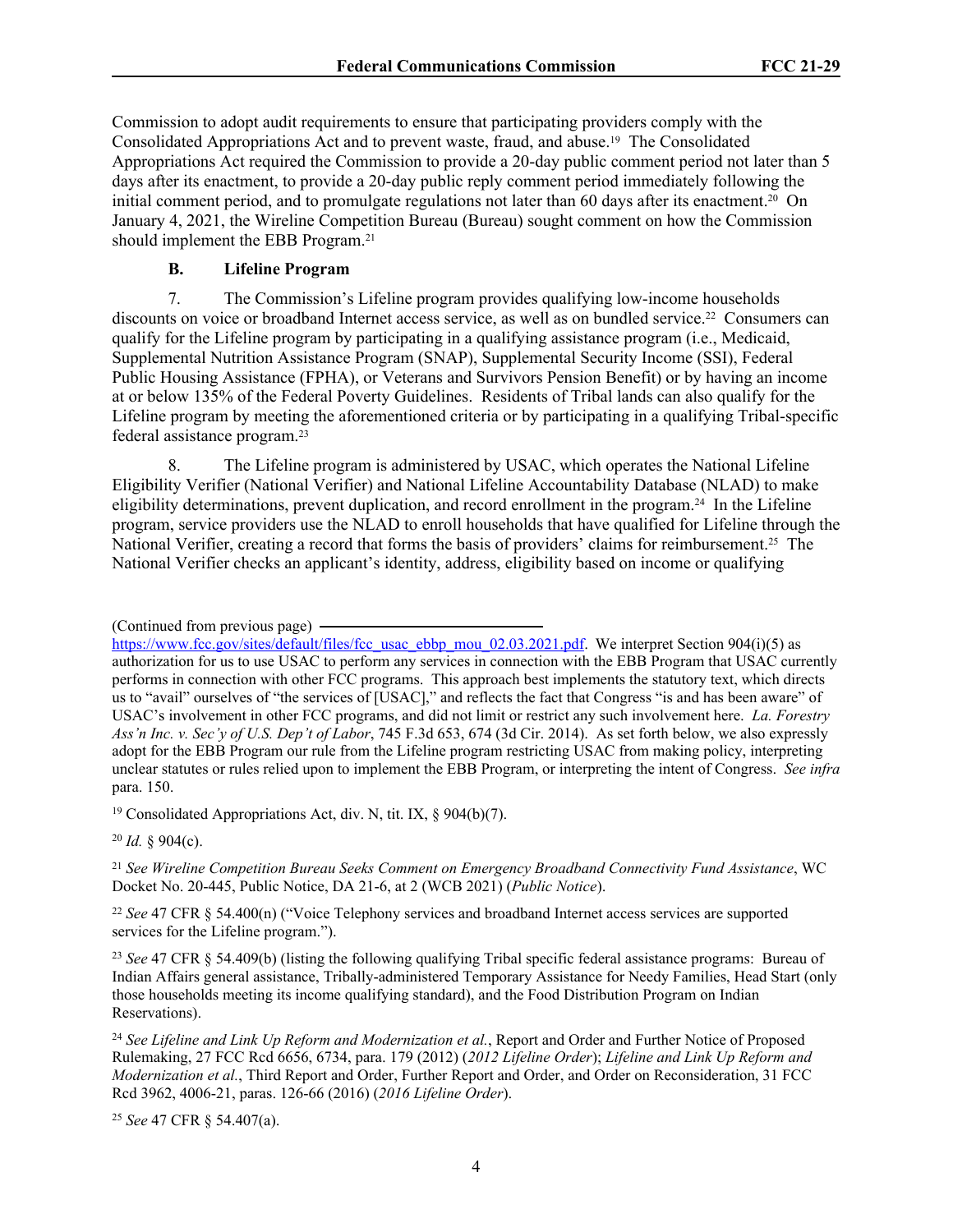government program participation, and compliance with the one per household limit.26 The National Verifier has launched in all 56 states and territories as of December 2020.27 USAC also operates the Representative Accountability Database (RAD), with which all ETC enrollment representatives must register to access USAC's Lifeline systems in the process of Lifeline enrollment, benefit transfers, subscriber information updates, recertification, and de-enrollment.28 The use of these databases and systems in the Lifeline program has helped to facilitate the enrollment and reimbursement processes while combatting waste, fraud, and abuse in the Lifeline program.

## **III. DISCUSSION**

9. We now establish the requirements and processes of the EBB Program, pursuant to the Consolidated Appropriations Act. In this section, we discuss the providers that may participate in the EBB Program, the household eligibility requirements for the program, benefits for covered services and devices, the program's budget and reimbursement, and other administrative aspects of the program.

# **A. Participating Providers**

10. Congress in the Consolidated Appropriations Act established that in order to participate in the EBB Program a carrier must have provided broadband Internet access service to households as of December 1, 2020.<sup>29</sup> To meet these requirements, Congress defined "participating provider" as either existing ETCs or providers approved by the Commission under an "expedited approval process."<sup>30</sup> Congress directed the Commission to create an "expedited approval process" to approve providers to participate EBB Program where the provider is not an ETC.<sup>31</sup> This expedited approval process requires that providers with an "established program as of April 1, 2020" offering broadband services to eligible households with verification process sufficient to prevent fraud, waste, and abuse "shall be automatically approve[d]."32 We seek to encourage as many providers as possible to participate in the EBB Program. Consistent with the Consolidated Appropriations Act and the proposal in the Public Notice, we also adopt a carrier election process administered by USAC applicable to all providers participating in the EBB Program.<sup>33</sup> Providers that have not already been designated as an ETC by a state or the Commission must also file for automatic approval or seek expedited approval from the Commission. In the Consolidated Appropriations Act, Congress recognized the pressing need to quickly deliver much-needed support to Americans by providing the Commission with the authority to streamline and expedite the provider participation process. At the same time, the Commission must also safeguard the Program's funding to ensure it provides help to those in need and is not wasted by providers unable to quickly deliver broadband services. Accordingly, the election and approval processes we adopt provide assurances that providers can promptly deliver broadband services to low-income households.

<sup>26</sup> Universal Service Administrative Co., *Eligibility Decision* Process, <https://www.usac.org/lifeline/eligibility/national-verifier/eligibility-decision-process/> (last visited Feb. 17, 2021).

<sup>27</sup> Universal Service Administrative Co., *Lifeline – January 2021 Newsletter* (Jan. 28, 2021), [https://view.outreach.usac.org/?qs=06ef94802948a9a144a414c5df5142fd2a5dc44036c6bb4097c736f9e9575a3f1efd](https://view.outreach.usac.org/?qs=06ef94802948a9a144a414c5df5142fd2a5dc44036c6bb4097c736f9e9575a3f1efde6571786bc81d214534733a1ba43ea9ab825942ff2bc1e5ffb4d78e5496576e68ac1b7c78ce6) [e6571786bc81d214534733a1ba43ea9ab825942ff2bc1e5ffb4d78e5496576e68ac1b7c78ce6](https://view.outreach.usac.org/?qs=06ef94802948a9a144a414c5df5142fd2a5dc44036c6bb4097c736f9e9575a3f1efde6571786bc81d214534733a1ba43ea9ab825942ff2bc1e5ffb4d78e5496576e68ac1b7c78ce6) (last visited Feb. 8, 2021).

<sup>28</sup> *Bridging the Digital Divide for Low-Income Consumers*, Fifth Report and Order, Memorandum Opinion and Order and Order on Reconsideration, and Further Notice of Proposed Rulemaking, 34 FCC Rcd 10886, 10918, para. 78 (2019) (*2019 Lifeline Order*).

<sup>&</sup>lt;sup>29</sup> Consolidated Appropriations Act, div. N, tit. IX, § 904(a)(2), (a)(9), (a)(12), (d).

 $30$  *Id.* at § 904(a)(12)(A).

 $31$  *Id.* at § 904(d)(2).

 $32$  *Id.* at § 904(d)(2)(B).

<sup>33</sup> *See Public Notice* at 2.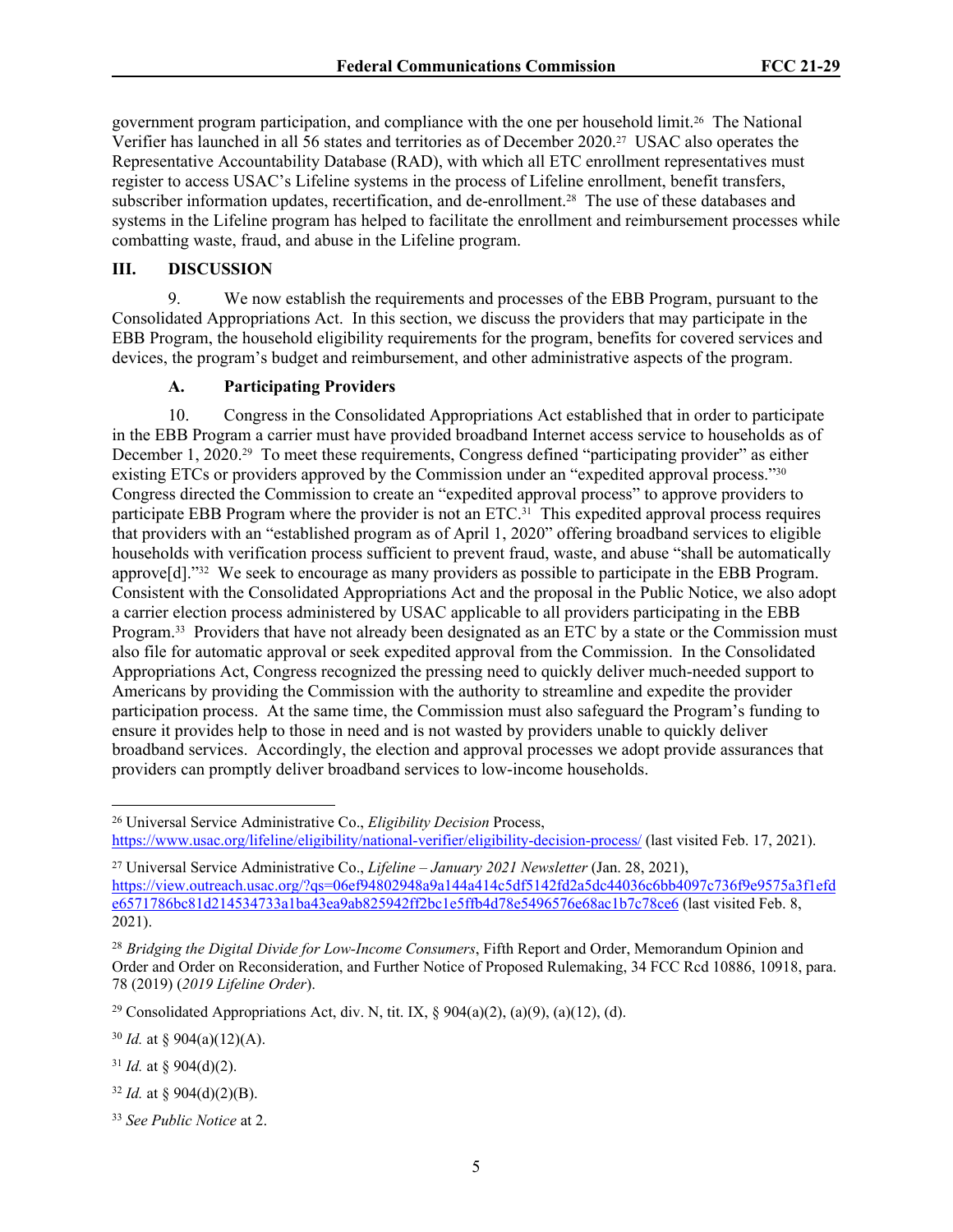11. We direct the Wireline Competition Bureau, within seven days of the adoption of this Order, to announce a timeline for the submission of information by providers required by the Consolidated Appropriations Act, such as applications from non-ETCs to participate in the EBB Program, requests by all providers for approval of alternative verification processes, and the submission by ETCs and non-ETCs of election notices. The announcement will specify the date for a priority application deadline by which providers must submit these filings to receive approval prior to the beginning of the EBB Program. We also direct the Bureau to announce at a later date other administrative deadlines or milestones, such as when the EBB Program will begin and when providers may begin enrolling subscribers in the program. We expect that the EBB Program and the enrollment process will begin in less than 60 days after the adoption of this Order.

## **1. Providers Eligible to Participate**

12. In the Consolidated Appropriations Act, a "participating provider" for the EBB Program shall be a "broadband provider" that is either "designated as an eligible telecommunications carrier" or seeks approval from the Commission for participation in the EBB Program.<sup>34</sup> We agree with commenters that the Commission should establish a broad, technologically neutral approach to provider participation in the EBB Program.35 This interpretation of provider eligibility aligns with the plain language of the Consolidated Appropriations Act, which defines "broadband provider" as any "provider of broadband internet access service."36 Further, the Consolidated Appropriations Act defines "broadband internet access service" broadly by referencing the definition in section 8.1 of the Commission's rules.<sup>37</sup> Section 8.1 defines "broadband internet access service" as:

"a mass-market retail service by wire or radio that provides the capability to transmit data to and receive data from all or substantially all internet endpoints, including any capabilities that are incidental to and enable the operation of the communications service, but excluding dial-up internet access service. This term also encompasses any service that the Commission finds to be providing a functional equivalent of the service described in the previous sentence or that is used to evade the protections set forth in this part."<sup>38</sup>

Accordingly, ETCs and non-ETCs seeking to participate in the EBB Program must establish they provide broadband services to participate, and we decline to further narrow provider eligibility among those providers that offer broadband services as defined by the Consolidated Appropriations Act. This interpretation allows not only for ETCs or non-ETCs like traditional Internet Service Providers (ISPs) including cable providers and wireless Internet service providers, but also permits non-traditional broadband providers like community-owned networks, electric cooperatives, or municipal governments.<sup>39</sup>

 $37$  *Id.* § 904(a)(1).

<sup>38</sup> 47 CFR § 8.1(b).

(continued….)

<sup>34</sup> Consolidated Appropriations Act, div. N, tit. IX, § 904(a)(12).

<sup>35</sup> *See* ACA Connects Comments at 3-5; American Association of Service Coordinators at 2; California Emerging Technology Fund (CETF) Comments at 4-5; City and County of San Francisco Comments at 1; City of Austin, TX Comments at 2; City of Longmont, CO Comments at 3; Colorado Communications and Utility Alliance Comments at 2-3; National Association of Housing and Redevelopment Officials Comments at 2; National Association of Telecommunications Officers and Advisors Comments at 2-3; Nebraska Public Service Commission Comments at 5.

<sup>36</sup> Consolidated Appropriations Act, div. N, tit. IX, § 904(a)(2).

<sup>39</sup> *See, e.g.*, Next Century Cities Comments at 8-11 (describing community-owned networks and non-traditional ISPs); City of Longmont, CO Comments at 2; City of Seattle, Washington State Broadband Office, *et al.* Comments at 7; City of Los Angeles, *et al.* Comments at 15-17; City of Oakland Comments at 1-2; National Association of Telecommunications Officers and Advisors (NATOA) Reply at 5-6; Small Business & Entrepreneurship Council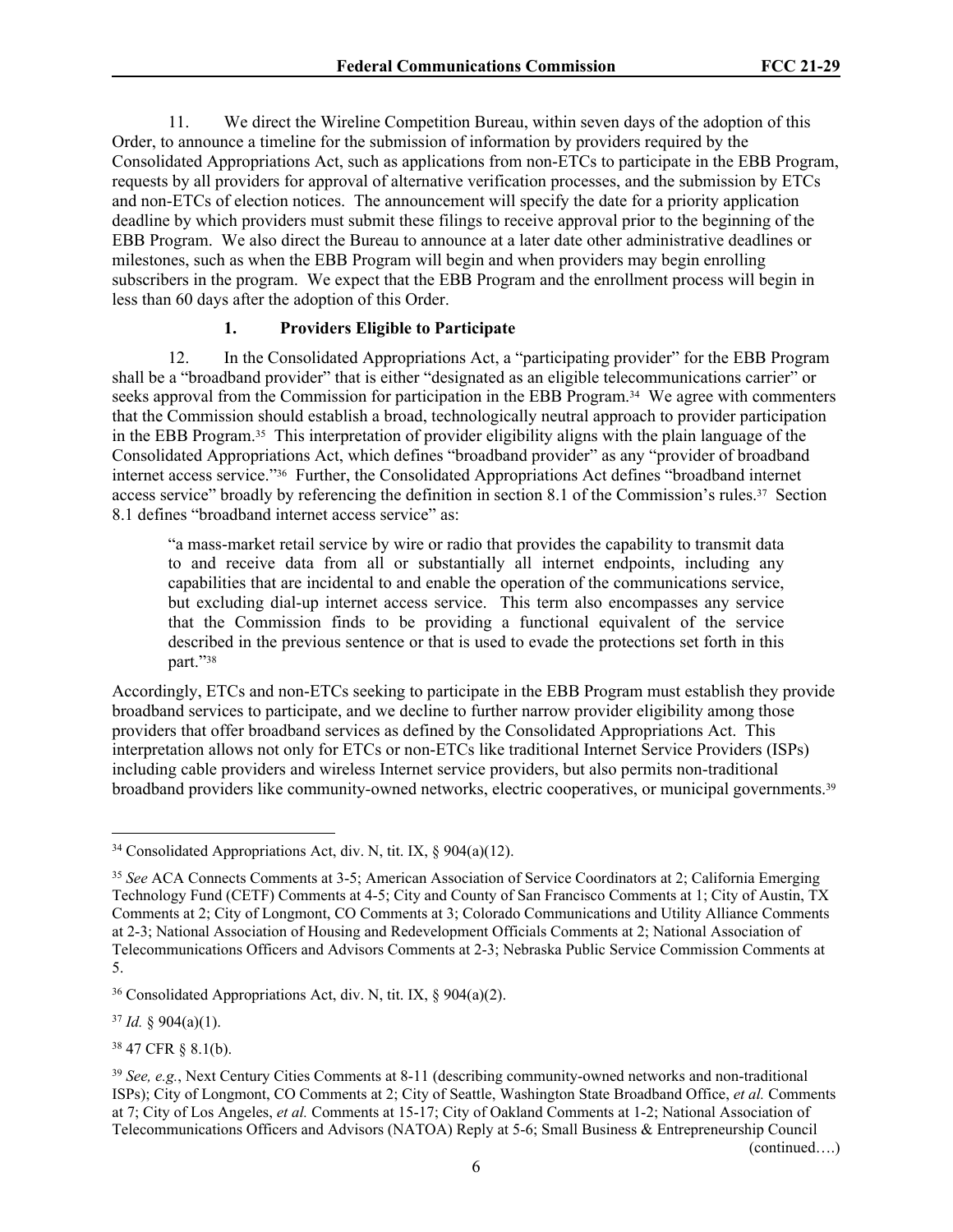13. In the Consolidated Appropriations Act, Congress established that participating providers would be eligible to receive reimbursement for "internet service offering[s]" offered in the "same manner, and on the same terms, as described in any of such provider's offerings for broadband internet access service to [an eligible] household[s], as on December 1, 2020."<sup>40</sup> We interpret this provision to require participating providers to have offered retail broadband Internet access service to eligible households as of December 1, 2020. Consistent with the Commission's broadband data reporting rules, participating providers will be able to establish through certification that they provided broadband Internet access service and reimbursable Internet service offerings on December 1, 2020 through reference to timely filing of FCC Form 477.41 For providers that do not file FCC Form 477, participating providers must certify that they provided retail broadband Internet access service to end-users as of December 1, 2020.<sup>42</sup> We further clarify that the retail broadband Internet access service must be provisioned to end users, meaning the provider of retail broadband Internet access service maintains a direct relationship with the customer, is responsible for dealing with customer complaints, handles customer billing, and provides quality of service guarantees to the end user.<sup>43</sup> We find these provider certifications, in addition to the submission of broadband plan and rate information described below, appropriately satisfy the Consolidated Appropriations Act's eligibility requirements. As described further below, ETCs must make a showing that they offer qualifying broadband service in the election notice filed with USAC. Non-ETCs will make a threshold showing in the approval process to the Bureau.

### **2. Election to Participate in Emergency Broadband Benefit Program by Existing ETCs and Bureau-Approved Providers**

14. The Consolidated Appropriations Act directed the Commission to establish an expedited process where existing ETCs and other approved providers could "elect" to participate in the EBB Program and gain access to the necessary USAC databases being used to administer the Program.<sup>44</sup> We adopt the proposal to require all participating providers to file an election notice to participate in the EBB Program.<sup>45</sup> This election will be filed with USAC to facilitate the administration of the program and provide USAC the necessary information to incorporate providers into its systems for eligibility

<sup>40</sup> Consolidated Appropriations Act, div. N, tit. IX,  $\frac{1}{2}$  904(a)(9).

<sup>41</sup> *See Form 477 Data as of December 31, 2020 are Due No Later than March 1, 2021*, Public Notice, DA 21-33 (OEA 2021); *See* FCC, *Form 477 Resources*, [https://www.fcc.gov/economics-analytics/industry-analysis](https://www.fcc.gov/economics-analytics/industry-analysis-division/form-477-resources)[division/form-477-resources](https://www.fcc.gov/economics-analytics/industry-analysis-division/form-477-resources) (Jan. 22, 2021). The Commission will consult the subscription data provided on the FCC Form 477 to determine compliance with this requirement. To fulfill this requirement, a provider should reference the most recent FCC Form 477 data month submission showing service in the jurisdiction. *See* FCC, *Who Must File Form 477?*, [https://us-fcc.app.box.com/v/WhoMustFileForm477,](https://us-fcc.app.box.com/v/WhoMustFileForm477) para. 1 (Dec. 31, 2019) ("An entity that is a facilities-based provider of broadband connections to end users must complete and file the applicable portions of this form if it has one or more broadband connection in service to an end user on the as-of date associated with the form (either June 30 or December 31)."). For providers that cannot reference an earlier FCC Form 477 filing and will be filing FCC Form 477 data for the December 31, 2020 on the extended deadline, the provider should certify to providing service as of December 1, 2020 and reference the upcoming FCC Form 477 filing. *See FCC Form 477 Filing Interface Experiencing Technical Issues; Filing Deadline Extended*, Public Notice, DA 21-218 (OEA 2021).

<sup>42</sup> Consolidated Appropriations Act, div. N, tit. IX,  $\S$  904(a)(6).

<sup>43</sup> This approach is consistent with the Commission's approach to "offering" services. *See Rural Digital Opportunity Fund Phase I Auction Scheduled for October 29, 2020; Notice and Filing Requirements and Other Procedures for Auction 904*, AU Docket No. 20-34, WC Docket Nos. 19-126 and 10-90, Public Notice, 35 FCC Rcd 6077, 6129, para. 139 & n.322 (2020).

<sup>45</sup> *Public Notice* at 2.

<sup>(</sup>Continued from previous page)

<sup>(</sup>SBE) Reply at 2; LGBT Technology Partnership Reply at 2; The Wisconsin Department of Public Instruction Reply at 3; City of Casa Grande, Arizona Reply at 1; Next Century Cities Reply at 12-14; City of San Jose Reply Comments at 2.

<sup>&</sup>lt;sup>44</sup> Consolidated Appropriations Act, div. N, tit. IX,  $\frac{6}{904(a)(12)(B)}$ , (3).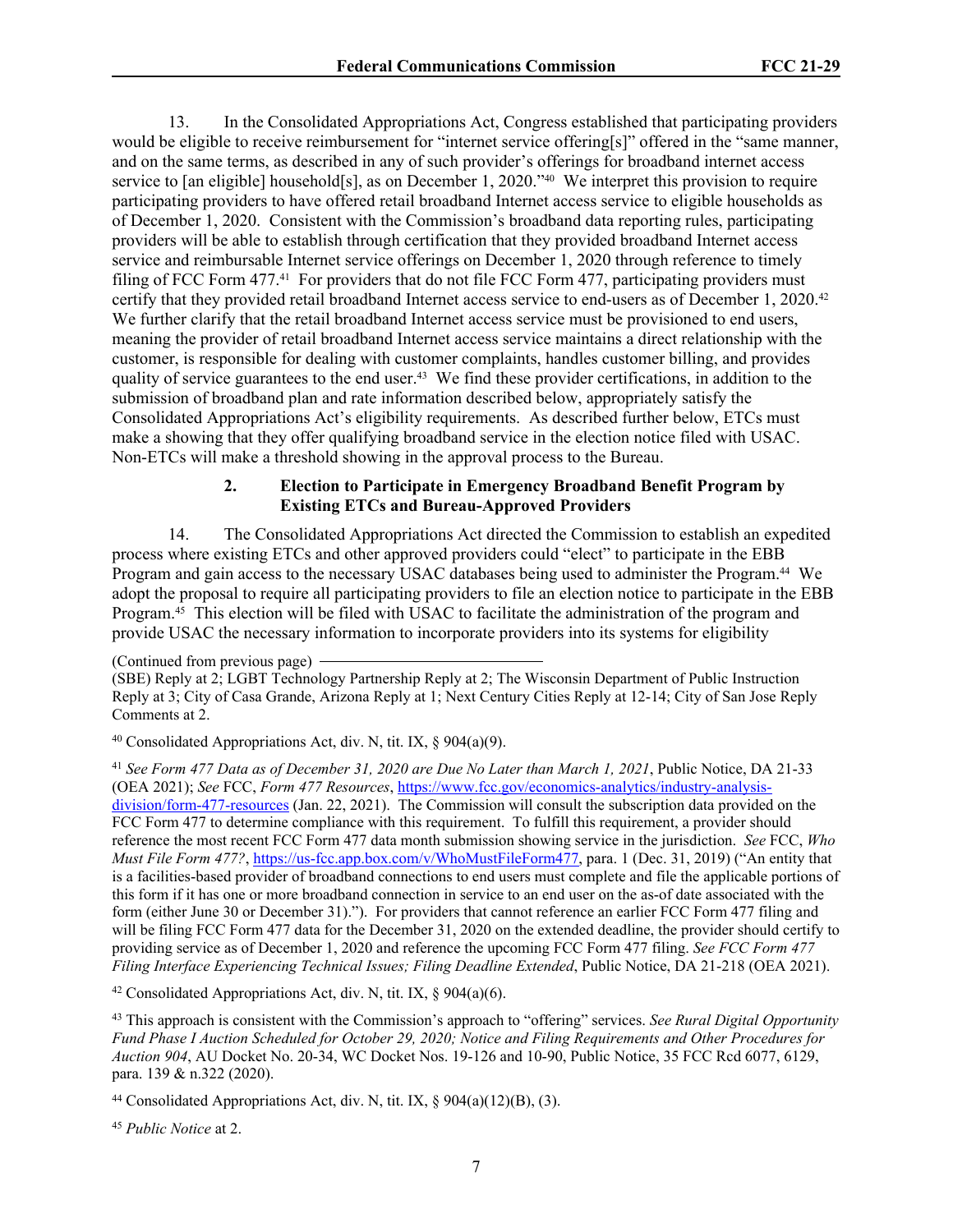determination, enrollment, and reimbursement.<sup>46</sup>

Existing ETCs will need to only file an election with USAC, while non-ETCs will need to first apply and then obtain Bureau approval prior to filing their election with USAC. Accordingly, we direct the Bureau to establish a priority application window during which non-ETC providers seeking approval to participate in the EBB Program will have the opportunity to obtain approval prior to commencement of consumer enrollments. Non-ETCs that file complete applications for approval meeting the necessary criteria by the priority application deadline will know of their status prior to the start date for the EBB Program. We believe establishing this priority application deadline provides adequate time for prospective providers to evaluate the rules of the EBB Program adopted today and to prepare applications, while also encouraging prospective providers to accelerate their consideration consistent with the need to quickly begin providing these supported broadband services. We direct the Bureau and USAC to work expeditiously to review provider applications and elections, respectively, and we direct the Bureau to issue additional guidance and instruction as necessary for providers seeking to participate in the EBB Program. Further, we expect the Bureau and USAC to prioritize their reviews to limit excessive delay in issuing approvals of the applications and elections once properly submitted by the providers.

16. We agree with commenters that providers and, more importantly, their subscribers should have equal opportunity and access to the Emergency Broadband Benefit.<sup>47</sup> By allowing non-ETC providers to obtain the necessary administrative approvals prior to the commencement of the program, eligible households will have more choices in the provider they can select to obtain supported broadband service and devices. Following the close of this priority application window, the Bureau, in coordination with USAC, will establish and announce a uniform start date on which providers can begin to enroll qualifying subscribers in the EBB Program.<sup>48</sup> This start date must allow for processing of elections and applications of both existing ETCs and non-ETCs to enable a consistent start date for all providers.

17. By establishing a priority application window and uniform start date, we intend to afford providers the necessary time to update their systems and enrollment processes to effectively participate in the Program. Furthermore, preparation and modification to both Commission and USAC systems is necessary to administer the Program. While leveraging the existing Lifeline processes provides some efficiencies, USAC needs to modify the Lifeline systems to accommodate workflows associated with the EBB Program, including updates to the National Verifier, NLAD, RAD, and the Lifeline Claims System (LCS). These updates require development, security assessments, and privacy assessments and approvals required by the Privacy Act,<sup>49</sup> such as System of Records Notices (SORNs), Computer Matching

49 5 U.S.C. § 552a.

<sup>46</sup> *See* USTelecom Comments at 12, 17; Verizon Comments at 4; ACA Connects Comments at 14; CETF Comments at 27; Comcast Comments at 11-13; Competitive Carrier Association (CCA) Comments at 5; Emergency Broadband Benefit Carriers Comments at 3-4; Hughes Network Systems Comments at 3; NTCA Comments at 14-15; Thacker-Grigsby Telephone Company, Inc. Comments at 1-2; T-Mobile Comments at 8.

<sup>47</sup> *See* ACA Connects Comments at 3-5; American Association of Service Coordinators at 2; CETF Comments at 4- 5; City and County of San Francisco Comments at 1; City of Austin, TX Comments at 2; City of Longmont, CO Comments at 3; Colorado Communications and Utility Alliance Comments at 2-3; Comcast Comments at 18-20; National Association of Housing and Redevelopment Officials Comments at 2; National Association of Telecommunications Officers and Advisors Comments at 2-3; Nebraska Public Service Commission Comments at 5; NCTA-The Internet & Television Association (NCTA) Comments at 6-7; Wireless Internet Service Providers Association Comments (WISPA) Comments 4-6; ACA Connects Reply at 2; CTIA Reply at 5; SBE Reply at 2; Starry Reply at 8; Verizon Reply at 3.

<sup>48</sup> A participating provider may not begin offering the Emergency Broadband Benefit or claim reimbursement for that benefit until after the Program has started, the provider has received all necessary application and election notice approvals.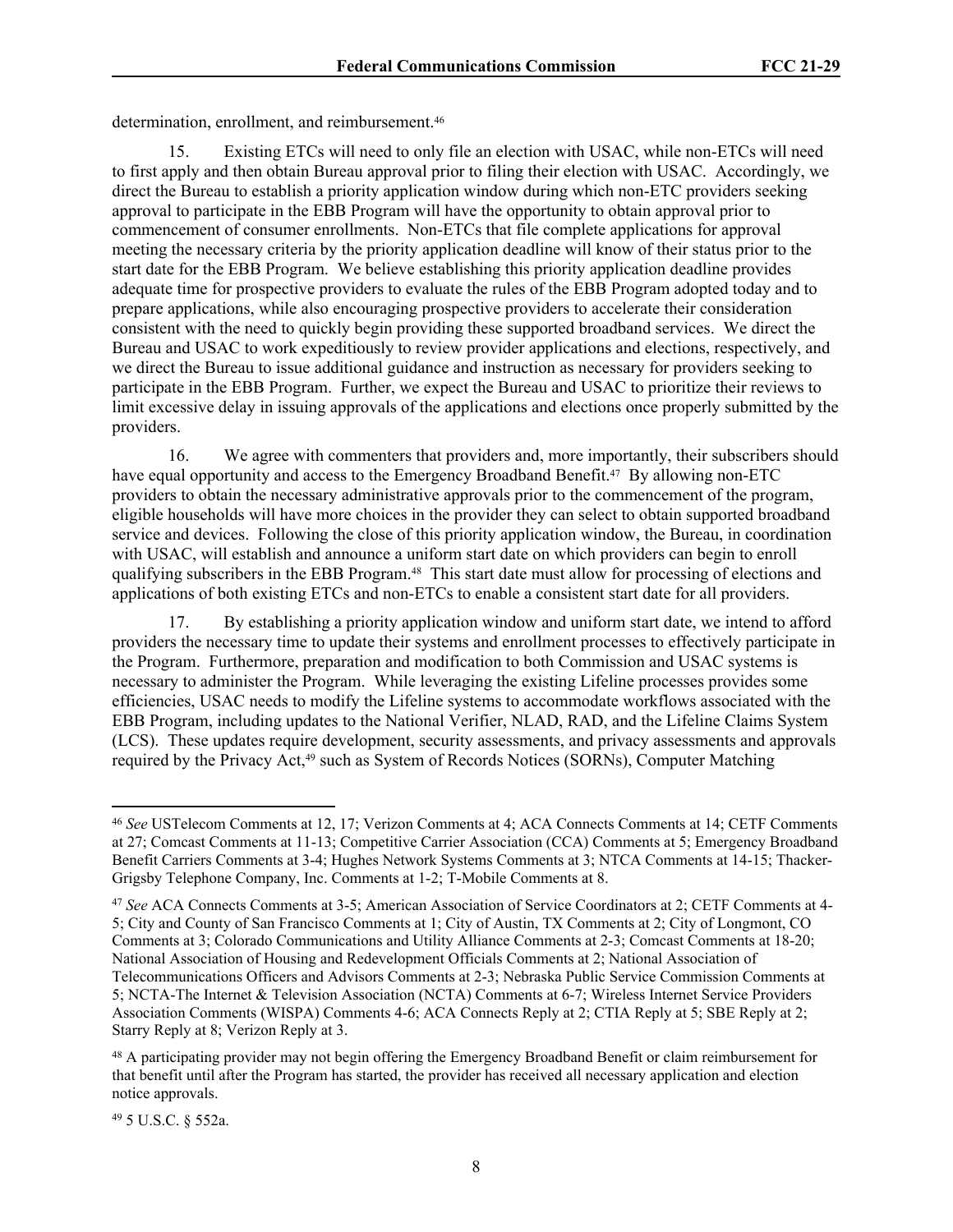Agreements (CMAs),<sup>50</sup> and systems testing to ensure an effective launch. These measures comply with Congressional and government-wide directives designed to protect the privacy and security of members of the public who submit their information to the government, including households who choose to participate in the Program. While we can launch the EBB Program with manual review processes that do not require all of these approvals, automated eligibility, and administrative processes greatly improve functionality. We remain committed to expeditiously and successfully launching the EBB Program.

#### **a. Obligations of Existing ETCs to Participate in the Emergency Broadband Benefit Program**

18. The Consolidated Appropriations Act provides that an existing ETC is a "participating provider" for the purposes of the EBB Program.<sup>51</sup> The Consolidated Appropriations Act does not require existing ETCs to seek approval to participate in the Program.<sup>52</sup> Instead, existing ETCs must only "elect" to participate in the Program to be eligible for reimbursement for broadband services.53 Existing ETCs will be able to file these elections to participate in the EBB Program in the states or territories where they have already received an existing ETC designation. To ease administrative burdens, we allow an ETC to file an election for itself and its affiliates who provided broadband service as of December 1, 2020 within the states or territories (collectively "jurisdictions") where the provider was designated as an ETC.<sup>54</sup> In other jurisdictions where neither the provider nor its affiliate has an existing ETC designation, the provider must seek either automatic or expedited approval from the Bureau prior to submitting the election notice to USAC.

19. We find extending elections to ETC affiliates is consistent with the Commission's practices in Lifeline and High Cost that ETCs can satisfy their statutory obligations to "offer" reimbursable and supported services through affiliated entities.55 Similarly, commenters support the ability of ETCs and affiliates to elect to participate in jurisdictions where the ETC is designated.<sup>56</sup> Allowing elections to be filed for both ETCs and affiliates without seeking additional approval for the affiliated entities will also ease administrative burdens and more quickly allow providers access to the EBB Program. Further, ETCs and affiliated entities are more familiar with the obligations and requirements within a particular jurisdiction to safeguard funds similar to the EBB Program. We find

 $52$  *Id.* § 904(d)(2)(A).

<sup>53</sup> *Id.* § 904(a)(12)(B).

<sup>54</sup> *S*ee 47 U.S.C. § 153(2) (defining an affiliate as "a person that (directly or indirectly) owns or controls, is owned or controlled by, or is under common ownership or control with, another person"). We also find support in the record for permitting the election to be made by ETCs and affiliates within the ETC's service area. *See* Viasat Comments at 4; T-Mobile Comments at 8; Verizon Comments at 4-5; WTA Comments at 8; AT&T Comments at 10; NTCA Comments at 3 n.5, 7-8 n.14.

<sup>55</sup> *See 2016 Lifeline Order*, 31 FCC Rcd at 4058-59, para. 262 (explaining that under the Commission's interpretation of section 214(e)(1), the requirement that an ETC offer the supported services through "its own facilities or a combination of its own facilities and resale of another carrier's service" would be satisfied when service is provided by any affiliate within the holding company structure); *Rural Digital Opportunity Fund Phase I Auction Scheduled For October 29, 2020; Notice and Filing Requirements and Other Procedures For Auction 904*, WC Docket Nos. 20-34 et al., Public Notice, 35 FCC Rcd 6077, 6128-29, paras. 138-139 (2020) (explaining the Commission's practice of not requiring a provider to offer universal service wholly over its own facilities and allowing a provider to offer services over facilities as either exclusively the ETC's own or when the service is provided by any affiliate within the holding company structure).

<sup>56</sup> *See* Viasat Comments at 4; T-Mobile Comments at 8; Verizon Comments at 4-5; WTA Comments at 8; AT&T Comments at 10; NTCA Comments at 3 n.5, 7-8 n.14; Tracfone Reply at 4-7.

 $50$  5 U.S.C. § 552a(r).

<sup>&</sup>lt;sup>51</sup> Consolidated Appropriations Act, div. N, tit. IX,  $\S$  904(a)(12)(A)(i).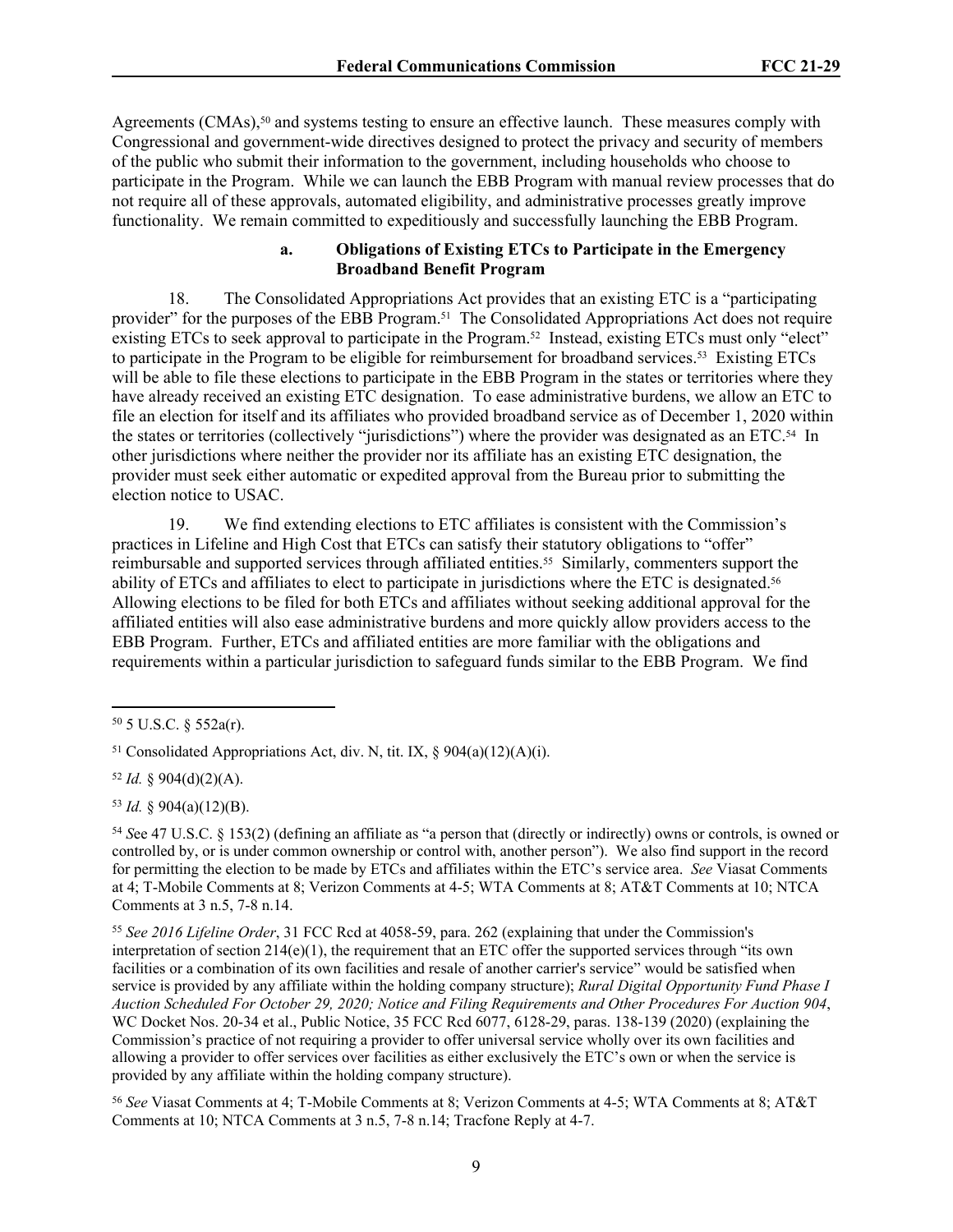permitting this election is consistent with the Consolidated Appropriations Act's provisions regarding ETC elections and the Commission past treatment of ETC requirements.

<span id="page-9-0"></span>20. We decline to adopt the proposals in the record that would allow an existing ETC to offer service supported by the EBB Program in any jurisdiction, or even nationwide, regardless of where the ETC has been designated or where it had previously provided broadband service.<sup>57</sup> First, ETC designations are inherently geographically limited due to the unique authority states have to designate ETCs.58 Thus, we believe the provision in the Consolidated Appropriations Act that relies on existing ETC designations and automatically qualifies ETCs to participate in the EBB Program supports the proposition that ETCs should be limited in the EBB Program to the jurisdictions in which they have already been designated. Moreover, had the Consolidated Appropriations Act intended to allow ETCs to offer supported service everywhere regardless of the designation, Congress would not have needed to provide a path for non-ETC providers to participate in the program in addition to ETCs.59 As identified in the record,60 providers with existing ETC designations or affiliated with ETCs have significant relevant experience with the policies and procedures needed to carry out the EBB Program obligations. However, in states where a provider is not designated as an ETC, we have less confidence that the provider has established procedures and compliance processes necessary for program participation in that state. This decision is further bolstered by the Consolidated Appropriations Act's requirement that participating providers would be eligible to receive reimbursement for "internet service offerings" offered in the "same manner, and on the same terms, as described in any of such provider's offerings for broadband internet access service to [eligible] household, as on December 1, 2020."61 Approving a provider to participate in a jurisdiction where it previously did not offer service would render this statutory provision moot.

#### **b. Provider Election Process to Participate in the Emergency Broadband Benefit Program**

21. We direct USAC, under the supervision of and in coordination with the Bureau, to establish and administer a process to enable all participating EBB Program providers to file election notices containing information sufficient to effectively administer the program. We direct USAC to collect information in such notices that includes: (1) the states in which the provider plans to participate in the EBB Program; (2) a statement that, in each such state, the provider was a "broadband provider" as of December 1, 2020; (3) a list of states where the provider is an existing ETC, if any; (4) a list of states where the provider received FCC approval, whether automatic or expedited, to participate, if any; (5) whether the provider intends to distribute connected devices under the EBB Program; (6) a description of the Internet service offerings for which the provider plans to seek reimbursement from the EBB Program in each state; (7) documentation demonstrating the standard rates for those services; and (8) any other administrative information necessary for USAC to establish participating providers in the EBB Program. In addition to these criteria, participating providers must certify under penalty of perjury that the information set forth in the election notice is true, accurate, and complete; they understand and will comply with all statutory and regulatory obligations described within this Order, including the public interest conditions of offering EBB Program services throughout the provider's designated service area;

<sup>57</sup> *See* NaLA Comments at 4-8 (proposing all ETCs designated by any state of the Commission should be permitted to offer the Emergency Broadband Benefit in all states and that the December 1, 2020 limitation in the statute does not impose geographic limitations).

<sup>58</sup> *See* 47 U.S.C. § 214(e)(2) ("A State commission shall upon its own motion or upon request designate a common carrier that meets the requirements of paragraph (1) as an eligible telecommunications carrier for a service area designated by the State commission.").

<sup>&</sup>lt;sup>59</sup> Consolidated Appropriations Act, div. N, tit. IX, §  $904(a)(12)(A)(ii)$ .

<sup>60</sup> *See* Viasat Comments at 4; T-Mobile Comments at 8; Verizon Comments at 4-5; WTA Comments at 8; AT&T Comments at 10; NTCA Comments at 3 n.5, 7-8 n.14; Tracfone Reply at 5-6; Verizon Reply at 2-3.

 $61$  Consolidated Appropriations Act, div. N, tit. IX,  $\S$  904(a)(9).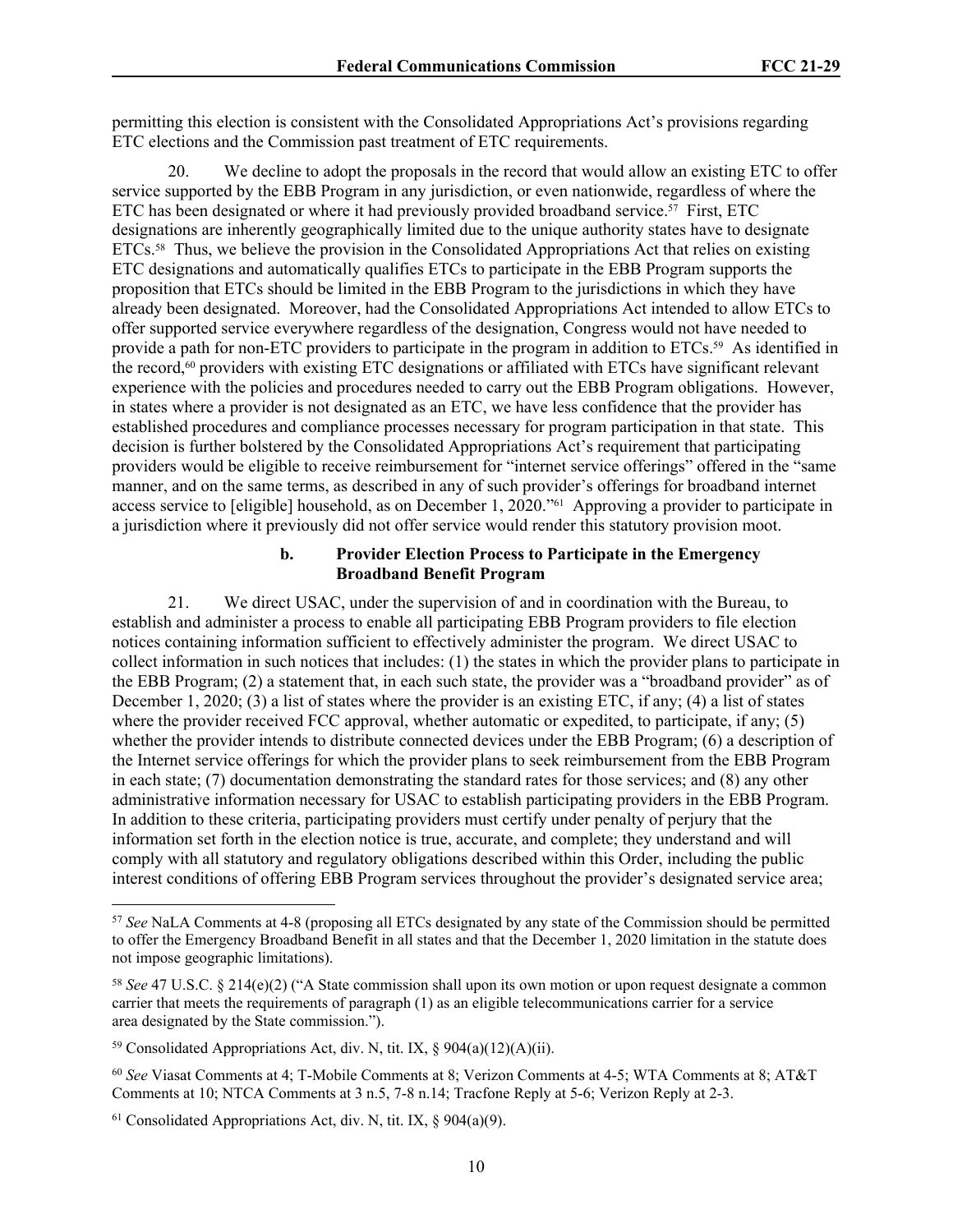and all terms and conditions and other requirements applicable to using the National Verifier, NLAD, RAD, and other USAC systems. Providing materially false information in the election notice will disqualify a provider from participation in the EBB Program. We find support in the record for adopting these requirements and certifications.62 These requirements align with the Consolidated Appropriations Act's requirements for provider participation and eligibility.<sup>63</sup>

22. Provider elections must include the following information to establish that the provider has met the criteria and can provide enough information to allow USAC to administer the program. We direct USAC, under the supervision of and in coordination with the Bureau, to establish and administer this election process consistent with this Order.

- (a) *List of states in which the provider plans to participate in the EBB Program.* A provider must list each state in which it will offer EBB Program services. Consistent with USAC's existing processes, providers should be prepared to identify to USAC the postal ZIP code(s) or Census Block(s) where the provider will offer EBB Program service to obtain Service Provider Identification Number(s) (SPINs) or Study Area Codes (SACs) to the extent necessary.
- (b) *A statement that, in each such state, the provider was a "broadband provider" as of December 1, 2020.* Consistent with the Commission's broadband data reporting rules, participating providers will be able to establish that they provided broadband Internet access service and reimbursable Internet service offerings on December 1, 2020 through reference to previous FCC Form 477 filings. $64$  Providers are required to submit data as of December 31, 2020, and reference to a FCC Form 477 filing for the December data submission will demonstrate the provider offered broadband services.65 Providers that are not required to file FCC Form 477 must certify that they provided retail broadband Internet access service to end users as of December 1, 2020 and identify the underlying carrier providing the network facilities.<sup>66</sup>
- (c) *A statement identifying where the provider is an existing ETC.* A provider who is an ETC or is affiliated with an ETC seeking to begin offering the Emergency Broadband Benefit must submit to USAC documentation demonstrating that it is a participating provider in specific states. While ETCs are automatically eligible to participate and likely have already obtained administrative

<sup>65</sup> *Id*.

<sup>62</sup> *See* USTelecom Comments at 12, 17; Verizon Comments at 4; ACA Connects Comments at 14; CETF Comments at 27; Comcast Comments at 11-13; CCA Comments at 5; Emergency Broadband Benefit Carriers Comments at 3- 4; Hughes Network Systems Comments at 3; NTCA Comments at 14-15; Thacker-Grigsby Telephone Company, Inc. Comments at 1-2; T-Mobile Comments at 8.

<sup>&</sup>lt;sup>63</sup> Consolidated Appropriations Act, div. N, tit. IX, §§  $904(a)(9)$ , (a)(13), (d)(2)(A) ("The Commission shall establish an expedited process by which the Commission approves as participating providers broadband providers that are not designated as  $[ETCs] \dots$ ").

<sup>64</sup> *See Form 477 Data as of December 31, 2020 are Due No Later than March 1, 2021*, Public Notice, DA 21-33 (OEA 2021); *See* FCC, *Form 477 Resources*, [https://www.fcc.gov/economics-analytics/industry-analysis](https://www.fcc.gov/economics-analytics/industry-analysis-division/form-477-resources)[division/form-477-resources](https://www.fcc.gov/economics-analytics/industry-analysis-division/form-477-resources) (Jan. 22, 2021). The Commission will consult the subscription data provided on the FCC Form 477 to determine compliance with this requirement. To fulfill this requirement, a provider should reference the most recent FCC Form 477 data month submission showing service in the jurisdiction. *See* FCC, *Who Must File Form 477?*, [https://us-fcc.app.box.com/v/WhoMustFileForm477,](https://us-fcc.app.box.com/v/WhoMustFileForm477) para. 1 (Dec. 31, 2019) ("An entity that is a facilities-based provider of broadband connections to end users must complete and file the applicable portions of this form if it has one or more broadband connection in service to an end user on the as-of date associated with the form (either June 30 or December 31)."). For providers that cannot reference an earlier FCC Form 477 filing and will be filing FCC Form 477 data for the December 31, 2020 on the extended deadline, the provider should certify to providing service as of December 1, 2020 and reference the upcoming FCC Form 477 filing. *See FCC Form 477 Filing Interface Experiencing Technical Issues; Filing Deadline Extended*, Public Notice, DA 21-218 (OEA 2021).

<sup>&</sup>lt;sup>66</sup> Consolidated Appropriations Act, div. N, tit. IX,  $\S$  904(a)(6).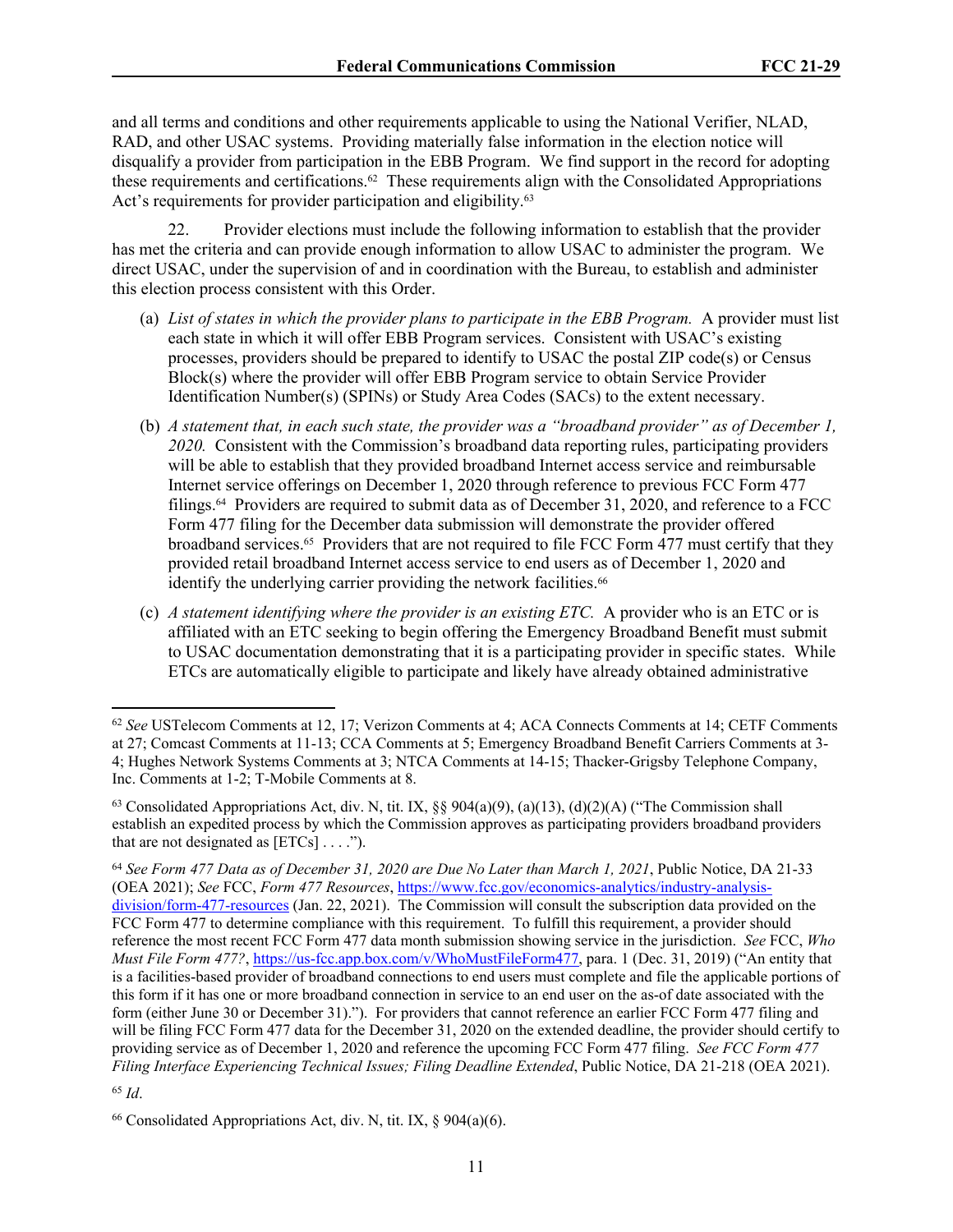numbers from USAC, such as SPINs or SACs, requiring demonstration of ETC status, filing this statement with USAC will allow for better processing of elections.

- (d) *A statement identifying where the provider received FCC approval to participate in the EBB Program.* Providers seeking approvals outside of states where they are existing ETCs or are affiliated with existing ETCs will need to identify those states and submit the Bureau approval to participate in the program.<sup>67</sup>
- (e) *A statement confirming whether the provider intends to distribute connected devices under the EBB Program*. Providers seeking reimbursement for connected devices must submit a statement of intent to distribute connected devices as part of their election notice. These providers should also include documentation detailing the equipment, rates, and applicable costs of the laptop, desktop or tablet. Connected devices should be accessible to and usable by users with disabilities.68 To the extent the provider will offer connected devices that are also generally available to the public, it may provide summary information regarding the devices, rates, and costs, such as a link to a public website or screenshots.
- (f) *Description and documentation of the Internet service offerings for which the provider plans to seek reimbursement from the EBB Program in each state.* Providers must submit documentation for the Internet service offerings they will offer through the EBB Program. The participating provider should provide information detailing each service offering for which it plans to seek reimbursement from the EBB Program. This information and documentation should identify the service plan, details about the service such as speed and data caps, the service offering standard rate, equipment costs, jurisdiction where it is offered, and documentation establishing the rate was available on December 1, 2020. The provider can provide this information and documentation through the submission of price lists, rack rates, rate cards, or similar documentation. For service offerings that are publicly available a website or screenshot can be provided. For offerings that cannot be publicly viewed the provider should submit documentation demonstrating the offering was available on December 1, 2020 such as customer bills or publicly available advertisements. The provider can provide aggregated summaries of service offerings and standard rates made available to eligible households, if those offerings and rates are the same for multiple jurisdictions. This will reduce the administrative burden for both participating providers and the Commission in producing and reviewing voluminous service offering descriptions that are substantially similar.<sup>69</sup>

23. In addition, providers must also be able to provide or otherwise obtain the necessary administrative registrations to utilize Commission and USAC processes. These processes include the Commission Registration System (CORES), FCC Registration Number (FRN), Service Provider Identification Number(s) (SPINs), Study Area Codes (SACs), System for Award Management (SAM), and/or Dun & Bradstreet DUNS number for all entities the provider anticipates seeking reimbursement. Providers should be prepared to provide this administrative information during the election process to USAC.

24. *Processing of Elections*. We direct USAC in coordination with the Bureau to expeditiously process election notices. USAC should establish necessary systems and processes to

<sup>&</sup>lt;sup>67</sup> See 47 U.S.C. § 153(2) (defining an affiliate as "a person that (directly or indirectly) owns or controls, is owned or controlled by, or is under common ownership or control with, another person").

<sup>68</sup> *See* TDI et al. Comments at 4 (stating that if "people who are deaf, hard of hearing, DeafBlind, or deaf with mobility issues cannot access the equipment that allows them to most effectively utilize broadband service, they will be less likely to maximize use of their broadband service").

<sup>69</sup> *See* Letter from Mike Saperstein, Vice President, USTelecom, to Marlene H. Dortch, Secretary, FCC, WC Docket No. 20-445, at 2 (filed Feb. 19, 2021); Letter from Michael R. Romano, Senior Vice President, NTCA, to Marlene H. Dortch, Secretary, FCC, WC Docket No. 20-445, at 2 (filed Feb. 22, 2021); NCTA Comments at 7.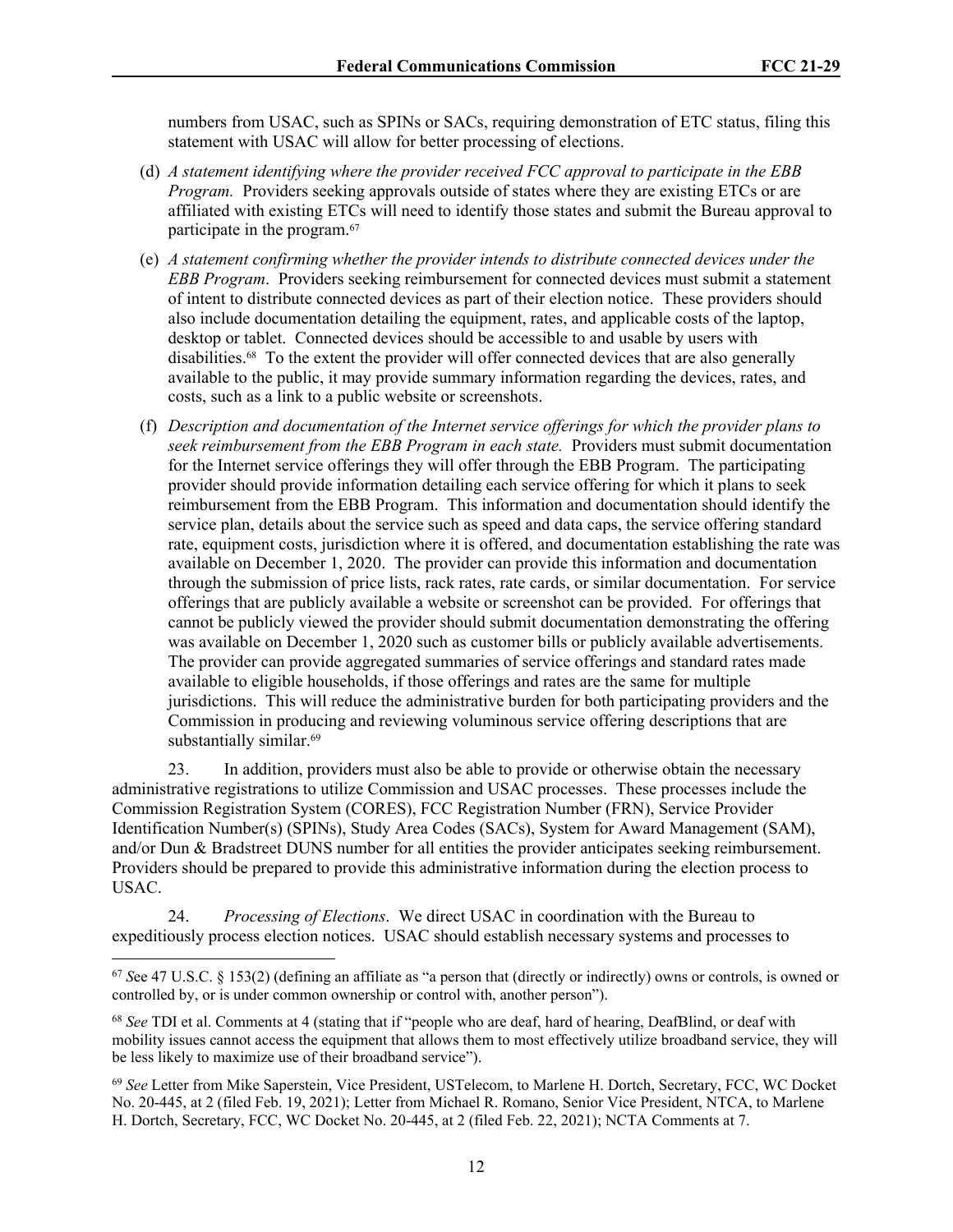systematically review election notices as quickly as possible, and at least ensure all elections filed by existing ETCs and elections from providers seeking approvals in the priority application window are processed prior to the commencement of the program. USAC should notify a provider promptly if its election notice is incomplete or otherwise contains errors that prevent USAC from processing the election notice. USAC shall process election notices received during the priority application window prior to the uniform reimbursement start date. USAC will only reject election notices that are materially incomplete and that the provider fails to update.

# **3. Non-ETC Provider Application and Approval Process**

<span id="page-12-0"></span>25. The Consolidated Appropriations Act establishes that providers not already designated as an ETC that wish to participate in the EBB Program can seek either an automatic or expedited approval from the Commission based on certain criteria.<sup>70</sup> Specifically, the Consolidated Appropriations Act requires the Commission to establish an expedited process for such approval and "to automatically approve as a participating provider a broadband provider that has an established program as of April 1, 2020, that is widely available and offers internet service offerings to eligible households and maintains verification processes that are sufficient to avoid fraud, waste, and abuse."71 Consistent with this Congressional directive, we establish both an automatic approval and an expedited approval process for non-ETC providers seeking to participate in the Program. We delegate to the Bureau the authority to establish the process by which providers seek these approvals, including through appropriate direction to USAC. Eligible providers that have submitted complete applications by the priority application deadline will know prior to the start date of the EBB Program if they are eligible to participate. Applications from providers filed after priority application deadline will be reviewed on an expedited, rolling basis.

26. Some commenters have suggested the Commission provide an opportunity for states to assist in the decisions to approve non-ETC providers for the EBB Program. After due consideration, we decline to provide a formal role in the approval process to state public utilities commissions (PUCs). First, we acknowledge the states' traditional and essential role in designating ETCs as provided in section 214.72 It is well-established that states have the primary responsibility for designating ETCs, and the Commission is only to designate an ETC where a state lacks jurisdiction over the carrier applying for designation.73 In fact, in the Consolidated Appropriations Act, Congress has recognized the importance of states' roles in the selection of providers for the EBB Program by permitting ETCs designated by states automatic entry. However, the Consolidated Appropriations Act also specifically requires that non-ETC providers be approved for participation by the Commission and does not provide a role for the states.<sup>74</sup> We also recognize this is a temporary, emergency program with limited funding and it is essential we move quickly in establishing the program and approving the participating providers. While we decline to establish a formal role for states in the approval of those non-ETC providers, we understand the states' interest in knowing the providers who are or will be providing the supported broadband service in their jurisdiction and thus we will make publicly available the names of approved providers in each state, along with other information related to our approvals.

<sup>70</sup> Consolidated Appropriations Act, div. N, tit. IX, § 904(d).

 $71$  *Id.* § 904(d)(2).

<sup>72</sup> *See* California Public Utilities Commission Comments at 3-4; Michigan Public Service Commission (Michigan PSC) Comments at 2-5; Mississippi Public Service Commission Comments at 3; NARUC Comments at 9, 11-12; Nebraska Public Service Commission Comments at 5-6; Vermont Public Utility Commission and Vermont Department of Public Service (Vermont PUC et al.) Comments at 4-5; Michigan Department of Labor and Economic Opportunity Reply at 2-3; Michigan Department of Agriculture and Rural Development Reply Comments at 2-3; Michigan Economic Development Corporation Reply at 2-3; Michigan Department of Health and Human Services Reply at 2-3; Vermont PUC and Department of Public Service Reply at 1-2.

<sup>73</sup> *See* 47 U.S.C. §§ 214(e)(2), (6).

<sup>74</sup> *See* Consolidated Appropriations Act, div. N, tit. IX, § 904(d)(2).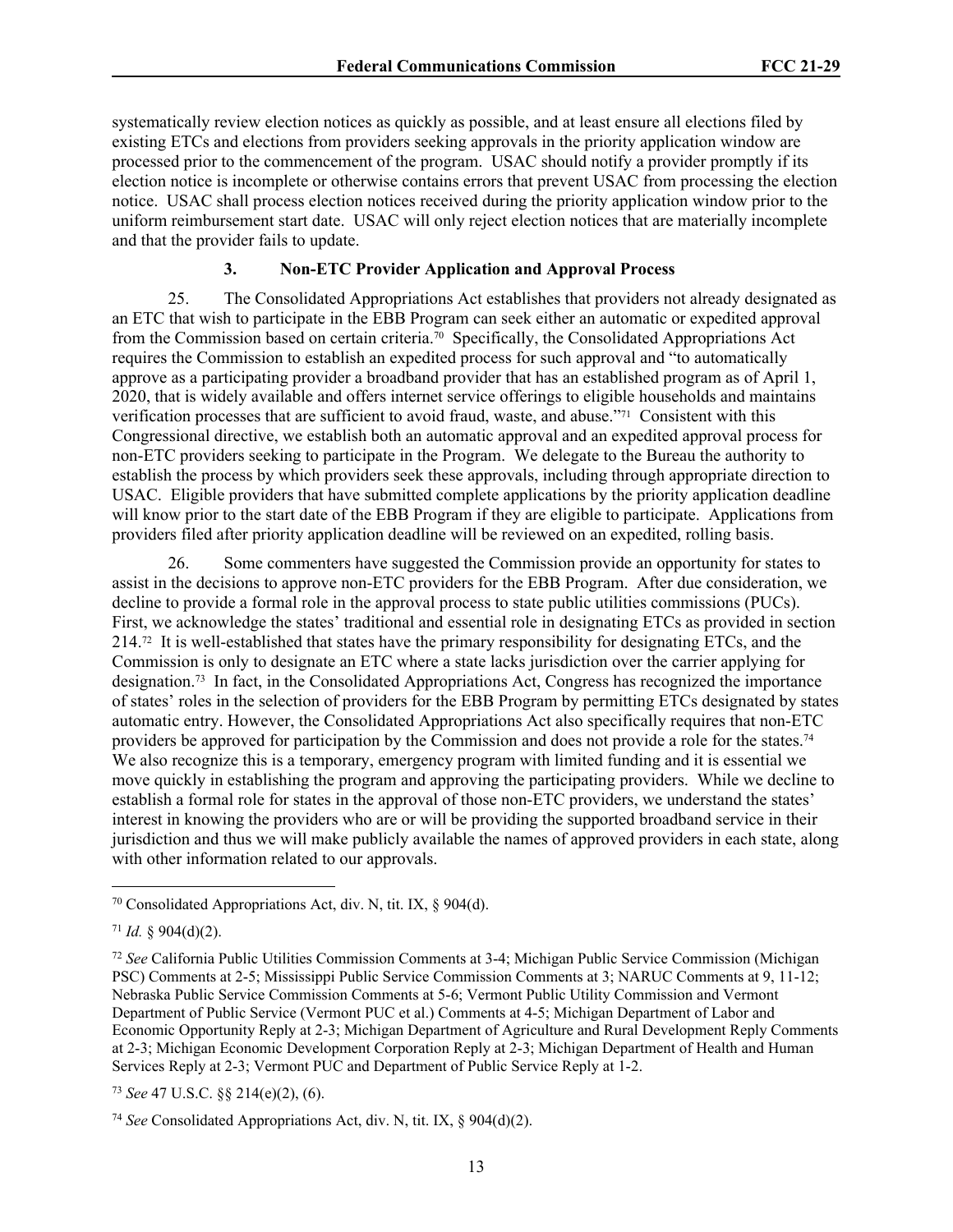## a. **Automatic Approval Process for Providers with Existing Support Programs**

27. We adopt an automatic approval process consistent with the Consolidated Appropriations Act to enable non-ETC broadband providers with "an established program as of April 1, 2020, that is widely available and offers Internet service offerings to eligible households and maintains verification processes that are sufficient to avoid fraud, waste, and abuse" to be automatically approved upon the filing of information meeting the criteria.<sup>75</sup> Any non-ETC broadband provider seeking to qualify for such automatic approval must file an application describing: (1) the jurisdiction in which it plans to participate, (2) the service areas in which the provider has the authority, if needed, to operate in each state, but has not been designated an eligible telecommunications carrier, and (3) a description, supported by documentation, of the established program with which the provider seeks to qualify for automatic admission to the EBB Program.

28. *Established Program as of April 1, 2020*. To facilitate provider participation in the program, we adopt a broad interpretation of what constitutes an "established program" that is "widely available."76 We find that this requirement encompasses any eligible broadband provider that maintains an existing program that was made available by April 1, 2020 to subscribers meeting at least one of the criteria in the Consolidated Appropriations Act's definition of an eligible household.77 Specifically, providers offering broadband subscribers discounted rates based on criteria such as low-income, loss of income, participation in federal, state, or local assistance programs, or other means-tested eligibility criteria qualify for this automatic approval process. Additionally, providers that made commitments to keep subscribers connected during the pandemic and offered widely available bill forbearance or forgiveness programs beginning no later than April 1, 2020 and continuing through the end of this EBB Program, will be eligible for automatic approval. We find that providing automatic approval for providers that actively offer targeted low-income programs or programs in which providers otherwise engaged in systematic and ongoing billing practices, like forbearance or forgiveness, that actively reduced costs for struggling subscribers is consistent with the Consolidated Appropriations Act's requirements. These actions reduced the financial burden on struggling households consistent with the Congressional intent of the EBB Program. The principal consideration in determining an "established program" for automatic approval is whether subscribers receive or were eligible to receive a financial benefit through either reduced rates or rate forbearance.

29. Consistent with such a broad interpretation, we find that a program is "widely established" when it was offered to subscribers in a substantial portion of the service provider's service area in a particular state. We decline to adopt an interpretation that a program must be offered throughout the provider's national or multi-state service territory to be widely available. We find support in the record that many considerations factor into offering such programs that are not consistent across jurisdictions, such as state and local privacy laws, access to eligibility information, broadband carrier requirements, or the lack of consistent assistance programs.78 We believe Congress's use of "widely available" in lieu of more sweeping alternatives expresses the intent to have this term apply to service

 $75$  *Id.* § 904(d)(2).

<sup>76</sup> *Id.* § 904(d)(2); *see also* Information Technology & Innovation Foundation Comments at 2-3; ACA Connects Comments at 17-19; NCTA Comments at 4-5; WISPA Comments at 8-10; Starry at 3; Verizon at 5; Comcast at 4, 14-15; Charter Communications at 4-5; City of Longmont, CO Comments at 5-6; Multicultural Media, Telecom and Internet Council, National Urban League Comments at 8-9 (Multicultural Media *et al.*); Starry Comments at 3; WTA Comments at 8.

<sup>77</sup> *See* Consolidated Appropriations Act, div. N, tit. IX, § 904(a)(6).

<sup>78</sup> *See* ACA Connects Comments at 18-19; CCA Comments at 6-7; Cherokee Nation Comments at 2; City of Longmont, CO Comments at 5-6; DigitalC Comments at 4-5; LeadingAge Comments at 3; NeighborWorks America Comments at 3; Stewards of Affordable Housing at 2.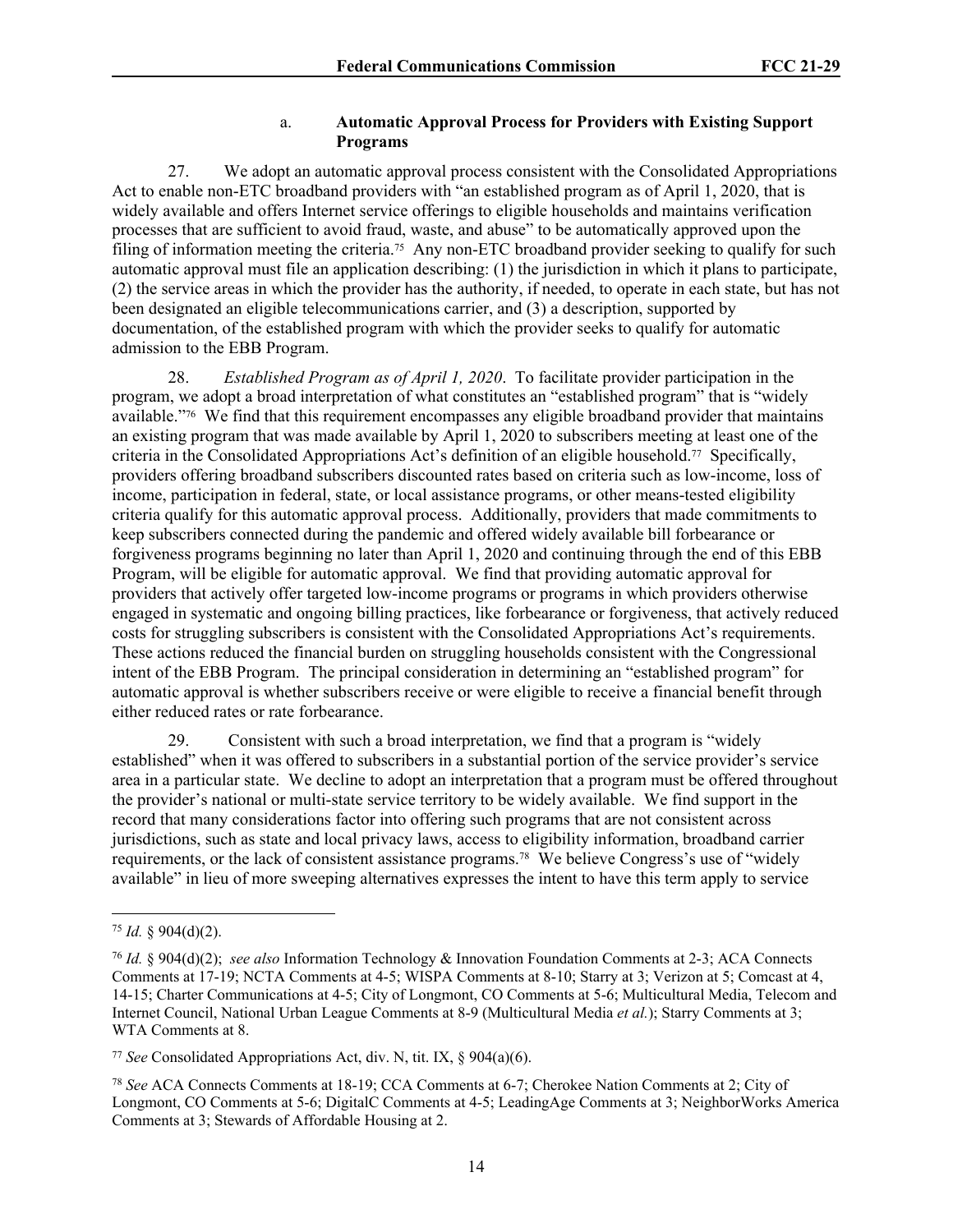offerings made publicly available even if the existing program was not available throughout a providers entire service area. Further, the public interest favors an interpretation of this requirement that broadly defines the type of qualifying programs, supports expeditious entry where possible and in turn makes EBB Program support available as quickly as possible.<sup>79</sup>

30. *Required Verification Processes*. The Consolidated Appropriations Act also requires that providers seeking automatic approval to participate in the EBB Program have established programs that maintain verification processes that are "sufficient to avoid fraud, waste, and abuse."80 We find that applying this requirement in a forward-looking manner strikes the appropriate balance between responsible stewardship of the funds and ensuring broad provider participation. Providers that have been offering a broadband program for eligible households have generally foregone collecting revenue they might otherwise have assessed from participating subscribers. Those providers therefore already have incentive to prevent enrollment in their programs by ineligible households. Providers submitting applications for automatic approval must describe only the established program and participation requirements to meet the approval criteria.<sup>81</sup>

31. Providers that receive automatic approval to participate in the EBB Program will use the Lifeline National Verifier and NLAD to verify household eligibility or their own alternative household eligibility verification processes, or the combination of both before seeking reimbursement. Even if a provider has its own existing broadband program for determining eligible households, it may decide to use the National Verifier for some or all applications to the EBB Program, although it is not required to do so. We find that permitting automatically approved providers to use USAC's eligibility determination systems in a manner consistent with the Consolidated Appropriations Act as described below further bolsters program protections against waste, fraud, and abuse.<sup>82</sup>

32. *Timing of Approvals*. Providers that file applications certifying to and making necessary demonstrations for the criteria outlined above will receive approval automatically upon filing once the Bureau confirms all required information was submitted. We agree with commenters in the record who argue the intent of Congress was to create an automatic presumption of approval for providers with existing support programs.<sup>83</sup> Thus, we delegate to the Bureau the authority to create and administer an application process that will automatically approve provider applications meeting the criteria described above. Additionally, once approved, all providers must file with USAC an election to participate in the EBB Program to gain access to USAC systems.

## **b. Expedited Review Process for Non-ETC Providers**

33. We adopt an expedited review process for non-ETC providers that do not qualify for automatic application processing and are not affiliated with an ETC in the same jurisdiction. Such providers must file an application for expedited review to receive approval from the Bureau to participate in the EBB Program. As proposed in the *Public Notice*, <sup>84</sup> each non-ETC broadband provider seeking to

<sup>79</sup> *See* ACA Connects Comments at 18-19; CCA Comments at 6-7; Cherokee Nation Comments at 2; City of Longmont, CO Comments at 5-6; DigitalC Comments at 4-5; LeadingAge Comments at 3; NeighborWorks America Comments at 3; Stewards of Affordable Housing at 2.

<sup>80</sup> Consolidated Appropriations Act, div. N, tit. IX, § 904(d)(2)(b).

<sup>81</sup> *See infra* paras. [62](#page-29-0)-[67.](#page-32-0)

<sup>82</sup> *Infra* Section [B.2](#page-23-0)-3, paras. [49-](#page-23-1)[67.](#page-32-0)

<sup>83</sup> ACA Connects Comments at 17-19; NCTA Comments at 4-6; WISPA Comments at 8; Starry at 3; Verizon at 5; Comcast at 4, 14-15; Charter Comments at 4-5; CTIA Comments at 11; INCOMPAS Comments at 10; Information Technology & Innovation Foundation Comments at 2-3; Student Internet Equity Coalition Comments at 7; T-Mobile Comments at 8; Altice Reply at 1-2.

<sup>84</sup> *Public Notice* at 5.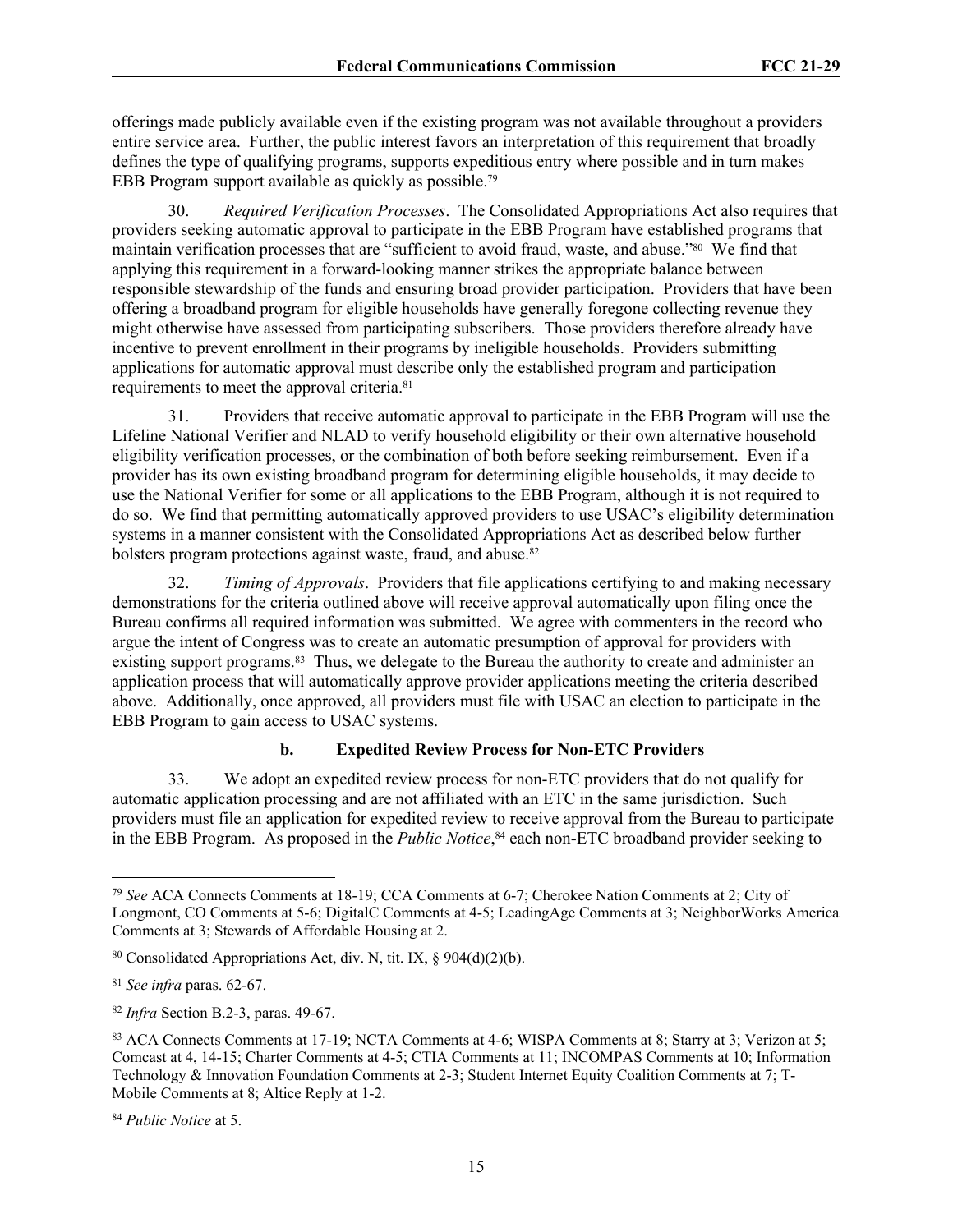participate must file an application describing: (1) the state(s) in which it plans to participate, (2) the service areas in which the provider has the authority, if needed, to operate in each state but has not been designated an eligible telecommunications carrier, and (3) documentation of the provider's plan to combat waste, fraud, and abuse. These requirements align with the Consolidated Appropriations Act's requirements for provider participation and eligibility.<sup>85</sup>

34. Provider applications for review must establish a sufficient showing that the provider has met the criteria for expedited review and approval, as outlined below. We direct the Bureau to establish and administer this expedited application review process consistent with this Order.

- (a) *A list of states or territories where the provider will offer EBB Program services.* A provider seeking approval must list each jurisdiction in which it seeks to be approved to offer EBB Program services. While the provider need only identify the state or territory where it plans to offer qualifying services for purposes of its submission to the Bureau, providers should be prepared to identify to USAC in their election the postal ZIP code(s) or Census Block(s) where Program service will be offered to obtain Service Provider Identification Number(s) (SPINs) or Study Area Codes (SACs), as necessary.
- (b) *A statement identifying the jurisdiction in which the provider requires FCC approval and jurisdictions in which the provider is an existing ETC.* Providers that are designated as an ETC or affiliated with an ETC86 in some states or territories must submit an application and obtain Bureau approval to participate in the Program in states or territories where the provider is not designated as an ETC. Providers, even if already designated as an ETC in some states or territories, must seek Bureau approval to offer EBB Program services in states or territories in which the provider is not designated as an ETC. Because such applications will be reviewed on either an automatic or expedited basis, we do not expect such a requirement to impose a significant burden on providers. Providers without an ETC designation or unaffiliated with an ETC must certify that they are authorized to provide broadband services as of December 1, 2020.
- (c) *Documentation of the provider's plan to combat waste, fraud, and abuse.* Participating provider applications must include a certification that the provider understands and complies with all statutory and regulatory obligations, including those described within this Order, as public interest conditions of offering EBB Program services. Specifically, a provider must certify that it will:
	- (i) confirm a household's eligibility for the Program through either the National Verifier or a Commission-approved eligibility verification process prior to seeking reimbursement for the respective subscriber;
	- (ii) follow all enrollment requirements and obtain all certifications as required by the EBB Program, including providing eligible households with information describing the Program's eligibility requirements, one-per-household rule, and enrollment procedures;
	- (iii) interact with the necessary USAC systems, including the National Verifier, NLAD, and RAD, before submitting claims for reimbursement, including performing the necessary checks to ensure the household is not receiving duplicative benefits within the EBB Program;
	- (iv) de-enroll from the Program any household it has a reasonable basis to believe is no longer eligible to receive the benefit consistent with Program requirements;

<sup>&</sup>lt;sup>85</sup> Consolidated Appropriations Act, div. N, tit. IX, §§ 904(a)(9), (13), (d)(2)(A) ("The Commission shall establish an expedited process by which the Commission approves as participating providers broadband providers that are not designated as  $[ETCs] \dots$ ").

<sup>86</sup> *S*ee 47 U.S.C. § 153(2) (defining an affiliate as "a person that (directly or indirectly) owns or controls, is owned or controlled by, or is under common ownership or control with, another person").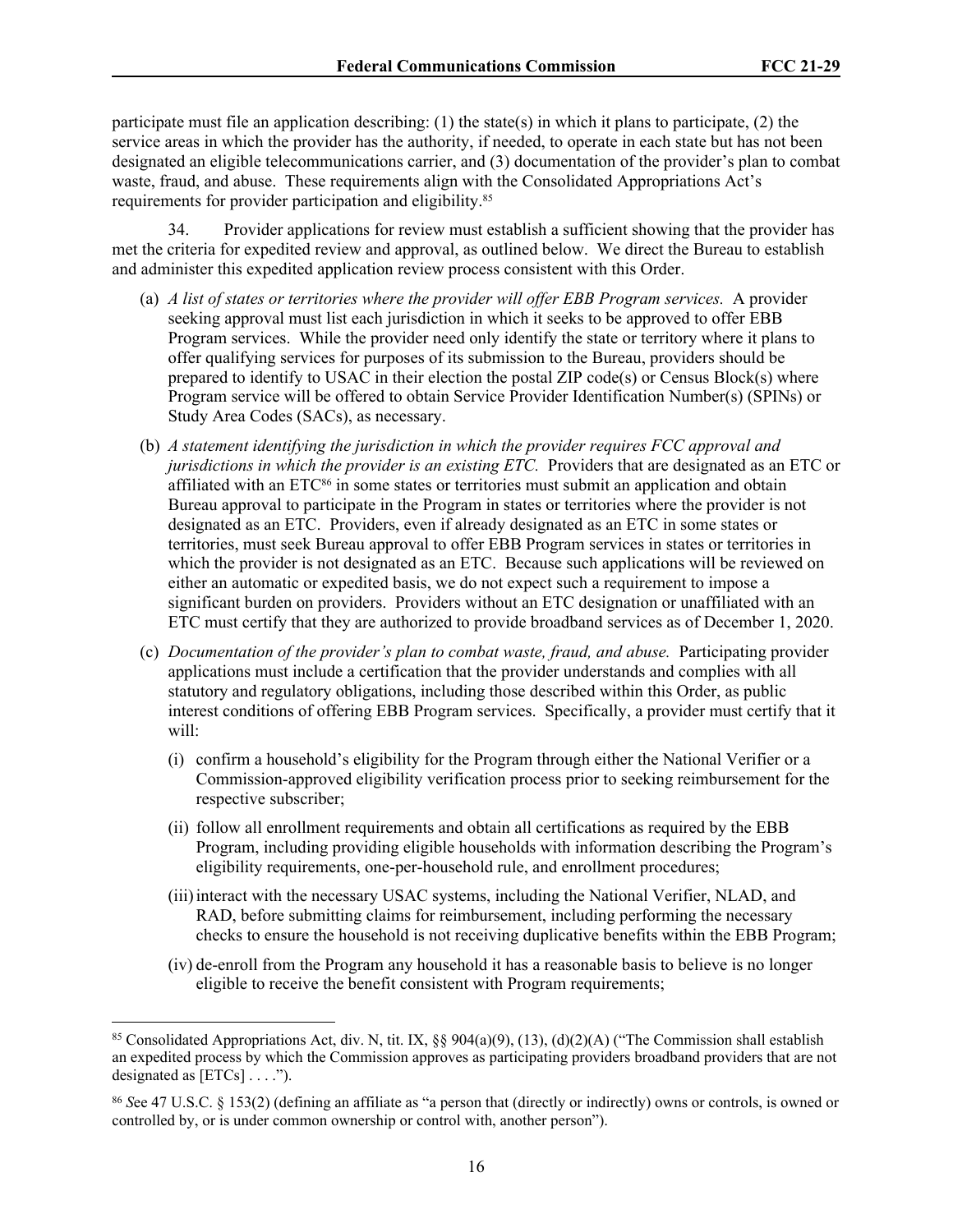- (v) comply with the Program's document retention requirements and agree to make such documentation available to the Commission or USAC, upon request or any entities (for example, auditors) operating on their behalf; and
- (vi) agree to the Commission's enforcement and forfeiture authority.

35. *Timing of Approvals*. Providers that have filed an application satisfying the criteria outlined above will receive expedited review. We decline to adopt a deemed granted date or other specific application review deadlines for the expedited review process. Providers submitting applications by the priority application deadline will receive a determination prior to the start of the EBB Program. Accordingly, we believe specific application review deadlines are unnecessary. We delegate to the Bureau the authority to create and administer an application review process that will expeditiously consider provider applications meeting the criteria described above. Additionally, all approved providers must file an election with USAC to participate in the EBB Program.

## **4. Conditions and Requirements for Participating Providers**

36. We find there is authority within the Consolidated Appropriations Act to require participating providers to offer the EBB Program benefit throughout the provider's approved service area. Additionally, we find that use of existing USAC databases is the most efficient way to begin the program quickly while ensuring adequate safeguards to prevent waste, fraud, and abuse. Accordingly, we authorize USAC to make available the appropriate databases to administer the program including the National Verifier, NLAD, RAD, and LCS. We direct USAC to take the appropriate actions to update, modify, or create the necessary USAC systems to administer the EBB Program in line with the Commission's direction in this Order. We further delegate authority to the Bureau and the Office of Managing Director to supervise and coordinate with USAC all actions necessary to make USAC databases and systems available for the EBB Program.

37. *Public Interest Conditions of Approvals*. We adopt our proposal to require providers to offer the EBB Program discount on at least one service offering across all of its approved service areas in each of the states in which it is approved to participate. We find that such an approach is consistent with the Consolidated Appropriations Act's requirements regarding the establishment of the Program to reimburse providers for discounts provided to subscribers<sup>87</sup> and supports the public interest in ensuring subscribers have access to the EBB Program. Further, the Consolidated Appropriations Act grants the authority to the Commission to determine whether a provider meets the requirements to participate in the EBB Program.88 We agree with commenters that providers should not have to extend service offerings into areas where they currently do not exist and should not be mandated to offer a certain quality of service for the reasons further explained below.<sup>89</sup> Requiring providers to expand or otherwise deploy service offerings or existing programs into areas where they currently do not exist increases provider burdens and delays implementation for providers seeking to quickly offer EBB Program services. Approved providers must offer at least one EBB Program-reimbursed service to each of its eligible households within its service area. However, we also encourage participating providers to make EBB Program support available for all its service offerings for eligible households. Additionally, pursuant to the Consolidated Appropriations Act, participating providers must not deny an eligible household the ability to participate in the EBB Program based on any past or present arrearages with that provider, may not require an eligible household to pay an early termination fee if the household enters into a contract for its EBB Program-supported service and later terminates that contract, and may not subject EBB Program-

 $87$  Consolidated Appropriations Act, div. N, tit. IX,  $\frac{8}{904(b)(4)}$ .

<sup>88</sup> *Id.* §§ 904(a)(12), (d)(2).

<sup>89</sup> *Supra* para. [20;](#page-9-0) *infra* Section III(C), paras. 70-75.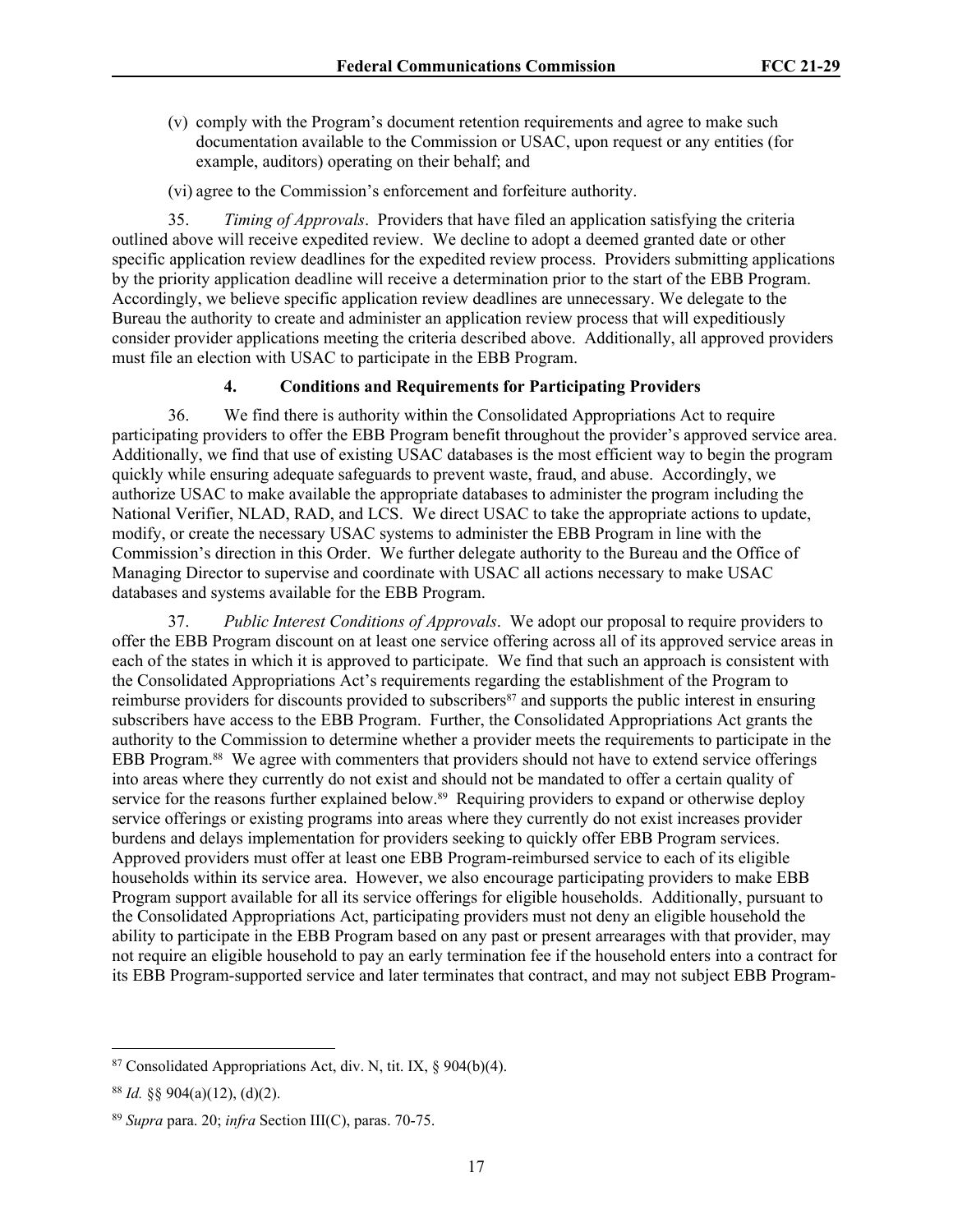supported service to a mandatory waiting period based on a household having previously received service from that provider.<sup>90</sup>

38. *Notice to Consumers.* Providers also play an important role in ensuring that their customers are informed about the EBB Program at the point of application and enrollment. Providers will have a direct relationship with their customers, and as such, have a responsibility to ensure that these customers have the information they need to make an informed decision about the broadband service product they subscribe to supported by the EBB Program. Accordingly, we require participating providers to collect and retain documentation demonstrating that, prior to enrolling an existing subscriber in the EBB Program, the provider clearly disclosed to the household that the EBB Program is a government program that reduces the customer's broadband Internet access service bill, is temporary in nature, that the household will be subject to the provider's undiscounted rates and general terms and conditions at the end of the program if they continue to receive service, that the household may obtain broadband service supported by the EBB Program from any participating provider of their choosing, and that the household may transfer their EBB Program benefit to another provider at any time. The provider must also retain documentation demonstrating that, having received such disclosures, the household provided affirmative consent to applying their Emergency Broadband Benefit to the service received from the EBB provider. We believe that this disclosure and consent process will help ensure that low-income households are aware of their choices in the EBB Program without creating overly burdensome application requirements for those households.

39. *Use of the National Verifier, NLAD, RAD and other USAC databases*. We find that, consistent with the Consolidated Appropriations Act's provision allowing us to use USAC's systems and services to implement the EBB Program, participating providers will be required to use certain USAC systems, such as the Lifeline NLAD and RAD, for program administration and will be permitted to use the National Verifier to determine household eligibility.91 We adopt our proposal to rely on the USACadministered National Verifier, NLAD, RAD, LCS, and other established processes for the EBB Program, including the provider reimbursement process, call centers for program support, provider and consumer outreach, and conducting program integrity reviews.92 Accordingly, we adopt the applicable part 54 rules that currently govern Lifeline provider interactions with these USAC systems. Specifically, we apply the requirements of sections 54.400(i), (o) defining the NLAD and National Verifier; 54.404 outlining carrier interactions with the NLAD; 54.406 outlining enrollment agent activities and requiring registration with the RAD; 54.410 where appropriate in requiring the use of the National Verifier for eligibility determinations; and 54.419 allowing the use of electronic signatures.<sup>93</sup> We direct the Bureau, and USAC as directed by the Bureau, to issue any further guidance or instruction necessary to clarify the obligations of EBB Program providers when using USAC databases and the administrative process established for the EBB Program.

40. *Safe harbor for participating providers.* The Consolidated Appropriations Act provides a safe harbor provision stating that the Commission may not enforce a violation of the Consolidated Appropriations Act using sections 501, 502, or 503 of the Communications Act, or any rules of the Commission promulgated under such sections, if a participating provider demonstrates that it relied in good faith on information provided to such provider to make any verification required by subsection

<sup>90</sup> *See* Consolidated Appropriations Act, div. N, tit. IX, § 904(a)(6), (b)(6)(B)(ii)-(iii).

<sup>&</sup>lt;sup>91</sup> This requirement is only to the extent necessary as determined by the Bureau and USAC to administer the program. Providers with approved alternative verification process will not be required to the use the National Verifier to enroll subscribers through that alternative process.

<sup>92</sup> *Public Notice* at 12.

<sup>93</sup> *See* 47 CFR §§ 54.400(i), (o), 54.404, 54.406, 54.410, 54.419. We clarify that where the language of the existing Lifeline rules conflict with the directions in this Order or any later guidance issued by WCB, or by USAC at the direction of WCB, the Order or subsequent guidance is controlling.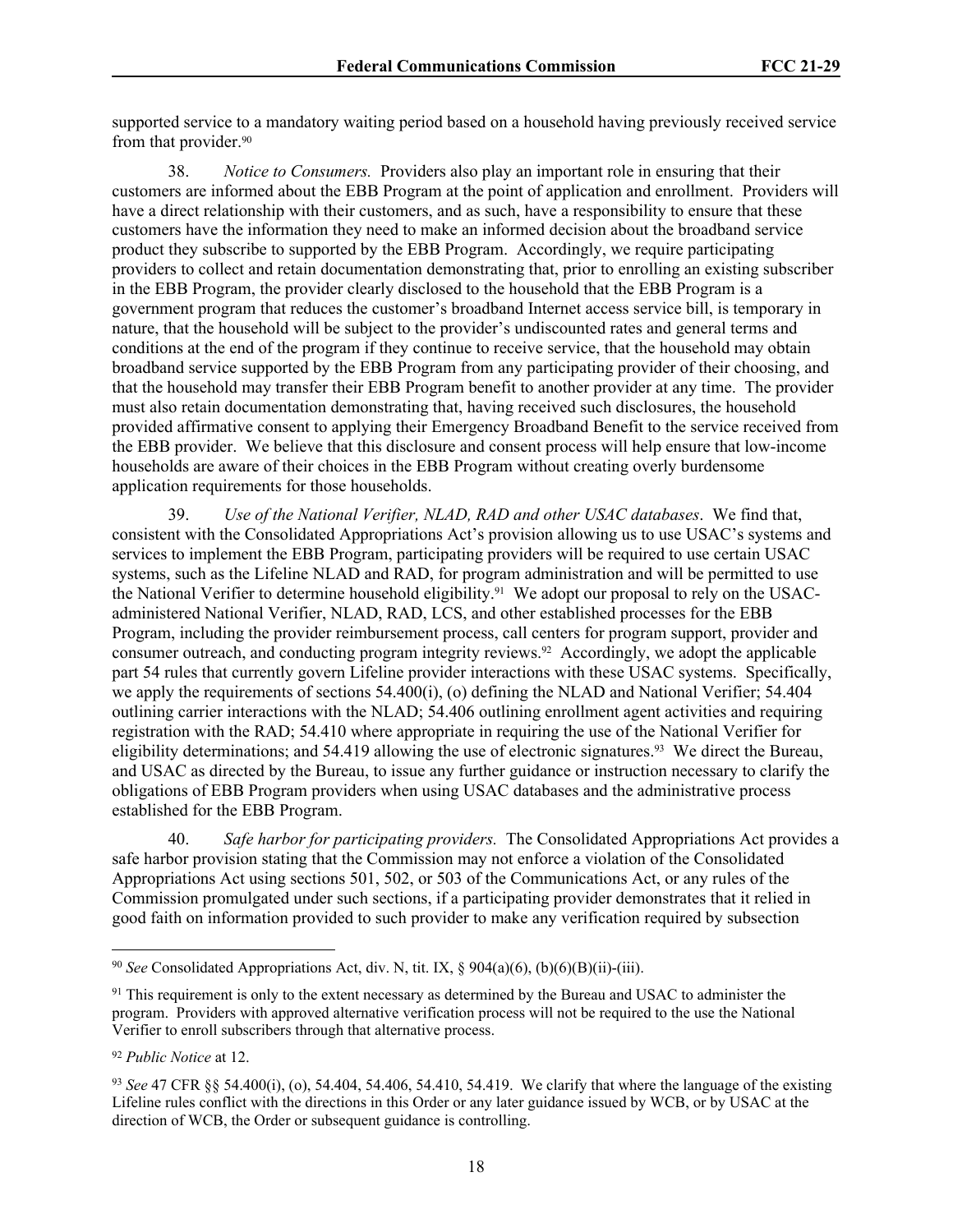$904(b)(2)$ .<sup>94</sup> Section  $904(b)(2)$  imposes a duty on participating providers to verify whether a household is eligible to receive the service and connected devices supported by this Program. We establish that this safe harbor will apply to providers who utilize the National Verifier for eligibility determinations or any alternative eligibility verification process that has received approval from the Commission consistent with this Order. The safe harbor applies to providers who act in "good faith" with respect to these eligibility verification processes.95 The Commission has extensive experience in evaluating good faith actions of regulated entities in both negotiation and cost reimbursement.96 In line with this experience, this safe harbor applies to participating providers for eligibility determinations who act in good faith based on information provided to them in the household eligibility and enrollment process. Good faith will be determined on the totality of circumstances surrounding the participating providers actions or statements. Participating providers that reasonably rely upon the documentation regarding eligibility determinations provided by eligible households or eligibility determinations from the National Verifier will be able to avail themselves of this statutory safe harbor for purposes of their compliance with the EBB Program rules.

## **5. Application and Election Procedures**

41. A provider application to participate in the EBB Program will provide information used to determine whether the applicant has the legal and technical qualifications to participate in the EBB Program. An applicant must certify, under penalty of perjury, its qualifications. Non-ETC providers must certify under penalty of perjury that the information set forth in their application is true, accurate, and complete; they understand and will comply with all statutory and regulatory obligations described within this Order; and all terms and conditions and other requirements applicable to using the National Verifier, NLAD, RAD, and other USAC systems. Providing materially false information in the application will disqualify a provider from participation in the EBB Program. Eligibility to participate in the program is based on an applicant's submission of required information and certifications. A potential applicant must take seriously its compliance duties and responsibilities and carefully determine before filing an application that it is able to meet the obligations associated with EBB Program support. An applicant's filing and subsequent approval does not guarantee the applicant will receive EBB Program reimbursement. Each participating provider must file all required forms, information, and certifications with the Commission and USAC to receive reimbursement.

42. A non-ETC provider seeking to participate in the EBB Program must file the appropriate application, whether it is eligible for expedited or automatic approval, electronically, whether filing for automated or expedited approval, through the process announced by the Bureau following the adoption of this order.<sup>97</sup> An applicant provider bears full responsibility for submitting an accurate, complete, and timely application, and should thoroughly review the Program participating provider requirements, in addition to any subsequent guidance, to ensure all required information is included in its application. An applicant provider should be cognizant that submitting an application (and any amendments thereto) constitutes a representation by the certifying official that he or she is an authorized representative of the applicant, that he or she has read the appropriate instructions and certifications, and that the contents of the application, its certifications, and any attachments are true and correct. Submitting a false

<sup>&</sup>lt;sup>94</sup> Consolidated Appropriations Act, div. N, tit. IX,  $\&$  904(j).

<sup>95</sup> *Id.*

<sup>96</sup> *See DIRECTV, LLC and AT&T Services, Inc. vs. Deerfield Media, Inc., et al.*, Memorandum Opinion and Order, Notice of Apparent Liability for Forfeiture, 35 FCC Rcd 10695, 10696-98, paras. 1-6 (2020) (discussing the Commission's good faith obligations in retransmission consent); 47 CFR § 27.1182 (requiring good faith submission of cost sharing plan for AWS relocations); 47 CFR § 54.711 (requiring good faith estimates of contributor's policies and procedures).

<sup>97</sup> Applicants will receive a response confirming receipt and should contact the Bureau if they do not receive such confirmation. Confirmation of receipt does not constitute determination that the application is complete as filed.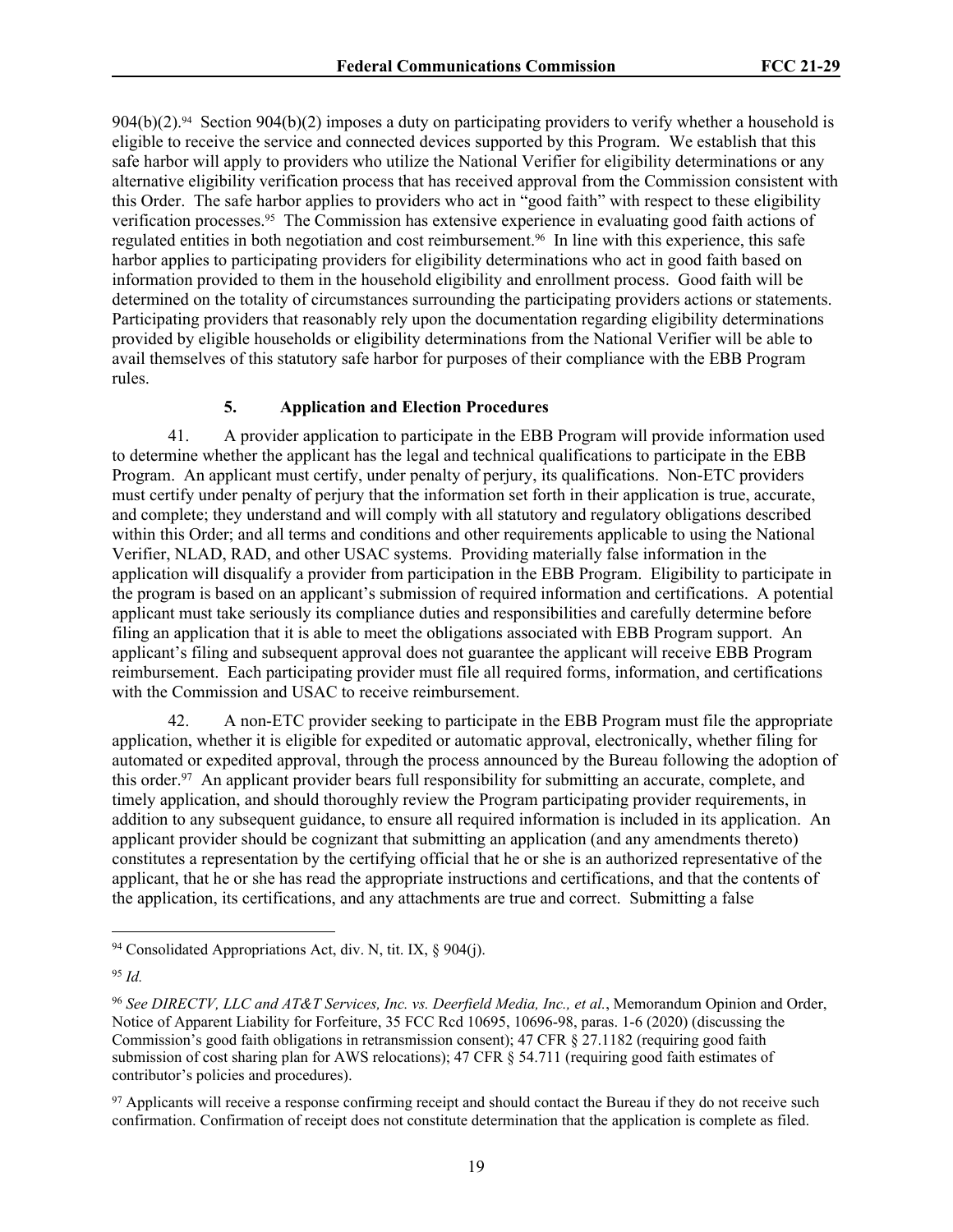certification to the Commission may result in penalties, including monetary forfeitures, license forfeitures, and ineligibility to participate in future Commission auctions or competitions, as well as criminal prosecution and/or liability under the False Claims Act.

# **B. Household Eligibility**

# **1. Emergency Broadband Benefit Program Eligible Households**

43. The Consolidated Appropriations Act directs that a household will qualify for the EBB Program98 if at least one member of the household: (1) meets the qualifications for participation in the Lifeline program;<sup>99</sup> (2) has applied for and been approved to receive benefits under the free and reduced price lunch program under the Richard B. Russell National School Lunch Act100 or the school breakfast program under section 4 of the Child Nutrition Act of 1966101; (3) has experienced a substantial loss of income since February 29, 2020 that is documented by layoff or furlough notice, application for unemployment insurance benefits, or similar documentation or that is otherwise verifiable through the National Verifier or the NLAD;<sup>102</sup> (4) has received a Federal Pell Grant under section 401 of the Higher Education Act of 1965<sup>103</sup> in the current award year;<sup>104</sup> or (5) meets the eligibility criteria for a participating provider's existing low-income or COVID–19 program, subject to approval by the Commission and any other requirements deemed by the Commission to be necessary in the public interest.105 A household is eligible for the EBB Program regardless of whether any member of the household already receives a Lifeline benefit.<sup>106</sup> Further, a household is eligible for the Program "regardless of whether any member of the household has any past or present arrearages with a broadband provider."<sup>107</sup>

<sup>100</sup> 42 U.S.C. § 1751 *et seq.*

<sup>101</sup> Consolidated Appropriations Act, div. N. tit. IX, § 904(a)(6)(B); *see* 42 U.S.C. § 1751 *et seq.* (Richard B. Russell National School Lunch Act); 42 U.S.C. § 1773 (Child Nutrition Act of 1966).

 $102$  *Id.* § 904(a)(6)(C).

<sup>103</sup> *See* 20 U.S.C. § 1070a.

<sup>104</sup> Consolidated Appropriations Act, div. N. tit. IX,  $\S$  904(a)(6)(D).

 $105$  *Id.* § 904(a)(6)(E).

<sup>106</sup> *Id.* § 904(a)(6)*.*

<sup>107</sup> *Id*.

<sup>&</sup>lt;sup>98</sup> We also received comments seeking to expand eligibility to include other bases, such as participation in HUD programs that are not included in the Lifeline program, but we decline to expand eligibility beyond the eligibility requirements provided in the Consolidated Appropriations Act. *See, e.g.*, Internet for All Coalition – Internet for Dallas Comments at 2; LeadingAge Comments at 1-2; National Affordable Housing Management Association Comments (NAHMA) at 2; Stewards of Affordable Housing for the Future Comments at 2-3; American Association of Service Coordinators Comments at 2 (AASC).

<sup>&</sup>lt;sup>99</sup> Consolidated Appropriations Act, div. N, tit. IX,  $\S 904(a)(6)(A)$ . A low-income consumer qualifies for Lifeline if the household is at or below 135% of the Federal Poverty Guidelines for a household of that size, or if at least one member of the household participates in Medicaid, Supplemental Nutrition Assistance Program (SNAP), Supplemental Security Income (SSI), Federal Public Housing Assistance (FPHA), or Veterans and Survivors Pension Benefit. 47 CFR § 54.409(a). Under section 54.409(b), if the household is on Tribal lands, the household is eligible for Lifeline if at least one member of the household participates in in one of the following Tribal-specific federal assistance programs: Bureau of Indian Affairs general assistance; Tribally administered Temporary Assistance for Needy Families; Head Start (only those households meeting its income qualifying standard); or the Food Distribution Program on Indian Reservations. 47 CFR § 54.409(b).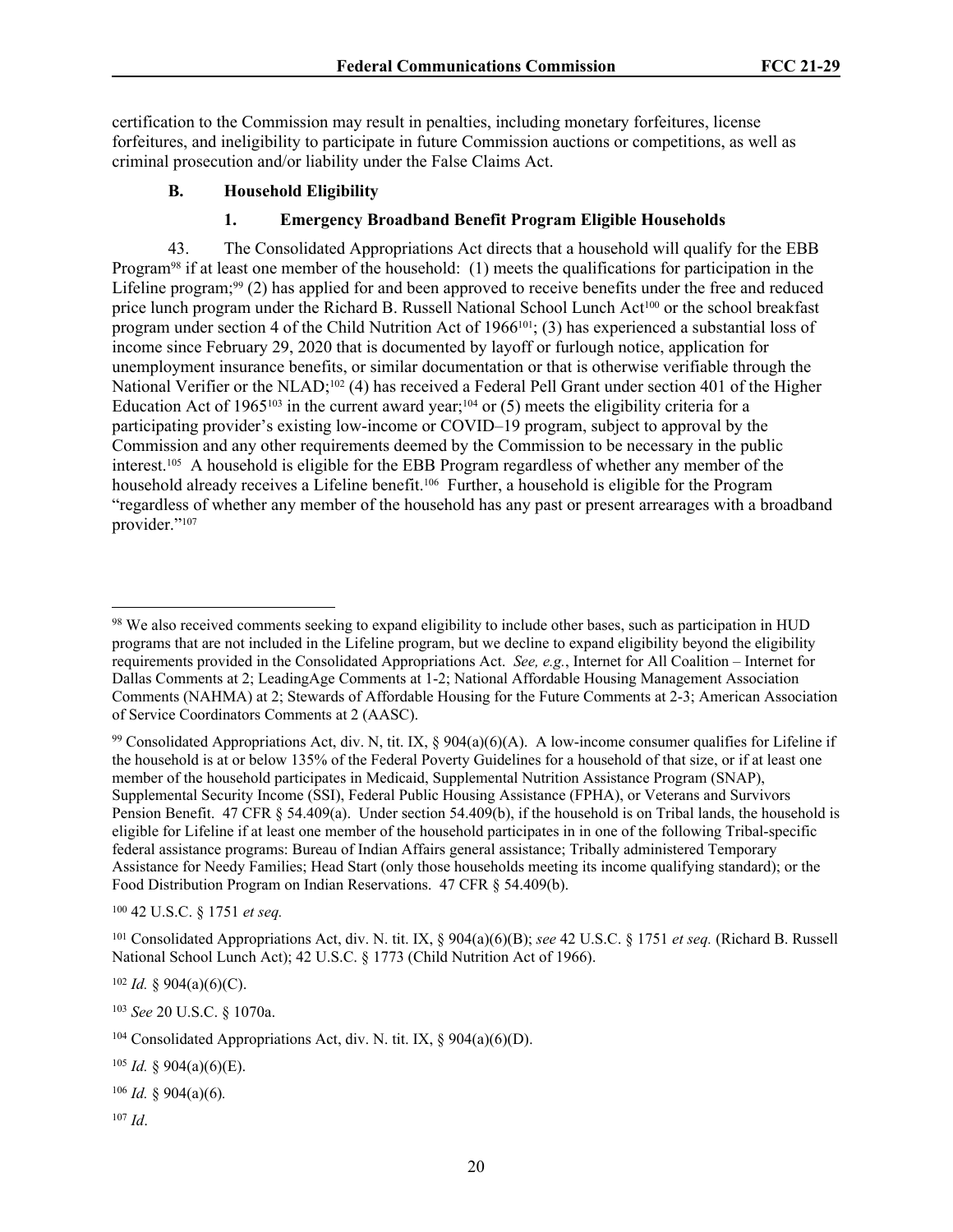44. While the Consolidated Appropriations Act provides a definition for "eligible household,"108 it does not define "household" itself, and the *Public Notice* sought comment on "using the definition of 'household' provided in our Lifeline rules for purposes of administering the Program.109 The Lifeline rules define "household" as:

any individual or group of individuals who are living together at the same address as one economic unit. A household may include related and unrelated persons. An "economic unit" consists of all adult individuals contributing to and sharing in the income and expenses of a household. An adult is any person eighteen years or older. If an adult has no or minimal income, and lives with someone who provides financial support to him/her, both people shall be considered part of the same household. Children under the age of eighteen living with their parents or guardians are considered to be part of the same household as their parents or guardians.<sup>110</sup>

The record contains broad consensus supporting the proposal to use Lifeline's definition of household, and we adopt this proposal.111 Other commenters agree generally, without reference to the Lifeline definition, that multiple people should be able to receive the Program benefit at a single address, so long as the people were part of different households, similar to Lifeline's definition of a household.112 Some commenters disagree with our proposal to permit one benefit per household, noting that often times households will have multiple people requiring access to quality broadband and devices, and each may need a benefit even though they are part of the same household.<sup>113</sup> While we are cognizant of the varying needs of households, we read the Consolidated Appropriations Act to allow only a single benefit per household.<sup>114</sup> As a result, we will use the Lifeline program's definition of household and we limit to each economic unit a single monthly Emergency Broadband Benefit and single connected device reimbursement. To help applicants determine if there is more than one household at an address, we will

<sup>111</sup> *See* Vermont PUC et al. Comments at 5; NCLC and United Church of Christ (NCLC and UCC) Comments at 7; NTCA – The Rural Broadband Association Comments at 11 (NTCA); T-Mobile USA, Inc. Comments at 13; WISPA Comments at 10; National League of Cities Comments at 1; CTIA Comments at 5; EBBC Comments at 9 (EBBC); Microsoft Comments at 6-7; CETF Comments at 16; INCOMPAS Comments at 12-13; Michigan PSC Comments at 6; New York State Public Service Commission Comments at 4 (NYSPSC); Public Knowledge Reply at 8.

<sup>112</sup> Cathy Murahashi Comments at 1; Cities of Los Angeles et al. Comments at 18 (people living in family shelters, domestic violence shelters, or other temporary shelters should not be considered a single household); National Rural Electric Cooperative Association Comments at 6 (separate units at a single address should be separate households); LeadingAge Comments at 2 (there should not be a limit on beneficiaries at a multifamily housing address, even if there are no separate units and apartments); Baltimore Regional Housing Partnership Comments at 2 (the Commission should clarify that address includes separate units and apartments at multifamily housing properties); National Affordable Housing Management Association Comments at 3 (same); TracFone Wireless, Inc. Comments at 15 (Tracfone); Greater Washington DC Chapter of the Internet Society Comments at 4 (support having all economic households eligible for the benefit).

<sup>113</sup> Tech Goes Home Comments at 1; American Association of People with Disabilities Comments at 2 (suggesting that the "program allow for a number of enrollments and associated devices equal to the number of eligible people with disabilities in each household") (AAPD); Navajo Nation Telecommunications Regulatory Commission Comments at 6-7; Council of the Great City Schools Comments at 5; Council of the Great City Schools Reply at 3- 4.

<sup>114</sup> *See* Consolidated Appropriations Act, div. N, tit. IX,  $\frac{8}{904(a)(6)}$  (distinguishing between a household and a member of the household); *id.* § 904(a)(7) (allowing the emergency broadband benefit of a monthly discount for "an eligible household," and not for separate members of a household).

<sup>108</sup> Consolidated Appropriations Act, div. N, tit. IX, § 904(a)(6).

<sup>109</sup> *Public Notice* at 6.

<sup>110</sup> 47 CFR § 54.400(h).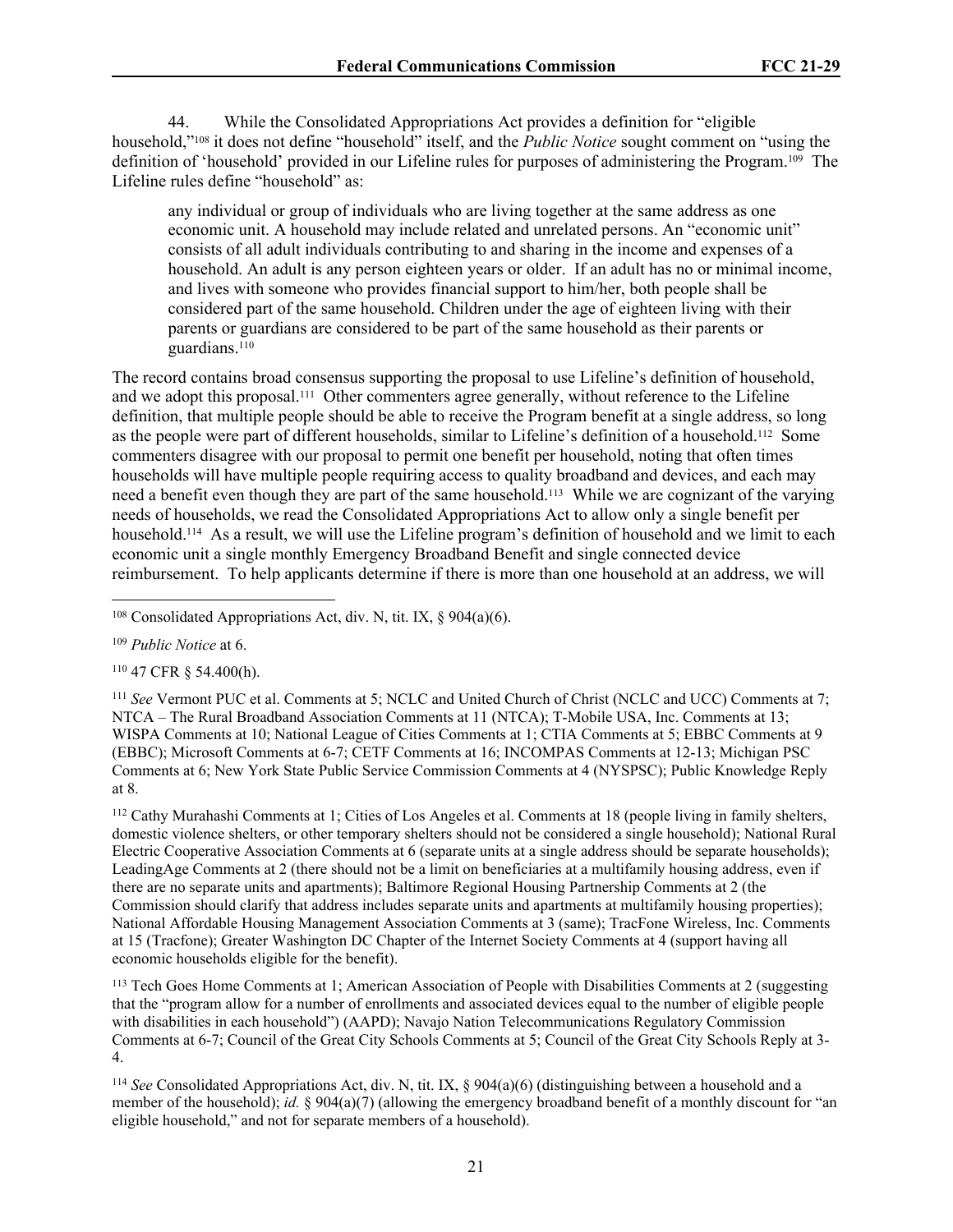make available for the EBB Program a Household Worksheet to confirm whether an applicant is part of an independent economic household from other existing EBB subscribers.115 For providers conducting eligibility determinations pursuant to an approved alternative verification process, we will require that such processes include measures to confirm that a household, under the definition we adopt here, is not receiving more than one EBB Program benefit. We also direct USAC to conduct periodic program integrity reviews to confirm that EBB subscribers located at the same address are in compliance with these requirements.

45. Commenters also argue the EBB Program should support broadband provided to multiple dwelling units at a single address, such as senior and student living, mobile home parks, apartment buildings, and federal housing units, that receive service as part of a bulk billing arrangement where the households "are not directly billed for services by their internet service provider, but instead pay a monthly fee for broadband services to their landlord."116 Similarly, there may be "entities such as school districts, health care providers, assisted living or nursing facilities, and local governments who purchase service 'in bulk' for eligible households."<sup>117</sup> We conclude on balance to make available the Emergency Broadband Benefit available in these arrangements as long as the provider is approved in the Program and the household is eligible under the statute. These eligible households are at risk of missing out on broadband services supported by the EBB Program because they may not be directly billed by the participating provider and may not have a typical relationship with the participating provider. As a result, we believe that including support in the EBB Program for these eligible households will increase the number of struggling households that are able to benefit from the EBB Program. In situations where the support is passed through as a discount off of the monthly price paid by the eligible household, the eligible household must provide consent to the bulk purchaser/aggregator or participating provider to apply their EBB Program benefit to that service, and the participating provider must retain documentation of such consent.118 The participating provider claiming reimbursement for the service provided under the bulk arrangement must retain documentation demonstrating that the amount claimed by the provider from the EBB Program is fully passed through to the eligible household as a discount off of the monthly price that the eligible household otherwise would have paid directly to the bulk purchaser. To ensure compliance with these requirements, we require participating providers offering service through such bulk billing arrangements to retain documentation demonstrating the identity of the entity or entities through which the discount was passed and the eligible households who received the subsidized service. As an example, if a bulk purchaser typically provides eligible households broadband service for \$30 a month, each eligible household that receives such service must provide consent to the bulk purchaser or participating provider that the participating provider can seek reimbursement from the EBB Program for the \$30 a month service. The participating provider would need to retain documentation of such consent, as well as documentation that the \$30 that the participating provider is seeking reimbursement for will be fully passed through to the eligible household. As a result of the discount, the bulk purchaser would be paying \$30 less to the participating provider, and the eligible household would be receiving free broadband service and not paying anything to the bulk purchaser. In cases where the household does not pay a fee for the service, either to the provider or a bulk purchaser/aggregator, but the fee is paid by another entity, the service cannot be claimed for EBB Program support.

<sup>115</sup> *See* Universal Service Administrative Co., *Lifeline Program Household Worksheet*, *available at*  [https://www.usac.org/wp-content/uploads/lifeline/documents/forms/LI\\_Worksheet\\_UniversalForms-1.pdf.](https://www.usac.org/wp-content/uploads/lifeline/documents/forms/LI_Worksheet_UniversalForms-1.pdf)

<sup>116</sup> Charter Comments at 5-6; National Association of Telecommunications Officers and Advisors Comments at 3-4.

<sup>117</sup> City and County of San Francisco Comments at 2; *see also* Cities of Los Angeles et al. Comments at 15; National League of Cities Comments at 2.

<sup>&</sup>lt;sup>118</sup> Such consent must be retained by the participating provider in compliance with the program requirements.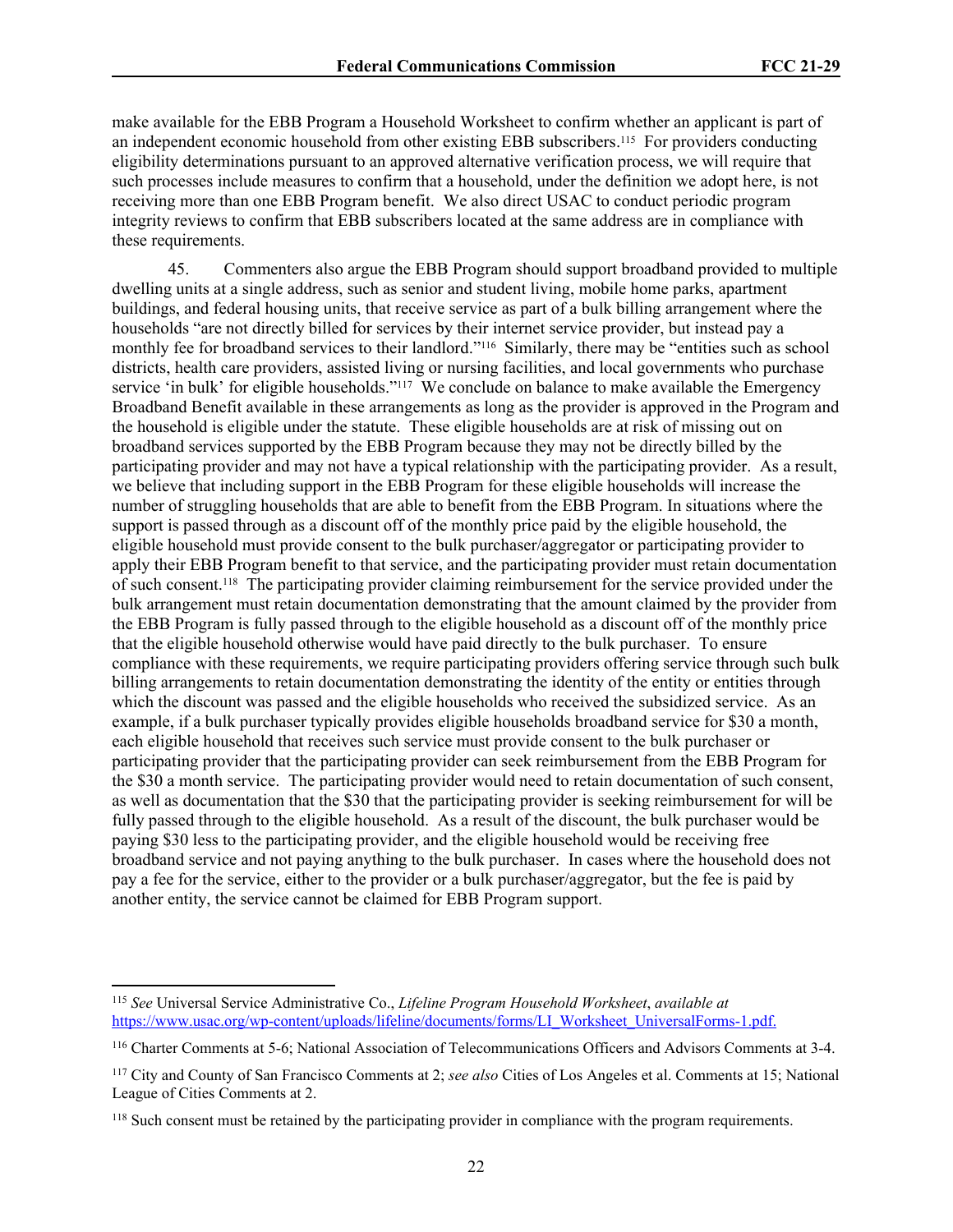46. The *Public Notice* sought comment on whether there should be a limitation on the number of benefits per address regardless of the number of households.<sup>119</sup> We conclude that we should not impose any limitations inconsistent with the Lifeline definition of a "household." We also sought comment on whether additional enrollments at a single address require a separate, more rigorous verification process.<sup>120</sup> Some commenters cautioned against using a separate process,<sup>121</sup> and we find that the Household Worksheet as used in Lifeline will help protect against duplicate benefits, while not being overly burdensome to applicants. The *Public Notice* also sought comment on whether an applicant should certify that no other person in the economic household is receiving a benefit.<sup>122</sup> We find that the Household Worksheet requires an applicant to confirm their understanding of the one-per-household rule and that the person will lose their benefit if they break the rule, and we do not need any further certification from an EBB Program subscriber regarding more than one benefit at a household.123 We further direct USAC to apply its existing periodic Lifeline program integrity reviews for addresses with an unusually high number of subscribers to addresses enrolled in the EBB Program as well.

47. The Bureau also sought comment on whether the EBB Program should adopt the same NLAD processes used for Lifeline.124 After consideration of the record, we conclude that the Commission should use the NLAD for a variety of functions for the EBB Program. The Consolidated Appropriations Act, for example, contemplates the use of the NLAD by participating providers for purposes of determining whether a household is an eligible household.125 The *Public Notice* sought comment on a proposal to require all participating providers to track enrollments of eligible households in the EBB Program in the NLAD to prevent duplicative support.<sup>126</sup> There was broad support in the record supporting the proposal,<sup>127</sup> and we adopt it. Further, we find that all providers, including those that use an approved alternative verification process or verify eligibility via a school as discussed below,<sup>128</sup> must enroll their subscribers in the NLAD prior to claiming reimbursement for those subscribers, to prevent duplicative support between providers.

48. Finally, we observe that households are eligible to participate in both the EBB Program and the Lifeline program, either on the same or different services,<sup>129</sup> and we direct USAC to enable the NLAD to allow an eligible household to have separate subscriber IDs for the EBB Program and Lifeline and to associate such subscriber IDs with a respective Lifeline provider or Emergency Broadband Benefit provider, as applicable. If a household is enrolled only in the Lifeline program, then it will only have a Lifeline subscriber ID and be associated with a Lifeline provider. If a household is enrolled only in the

<sup>121</sup> City and County of San Francisco Comments at 2; Free Press, Action Now Comments at 5 (there should not be additional verification barriers for multiple households at a single address).

<sup>122</sup> *Public Notice* at 6.

<sup>123</sup> *See* Universal Service Administrative Co., *Lifeline Program Household Worksheet*, *available at*  [https://www.usac.org/wp-content/uploads/lifeline/documents/forms/LI\\_Worksheet\\_UniversalForms-1.pdf.](https://www.usac.org/wp-content/uploads/lifeline/documents/forms/LI_Worksheet_UniversalForms-1.pdf)

<sup>124</sup> *Public Notice* at 6; *see also* 47 CFR § 54.404(b)-(c).

<sup>125</sup> Consolidated Appropriations Act, div. N, tit. IX, § 904(b)(3)(A).

<sup>126</sup> *Public Notice* at 6.

<sup>127</sup> California PUC Comments at 4-5; TracFone Comments at 8; USTelecom-The Broadband Association Comments at 6; WISPA Comments at 11; AT&T Services, Inc. Comments at 3; CTIA Comments at 5; National Lifeline Association Comments at 12 (NaLA); City of Longmont, CO Comments at 6; Colorado Communications and Utility Alliance Comments at 6; CETF Comments at 16; INCOMPAS Comments at 13; NYSPSC Comments at 4.

<sup>128</sup> *See* Consolidated Appropriations Act, div. N. tit. IX § 904(b)(2)(B)-(C).

<sup>129</sup> *Public Notice* at 6.

<sup>119</sup> *Public Notice* at 6.

<sup>120</sup> *Id*.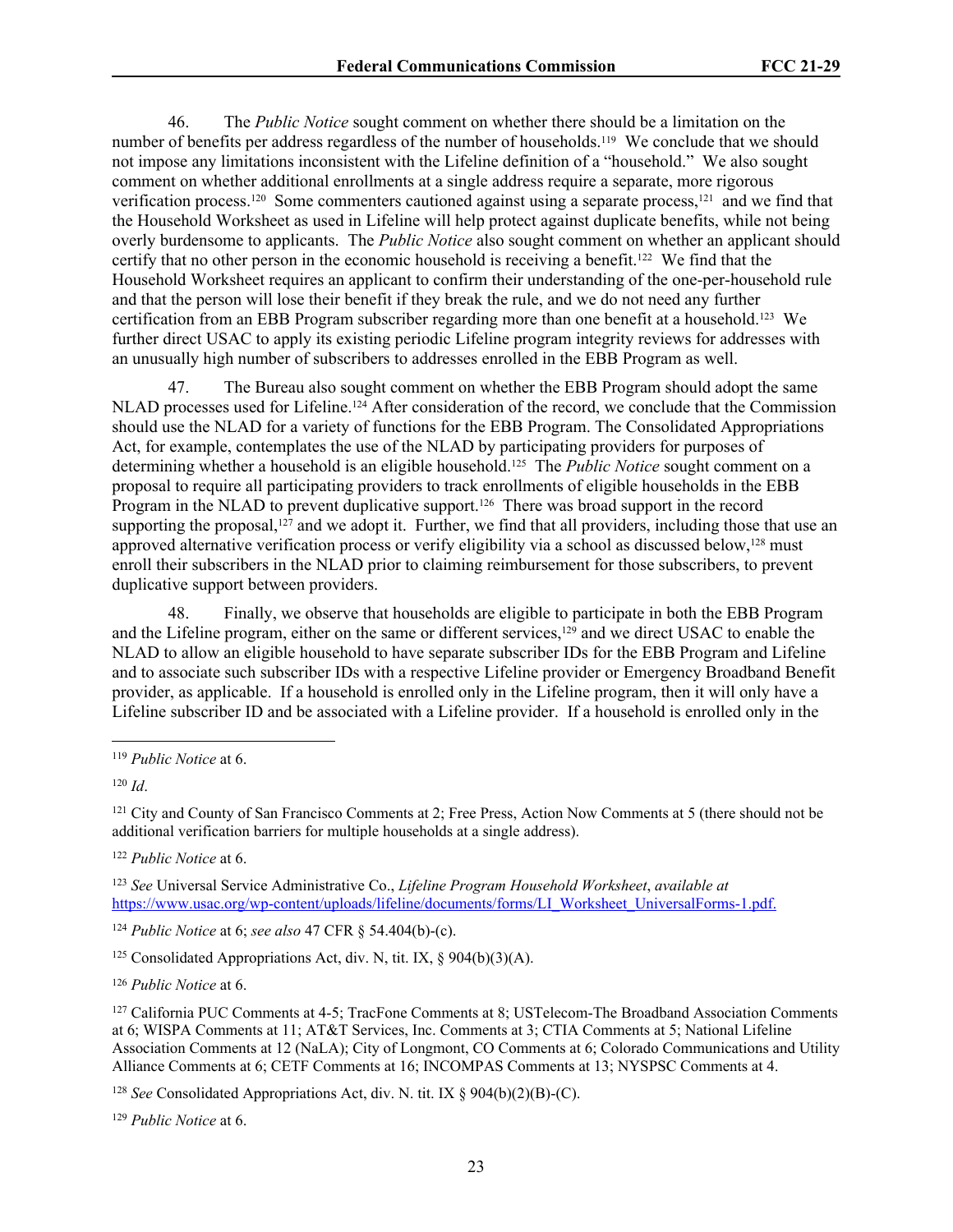EBB Program, then it will only have an EBB Program subscriber ID and be associated with an EBB Program provider. If a household is enrolled in both the Lifeline program and the EBB program, then it will have separate Lifeline and EBB Program subscriber IDs, and each of those subscriber IDs will be associated with their respective Lifeline or EBB Program provider (in some cases, a household may choose the same provider for both the Lifeline program and the EBB Program).

# <span id="page-23-0"></span>**2. National Verifier and NLAD Eligibility Determination**

<span id="page-23-1"></span>49. The Consolidated Appropriations Act provides that participating providers can use one of three methods to verify eligibility for the EBB Program.130 In this section, we discuss the first method of verification, use of the National Verifier and NLAD. The Consolidated Appropriations Act allows a participating provider to use the National Verifier and NLAD to confirm applicants' eligibility.131 We find that allowing participating providers to use the National Verifier will help to stand up the EBB Program quickly and provide administrative efficiency, while also serving as an effective tool to prevent waste, fraud, and abuse. We direct USAC to make available an EBB Program consumer portal and application form leveraging the existing National Verifier infrastructure. Commenters also requested that we enable a service provider portal or eligibility check application programming interface (API)<sup>132</sup> so that providers can help consumers with the application process.<sup>133</sup> We agree that these additional application methods would enable providers to help enroll consumers, and we direct USAC to make available these other application methods as well if feasible within the overall timeframe of the Program.

50. Generally, the National Verifier is a system of systems, with computer connections to state and federal eligibility databases that can automatically check and confirm a household's eligibility electronically,134 followed by manual review of eligibility documentation for any applicants whose eligibility cannot be verified using an automated data source. To assist those participating providers that want the National Verifier to be a one-stop shop for determining eligibility for the EBB Program<sup>135</sup> and do not to conduct their own verification processes, we direct USAC to enable the National Verifier to verify three additional eligibility bases that are required by the Consolidated Appropriations Act for the EBB Program: (1) participation in free and reduced lunch program under the Richard B. Russell National School Lunch Act or the school breakfast program under section 4 of the Child Nutrition Act;<sup>136</sup> (2) a substantial loss of income since February 29, 2020;<sup>137</sup> and (3) receipt of a Federal Pell Grant under section

<sup>&</sup>lt;sup>130</sup> Consolidated Appropriations Act, div. N, tit. IX,  $\S 904(b)(2)$ . These methods are (1) use of the National Verifier or NLAD; (2) an alternative verification process of the participating provider; or (3) relying on a school based on participation of a household in the school breakfast or lunch programs.

<sup>131</sup> *Id.*

<sup>&</sup>lt;sup>132</sup> An eligibility check API would allow a provider to connect their own systems with the National Verifier, allowing a consumer to apply for the EBB Program on the provider's own website.

<sup>&</sup>lt;sup>133</sup> CTIA Comments at 7 (provider-focused document API should be enabled); NaLA Comments at 10 (requesting the Commission to enable the service provider document transmission API).

<sup>&</sup>lt;sup>134</sup> The National Verifier "has federal data connections with the United States Department of Housing and Urban Development (HUD) to verify participation in the Federal Public Housing Assistance program (FPHA) and with the Centers for Medicare and Medicaid Services (CMS) to verify participation in Medicaid," and also has connections with many other state databases. Universal Service Administrative Co., *Eligibility Decision* Process, <https://www.usac.org/lifeline/eligibility/national-verifier/eligibility-decision-process/> (last visited Feb. 8, 2021).

<sup>135</sup> AT&T Comments at 2-3; CTIA Comments at 6; NTCA Comments at 11; USTelecom Comments at 7; *see also* Altice Comments at 3-4 (requesting that the Commission establish a single database that allows providers to access to verify eligibility).

<sup>136</sup> Consolidated Appropriations Act, div. N, tit. IX, § 904(a)(6)(B).

 $137$  *Id.* § 904(a)(6)(C).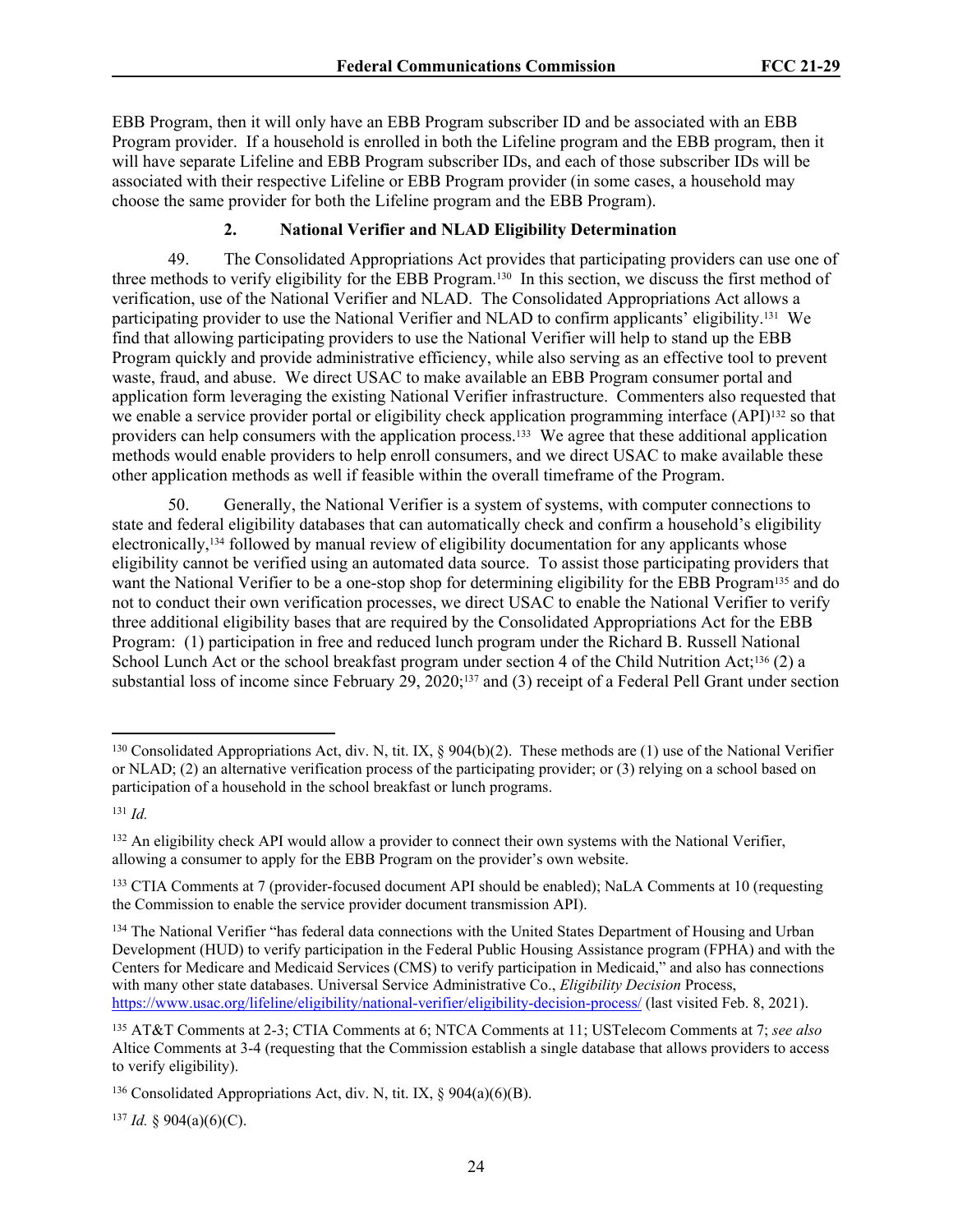401 of the Higher Education Act of 1965 in the current award year.138 The Consolidated Appropriations Act contemplates substantial loss of income and Federal Pell Grant participation would be verified by the National Verifier where possible,<sup>139</sup> and commenters agreed with adding those eligibility bases to the National Verifier.<sup>140</sup> Commenters also suggested that participation in school breakfast or lunch should also be added to the National Verifier,<sup>141</sup> and we agree. Where possible, we direct USAC to enable database connections through computer matching agreements with the respective government entities for those programs. Where not possible, we direct USAC, under the direction of the Bureau, to allow eligible households to submit documentation so that USAC can manually process the eligibility information for inclusion in the National Verifier. We delegate authority to the Bureau to direct USAC in these efforts and to provide any additional interpretations of Section 904 necessary for implementing use of the National Verifier for the EBB Program. Unless and until such database connections have been enabled, USAC will verify program eligibility based on manual documentation review, consistent with the guidelines discussed below.

51. Where the National Verifier cannot verify eligibility through any automated data sources, we delegate to the Bureau to direct USAC to establish documentation criteria for the three added eligibility programs. While the Consolidated Appropriations Act identified a few types of documentation to demonstrate income loss, such as "layoff or furlough notice, application for unemployment benefits, or similar documentation,"<sup>142</sup> we sought comment on other types of documentation.<sup>143</sup> Some commenters argued that other documentation for substantial loss of income should be construed broadly,<sup>144</sup> or that we should keep in mind the widespread loss of income.<sup>145</sup> Consistent with our clarification of "substantial" loss of income since February 29, 2020," discussed below, any documentation must clearly show loss of a job, including due to a furlough, that began after February 29, 2020, however documented, as well as the household's annual income for 2020. In addition, many commenters suggested acceptable documentation for receipt of a Pell Grant under Section 904(a)(6)(D), including: (1) written or electronic confirmation from a student's Institution of Higher Education that the student has received a Pell Grant for the current award year; (2) a student's official financial aid award letter documenting the amount of a student's Pell Grant award received for the current year; (3) a copy of a student's paid invoice that clearly documents the student's receipt of a Pell Grant during the current award year; and (4) a copy of a student's Student Aid Report that clearly documents the student's receipt of a Pell Grant during the current award year.<sup>146</sup> USAC should consider these documents when establishing documentation criteria for receipt of a Pell Grant.

<sup>141</sup> USTelecom Comments at 4-5; Illinois Office of Broadband Comments at 10; NaLA Comments at 12.

<sup>142</sup> Consolidated Appropriations Act, div. N, tit. IX,  $\S$  904(a)(6)(C).

<sup>143</sup> *Public Notice* at 6, n.40. Other commenters also sought clarification on what "other similar documentation" is sufficient to qualify a customer. *See, e.g.*, EBBC Comments at 8.

<sup>144</sup> *See, e.g.*, GCI Comments at 4-5 (some employees may not have received a formal furlough letter, but an e-mail or text instead); Vermont PUC et al. Comments at 6; City of Longmont, CO Reply at 5.

<sup>145</sup> Benton Institute Comments at 33.

 $138$  *Id.* § 904(a)(6)(D).

 $139$  *Id.* §§ 904(a)(6)(C)-(D).

<sup>140</sup> USTelecom Comments at 5-7; Verizon Comments at 6; Competitive Carriers Association Comments at 8; SBE Council Reply at 2.

<sup>146</sup> *See, e.g.*, Alejandro Espinozaw Olazaba Comments at 1; Stephanie Bunsey Comments at 1; Higher Learning Advocates Comments at 2; William Davies Comments at 1; Students United Comments at 1; Anita Kilbroune Greer Comments at 1; New America SHEEO Comments at 7; uAspire Comments at 1; New America's Open Technology Institute Comments at 5-6; Public Knowledge Comments at 4; LeadMN Comments 1-2; National Collegiate Attainment Network Comments at 2; Higher Learning Advocates Reply at 1.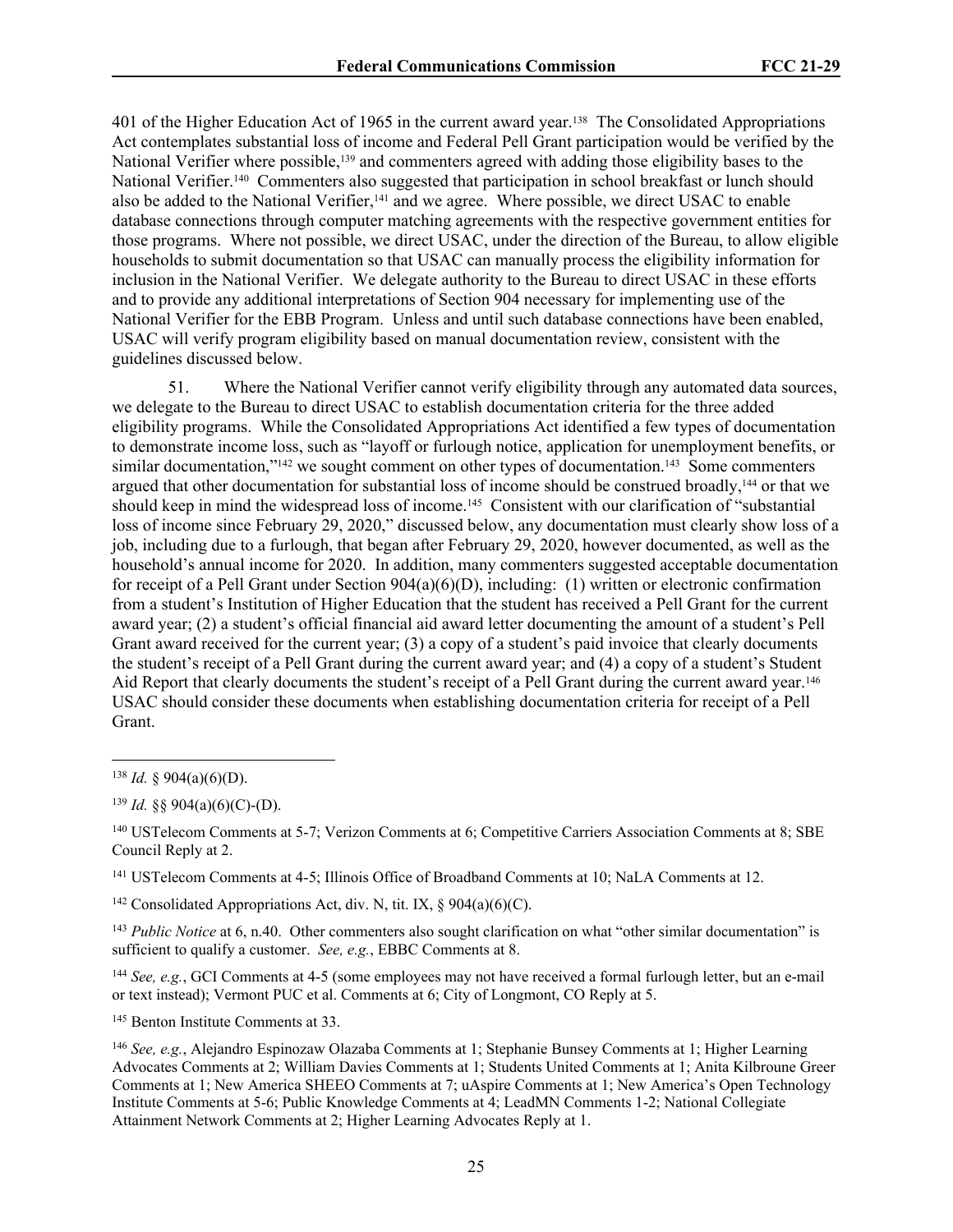52. The Consolidated Appropriations Act allows that current Lifeline enrollees are automatically eligible for the EBB Program based on their Lifeline eligibility. Many commenters suggested that customers already enrolled in Lifeline should not have to also apply for the EBB Program.147 We find that current Lifeline households will not need to apply for the EBB Program or submit new eligibility documentation if they are already enrolled in NLAD.<sup>148</sup> Current Lifeline enrollees, however, must still opt-in or affirmatively request enrollment in the EBB Program.<sup>149</sup> As explained above, providers must collect and retain documentation demonstrating that, prior to enrolling an existing Lifeline household in the EBB Program, the provider made clear disclosures regarding the EBB Program benefit and the consumer's choices within the EBB Program, and the household provided affirmative consent to applying their Emergency Broadband Benefit to the service received from the EBB provider.<sup>150</sup>

53. In the Lifeline program, potential households are required to provide the last four digits of a Social Security Number to enroll in National Verifier and NLAD to verify subscriber identity.<sup>151</sup> Some commenters, however, argue that the Consolidated Appropriations Act does not require a Social Security Number for enrollment in the EBB Program, and that if the Commission imposes a Social Security Number requirement, many of the neediest households may not be able to enroll because they may not have a Social Security Number, may have difficulty accessing data, or fear providing a Social Security Number.<sup>152</sup> Commenters have suggested alternative forms of identification instead of a Social Security Number, such as an Individual Taxpayer Identification Number (ITIN),<sup>153</sup> Government ID,<sup>154</sup> current utility bill,<sup>155</sup> or current employment photo identification badge.<sup>156</sup> While we permit a consumer to use the last four digits of a Social Security Number during enrollment, we are persuaded that accepting only a Social Security Number may prevent eligible households from enrolling in the EBB Program. Applicants who choose not to provide the last four digits of their Social Security Number or cannot be verified using a Social Security Number may verify their identity using a variety of other types of identity

<sup>149</sup> *See* USTelecom Comments at 3-4.

<sup>150</sup> *See supra* para. 38.

<sup>151</sup> *See* 47 CFR §§ 54.404(b)(6), (c)(4), 54.410(d)(2).

<sup>152</sup> *See, e.g.*, Hispanic Technology & Telecommunications Partnership Comments at 2; LeadingAge Comments at 2; Multicultural Media et al. Comments at 6; National Hispanic Media Coalition Comments at 5-6; Stewards of Affordable Housing Comments at 4; Charter Comments at 7; Cities of Los Angeles et al. Comments at 14; Public Knowledge Comments at 105; NCLC and United Church of Christ Comments at 9; Benton Institute for Broadband & Society, American Civil Liberties Union, New America's Open Technology Institute, Common Cause, National Hispanic Media Coalition, Public Knowledge, UnidosUS, Joint Center for Political and Economic Studies, MediaJustice, Free Press Reply at 4-5; Westchester County Legislators Reply at 1.

<sup>153</sup> NCLC and United Church of Christ Comments at 9; Public Knowledge et al. Comments at 4-5; Hispanic Technology & Telecommunications Partnership Comments at 2; Multicultural Media et al. Comments at 6; National Hispanic Media Coalition Comments at 5-6.

<sup>154</sup> Public Knowledge et al. Comments at 4-5; National Hispanic Media Coalition Comments at 2, Cities of Los Angeles et al. Comments at 14; Benton Institute for Broadband & Society, American Civil Liberties Union, New America's Open Technology Institute, Common Cause, National Hispanic Media Coalition, Public Knowledge, UnidosUS, Joint Center for Political and Economic Studies, MediaJustice, Free Press Reply at 4-5; Westchester County Legislators Reply at 1.

<sup>155</sup> Cities of Los Angeles et al. Comments at 14.

<sup>156</sup> *Id.*

<sup>147</sup> EBBC Comments at 6; USTelecom Comments at 3; AAPD Comments at 3.

<sup>&</sup>lt;sup>148</sup> For Lifeline households in states that have opted out of the NLAD (California, Oregon, and Texas), and whose participation in Lifeline cannot be verified in the NLAD, USAC may require documentation demonstrating Lifeline enrollment, and we direct USAC to work with the Bureau to determine if documentation is necessary and if so, to establish documentation criteria for Lifeline households in those states.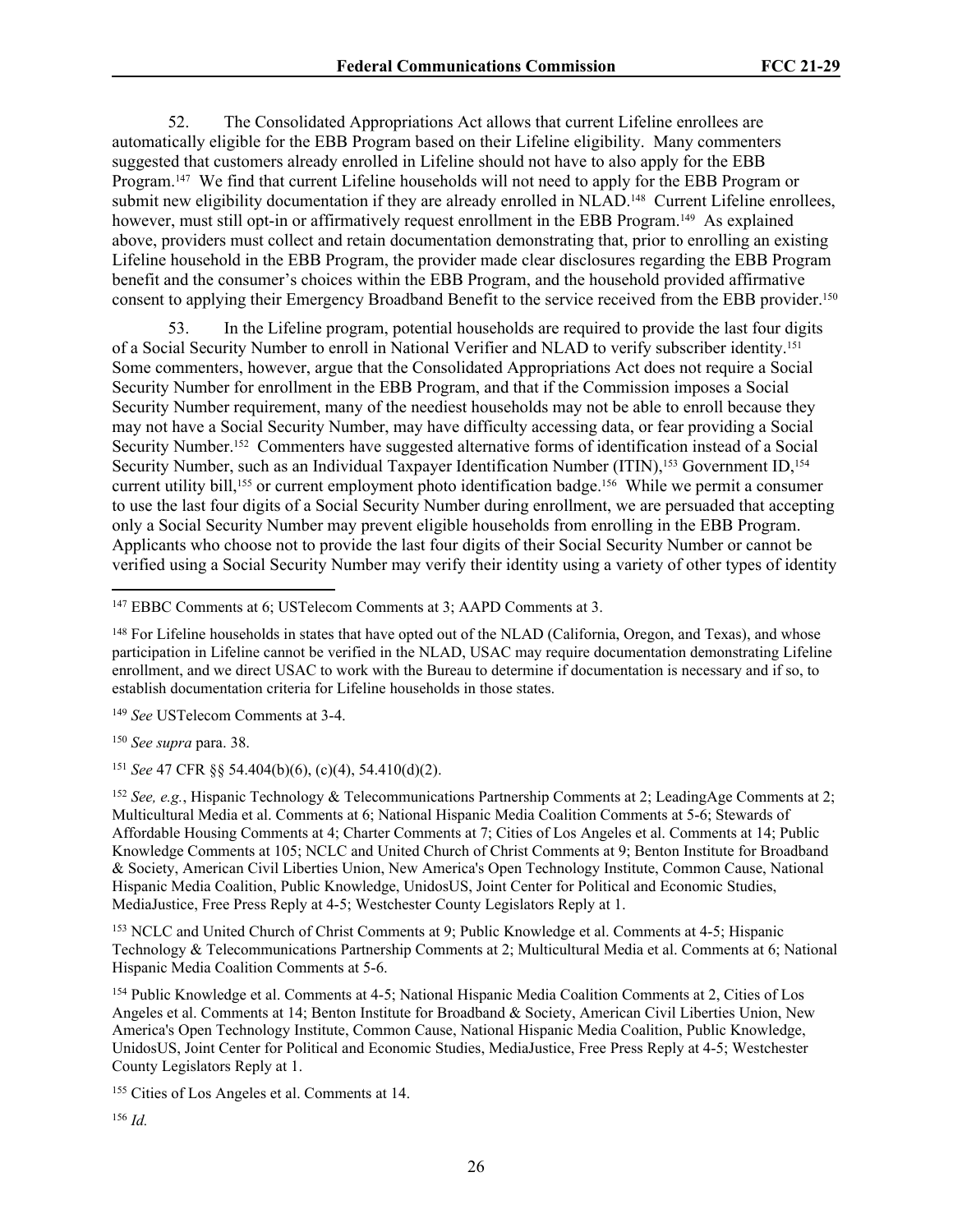documentation, including a government-issued ID, passport, driver's license, or Individual Taxpayer Identification Number documentation.157 We direct USAC to work with the Bureau to establish approval criteria for acceptable identity documentation. In developing that criteria, USAC should consider the methods used to verify identity by providers with existing low-income programs.

54. The *Public Notice* proposed that eligible households will be required to interact directly with National Verifier as is currently required for the Lifeline benefit,<sup>158</sup> and many commenters supported this proposal.159 We adopt this proposal and will require households to interact directly with National Verifier. Some commenters suggested that the Commission permit service providers to submit verification requests through the National Verifier on behalf of households even if the households consumers are not physically present with the service provider,<sup>160</sup> while others were concerned that consumers may not be able to access National Verifier as they do not have broadband access, and places such as libraries or community centers that typically offer broadband access are closed or operating in a limited capacity due to the pandemic.<sup>161</sup> Although allowing service providers to remotely submit information on behalf of consumers may benefit some consumers, we find that the risk to program integrity and potential for waste, fraud, and abuse outweighs the benefit. Further, households that do not have Internet access to apply electronically through the National Verifier may still apply for the Program using a paper application. In addition, verification through the National Verifier is not the only way for households to get verified in the Program, as service providers may have their own approved alternative verification processes to enroll households, while other households may be qualified by a provider through verification with a school. Given these alternatives, we do not think that permitting providers to sign up consumers remotely is necessary.

55. The Consolidated Appropriations Act permits households with members who qualify for free and reduced-price school lunch or the school breakfast program to enroll in the EBB Program. As a result, we will permit qualifying households to apply for the EBB Program and will have USAC enable the National Verifier to approve the household based on participation in free and reduced lunch program or the school breakfast program. In the *Public Notice*, the Bureau sought comment on the reduced or free school breakfast or lunch eligibility from Section  $904(a)(6)(B)$  and how to treat households with students enrolled in this program in schools or school districts that participate in the USDA Community Eligibility Provision.162 Participation in the Community Eligibility Provision allows the nation's highest-poverty schools and school districts to serve breakfast and lunch at no cost to all enrolled students without needing to collect individual household applications.163 Thus, households with a student enrolled in a school or school district participating in the Community Eligibility Provision will not have "applied for and been approved to receive" school lunch or breakfast programs,<sup>164</sup> but are still beneficiaries of these programs. Many commenters support that households with children enrolled in largely low-income schools or school districts that participate in the Community Eligibility Provision should be eligible for

<sup>159</sup> *See, e.g.*, ITIF Comments at 2.

<sup>160</sup> ACA Connects Comments at 22-23; Altice Comments at 3-4; NTCA Comments at 11; Related Companies Reply at 2.

<sup>161</sup> Michigan PSC Comments at 6; Michigan Department of Labor and Economic Opportunity Reply at 3; Michigan Department of Agriculture and Rural Development Reply at 3; Michigan Economic Development Corporation Reply at 3; Michigan Department of Health and Human Services Reply at 3.

<sup>162</sup> *Public Notice* at 7.

<sup>163</sup> USDA, Food and Nutrition Service, Child Nutrition Programs, Community Eligibility Provision, <https://www.fns.usda.gov/cn/community-eligibility-provision>.

<sup>164</sup> *See* Consolidated Appropriations Act, div. N. tit. IX § 904(a)(6)(B).

<sup>&</sup>lt;sup>157</sup> See id.; HTTP Comments at 2; MMTC NUL Comments at 6; National Hispanic Media Coalition Comments at 6; NCLC and United Church of Christ Comments at 9; Public Knowledge Comments at 4-5.

<sup>158</sup> *Public Notice* at 7.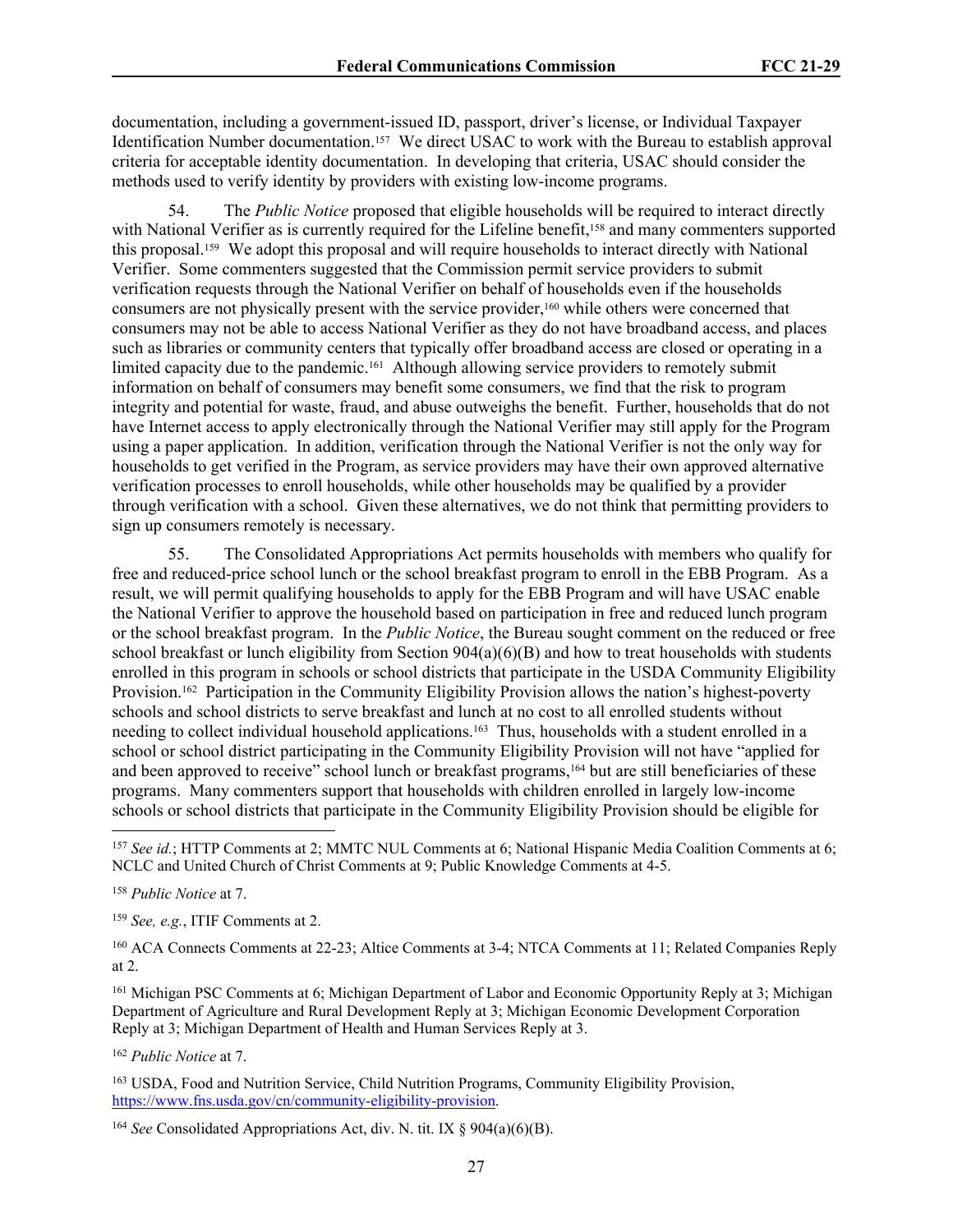the emergency broadband benefit under Section  $904(a)(6)(B)$  despite not individually applying for assistance.165 We agree with these commenters.

56. Some commenters argue that accepting participation in the Community Eligibility Provision would be overinclusive.166 On balance, we find that the risk of including otherwise ineligible households is outweighed by the importance of making the EBB Program accessible and removing barriers to participation. Indeed, because the schools that participate in the Community Eligibility Provision are the among the highest-poverty schools in the nation, we believe that including households with students that attend those schools efficiently targets low-income households and excluding such schools would counterintuitively effectively remove the National School Lunch Program as a qualifying program for households in largely low-income schools and school districts. We also recognize that allowing use of the Community Eligibility Provision as a qualifying program limits disclosure to less sensitive information of households.167 While the Consolidated Appropriations Act does not provide a specific time frame for when the member of the household should have been approved for benefits under the free and reduced price lunch or breakfast programs,168 the California Emerging Technology Fund proposed that the Commission should allow proof of enrollment in these programs for either the 2019- 2020 and 2020-2021 school year, given that many schools have been closed since mid-March 2020 due to the pandemic and students may not be enrolled in the programs in the current school year.169 We agree with this proposal. We therefore will accept for eligibility determination purposes a household's confirmation that the household has dependent children who participated or are participating in the Community Eligibility Provision school breakfast or free and reduced-price school lunch program in the 2019-2020 or 2020-2021 school year. We direct USAC to develop a process for such eligibility determinations that has the capability to, after a household provides the name of a dependent child's school, automatically check for CEP participation against the nationwide lists maintained by U.S. Department of Agriculture and/or the Food Research & Action Center. We also direct USAC to conduct program integrity reviews of a sample of households who enrolled in the Program using this eligibility criteria to confirm Program compliance.

57. The *Public Notice* also sought comment on whether a school's participation in the E-Rate program would facilitate any needed verification.170 We received some comments supporting the idea that a school participating in E-Rate should be sufficient to confirm household eligibility for its students' households.<sup>171</sup> However, schools can participate in E-Rate even if less than 1% of its students are eligible for the National School Lunch Program.172 As such, we do not find that a school's participation in E-Rate

(continued….)

<sup>165</sup> Cities of Los Angeles, CA, Chicago, IL, Portland, OR, Boston, MA, and the Texas Coalition of Cities for Utility Issues Comments at 10, 13 (Cities of Los Angeles et al.); Tech Goes Home Comments at 2; DigitalC Comments at 8; Center for Democracy & Technology Comments at 4 (CDT); WISPA at 10; Free Press, Access Now Comments at 5-6; New America's Open Technology Institute Comments at 6; Benton Institute for Broadband & Society Comments at 31 (Benton Institute); CETF Comments at 18 (CETF); Aurora Institute Comments at 2-3; NAHMA Comments at 2; AASC Comments at 3; Council of the Great City Schools Comments at 3.

<sup>166</sup> NTCA Comments at 13.

<sup>167</sup> CDT Comments at 4; Free Press, Access Now Comments at 6.

<sup>168</sup> *See* Consolidated Appropriations Act, div. N. tit. IX § 904(a)(6)(B).

<sup>169</sup> CETF Comments at 18.

<sup>170</sup> *Public Notice* at 7.

<sup>171</sup> City of Austin, TX Comments at 3; DigitalC Comments at 8; Student Internet Equity Coalition Comments at 6-7.

<sup>172</sup> Universal Service Administrative Co., *Discount Matrix*, [https://www.usac.org/wp-content/uploads/e](https://www.usac.org/wp-content/uploads/e-rate/documents/samples/Discount-Matrix.pdf)[rate/documents/samples/Discount-Matrix.pdf](https://www.usac.org/wp-content/uploads/e-rate/documents/samples/Discount-Matrix.pdf) (last visited Feb. 5, 2021). GCI Communications Corp. noted in its comments that some schools may report that 100% of their students are eligible for free and reduced price lunch, and therefore those schools should be included. GCI Communications Corp. Comments at 2-3 (GCI). We find,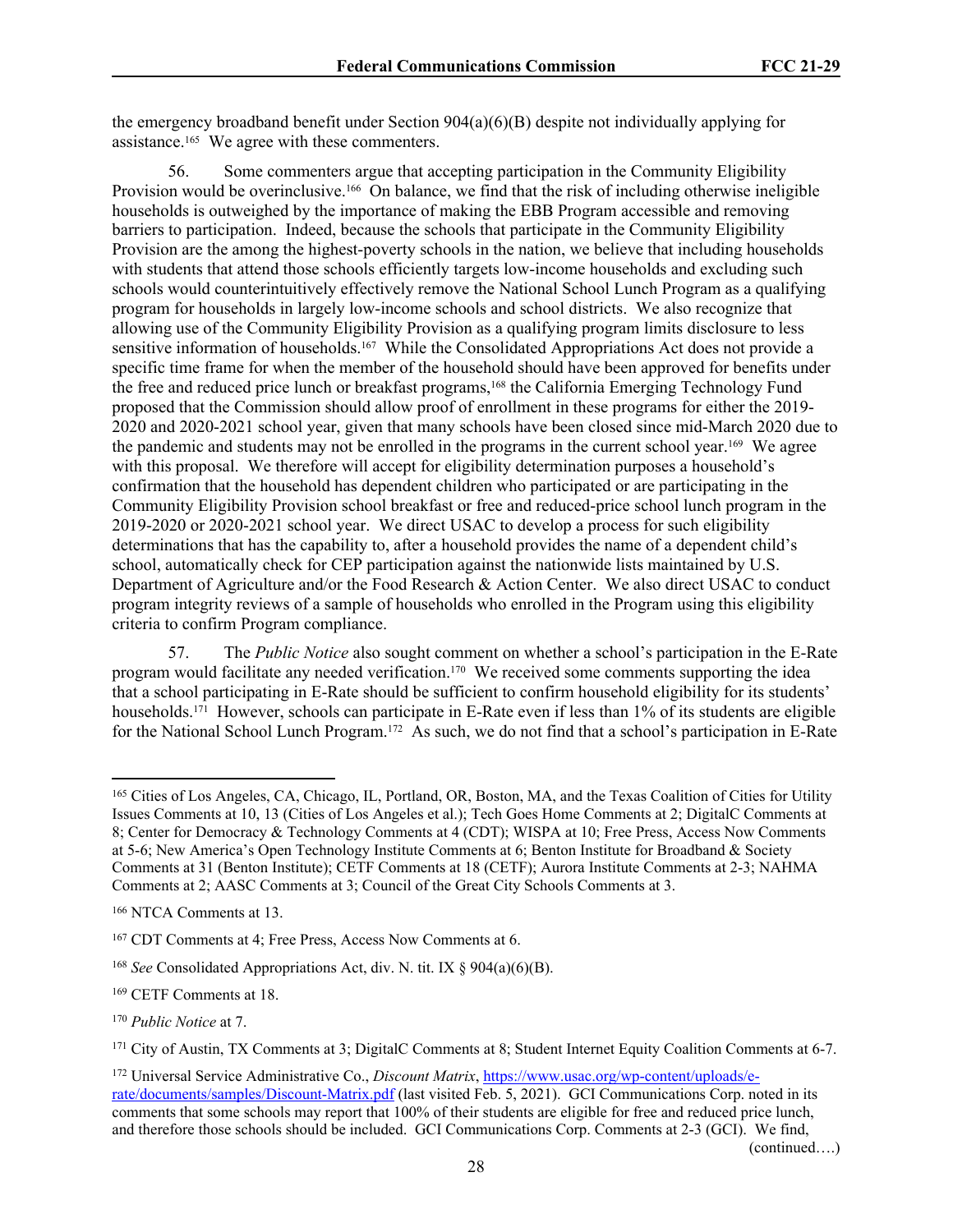alone will provide any help as to the eligibility of households that have students enrolled in that school, and we decline to use participation in E-Rate as a basis of eligibility for qualifying for school lunch or breakfast.

58. Households with members who have experienced a substantial loss of income are also qualified to enroll in the EBB Program according to the Consolidated Appropriations Act. The Bureau sought comment on how to define a "substantial loss of income since February 29, 2020" in Section  $904(a)(6)(C)$  and whether households with an income above a certain level should be excluded from the program.173 Although we received comments that the Commission should clearly define "substantial loss of income,"174 only a few commenters provided criteria for the Commission to consider.175 Consistent with the requirements of the Consolidated Appropriations Act,<sup>176</sup> we clarify that a "substantial loss of income" includes the loss of a job, including a furlough, that is documented by a layoff or furlough notice, application for unemployment insurance benefits, or similar documentation. We permit households with such members to enroll in the EBB Program through the National Verifier. To target eligibility to households most in need, we agree with commenters that we should impose a household income limitation, and consistent with the criteria established by the Centers for Disease Control to halt evictions, a household that has suffered a job loss must not have had an income in 2020 greater than \$99,000 for single-filers and \$198,000 for joint filers to be eligible for the EBB Program.<sup>177</sup>

59. The Consolidated Appropriations Act also permits eligibility into the EBB Program if a member of a household has received a Federal Pell Grant under Section 401 of the Higher Education Act of 1965 in the current award year.178 Commenters supported and welcomed the inclusion of receipt a Pell Grant as an eligibility basis for the Program.<sup>179</sup> USTelecom has asked for clarification on what constitutes a household for purposes of a Pell Grant, given that students that are awarded Pell Grants are typically living away from parents, yet that student may be dependent on parental support.<sup>180</sup> We clarify that consistent with the Program's adoption of the Lifeline definition of "household," people are part of the same household if they share income and expenses and live at the same address. If the recipient of a Pell Grant lives at a separate address from the recipient's parents, the recipient and the family are separate households, and only the recipient of the Pell Grant would be eligible for the Program using Pell Grant eligibility.

60. The Consolidated Appropriations Act also allows into the EBB Program a household where at least one member meets the eligibility criteria for a participating provider's existing low-income

(Continued from previous page)

<sup>173</sup> *Public Notice* at 6, n.40.

<sup>174</sup> Benton Institute Comments at 32-33 (suggesting that the Commission consult with the CDC to see how CDC defines "substantial loss of household income"); USTelecom Comments at 6; Emergency Broadband Benefit Carriers (ETCs) Comments at 8 (EBBC).

<sup>175</sup> *See, e.g.*, USTelecom Comments at 5-6 (suggesting a percentage decline in monthly household income, how long the decline was, whether a new job offset that loss).

<sup>176</sup> Consolidated Appropriations Act, div. N, tit. IX, § 904(a)(6)(C).

<sup>177</sup> *See* Benton Institute Comments at 32-33 (noting for purposes of income limits for eviction protection that CDC considered people to be low-income if they were, among others earning no more than \$99,000 in annual income (\$198,000 for joint) for calendar year 2020).

<sup>178</sup> Consolidated Appropriations Act, div. N, tit. IX,  $\frac{6}{904(a)(6)(D)}$ .

<sup>179</sup> Alejandro Espinozaw Olazaba Comments at 1; LeadMN Comments at 1; Stephanie Bunsey Comments at 1.

180 USTelecom Comments at 6-7.

however that it is better to rely on participation in Community Eligibility Provision, as that provides a more robust data set and will be more administrable.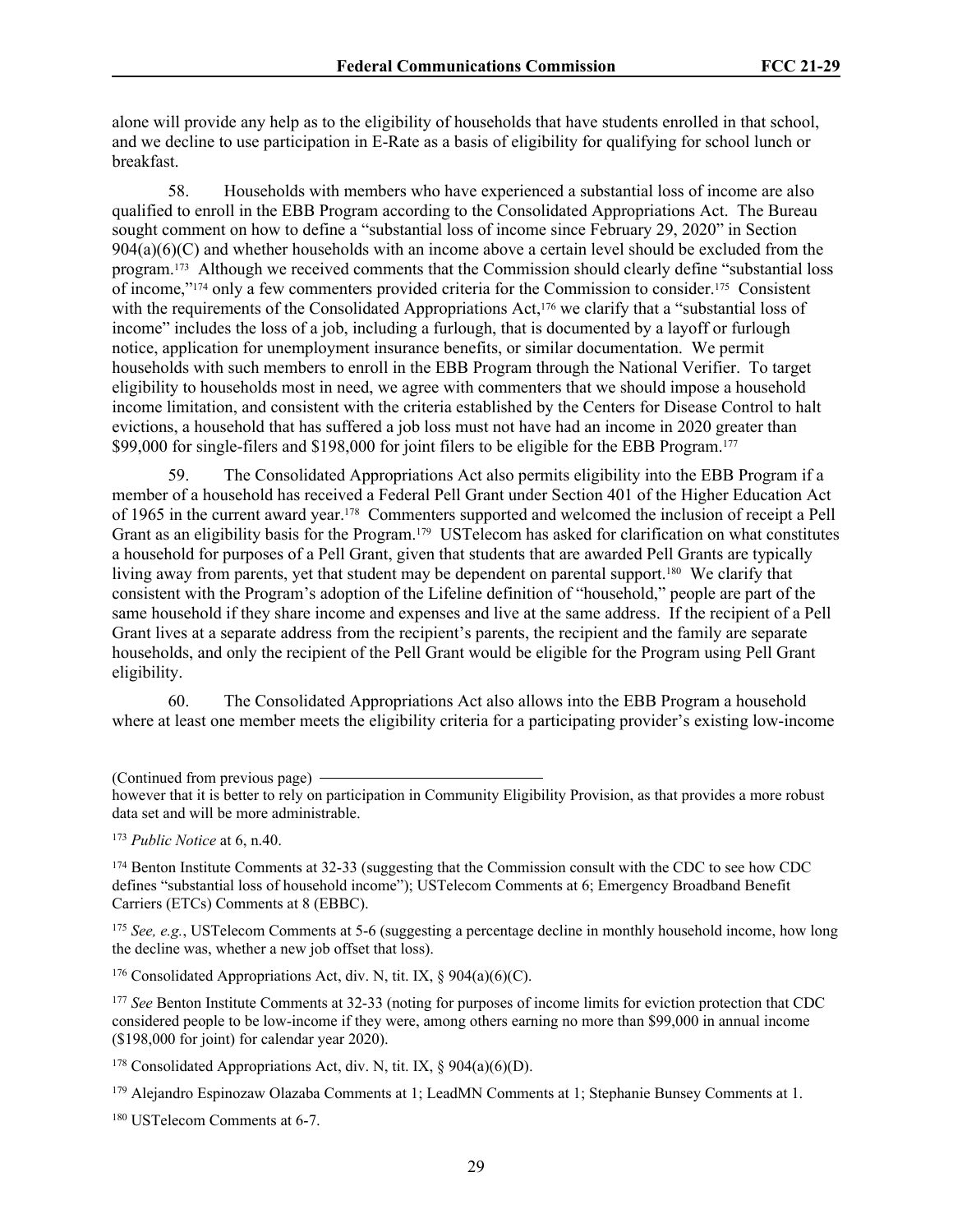or COVID-19 program. 181 For eligibility under this provision, commenters suggested that providers should be able to continue to operate the program with the existing eligibility requirements.<sup>182</sup> Although this provision of the Consolidated Appropriations Act suggests the Commission could impose other eligibility requirements on these existing programs that we consider necessary for the public interest, at this time and given the emergency nature of the EBB Program, we decline to modify the programmatic or income eligibility requirements of any provider's existing low-income or COVID-19 program for purposes of eligibility in the EBB Program. Some commenters suggested that we should work with providers to set a baseline eligibility for the provider's existing low-income or COVID-19 program.<sup>183</sup> We similarly believe imposing baseline criteria on all existing low-income or COVID-19 programs would be disruptive to those programs and cause undue burden on the providers at a time when it is essential those programs continue to operate efficiently. Finally, consistent with the Consolidated Appropriations Act's allowance that a broadband provider that had an established a low-income or COVID-19 program as of April 1, 2020 shall be automatically approved as a participating provider,184 and to ensure that such eligibility determinations are made pursuant to well-established verification mechanisms, we find that a participating provider's existing low-income or COVID-19 program must have been available as of April 1, 2020, and any eligibility criteria for such programs must have been established as of April 1, 2020, for use of that program as a qualifying program under Section  $904(a)(6)(E)$ .<sup>185</sup>

61. Some commenters suggested that although we do not allow Lifeline applicants to selfcertify, we should allow EBB Program applicants to self-certify given the emergency nature of the EBB Program.186 While we recognize that self-certification could in some circumstances lessen the burden on some households, we decline to allow self-certification. Self-certification presents a sizable risk of waste fraud and abuse in the EBB Program. Further, we find the Consolidated Appropriations Act contemplates documentation and verification to confirm eligibility and permitting a household to enroll in the EBB Program while only self-certifying to eligibility would run contrary to these statutory requirements.<sup>187</sup> And given the many bases of eligibility through which a household is able to enroll in the EBB Program and different avenues for verification, we find that these ample opportunities make self-certification far less urgent.

## **3. Participating Provider Alternative Verification Process**

<span id="page-29-0"></span>62. The Consolidated Appropriations Act also allows a participating provider to "rely upon an alternative verification process of the participating provider," subject to certain conditions.188 As set out by the Consolidated Appropriations Act, the "participating provider submits information as required by the Commission regarding the alternative verification process prior to seeking reimbursement," and the Commission has seven days after receipt of the information to notify the participating provider if the participating provider's "alternative verification process will be sufficient to avoid waste, fraud, and

<sup>186</sup> Verizon Comments at 7 (households in free and reduced price lunch program should be able to self-certify); Public Knowledge Reply at 4-5; Higher Learning Advocates Reply at 2 (self-certification proposed by Verizon should be extended to Pell Grant recipients).

<sup>187</sup> *See, e.g.*, Consolidated Appropriations Act, div. N, tit. IX, § 904(a)(6)(C) (requiring that loss of income should be documented or otherwise verifiable through the National Verifier); *id.* § 904(a)(6)(D) (requiring that receipt of a Federal Pell Grant be verifiable).

<sup>188</sup> *Id.*§ 904(b)(2)(B).

<sup>&</sup>lt;sup>181</sup> Consolidated Appropriations Act, div. N, tit. IX,  $\S$  904(a)(6)(E).

<sup>182</sup> ACA Comments at 24; HTTP Comments at 2.

<sup>183</sup> HTTP Comments at 2.

<sup>&</sup>lt;sup>184</sup> Consolidated Appropriations Act, div. N, tit. IX,  $\S$  904(d)(2)(B).

<sup>185</sup> *See id.* § 904(a)(6)(E) (permitting the Commission to impose "any other eligibility requirements [it] may consider necessary for the public interest").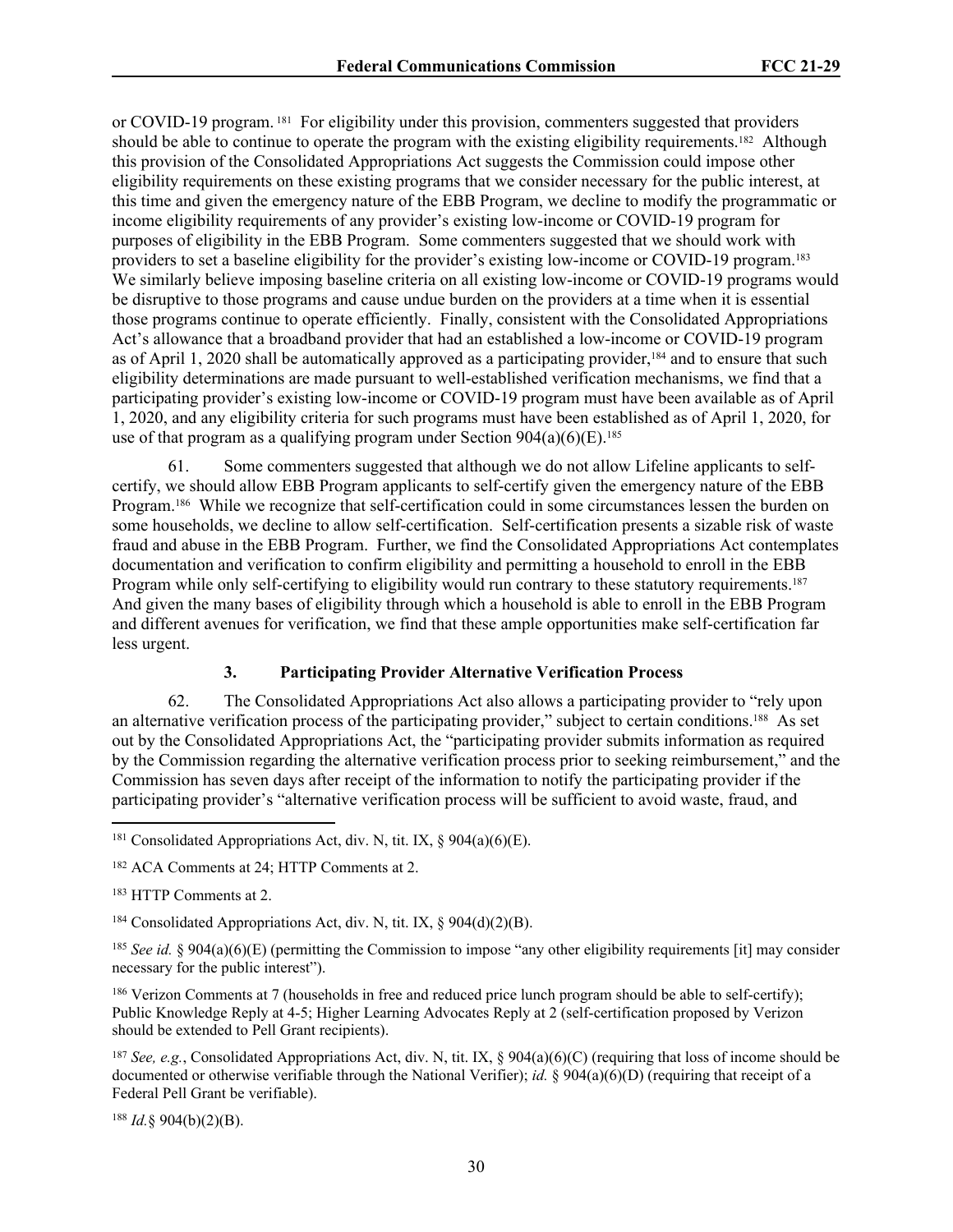abuse."<sup>189</sup>

63. The *Public Notice* sought comment on what information should be provided to the Commission concerning the alternative verification process,<sup>190</sup> and the criteria the Commission should consider in determining whether a provider's alternative verification process is sufficient to avoid waste, fraud, and abuse.191 Some commenters suggested that the Commission create a model "alternative verification process" for participating providers to choose,<sup>192</sup> while others suggested that the Commission automatically approve the verification processes for providers that have low-income programs that are not provided with government assistance and instead subsidized by the provider, as those providers already have strong incentives to ensure that only qualified customers take advantage of those programs.<sup>193</sup> Other commenters proposed that local governments may act as the alternative verification process for providers.194 The Navajo Nation Telecommunications Regulatory Commission suggested that the Commission should work with providers who have worked in Indian Country to get their input as to verification, given the challenge that Lifeline has in verifying consumers in Indian Country.195 We also received comments that any alternative verification process should be allowed to have different household eligibility definitions,196 but we cannot expand eligibility beyond what the Consolidated Appropriations Act authorizes. We do note, however, that under Section  $904(a)(6)(E)$  a broadband provider's eligibility criteria for their *existing* low-income or COVID-19 program may provide eligibility bases other than those explicitly listed in Sections  $904(a)(6)(A)$ -(D).

64. Regardless of how a provider seeks or receives authorization to participate in the EBB Program (as an ETC, as a non-ETC with expedited approval, or as a non-ETC with automatic approval), a provider must submit and receive Bureau approval of its alternative verification process prior to using such a process to enroll consumers in the EBB Program.197 The *Public Notice* proposed that the Commission delegate to the Bureau authority to review and approve (or deny) alternative verification processes,198 and we adopt this proposal. We direct the Bureau to develop a process for submitting proposed alternative verification processes and to review and approve or reject such submissions within the seven days required by the Consolidated Appropriations Act. For ETCs, we direct such providers to submit to the Bureau requests for approval describing their alternative verification process after submitting their notice of election to USAC. The ETC's request for approval of its alternative verification process must still go through the approval process required by Section 904(b)(2)(B) and be approved by the Bureau before the ETC can begin providing EBB Program service.199 For providers

<sup>194</sup> NATOA Comments at 2-3; City of Longmont, CO Comments at 7-8 (explaining that Longmont has a program providing broadband for qualifying low-income consumers); Colorado Communications and Utility Alliance Comments at 5; Delaware Department of Technology and Information Reply at 1-4; NATOA Reply at 3-4.

<sup>195</sup> Navajo Nation Telecommunications Regulatory Commission Comments at 5.

<sup>196</sup> *See, e.g.*, NeighborWorks America Comments at 3-4; EducationSuperHighway Comments at 7; ACA Connects – America's Communication Association Comments at 25.

<sup>197</sup> *See* Consolidated Appropriations Act, div. N, tit. IX, § 904(b)(2)(B).

<sup>198</sup> *Public Notice* at 8.

<sup>199</sup> *See id*.

<sup>189</sup> *Id.*

<sup>190</sup> *Public Notice* at 8.

<sup>191</sup> *Id.*; *see supra* para. [25](#page-12-0).

<sup>192</sup> Benton Institute Comments at 31.

<sup>&</sup>lt;sup>193</sup> Charter Comments at 4 (the Commission should automatically approve providers that have existing verification processes for their own programs); Comcast Comments at 10-11; Competitive Carriers Association Comments at 7; Hispanic Technology & Telecommunications Partnership Comments at 2; NCTA Comments at 12-13; ACA Connects Comments at 21; ITIF Comments at 2.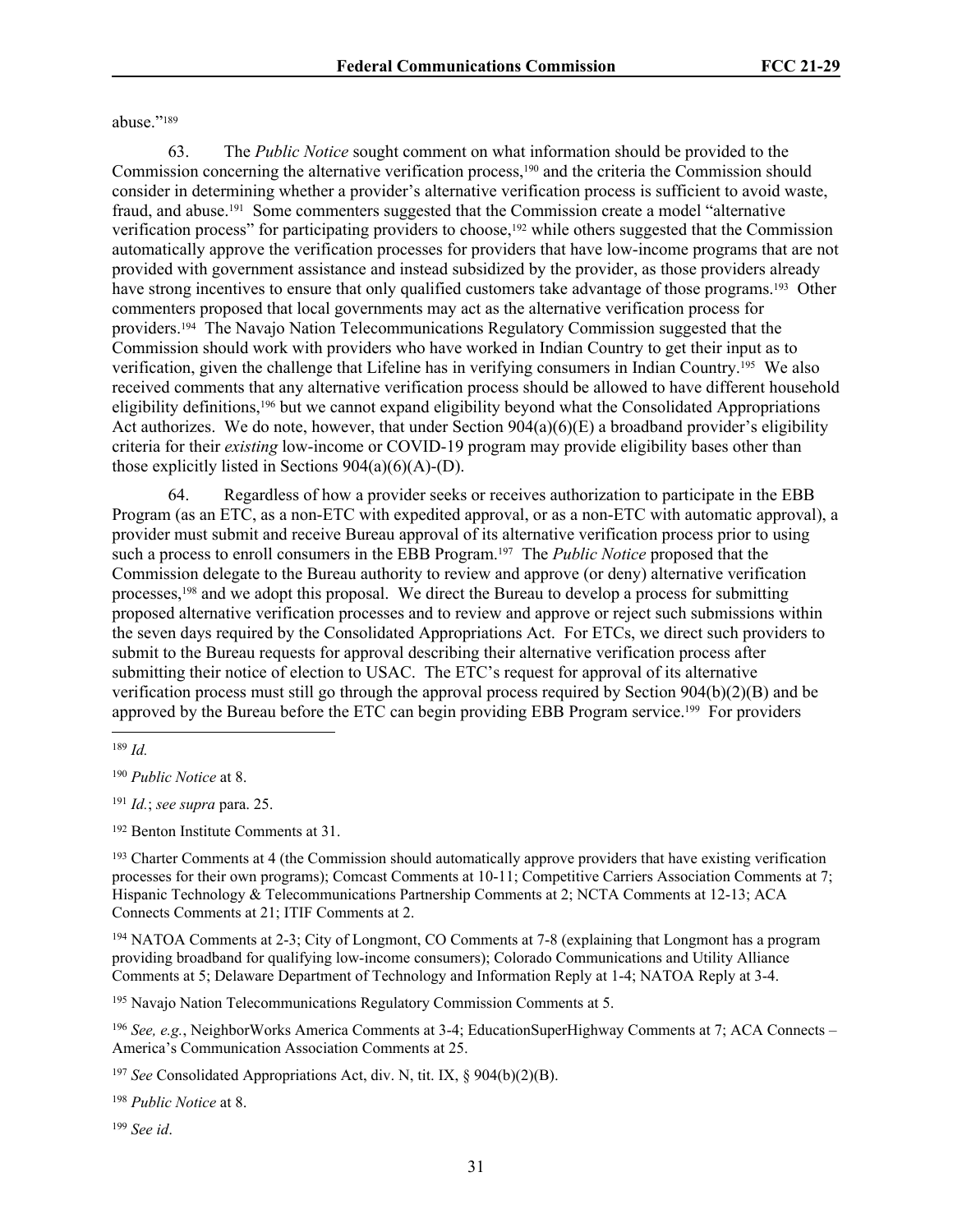seeking a non-ETC approval from the Bureau, we direct such providers to submit requests for approval describing their alternative verification process along with their application to participate in the EBB Program, where possible. Although the provider application to participate may be granted automatically if the provider qualifies for such a grant,<sup>200</sup> the provider's request for approval of its alternative verification process must still go through the approval process required by Section 904(b)(2)(B) and be approved by the Bureau before the provider can begin providing EBB Program service.<sup>201</sup>

65. We also agree with commenters that non-ETCs that are automatically approved as a participating provider based on having an established low-income or COVID-19 program as of April 1, 2020 pursuant to Section 904(d)(2)(B) should also have the alternative verification processes for those programs automatically approved.202 The Consolidated Appropriations Act not only provides an automatic approval for such providers but also deems as eligible for the EBB Program households with at least one member that meets the eligibility criteria for a participating provider's existing low-income or COVID–19 program. We find Congress' heavy reliance on these existing aid programs instructive. We are persuaded that such providers have strong incentives to ensure that only qualified customers take advantage of a provider's own low-income or COVID-19 program, as these programs are currently subsidized by the provider. Any such automatically approved provider must still submit a description of their alternative verification process to the Bureau.

66. The *Public Notice* proposed to allow alternative verification methods that are at least as stringent as methods used by the National Verifier,<sup>203</sup> and we received comment agreeing with this proposal.204 To be at least as stringent as the National Verifier, information collected by participating providers in the alternative verification process should at least include the applicant's: (1) full name, (2) phone number, (3) date of birth, (4) e-mail address, (5) home and mailing addresses, (6) name and date of birth of the benefit qualifying person if different than applicant, (7) basis for inclusion in program (e.g., SNAP, SSI, Medicaid, school lunch, Pell Grant, income, provider's existing program, etc.) and documentation supporting verification of eligibility, and (8) certifications from the household that the information included in the application is true. The provider must describe the processes it (or a thirdparty) uses to verify the requested information above, including the applicant's identity and eligibility, and as required by the Consolidated Appropriations Act, the provider must explain why the provider's alternative process will be sufficient to avoid waste, fraud, and abuse. For example, Comcast requires consumers to submit an application to obtain proof of identification and establish eligibility for its Internet Essentials program, which is open to individuals in a high poverty area or through participation in a government assistance program.205 Comcast cross-references information from the application against internal databases populated with publicly available data from government sources to confirm participation in National School Lunch Program, residence at a public housing address, or residence in high poverty area, and if eligibility cannot be verified through internal databases or based on participation in a different government program, Comcast requires documentation of proof of participation and the documentation is reviewed by a vendor.206 The provider must also explain how it trains its employees and agents to prevent ineligible enrollments, including enrollments based on fabricated documents. If the alternative verification process fails to include any of the above information, the provider should explain why it thinks such information is not necessary to prevent waste, fraud, and abuse. If a provider without

<sup>200</sup> *See* Consolidated Appropriations Act, div. N, tit. IX, § 904(d)(2)(B).

<sup>201</sup> *See id*.

<sup>202</sup> *See supra* note 192.

<sup>203</sup> *Public Notice* at 8.

<sup>204</sup> AT&T Services, Inc. Comments at 4-5 (AT&T).

<sup>205</sup> Comcast Comments at 10.

<sup>206</sup> *Id.* at 11.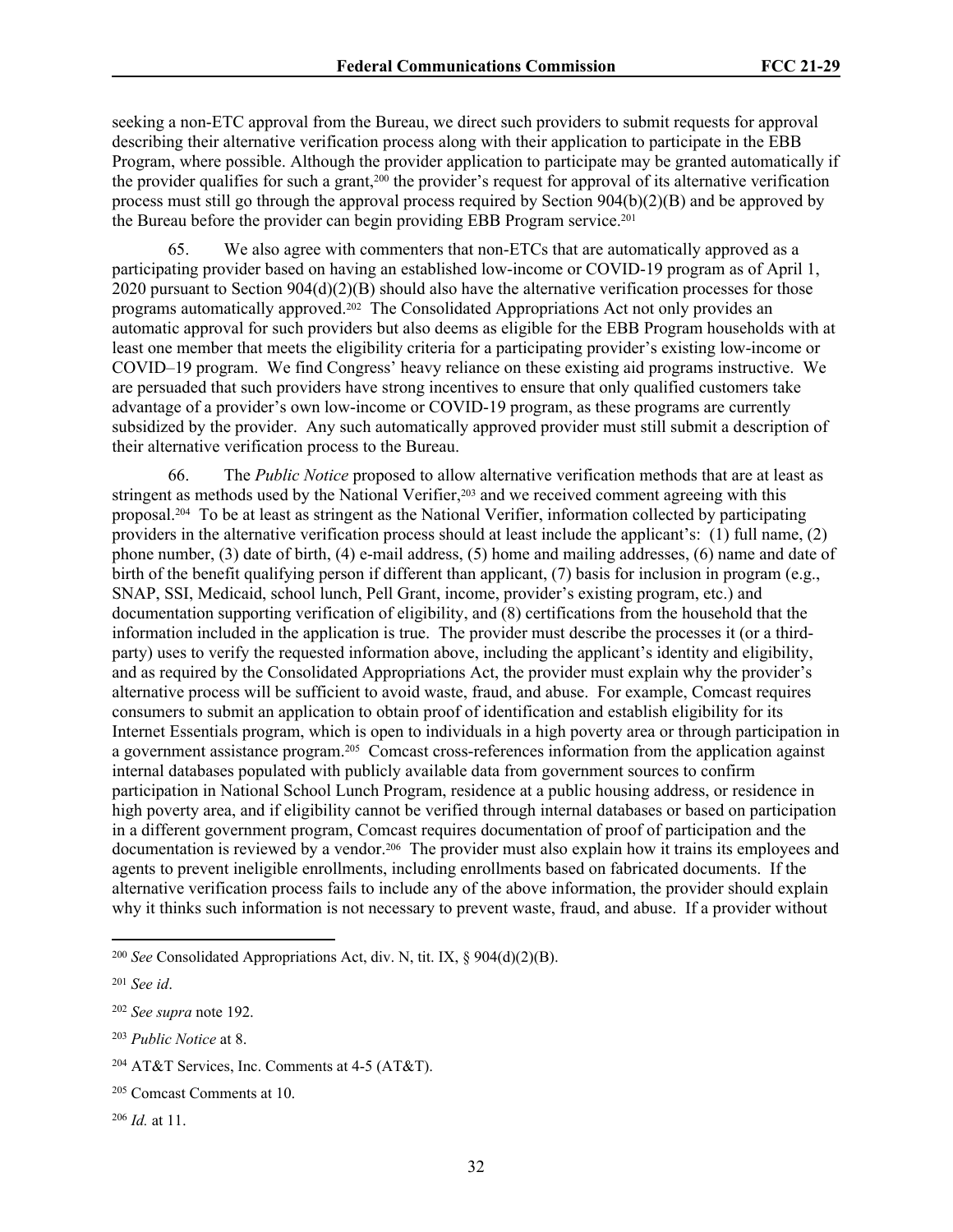an established low-income program seeks approval of an alternative verification process, it must explain why it proposes to use an alternative verification process instead of the National Verifier eligibility determinations. We decline to issue a model alternative verification process, and we further decline to approve any of the other alternative verification processes submitted by commenters at this time.

<span id="page-32-0"></span>67. The *Public Notice* also sought comment on documentation and records providers should be required to keep to comply with audit requirements.<sup>207</sup> Commenters suggested that the providers should at least collect and retain documentation of the applicant's identity and eligibility criteria.208 We require that providers keep all documentation provided to them from the applicant used to make eligibility determinations, for as long as the applicant receives the Emergency Broadband Benefit, and also for no less than the six full calendar years following the termination of the EBB Program.209 For example, if a subscriber enrolls in the Program through participation in the school breakfast or lunch program or the Pell Grant, retained documentation should include the name of the school and school year for which the subscriber has claimed eligibility. This requirement is similar to the document retention requirement used in the Lifeline program but is long enough to cover the statute of limitations under the False Claims Act<sup>210</sup> laws for federal wire fraud,211 and ensures that documentation is available to confirm program compliance. Commenters also agree212 with the proposal in the *Public Notice* that providers identify the alternative verification process used when enrolling a household in the NLAD,213 and we adopt that proposal. We also direct USAC to conduct periodic program integrity reviews to ensure that subscribers enrolled through a provider's alternative verification process are eligible for the emergency broadband benefit.

## **4. School-Based Eligibility Verification**

68. The Consolidated Appropriations Act also allows a participating provider to rely on a school to verify eligibility under the free and reduced price school lunch or school breakfast program.<sup>214</sup> The *Public Notice* proposed that a provider identify the school it relied on when enrolling a household in NLAD,<sup>215</sup> and commenters agreed.<sup>216</sup> We also sought comment on what other information a participating provider should be required to submit or maintain.<sup>217</sup> Commenters were concerned about the ability of schools to provide information about households and individuals enrolled in the program without violating data privacy and confidentiality laws.218 We also received a comment suggesting that we create a standard protective order or consent form that providers can use.219 One commenters was also concerned that there may be significant administrative burdens and staffing requirements placed on schools if they are required to verify students, particularly if schools have a large number of students that qualify.220 One commenter estimates that it could take a school district 192 hours a month to process

<sup>212</sup> Nebraska PSC Comments at 6.

<sup>207</sup> *Public Notice* at 8.

<sup>208</sup> AT&T Comments at 5.

<sup>209</sup> *See* CETF Comments at 18 (recommending retaining documentation for at least five years).

<sup>210</sup> *See* 31 U.S.C. § 3731(b)(1).

<sup>211</sup> *See* 18 U.S.C. §§ 1343, 3282.

<sup>213</sup> *Public Notice* at 7; Benton Institute Comments at 31.

<sup>&</sup>lt;sup>214</sup> Consolidated Appropriations Act, div. N, tit. IX,  $\frac{6}{904(b)(2)(C)}$ .

<sup>215</sup> *Public Notice* at 7.

<sup>216</sup> NaLA Comments at 12.

<sup>217</sup> *Id.*

<sup>218</sup> CDT Comments at 3-4; Council of the Great City Schools Comments at 2-3; NTCA Comments at 12-13.

<sup>219</sup> Council of the Great City Schools Reply at 2.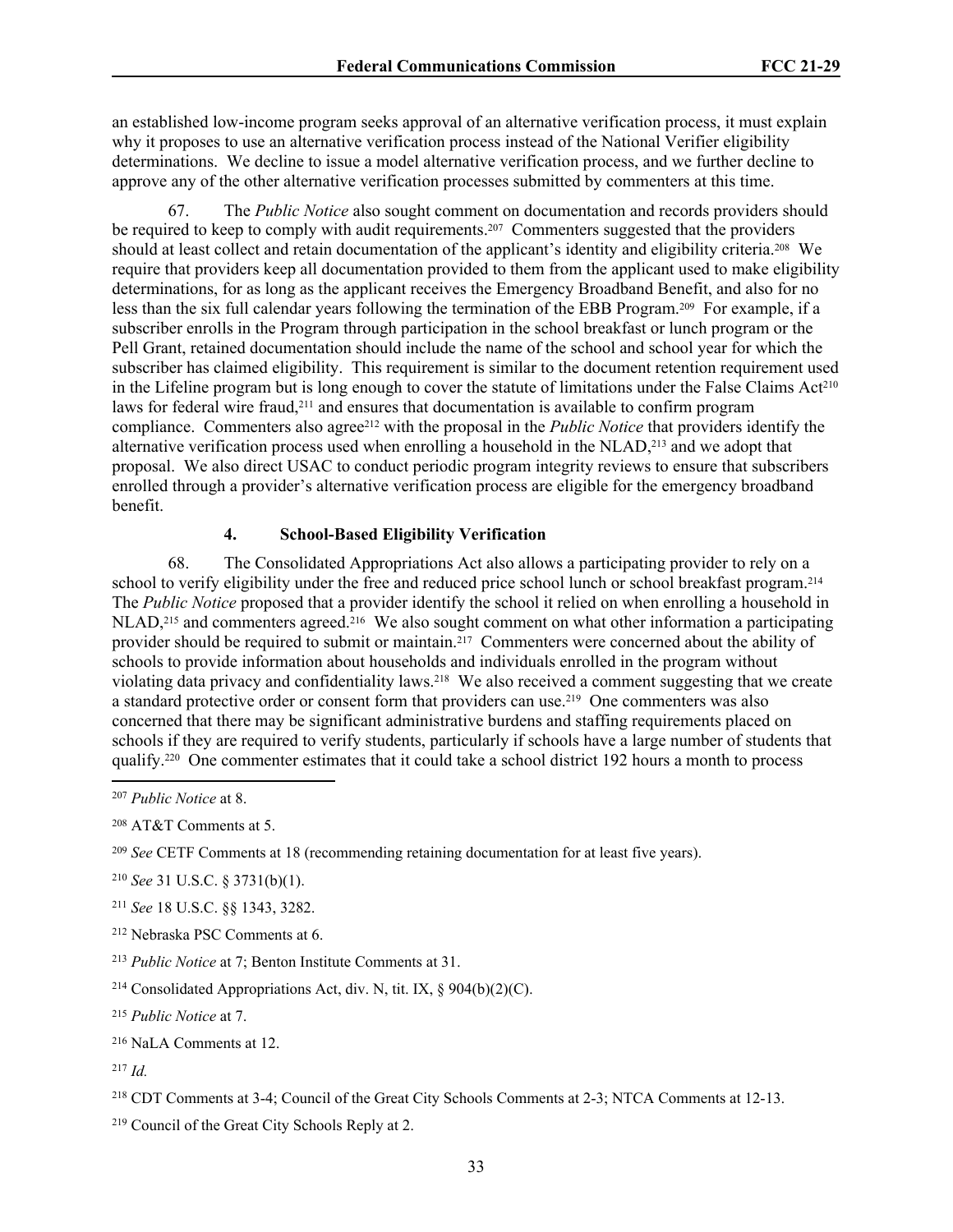income verification requests from service providers.221 We share those concerns and are sympathetic to the burdens this method could impose on schools, especially during the pandemic when so many school administrators and teachers are struggling with the challenges of safe, in-person education, supporting students in need, and distance learning. We conclude that, to comply with the requirements of the Consolidated Appropriations Act, for a participating provider to rely on information provided by a school when enrolling a household in the EBB Program, the participating provider must certify in NLAD that it relied on information provided by a school for eligibility verification and that it retains documentation indicating: (1) the school providing the information, (2) the program(s) that the school participates in,  $(3)$ the household that qualifies (and qualifying student(s)),<sup>222</sup> (4) and the program(s) the household participates in.223 We believe this permits access to the EBB Program for student households through the school and also minimizes the burden on the school, especially in light of the relevant privacy and consent requirements.224 At the same time, households with students can also verify eligibility for and enroll in the EBB Program without relying upon schools, and will be able to use on any of the qualifying criteria for eligible households set forth in the Consolidated Appropriations Act. And while we decline to create a standard protective order or consent form at this time, we recognize that may be a beneficial tool for consumers and providers and delegate to the Bureau the authority to create such a form if it is needed for the National Verifier's processes.

#### **C. Covered Services and Devices**

69. The COVID-19 pandemic continues to challenge Americans' access to and reliance on broadband connections as households try to adapt and ensure that they have the tools to succeed in their everyday tasks, including telework, telehealth, telemedicine, and virtual learning.225 The Consolidated Appropriations Act permits, in the EBB Program, eligible households to receive a discount off the cost of broadband service and certain connected devices, and participating providers can receive a reimbursement for such discounts during the emergency period.<sup>226</sup>

70. *Services.* In describing the services eligible for EBB Program support, the Consolidated Appropriations Act defines "internet service offering"227 as a broadband Internet access service provided to a household, and defines "broadband Internet access service" with the meaning given to that term in

| (Continued from previous page) |  |
|--------------------------------|--|
|                                |  |
| $220$ <i>Id.</i> at 3.         |  |

<sup>221</sup> *Id.*

<sup>222</sup> Some commenters thought that the Commission should not require documentation of the qualifying student. WISPA at 10. However, we do not find that identifying the name of the qualifying student, with parental consent, is inappropriate. For example, in the Lifeline program, if a household qualifies for Lifeline based on the participation of a child in a federal assistance person, the household must identify the child as the benefit qualifying person when applying for Lifeline. Universal Service Administrative Co., *Do I Qualify?*, [https://www.lifelinesupport.org/do-i](https://www.lifelinesupport.org/do-i-qualify/)[qualify/](https://www.lifelinesupport.org/do-i-qualify/) (last visited Feb. 5, 2021).

<sup>223</sup> Commenters agreed that schools need to obtain parental consent to disclose a student's participation in a school lunch or breakfast program. *See, e.g.*, CDT Comments at 5-6; Public Knowledge Comments at 5 (arguing that schools should proactively reach out to students to obtain parental consent); State Educational Technology Directors Association, Consortium for School Networking, and Alliance for Excellent Education Comments at 3; Council of the Great City Schools Comments at 2.

<sup>224</sup> *See* Disclosure of Children's Free and Reduced Price Meals and Free Milk Eligibility Information in the Child Nutrition Programs, 72 Fed. Reg. 10885 (Mar. 12, 2007) (requiring parental consent to disclose a student's participation in certain programs except in limited circumstances).

<sup>225</sup> TDI et al. Comments at 3 (noting that "the COVID-19 pandemic has exacerbated communication barriers for people who are deaf, hard of hearing, DeafBlind, or deaf with mobility issues").

<sup>226</sup> Consolidated Appropriations Act, div. N, tit. IX,  $\S$  904(b)(1).

<sup>227</sup> *Id.* § 904(a)(9).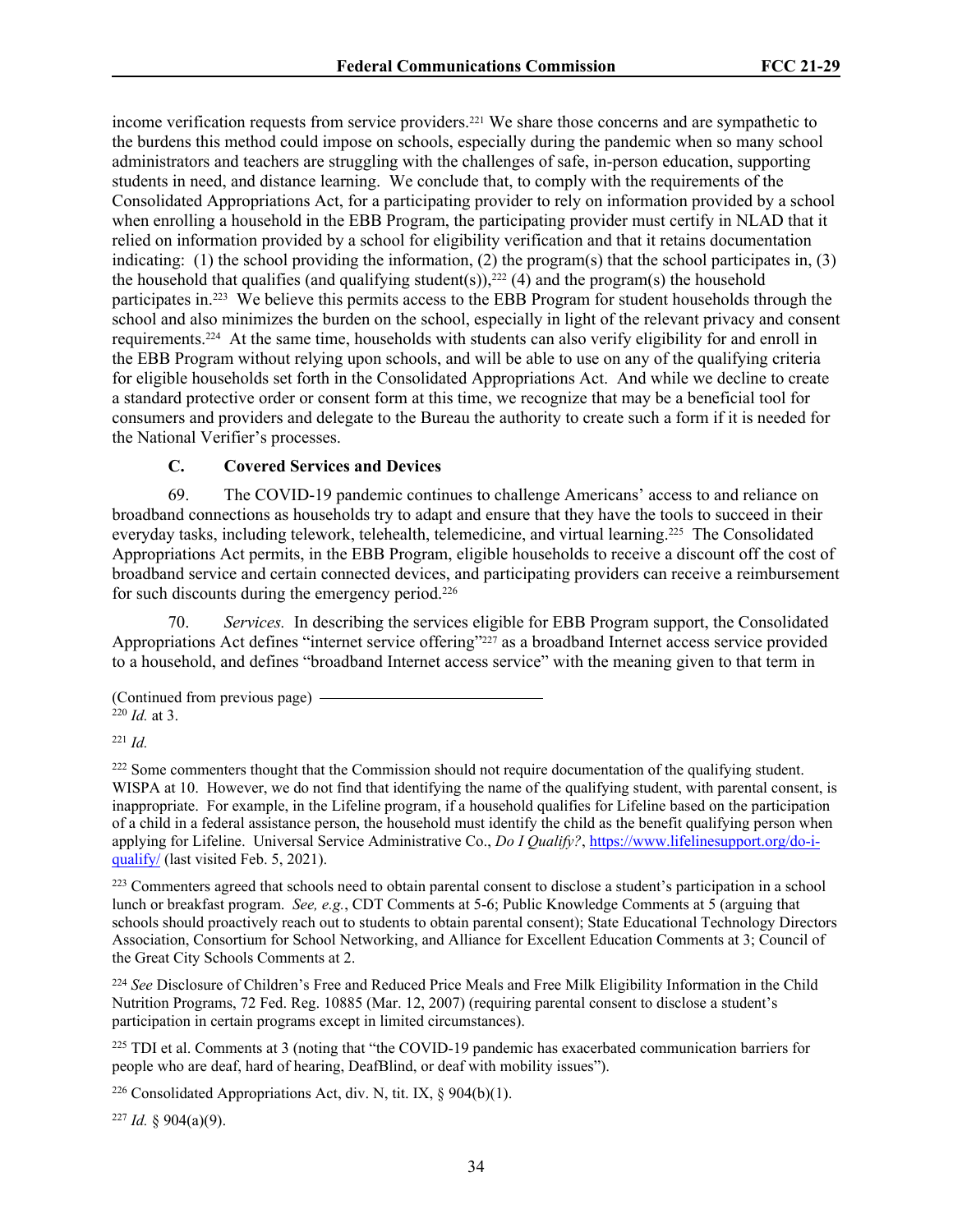section 8.1(b) of the Commission's rules.<sup>228</sup> The Consolidated Appropriations Act further requires that an Internet service offering must have a "standard rate" in order to receive the emergency broadband benefit,229 and that standard rate equals the "the monthly retail rate for the applicable tier of broadband internet access service as of December 1, 2020, excluding any taxes or other governmental fees."230 We interpret this requirement to mean that an Internet service offering eligible for EBB Program support must have a retail rate that was on offer as of December 1, 2020 and that, but for the application of the EBB Program discount, would have been charged to the customer on a monthly basis. We interpret the Consolidated Appropriations Act's reference to a "monthly retail rate"231 to exclude broadband service products that are priced based primarily on the data allowance of the product (for example, a purchase 1 GB of data for \$5.00) and are sold separate from a monthly recurring service plan). This requirement also helps to focus limited funding toward more robust broadband service offerings to maximize the program's benefits for enrolled households. Additionally, we clarify that the Consolidated Appropriations Act's application of the emergency broadband benefit as a discount off of the monthly retail rate charged to the subscriber means that service plans that are already offered with no fee to the end user—for example, as a result of Lifeline program support or other benefit programs—are not eligible for additional or duplicative support from the EBB Program. At the same time, the Consolidated Appropriations Act does permit plans where the end result is no fee being assessed on the household *after* the application of the monthly benefit.<sup>232</sup>

71. Some parties have asked that we require participating providers to make the emergency broadband benefit available on all of their service offerings.233 On balance, we believe that dictating the required offerings in a temporary program will discourage participation and result in less consumer choice than would otherwise be available if we provided participating providers with more flexibility. However, we note that participating providers may apply the emergency broadband benefit to any of their eligible offerings, including promotional offerings that were available as of December 1, 2020. Specifically, pursuant to the Consolidated Appropriations Act, participating providers are required to make available to eligible households a monthly discount off the standard rate for an Internet service offering and associated equipment, up to \$50.00 per month. For households residing on Tribal lands, the monthly discount may be up to \$75.00 per month.234 Participating providers will receive reimbursement from the Program for the discounts provided.

72. We provide further clarity on the Internet service offerings and associated equipment eligible for reimbursement.235 Internet service offering is defined as "broadband internet access service provided by such provider to a household, offered in the same manner, and on the same terms, as described in any of such provider's offerings for broadband internet access service to such household, as

<sup>231</sup> *Id*.

<sup>232</sup> *See id.* § 904(b)(6)(B)(i)(I).

<sup>233</sup> NDIA Comments at 7 ("The FCC should clarify . . . that an eligible household has the right to apply EBB to any internet service offering of a participating provider that was available to that household as of December 1, 2020"); Nat'l League of Cities Comments at 1 (urging the Commission to "require participating providers to offer their full suite of broadband options throughout their entire service area"); Free Press and Access Now Reply at 13-14 (suggesting that the Commission should clarify that "approved providers must accept the benefit for all available service tiers"); Common Cause Reply at 2-4; *see also* MMTC NUL Comments at 8 (low-income consumers should be made aware that the benefit can be used to offset the cost of higher-prices broadband plans, and is not limited to low-cost broadband plans).

<sup>234</sup> Consolidated Appropriations Act, div. N, tit. IX,  $\S$  904(a)(7).

<sup>235</sup> *Public Notice* at 8.

<sup>228</sup> *See id.* § 904(a)(1) (citing 47 CFR § 8.1(b)).

<sup>229</sup> *See id.* § 904(a)(7).

<sup>230</sup> *See id.* § 904(a)(13).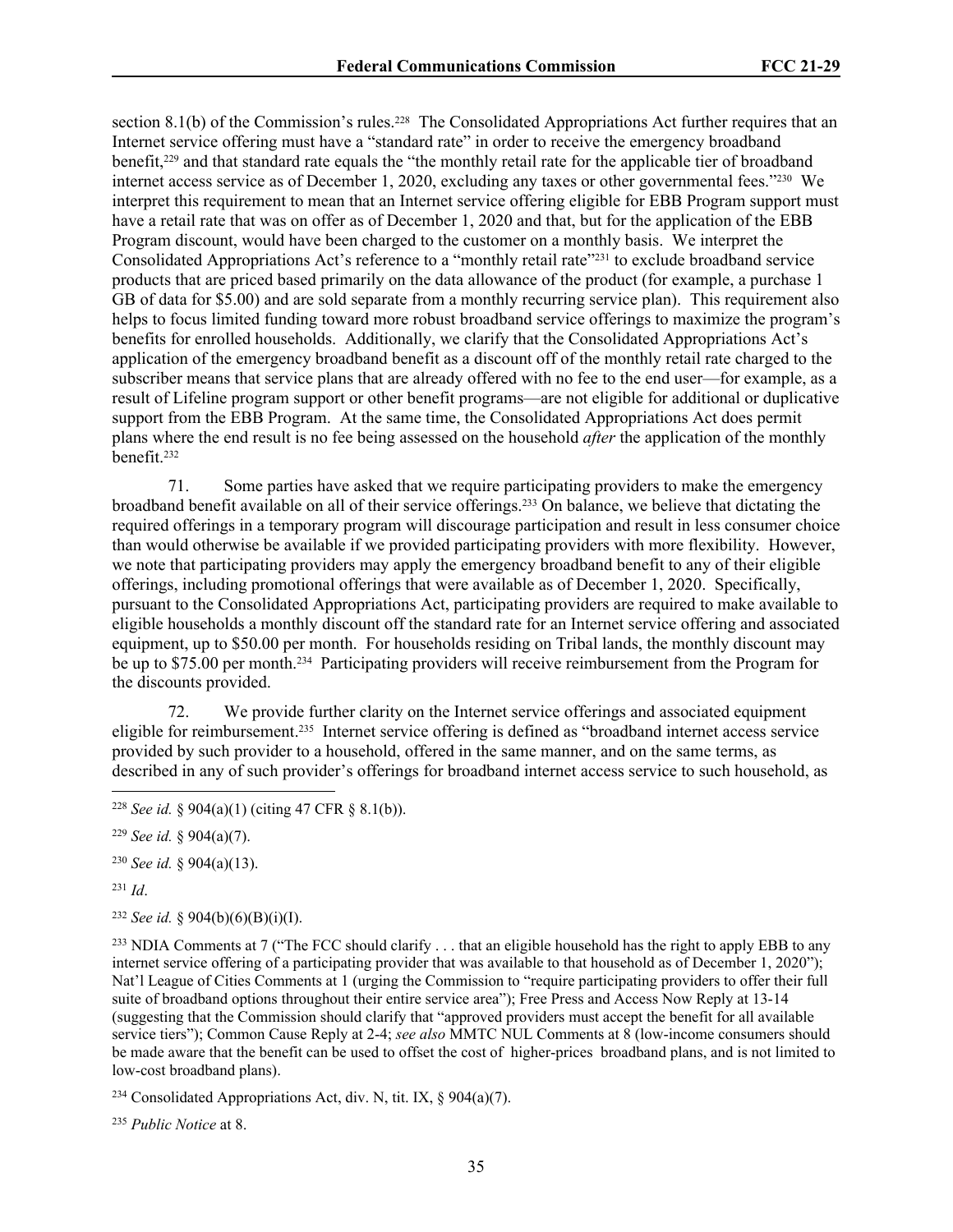on December 1, 2020."236 Accordingly, providers who participate in the EBB Program are only eligible to receive reimbursement for offerings that were available on and include the same terms as those available as of December 1, 2020. The majority of commenters do not oppose the service offering date of December 1, 2020, but some commenters explain that the December 1, 2020 date should not limit the ability of providers to offer upgrades on top of such existing service offerings to consumers.237 We agree and find that participating providers may offer free enhancements of service quality elements of a discount-eligible Internet service offerings but may not increase the price charged for that offering. We believe the December 1, 2020 restriction is best understood as a method of avoiding arbitrage opportunities and waste in the Program by allowing unscrupulous providers to take advantage of the increased subsidy available. By referring to offerings that were available prior to the enactment of the law, the Consolidated Appropriations Act prevents participating providers from increasing prices above the usual market rate for their services for the purpose of claiming the maximum reimbursement amount. Interpreting that restriction to also restrict the ability of participating providers to offer free upgrades to the quality of the broadband services provided to eligible households, however, such as speed, data caps, and other non-price elements, would be contrary to the law's purpose of supporting robust modern broadband service during an unprecedented pandemic. We therefore permit provider offerings that were available on and include the same terms as those available as of December 1, 2020 to include free enhancements in quality with respect to such non-price elements.<sup>238</sup>

73. *Minimum Service Standards*. We decline to apply minimum service standards to covered services for the EBB Program. We find that qualifying Internet service offerings must include a broadband connection (as defined in section 904(a)(9))—fixed or mobile—that permits households to rely on these connections for the purposes essential to participating in society during the pandemic, such as telework, remote learning, and telehealth. A majority of commenters support this approach, explaining that broadband speeds should be sufficient for telework and distance learning, and discount-eligible Internet service offerings should feature speeds comparable to those offered to market-rate customers.<sup>239</sup> We also recognize that Congress did not limit the discount to lower-cost broadband plans. Consumers purchasing discounted services under the EBB Program qualify for the same protections as those purchasing services at standard rates. Thus, providers that offer discounted broadband services pursuant to the EBB Program rules, either on a standalone or bundled basis, must comply with the same consumerprotection requirements that apply to the corresponding services that they offered on or before December 1, 2020. Thus, providers must disclose accurate information regarding the performance characteristics, commercial terms, and other features of their discounted broadband services to enable consumers to make informed choices regarding the purchase and use of such services.<sup>240</sup>

(continued….)

<sup>&</sup>lt;sup>236</sup> Consolidated Appropriations Act, div. N, tit. IX,  $\S$  904(a)(9).

<sup>&</sup>lt;sup>237</sup> Participating providers are required to file an election notice with USAC that would, amongst other things, include a description of any Internet service offerings for which the provider plans to seek reimbursement in each state, while also including documentation of the standard rates for those offerings. *See, e.g.*, Altice Comments at 7 ("The Commission should make clear that any one or more of a provider's existing plans in a certain service area of geographic market is eligible for reimbursement through EBBP.").

<sup>238</sup> *See* AT&T Comments at 8 (suggesting the Commission apply the EBB program benefits "to service plans that have been enhanced since December 1, 2020 if the changes to the offering benefits the consumer"); CTIA Reply at 8 (explaining that "providers should be permitted to apply the EBB subsidy to plans that have been enhanced . . . as long as the enhanced service plans cost less for the value received than the provider's plan on December 1, 2020"); Verizon Reply at 11 ("The reality, of course, is that in the competitive marketplace service offerings will continue to improve, and Congress clearly intended EBB customers to be able to apply their benefit to the same improved service offerings that are available to non-EBB customers.").

<sup>239</sup> NARUC Comments at 10; California PUC Comments at 6-7.

<sup>&</sup>lt;sup>240</sup> 47 CFR § 8.1(a). In addition, to the extent providers' bundled service offerings are subject to the Commission's truth-in-billing rules, providers' bills for discounted offerings must include clear descriptions of the service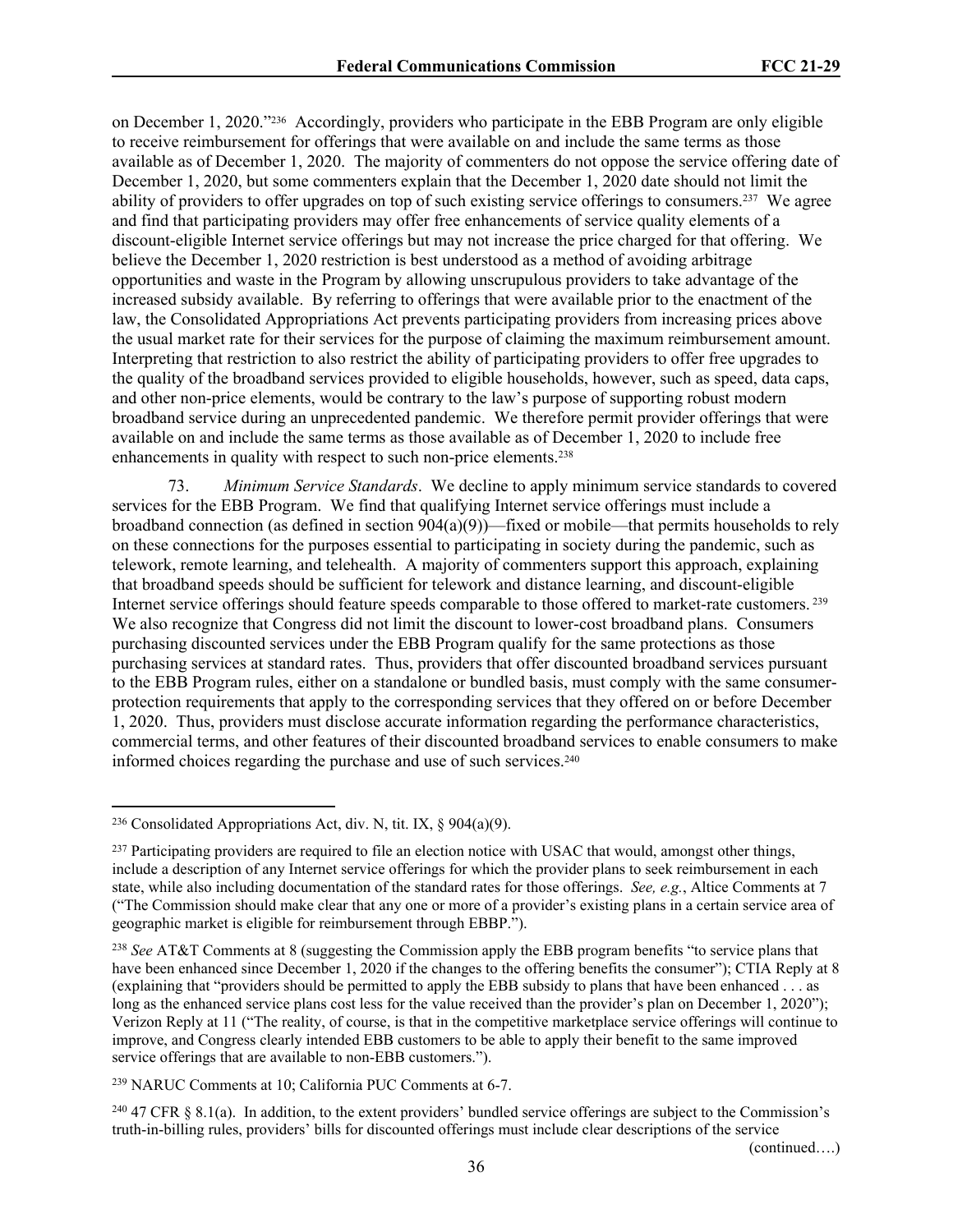74. Some commenters also suggest that participating providers should offer services that meet the Commission's definition of broadband at 25/3 Mbps<sup>241</sup> or encourage the Commission to require high-capacity, affordable broadband service.<sup>242</sup> Given the emergency nature of the EBB Program and the vital need to maximize consumer choice and benefits in a short timeframe, we are not persuaded by such arguments. By administering the program within the definition of "Internet service offering," and permitting non-ETCs to participate, we obviate the need for lengthy service obligations and the risk of slow speeds and maintain consumer choice—allowing consumers to select offerings that work best for their household—as well as permit participating providers to serve eligible households as quickly as possible during the emergency period. 243 We further decline to apply the Lifeline program's minimum service standards to covered services for the EBB Program.<sup>244</sup> We recognize that some commenters encourage us to use Lifeline's minimum service standards or the Lifeline program itself as a starting point.245 Indeed, we understand that low-income consumers must have access to reliable broadband connections vital for basic education, health care, remote work, disability access and public safety, but the Consolidated Appropriations Act does not indicate Congressional intent that we apply Lifeline's minimum service standards for the EBB Program. We are supported in this decision by the measures we adopt today that clarify that participation in the EBB Program does not preclude the same household from participating in the Lifeline program or other aid programs offered at the state and local level as long as participants meet the requirements for such programs.<sup>246</sup> Even though the EBB Program is an emergency,

(Continued from previous page)

corresponding to each identified charge on the bill, so that consumers can confirm that the services for which they are billed correspond to those that they have requested and received; and such bills may not include any charges that consumers have not authorized. 47 CFR §§ 64.2401(b), (f).

<sup>241</sup> EducationSuperHighway Comments at 11; Benton Institute Comments at 36; NRECA Comments at 4; Hughes Network Systems Comments at 6; California PUC Comments at 6-7; Common Sense Comments at 5; INCOMPAS at 14; *see also* AARP Reply at ("The FCC should ensure that the program does not result in an inferior "tier" of service offered to low-income households.").

<sup>242</sup> Common Sense Comments at 5 (explaining that students need speeds of 200/10 Mbps); NARUC Comments at 10 (broadband access services must remain affordable); NRECA Comments at 4 (supporting additional benchmark of 100/20 Mbps); Starry Reply at 6-7 (asserting that service should exceed 25/3 because that standard falls shorts of household needs); State of Colorado Office of e-Health Innovation Reply at 1 (supporting a minimum bandwidth of 100 Mbps symmetrical speed or greater); Montgomery County, MD Reply at 11 (recommending a minimum upload speed of 10 Mbps while providing estimates on speed/usage needs of various applications and households).

<sup>243</sup> CTIA Comments at 8-9 (explaining that consumers should be able to choose the service they want applied to the EBBP); *see also* CETF Comments at 9 (expressing concerns that providers may offer slow speeds that will not meet consumer needs).

<sup>244</sup> On July 31, 2020, the Wireline Competition Bureau updated the minimum service standards for speed and data capacity for Lifeline-supported services as required by the *2016 Lifeline Order*. *See 2016 Lifeline Order*, 31 FCC Rcd at 3989-3997, paras. 73-98; 47 CFR § 54.408. Here, we note as it relates to broadband speeds, as of December 1, 2020, the Lifeline minimum service standard for fixed broadband speed is 25 Mbps downstream and 3 Mbps upstream, as calculated from FCC Form 477 data, and the Lifeline minimum service standard for mobile broadband speed remains 3G mobile technology. *See Wireline Competition Bureau Announces Updated Lifeline Minimum Service Standards and Indexed Budget Amount*, Public Notice, 35 FCC Rcd 8121(WCB 2020).

<sup>245</sup> NTCA Comments at 18; NYSPSC Comments at 3.

<sup>246</sup> *See* Consolidated Appropriations Act, div. N, tit. IX, § 904(e) (explaining that the EBB Program "shall not affect the collection, distribution, or administration of the Lifeline Assistance Program"). *See also* Illinois Office of Broadband Comments at 6 (encouraging the Commission to clarify that households are permitted to combine EBBP support for a connected device with aid from other state, local, or community programs to help defray cost); ACA Connects Comments at 6 ("Commission should ensure that EBBP is able to leverage existing programs that provide free or discounted broadband service to households impacted by COVID-19, including programs that are tailored to K-12 schoolchildren lacking broadband at home."); Comcast Comments at 3 (explaining that providers should be able to offer their low-income programs as well as other existing offerings that meet the program criteria).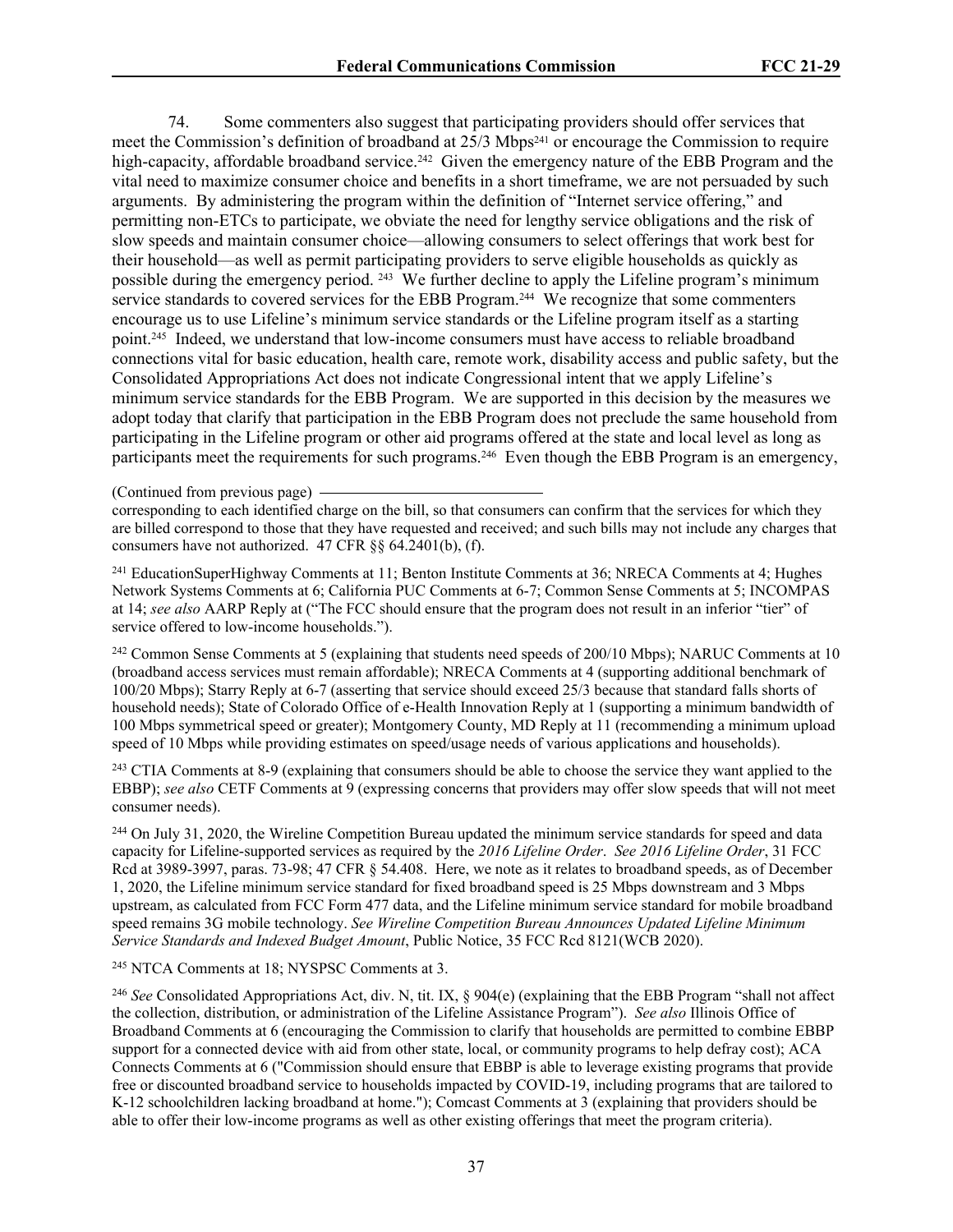temporary program, it will operate concurrently with Universal Service Fund programs and other existing programs at the state and local levels so eligible consumers can choose a broadband connection that meets their connectivity needs.

75. We do, however, anticipate that providers that elect to participate in the EBB Program that are already designated as ETCs through their participation in other Universal Service Fund programs, particularly the Lifeline program, will draw from that experience and offer similar or upgraded broadband services. In the EBB Program, we anticipate that existing ETCs will continue to offer quality and innovative services, and we encourage other broadband providers (non-ETCs) to offer service standards that promote robust broadband access to vital services.

76. *Bundled Service Offerings*. We also recognize that participating providers in the EBB Program may offer qualifying broadband service combined with other services, otherwise known as bundled service offerings (e.g., voice, data, texting, associated equipment). While the Consolidated Appropriations Act does not explicitly direct the Commission regarding how to handle bundled broadband service offerings, we find if such bundled service options were offered "in the same manner, and on the same terms" on December 1, 2020, participating providers should be able to apply the monthly discount of up to \$50 per month, or up to \$75 for Tribal lands, to the entire bundled service. We draw this conclusion from record support that views such offerings as enhancing flexibility between participating providers and consumers.<sup>247</sup> Also, we draw from our experience with the Lifeline program that participating providers in the EBB Program, including ETCs that are already adept at applying such a discount in the Lifeline program to bundled services, offer bundled service offerings to address consumer demands outside of any Commission regulation.<sup>248</sup> In contrast to the record support for permitting EBB Program reimbursement for broadband bundled services that include voice and/or text messaging, there is not similar support for permitting reimbursement for the full price of broadband bundled services that include video service.249 We find that permitting EBB Program reimbursement for the full price of a bundle that includes video service is not contemplated by the statute and is not necessary to ensure that consumers in the EBB Program have robust service choices, and we therefore do not permit support for such bundles with video service.

77. We find that the Consolidated Appropriations Act's requirement that the service offerings be offered "in the same manner" as they were on December 1, 2020, authorizes the Commission to support both standalone broadband service offerings and broadband service offerings bundled with voice, text messaging, and/or associated equipment. 250 For many fixed and mobile Internet service offerings, it is common to offer broadband service as part of a bundle without separating out the price of

<sup>247</sup> NaLA Comments at 8; AT&T Comments at 7; California PUC Comments at 7; Michigan PSC Comments at 3; NYSPSC Comments at 2; NRECA Comments at 5; NCTA Comments at 17; T-Mobile Comments at 3; TracFone Comments at 12; CTIA Comments at 9; USTelecom Comments at 12; Verizon Comments at 9; Verizon Reply at 8- 9; USTelecom Reply at 9; CTIA Reply at 6; TracFone Reply at 3; Frontier Reply at 4; EBBC Reply at 5; AT&T Reply 6-7; NaLA Reply at 10-15. *See* Letter from Michele K. Thomas, Indra Sehdev Chalk, T-Mobile, to Marlene H. Dortch, Secretary, FCC, WC Docket No. 20-445, at 4 (filed Feb. 5, 2021) (T-Mobile *Ex Parte*) (urging the Commission to "allow bundled data/voice/text offers without the need to engage in cumbersome cost-allocations"). *See also* Public Knowledge Comments at 13-14 (supporting the inclusion of bundled plans while also urging that EBB Program "funds go towards the broadband services they were intended for"); *but see* Starry Reply at 7-8 ("[T]he Commission should not accept EBB reimbursement requests for bulk service offerings and should only reimburse for the broadband service line items on bundled bills.").

<sup>248</sup> *See, e.g.*, Comcast, Internet Essentials Program,<https://www.internetessentials.com/> (last visited Feb. 11, 2021); Cox, Connect2Compete,<https://www.cox.com/residential/internet/connect2compete.html>(last visited Feb. 11, 2021); AT&T, Access from AT&T, https://www.att.com/internet/access/ (last visited Feb. 11, 2021).

<sup>249</sup> *See* Verizon Reply at 9 (noting that including support for broadband bundles with voice and text messaging service does not implicate the inclusion of "costlier non-broadband services such as video").

<sup>250</sup> *See* Consolidated Appropriations Act, div. N, tit. IX, § 904(a)(9).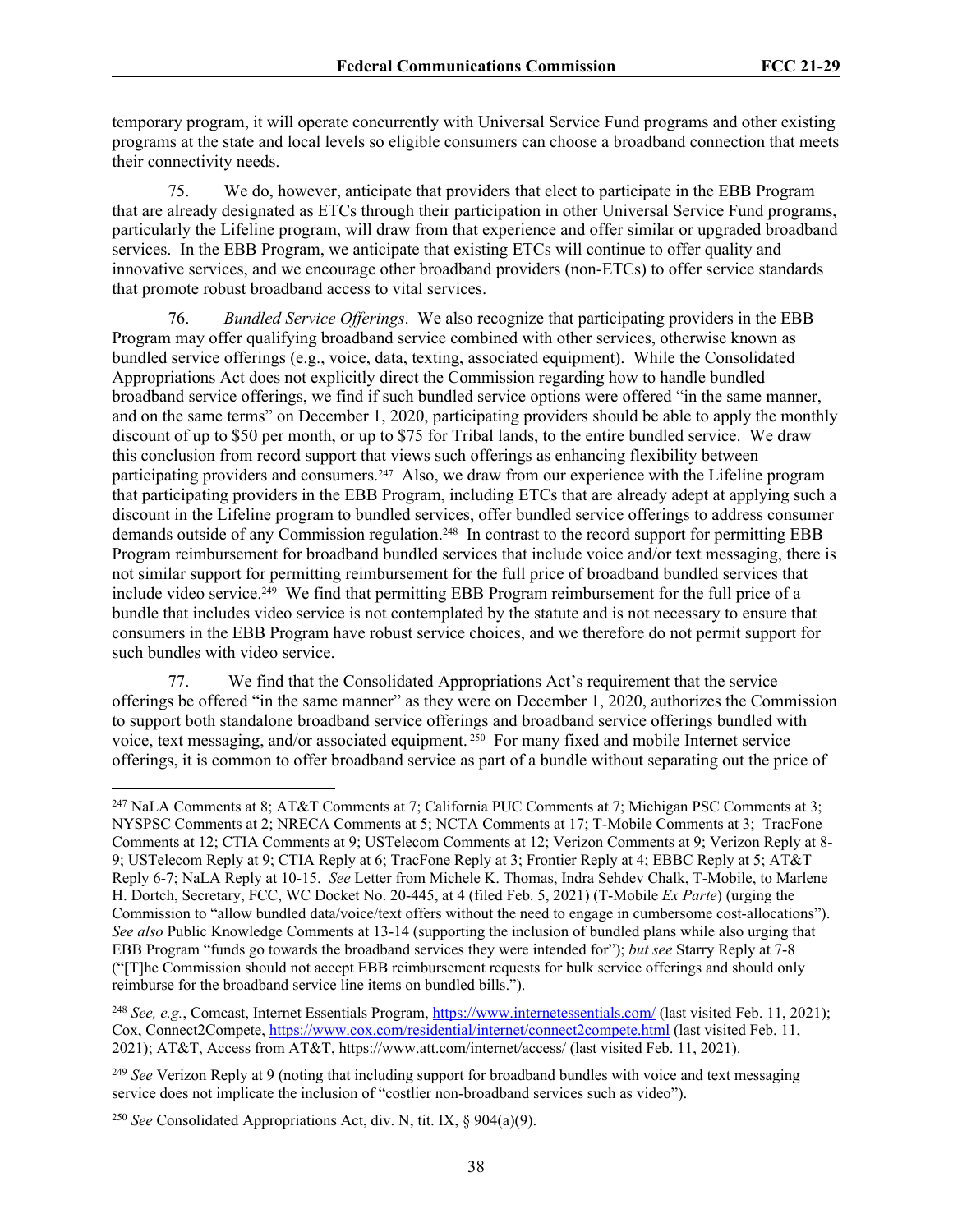the broadband component and its associated equipment.251 By permitting participating providers to offer broadband in those same bundles in the EBB Program, we permit providers to make available Internet service offerings "in the same manner" as they were on December 1, 2020.

78. *Associated Equipment and Other Customer Premises Equipment.* The Consolidated Appropriations Act requires participating providers to make available to eligible households a monthly discount off the rate for an Internet service offering *and* associated equipment, up to \$50.00 per month, and on Tribal lands, the monthly discount may be up to \$75 per month.252 In the *Public Notice*, the Bureau also sought comment on how to define associated equipment and whether that undefined term should include, for example, the monthly rental costs for modems and/or routers that are offered as part and parcel of an Internet service offering.<sup>253</sup> The record overwhelmingly supports including modems, routers, and hotspot devices and antennas, if offered as monthly rental costs or part and parcel of an Internet service offering as eligible for the EBB monthly discount as of December 1, 2020.254 Combined with record support and recognizing that the Consolidated Appropriations Act does not specifically define or identify any associated equipment as it relates to any particular broadband service, we find that associated equipment includes equipment necessary for the transmission functions of Internet service offerings supported through the EBB Program which households may choose to receive. Commenters support our conclusion by encouraging the Commission to define the scope of eligible associated equipment "in a technology-neutral manner" to accommodate household choice and the different types of broadband networks.255 We agree that a technology-neutral approach is appropriate as long as it meets the requirements of the Consolidated Appropriations Act. However, we decline to include Wi-Fi extenders or repeaters as associated equipment or any other customer premises equipment that enhances or extends a broadband signal beyond a participating provider's Internet service offering.256 First, any associated equipment that enhances or extends a broadband signal from its existing coverage area as outlined in the participating provider's Internet service offering would not be offered "in the same manner, and on the same terms" as defined in the Consolidated Appropriations Act.<sup>257</sup> Second, these types of devices are

<sup>252</sup> *See* Consolidated Appropriations Act, div. N, tit. IX, § 904(a)(7).

<sup>253</sup> *Public Notice* at 8.

<sup>254</sup> USTelecom Comments at 16; Verizon Comments at 12; Local Governments Comments at 19-21; WISPA Comments at 13; TechFreedom Comments at 5; Vermont PUC et al. Comments at 7; Internet for Dallas Comments at 2; National Association of State Directors of Adult Education Comments at 1; Free Press Comments at 4; Public Knowledge Comments at 11-12; T-Mobile Comments at 14; NCTA Comments at 16; CCA Comments at 6; NDIA Comments at 7; Hughes Network Systems Comments at 6; City and County of San Francisco Comments at 2; Michigan PSC Comments at 7; NYSPSC Comments at 4; NNTC Comments at 8 (also supporting the use of antennas for fixed wireless systems); NCLC and United Church of Christ Comments at 10; State Educational Technology Directors Assoc. et al. Comments at 4-5; HelpAge USA Comments at 1-2 (also supporting the additional use of VPN equipment, and VSAT dishes and antennae); Connected DMV Reply at 3.

<sup>255</sup> Viasat Comments at 6.

<sup>256</sup> NDIA Comments at 7 (supporting Wi-Fi repeaters as associated equipment); City and County of San Francisco Comments at 2 (supporting other customer-premise equipment); HelpAge USA Comments at 1-2 (also supporting the additional use of VPN equipment, and VSAT dishes and antennae); City of Seattle, Washington State Broadband Office, *et al.* Comments at 12 (supporting the additional use of Wi-Fi signal repeaters).

<sup>257</sup> *See* Consolidated Appropriations Act, div. N, tit. IX, § 904(a)(7).

<sup>251</sup> *See 2020 Communications Marketplace Report*, GN Docket 20-60, Report, FCC 20-188, at 29, 30, 100-01, paras. 38-40, 142 (explaining that mobile wireless providers "compete using differentiated plans and bundle services" and that cable providers also bundle "mobile broadband services with their fixed broadband and other offerings") (*2020 Communications Marketplace Report*).The *2020 Communications Marketplace Report* also noted that "AT&T and Verizon mobile customers are also able to purchase fixed/mobile broadband service bundles where available in AT&T's and Verizon's fixed broadband footprint." *2020 Communications Marketplace Report* at 100-01, para. 142 & n.417 (citing AT&T 2019 SEC Form 10-K at 2; Verizon 2019 SEC Form 10-K at 3). *See, e.g.*, Verizon, *Verizon Fios Home Internet*,<https://www.verizon.com/home/fios-fastest-internet/> (last visited Feb. 18, 2021).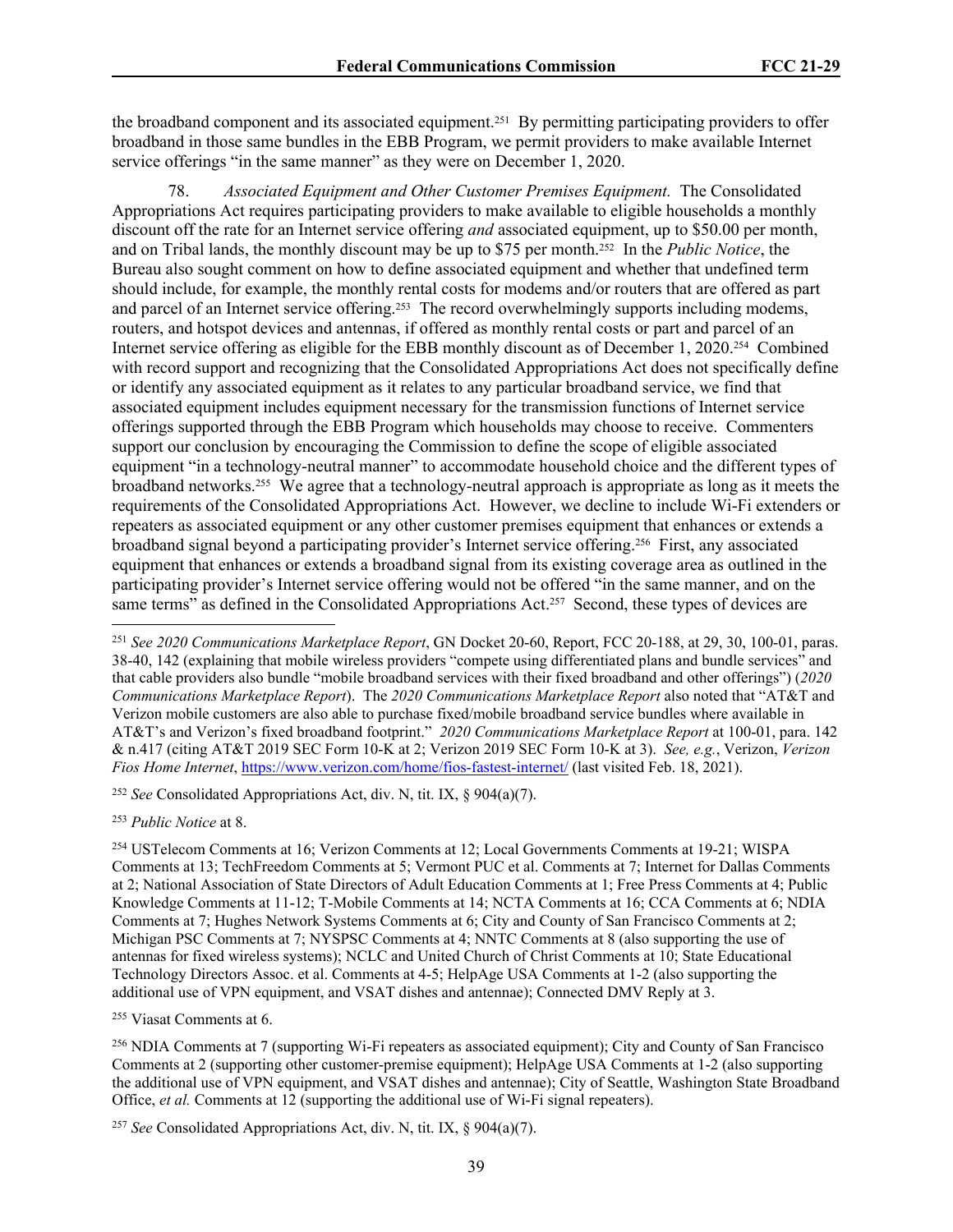typically sold as add-on options to a broadband connection or sold separately through major manufacturers and are therefore not offered as part and parcel of an Internet service offering.<sup>258</sup> Accordingly, Congress does not clearly allow us to include these devices, and if it had intended to do so, it would have included such devices in its definition of "connected devices."259 We also note that the "associated equipment" discussed in this paragraph must be billed monthly on the same terms and same manner as it would have been in an offering available on December 1, 2020. The price for such associated equipment cannot be frontloaded. For example, if a provider has a \$30 monthly service offering and would have offered a modem for a monthly rental of \$5 for a total monthly fee of \$35, the provider cannot front-load the monthly rental fee and charge \$20 for four months of a modem rental in the first month in order to maximize reimbursement up to the \$50 monthly discount allowed.

79. *Connected Devices*. The Consolidated Appropriations Act clearly and narrowly defines a "connected device" eligible for a separate, one-time reimbursement as "a laptop or desktop computer or tablet."260 In the *Public Notice*, we sought comment on whether the Commission should provide any further clarity regarding connected devices that are eligible for reimbursement.<sup>261</sup> The Consolidated Appropriations Act does not leave room for a broad interpretation of "connected device." Congress explicitly declined to include mobile phones in its definition, and thus we find that the definition of a tablet does not include devices that can independently make cellular calls such as large phones or phablets.<sup>262</sup>

80. Various commenters urge the Commission to fund additional end-user devices outside the scope of the Consolidated Appropriations Act, including mobile phones (i.e., smartphones)<sup>263</sup> and portable Wi-Fi hot spots264 arguing that these devices are capable of supporting video conferencing platforms and other software, and limiting such devices could "impose more financial burdens to a student."265 CTIA, for example, explains that "mobile devices from the 4G era or later should qualify as 'tablets' under the definition" while "mobile phones, including feature phones and smartphones from the 3G era or earlier, should not qualify as "tablets."266 T-Mobile explains "that certain mobile phones that

<https://www.verizon.com/support/residential/internet/equipment/network-extender> (last visited Feb. 17, 2021) (offering a wide variety of equipment to maximize a Wi-Fi connection); Xfinity, *xFi Pod*,

<sup>259</sup> *See* Consolidated Appropriations Act, div. N, tit. IX, § 904(a)(4) (Connected device means a laptop or desktop.).

<sup>260</sup> *See id*.

<sup>261</sup> *Public Notice* at 8.

<sup>262</sup> We do not find a sufficient legal basis to allow households to seek reimbursement for more than one connected device. *See infra* para. 81; *see., e.g*., HelpAge USA Comments at 1-2 (seeking a guarantee that the program applies to a wide range of connected devices); TDI et al. Comments at 4-5 (noting that "for households that contain a person who is deaf, hard of hearing, DeafBlind, or deaf with mobility issues, the Commission should consider providing reimbursement for more devices").

<sup>263</sup> NNTRC Comments at 8-10; CTIA Comments at 10; CCA Comments at 4; TracFone Comments at 16-17; CTIA Reply at 9-10; TracFone Reply 8-9; Internet Society Reply at 14-15; CCA Reply at 3-4.

<sup>264</sup> University of California Student Assoc. Comments at 2; *see also* State of Colorado Reply at 1 (suggesting that connected devices should include "wireless routers, modems, hotspots, antennas, and indoor Wi-Fi signal repeaters").

<sup>258</sup> *See, e.g*., Verizon, *Verizon Fios Wi-Fi Extenders*,

<https://www.xfinity.com/learn/internet-service/wifi/xfi-pod> (last visited Feb. 17, 2021) (offering a device to extend and enhance a Wi-Fi network as a "one-time purchase" that is added to a consumer's next bill); Google, *Nest Wifi*, [https://store.google.com/us/product/nest\\_wifi](https://store.google.com/us/product/nest_wifi) (last visited Feb. 17, 2021) (offering "a scalable system that creates a mesh network, which delivers a consistently strong, reliable signal" in which the strength and speed of the signal depends on your internet provider).

<sup>265</sup> University of California Student Assoc. Comments at 2; *see also* American Association of People with Disabilities (AAPD) Comments at 1-2 (suggesting that a connected device should include assistive devices, such as built-in voice assistants).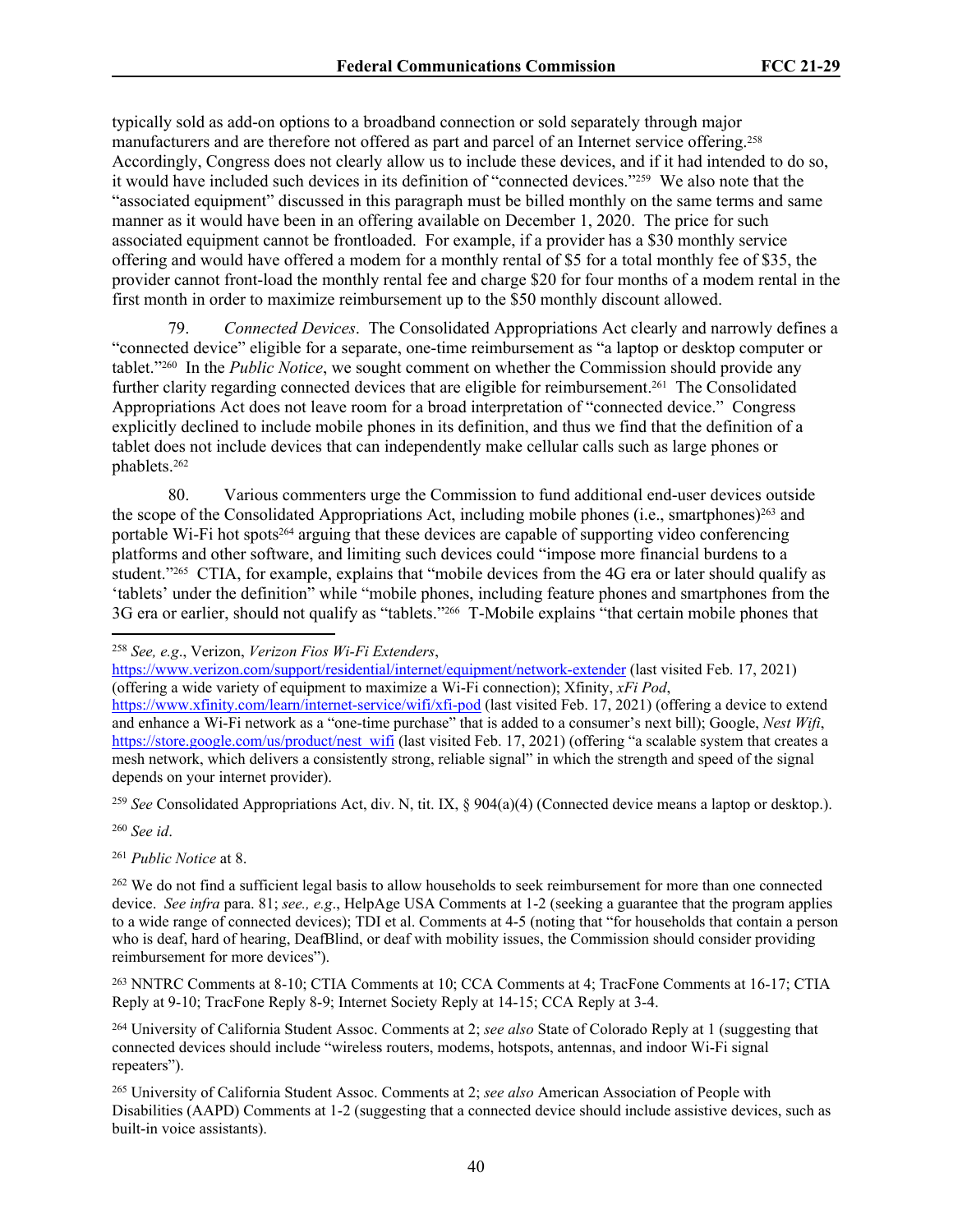provide similar functionality as a basic tablet" should be considered a "connected device."267 TDI et al. proposes that devices that enable Video Relay Service or Internet Protocol Captioned Telephone Service should be eligible for reimbursement.268 Conversely, other commenters support the exclusion of mobile phones, with one commenter opposing the inclusion of tablets, as a connected device.269 Common Sense Media, in its comments, excludes cell phones from its research-based list of requirements for a robust learning experience, explaining that "students and teachers need laptops or tablets capable of meeting the distance learning requirements of their curriculum."<sup>270</sup> The record also indicates that while tablets are capable of supporting video conferencing platforms and other software, commenters express caution that tablets may require more specific service standards or a broad interpretation.271 Taking into consideration the record, and the narrow and specific language in the Consolidated Appropriations Act's definition of a connected device, we are unable to expand the definition of connected device and we conclude that the EBB Program will provide reimbursement for any connected device, defined as "a laptop or desktop computer or tablet."<sup>272</sup>

81. We next clarify that participating providers may only receive a single reimbursement of up to \$100 for one connected device per household, and the eligible household must contribute towards the cost of the connected device at least \$10 but no more than \$50. The *Public Notice* sought comment on whether eligible households should be able to receive more than one connected device through the EBB Program, for example, if the household changes providers.<sup>273</sup> The Consolidated Appropriations Act provides that a participating provider may receive reimbursement for no more than one connected device per eligible household,274 but it is silent as to whether households may receive the connected device reimbursement benefit from more than one provider. Although some commenters suggest that eligible households should receive more than one connected device, we find no legal basis to do so.<sup>275</sup> In order to preserve limited funds, ensure that benefits reach the greatest number of eligible households, and avoid

<sup>267</sup> T-Mobile Comments at 14; *see also* TechFreedom Comments at 5 (explaining that the Commission "should support any broadband connection capable of delivering data to devices that can perform the functions of a computer or tablet" and "must include smartphones").

<sup>268</sup> *See* TDI et al. Comments at 2.

<sup>269</sup> Common Sense Comments at 4-5; EveryoneOn Comments at 2; CETF Comments at 20; DigitalC Comments at 9-10 (proposing the exclusion of tablets and cell phones).

<sup>270</sup> Common Sense Comments at 4-5.

<sup>271</sup> TracFone Wireless Comments at 19-20 (suggesting that "tablet" include 4G/LTE devices that contain a touchscreen); EBBC Comments at 13 (suggesting the "Commission adopt a broad interpretation of "tablet); Michigan PSC Comments at 8 (explaining that "some confusion may likely exist between distinctions of devices such as smaller tablets and larger mobile phones").

<sup>272</sup> Consolidated Appropriations Act, div. N, tit. IX,  $\frac{8}{904(a)(4)}$ .

<sup>273</sup> *Public Notice* at 6.

<sup>274</sup> Consolidated Appropriations Act, div. N, tit. IX,  $\S$  904(b)(5).

<sup>275</sup> *See, e.g*., City of Seattle, Washington State Broadband Office, *et al.* Comments at 11-12 (suggesting more than one device for eligible households); INCOMPAS Comments at 13 (recommending "the Commission establish rules that offer flexibility that would allow households with school-aged children to demonstrate that more than one connected device is needed to meet distance learning or school-based requirements"); CETF Comments at 20 (supporting more than one device for a household); EBBC Comments at 13 (explaining that certain households may need more than one device); AAPD Comments at 1-2 (suggesting the "Commission increase the number of support devices households can receive"); LeadingAge Comments at 3 (recommending one device per person, not per household); Bethlehem Area School District Reply at 1 ("Eligible households should be allowed to receive more than one connected device as many have more than one student in the school district system.").

<sup>(</sup>Continued from previous page) <sup>266</sup> CTIA Comments at 10.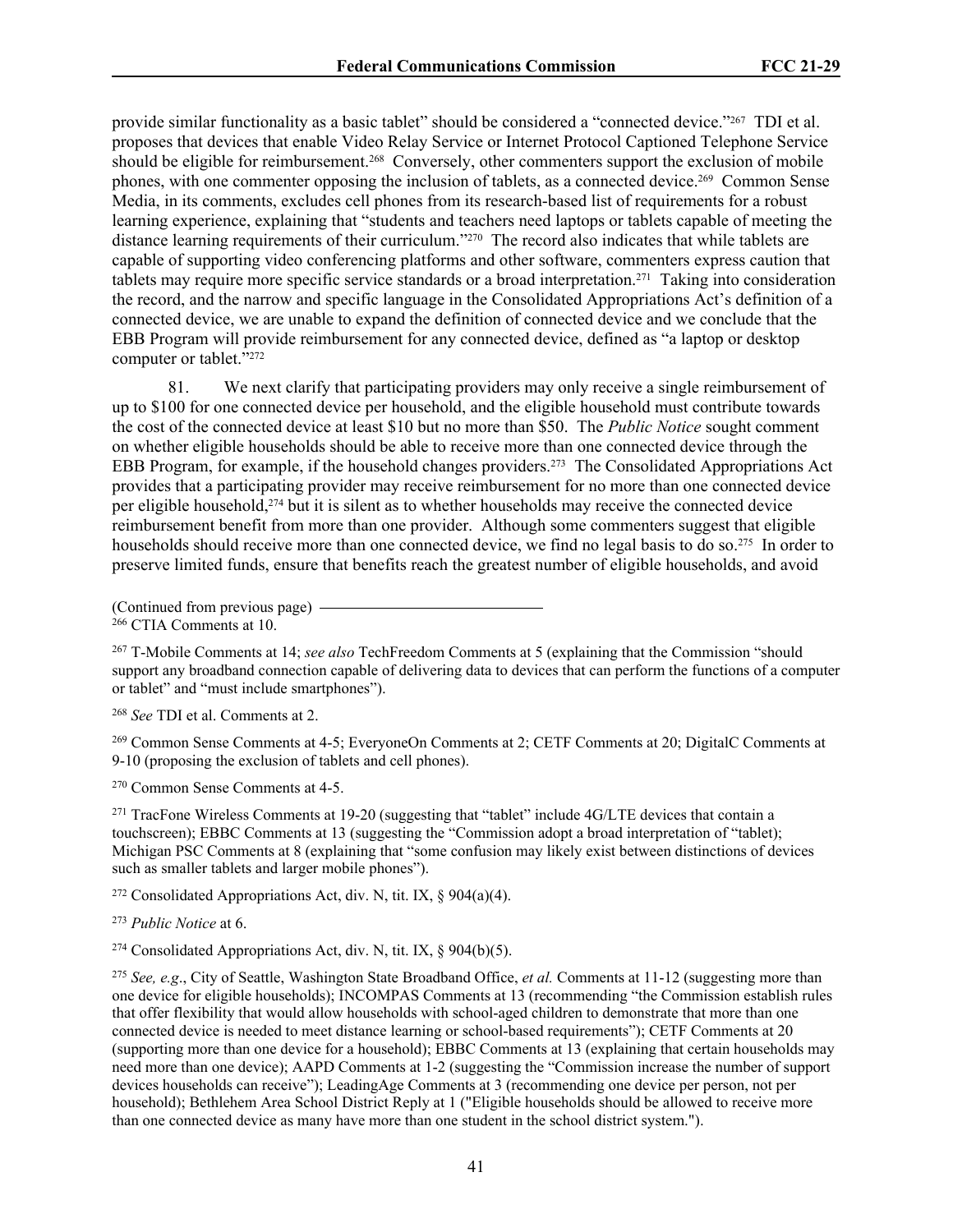wasteful spending, we find that households are limited to a single connected device during the EBB Program for which a provider seeks reimbursement. We take this position in order to maintain the integrity of the EBB Program—ensuring that reimbursements, and the subsequent disbursements, for a connected device are only processed for valid claims that comply with the Consolidated Appropriations Act.

82. *Minimum System Requirements for Connected Devices.* In the *Public Notice*, the Bureau sought comment on whether the Commission should impose minimum system requirements for connected devices supported by the EBB program.276 We adopt our proposal that a connected device supported by the EBB Program should be expected to support video conferencing platforms and other software essential to ensure full participation in online learning, should be Wi-Fi enabled, and have video and camera functions.277 The record overwhelmingly supports that, at a minimum, connected devices must be able to support video conferencing and camera functionality and online learning software.<sup>278</sup> Recognizing however that the ongoing COVID-19 pandemic has compounded challenges for numerous households to maintain broadband services, we find that setting minimum system requirements for connected devices could limit consumer choice and exacerbate barriers to broadband service that may have existed prior to COVID-19. While some commenters suggested specific standards the Commission should adopt for connected devices,<sup>279</sup> we decline to adopt such standards and instead encourage participating providers and interested stakeholders to explore other opportunities, including partnering with school districts and state and local programs that may provide funding or other avenues for access to end-user devices and equipment due to the COVID-19 pandemic. We also expect that connected devices

<sup>279</sup> City of Seattle, Washington State Broadband Office, et al*.* Comments at 11-12 (suggesting the following minimum system requirements: Operating system: Windows 10 Home or Pro and Mac OS 10.13 or higher; Microsoft Office; minimum processor: Core i5, recommended, i7; 8 GB RAM or higher; 250 GB hard drive (minimum), 500 GB+ (recommended); 512 MB video memory of higher graphics card; integrated or external webcam; headset w/ microphone; virus protection software; wi-fi adaptor; 2 year warranty, including battery; insurance for breakage, liquid spills; web content filtering program as option for parents; 7 inch min. screen size); City of Madison, WI Comments at 1-2 (explaining that "School district system requirements include a Chromebook device with webcam, microphone, 4 GB RAM, processor capable of handling virtual meetings, 32GB flash storage and touch-screen display for elementary-aged students" and newly purchased devices must guarantee 4 years of Google Chrome OS management support); NNTRC Comments at 8-10 (supporting the Commission's proposed requirement for video conferencing and other essential software for virtual learning but also suggests that the Commission adopt a standard that allows support for all devices capable of running apps for the most popular collaborative video conferencing systems such as Zoom, WebEx, and Microsoft Teams); R Street Comments at 6 ("If a user does not need video conferencing capabilities to meet their needs, for example, it does not make sense for the Commission to force an offering to contain such capabilities. With additional flexibility, lower cost devices may be the best option, lowering the burden on the program as a whole and maximizing the value of each subsidy dollar spent.").

<sup>276</sup> *Public Notice* at 9.

<sup>277</sup> *See id.*

<sup>278</sup> CTIA Comments at 10; CCA Comments at 4; Aurora Institute Comments at 3; NCLC and United Church of Christ Comments at 10; National Association of State Directors of Adult Education Comments at 1; EveryoneOn Comments at 2; NaLA Comments at 17; CETF Comments at 20; Internet for Dallas Comments at 2; Public Knowledge Comments at 11-12; WISPA Comments at 13; TracFone Wireless Comments at 19-20; TechFreedom Comments at 7; DigitalC Comments at 9-10; Local Governments Comments at 21; City and County of San Francisco Comments at 2; Student Internet Equity Coalition Comments at 6; HTTP Comments at 3; Nebraska PSC Comments at 6-7; Maine Department of Economic and Community Development/Connect Maine Authority Comments at 2; *but cf.* Michigan PSC Comments at 7-8 (explaining that minimum system requirements could exclude vulnerable populations for participating in the program (e.g., those without children or a need for online learning). *See also supra* Section III(A) (explaining the election process for participating providers that requires documentation of their Internet service offerings and connected devices).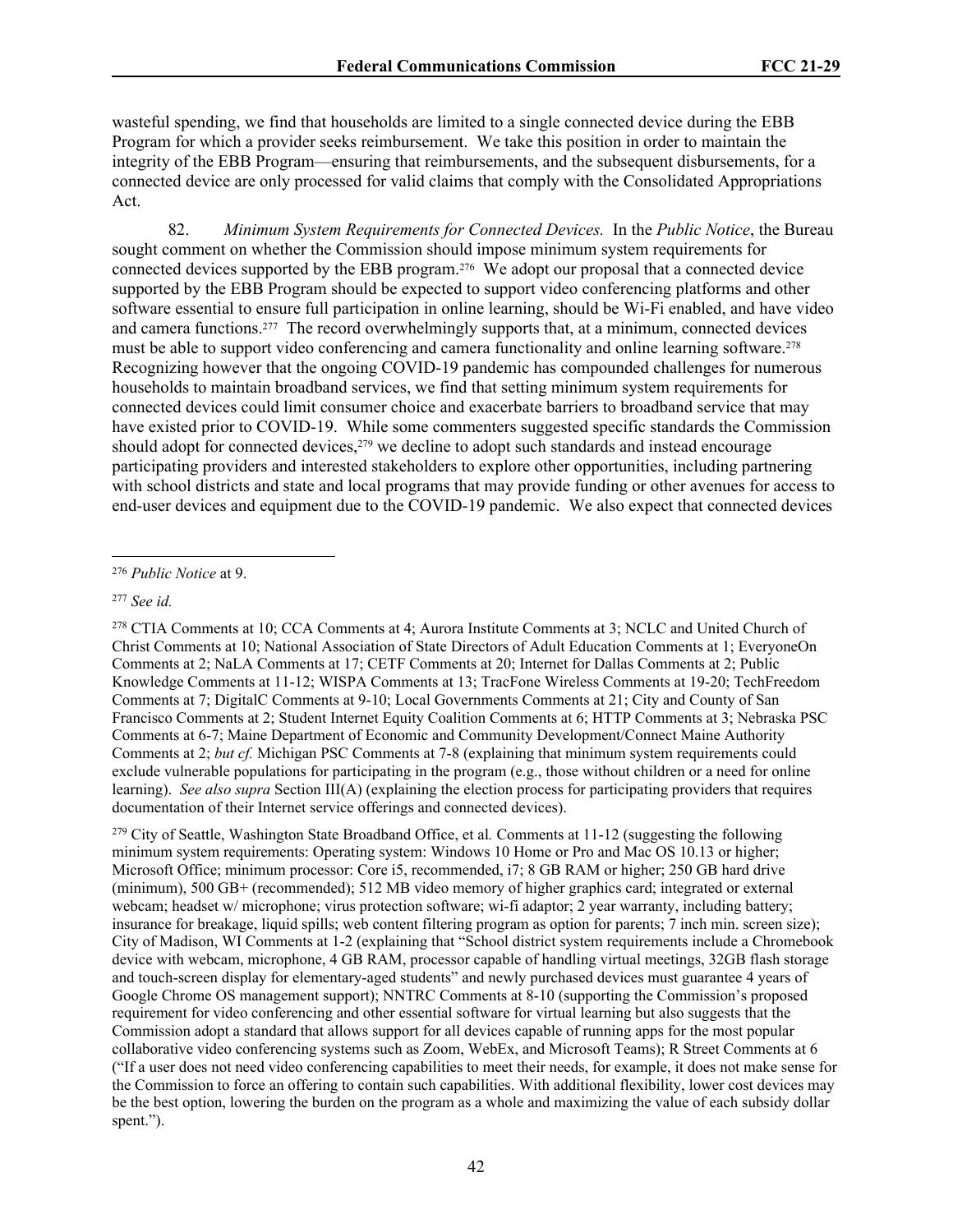be accessible to and usable by people with disabilities.<sup>280</sup>

## **D. Benefits for Households on Tribal Lands**

83. The Consolidated Appropriations Act also provides a discount up to \$75 for Internet service offerings to eligible households on Tribal Lands.<sup>281</sup> It is vital that we utilize the EBB Program in an efficient way to help provide more households on Tribal lands with affordable, reliable connectivity.<sup>282</sup> We adopt our proposal in the *Public Notice* to use the same definition of Tribal lands as used in the Lifeline program, including certain lands near the Navajo Nation treated as Tribal lands.<sup>283</sup> We also allow members of households on Tribal lands to use their participation in the same Tribal programs permitted under the Lifeline program to qualify for the EBB Program, in addition to other permitted means of qualifying.284 We also adopt our proposal to use the processes USAC has in place for identifying the location of a household residence.<sup>285</sup>

84. Many commenters support our proposal to use the Lifeline program's definition of Tribal lands as well as existing USAC processes for verifying eligibility of households on Tribal lands.<sup>286</sup> We

<sup>281</sup> Consolidated Appropriations Act, div. N, tit. IX,  $\S$  904(a)(7).

<sup>282</sup> Cherokee Nation Comments at 2; NNTRC Comments at 10.

<sup>283</sup> *See Public Notice* at 10. Tribal lands include "any federally recognized Indian tribe's reservation, pueblo, or colony, including former reservations in Oklahoma; Alaska Native regions established pursuant to the Alaska Native Claims Settlement Act (85 Stat. 688); Indian allotments; Hawaiian Home Lands - areas held in trust for Native Hawaiians by the state of Hawaii, pursuant to the Hawaiian Homes Commission Act, 1920 July 9, 1921, 42 Stat. 108, et. seq., as amended; and any land designated as such by the Commission for purposes of this subpart pursuant to the designation process in § 54.412." 47 CFR § 54.400(e). *See Federal-State Joint Board on Universal Service, Smith Bagley, Inc. Petition for Waiver of Section 54.400(e) of the Commission's Rules*, WC Docket No. 03-109, Memorandum Opinion and Order, 20 FCC Rcd 7701, 7704-08, paras. 8-17 (2005) (granting Smith Bagley Inc,'s petition for waiver of section 54.400(e) of the Commission's rules explaining that "[a]lthough the Eastern Navajo Agency is not entirely comprised of Tribal lands under the Commission's definition, the area is almost exclusively populated by Native Americans that suffer from the same conditions present on other federally-recognized Tribal lands"); *Sacred Wind Communications, Inc. and Qwest Corporation, Joint Petition for Waiver of the Definition of "Study Area" Contained in Part 36, Appendix-Glossary of the Commission's Rules; Sacred Wind Communications, Inc, Related Waivers of Parts 36, 54, and 69 of the Communication's Rules*, Order, [21 FCC Rcd 9227, 9239-43,](https://1.next.westlaw.com/Link/Document/FullText?findType=Y&serNum=2009794727&pubNum=0004493&originatingDoc=I613d12a11c4711eb9c47daf1c707eb33&refType=CA&fi=co_pp_sp_4493_9239&originationContext=document&transitionType=DocumentItem&contextData=(sc.Keycite)#co_pp_sp_4493_9239)  [paras. 27-35 \(WCB 2006\)](https://1.next.westlaw.com/Link/Document/FullText?findType=Y&serNum=2009794727&pubNum=0004493&originatingDoc=I613d12a11c4711eb9c47daf1c707eb33&refType=CA&fi=co_pp_sp_4493_9239&originationContext=document&transitionType=DocumentItem&contextData=(sc.Keycite)#co_pp_sp_4493_9239) (clarifying that the 2005 waiver of the Commission's Lifeline and Link-Up eligibility rules to enable eligible residents of the Eastern Navajo Agency to receive enhanced Lifeline and Link-Up support applies to Sacred Wind as well as Smith Bagley, Inc. and granting waiver to permit Sacred Wind and other eligible telecommunications carriers serving the area immediately adjacent to the Eastern Navajo Agency to offer Tier 4 Lifeline and Link-Up benefits to qualified residents).

<sup>284</sup> 47 CFR § 54.409(b). A consumer residing on Tribal lands can qualify for Lifeline if they participate, or a dependent or someone else in their household participates in certain Tribal-specific assistance programs, including: Bureau of Indian Affairs general assistance; Tribally administered Temporary Assistance for Needy Families; Head Start (only those households meeting its income qualifying standard); or the Food Distribution Program on Indian Reservations.

# <sup>285</sup> *Public Notice* at 10.

<sup>286</sup> EBBC Comments at 13-14; GCI Comments at 6-7; Cherokee Nation Comments at 2; CETF Comments at 23 (also recommending against the use of Tribal lands definitions as applied in for spectrum licensing); ISOC-DC Reply at 1; Internet Society Reply at 11-12; Seneca Nation of Indians Reply at 2; *see also* EBBC Comments at 14 (supporting the application of the Lifeline program's definition and also recommending that the Commission *also*  include "the three-types of off-reservation lands designated in the 5G Fund Order"). As explained above, we decline to further expand the definition of Tribal lands under 47 CFR § 54.400(e).

<sup>280</sup> *See* 47 U.S.C. §§ 255, 617 (requiring equipment that provides telecommunications and advanced communications services to be accessible); *see also* TDI et al. Comments at 2-4 (explaining the reliance of people who are deaf or hard of hearing on video communications and the accessibility gaps in video conferencing services); AAPD Comments at 1-2 (recommending that connected devices include built-in voice assistants).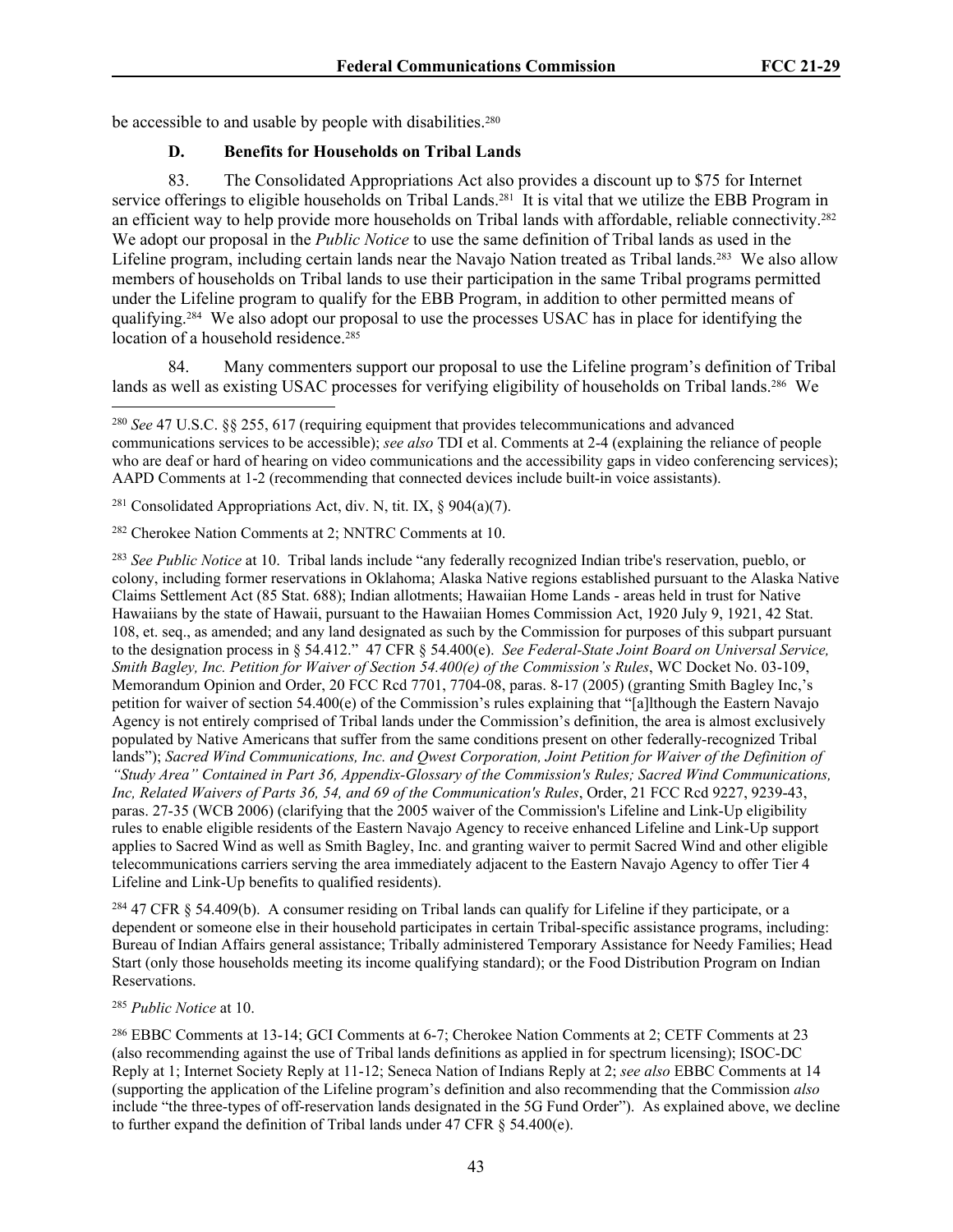find this is the best and most efficient approach for households and participating providers in the EBB Program because it will continue to help the Commission quickly address existing impediments to connectivity on Tribal lands and allow providers to offer EBB Program benefits to a wide-range of households that will, in turn, increase the number of subscribers of broadband Internet access service.<sup>287</sup> We therefore decline to use any other definitions suggested by commenters that would expand upon the established definitions in our Lifeline rules and would accordingly prevent USAC from using the existing Lifeline informational tools to identify whether an applicant resides on Tribal lands.<sup>288</sup>

85. With respect to other accommodations to ensure eligible households on Tribal lands are able to participate in the EBB Program, some commenters encourage a flexible approach that would use additional methods other than USAC databases (i.e., National Verifier, NLAD) to verify addresses.289 We disagree with such an approach and find that USAC's databases, especially its mapping tool in the National Verifier, offer a sufficiently comprehensive process for identifying residences on Tribal lands for the EBB Program.290 Additionally, USAC provides multiple other methods for applicants and providers to submit residential location data to confirm whether an applicant resides on Tribal lands. Expanding or otherwise modifying the USAC systems to accommodate new methods would also require additional time. To facilitate timely and efficient processing of participating providers and eligible households on Tribal lands, we find the benefits of using USAC's existing mapping tool and other address verification methods far outweighs commenters' concerns to this action and also eliminates time-consuming or wasteful administrative processes. We direct USAC to make available its existing comprehensive address verification methods to applicants and providers in the EBB Program, including providers using their own alternative verification process pursuant to the Consolidated Appropriations Act.

#### **E. Budget and Reimbursement**

### **1. Emergency Broadband Connectivity Fund and Reimbursement for the Emergency Broadband Benefit**

<sup>289</sup> NTCA Comments at 15-16 (suggesting that the Commission also address concerns regarding address verification in rural areas); GCI Comments at 7 (encouraging the Commission to ensure current address verification processes are available to the EBB Program explaining that "Lifeline applicants without a postal address can enter either a descriptive address or the description of the place where they receive their mail (for example, a central village point where mail is brought in")).

<sup>&</sup>lt;sup>287</sup> The definition of "Tribal lands" in 47 CFR  $\S$  54.400(e) includes "any land designated as such by the Commission for purposes of this subpart pursuant to the designation process in  $\S$  54.412." We include such lands in the definition of Tribal lands for purposes of the EBB Program to include any land designated as part of the Lifeline program.

<sup>288</sup> *See* California PUC Comments at 8 ("FCC should use a broad definition of Tribal Lands that includes the locations where Native Americans actually live."); Greater Washington DC Chapter of the Internet Society (ISOC-DC) Comments at 3 (recommending the "Commission use the definition of Tribal lands contained in 47 CFR § 73.7000"); National Council of Urban Indian Health Reply at 5-6 (urging the Commission to provide Urban Indians the same benefits that AI/ANs living on tribal lands are getting under the Lifeline program); Hawaii Broadband Initiative Reply at 2 (expressing concern about the eligibility of Native Hawaiians who do not reside on Hawaiian Homelands); ISOC-DC Reply at 1 (changing its previous recommendation for the definition in 47 CFR § 73.7000 and now urging the Commission to use the definition of Tribal lands under 47 CFR § 54.400(e)); Internet Society Reply at 11-12 (supporting the Lifeline definition of Tribal lands and also opposing the exclusion of Tribal lands based on population density measures). We note, however, that § 73.7000 includes the same list of federally recognized lands provided in 47 CFR § 54.400(e).

<sup>&</sup>lt;sup>290</sup> Consumers who are required to resolve address errors when submitting applications through the National Verifier (service provider portal, consumer portal, or eligibility check API) are automatically prompted to use the National Verifier mapping tool to drop a pin on a map showing their primary residence. USAC uses the pin-drop to capture the coordinates of the consumer's primary residence. *See National Verifier AMS Resolution Guide*, USAC, at https*[://www.usac.org/wp-content/uploads/lifeline/documents/nv/National-Verifier-AMS-Resolution-Guide.pdf.](https://www.usac.org/wp-content/uploads/lifeline/documents/nv/National-Verifier-AMS-Resolution-Guide.pdf) See also Enhanced Tribal Benefit*, USAC, at [https://www.usac.org/lifeline/get-started/enhanced-tribal-benefit/#Eligible.](https://www.usac.org/lifeline/get-started/enhanced-tribal-benefit/#Eligible)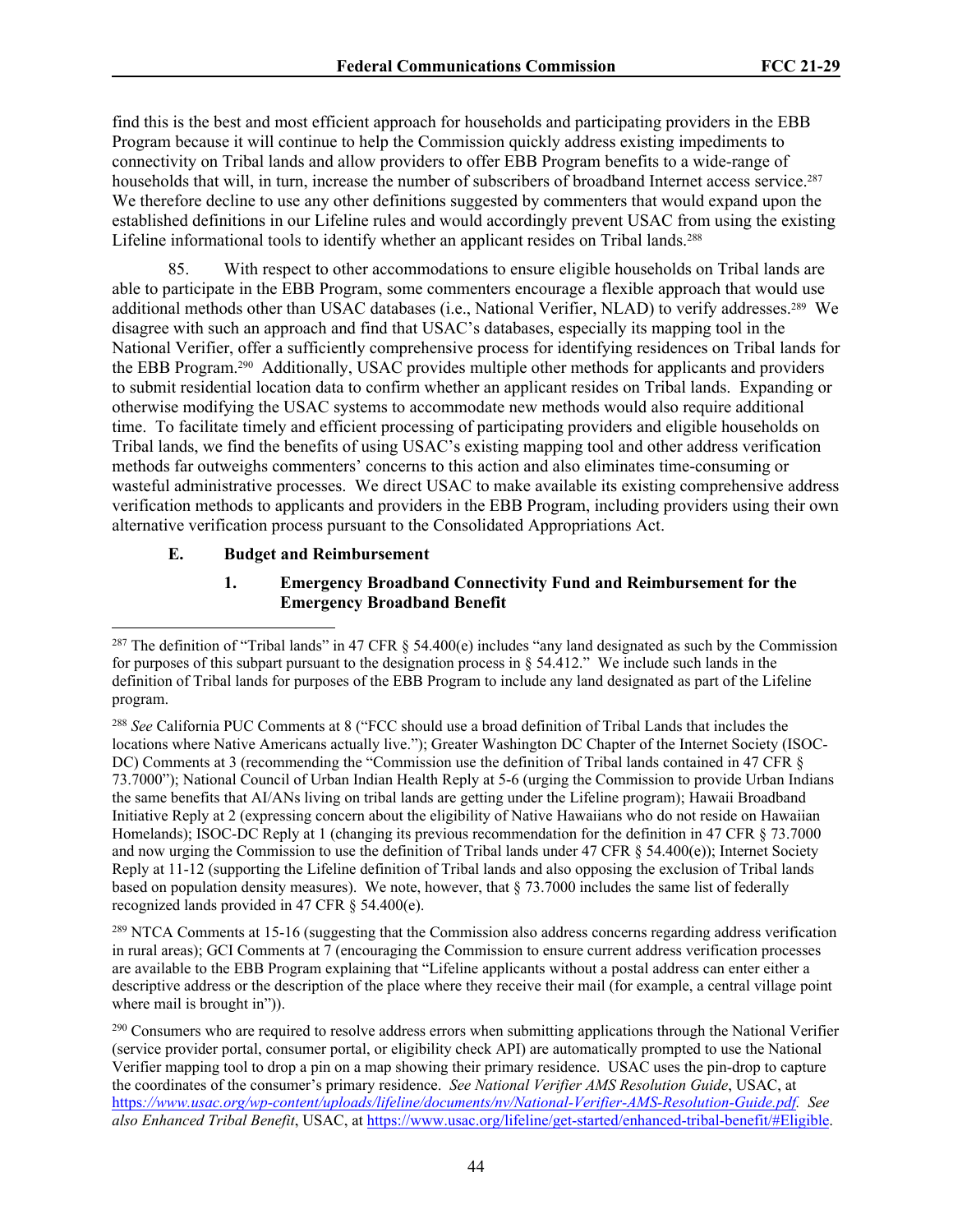86. The EBB Program is funded through the \$3.2 billion Emergency Broadband Connectivity Fund in the Consolidated Appropriations Act, and does not rely on contributions to the Universal Service Fund.291 The Consolidated Appropriations Act further provides that no more than 2% of the Emergency Broadband Connectivity Fund (Fund) or \$64 million is to be used for the administration of the EBB Program,292 and funding for the EBB Program will remain available until the Fund is expended or six months after the end of the Emergency Period as defined in the Consolidated Appropriations Act, whichever comes first.293 We recognize that while Congress has allocated that a portion of the Fund be used for the administration of the EBB Program, the primary purpose of the Fund is to provide support for the households enrolled in the program. To that end, we direct USAC, in coordination with the Office of the Managing Director, to re-evaluate no later than three months after the start of the EBB Program to determine if there are any of its administrative funds that can be used to fund reimbursements for service and connected device claims. Moreover, we direct USAC to continue to regularly report to the Office of Managing Director its projected budget for its administration of the EBB Program. Based on USAC's initial estimates provided to the Office of Managing Director, USAC's EBB Program administrative costs will be under the 2 percent cap, which includes costs associated with business process outsourcing. project management, IT professional fees, and call center activities. Pursuant to the terms of the Memorandum of Understanding between USAC and the Commission, USAC and the Commission will not incur administrative costs beyond the \$64 million cap.<sup>294</sup>

87. The emergency nature of this program requires a prompt processing of claims that ensures participating providers, including those who currently have no relationship with USAC, receive reimbursement for valid claims for services and connected devices provided to eligible households. To ensure that there is a mechanism for disbursing funds to providers that balances the need to guard against waste, fraud, and abuse in the program with the need to reimburse valid claims quickly and efficiently, we adopt the following requirements for the reimbursement process.

88. *Lifeline Claims System*. We recognize the importance of using existing, functional systems such as the NLAD and the Lifeline Claims System to ensure that EBB Program providers can submit timely reimbursement claims yet are not claiming support for the same household.<sup>295</sup> The NLAD plays a vital role in ensuring that providers can only claim subscribers enrolled in NLAD on the first of each month and the information captured in NLAD serves as the basis for claims in the Lifeline Claims System. As with Lifeline, we will require providers in the EBB Program to transmit to the NLAD the required information necessary to uniquely identify households. To help maintain the integrity of the EBB Program and to facilitate efficient processing of reimbursement claims, we adopt the proposal in the *Public Notice* to use USAC's Lifeline Claims System to reimburse providers for the provision of covered devices, services and associated equipment to eligible households.296 The Lifeline Claims System is the online filing system hosted by USAC that service providers use to submit claims for reimbursement for

<sup>296</sup> *Public Notice* at 8-9 (citing *Wireline Competition Bureau Provides Guidance on the Lifeline Reimbursement Payment Process Based on NLAD Data*, Public Notice, 33 FCC Rcd 128 (WCB 2018)).

<sup>&</sup>lt;sup>291</sup> Consolidated Appropriations Act, div. N, tit. IX,  $\frac{8}{9}$  904(b)(1), (i)(4).

<sup>292</sup> *Id.* § 904(i)(3); *see also Memorandum of Understanding Between the Federal Communications Commission and the Uni*v*ersal Service Administrative Company Regarding the Emergency Broadband Benefit Program,* at 2, (Feb. 3, 2021), [https://www.fcc.gov/sites/default/files/fcc\\_usac\\_ebbp\\_mou\\_02.03.2021.pdf](https://www.fcc.gov/sites/default/files/fcc_usac_ebbp_mou_02.03.2021.pdf) (providing that USAC's expenses for the administration of the EBB Program as outlined in the Memorandum of Understanding (Emergency Broadband Benefit MOU) shall not exceed \$48 million.).

<sup>293</sup> Consolidated Appropriations Act, div. N, tit. IX, § 904(i)(2); *see also Public Notice* at 12-13.

<sup>294</sup> Emergency Broadband Benefit Program MOU at 2.

<sup>295</sup> *See Lifeline and Link Up Reform and Modernization et al.*, Report and Order and Further Notice of Proposed Rulemaking, 27 FCC Rcd 6656, 6734-37, paras. 179-187 (2012).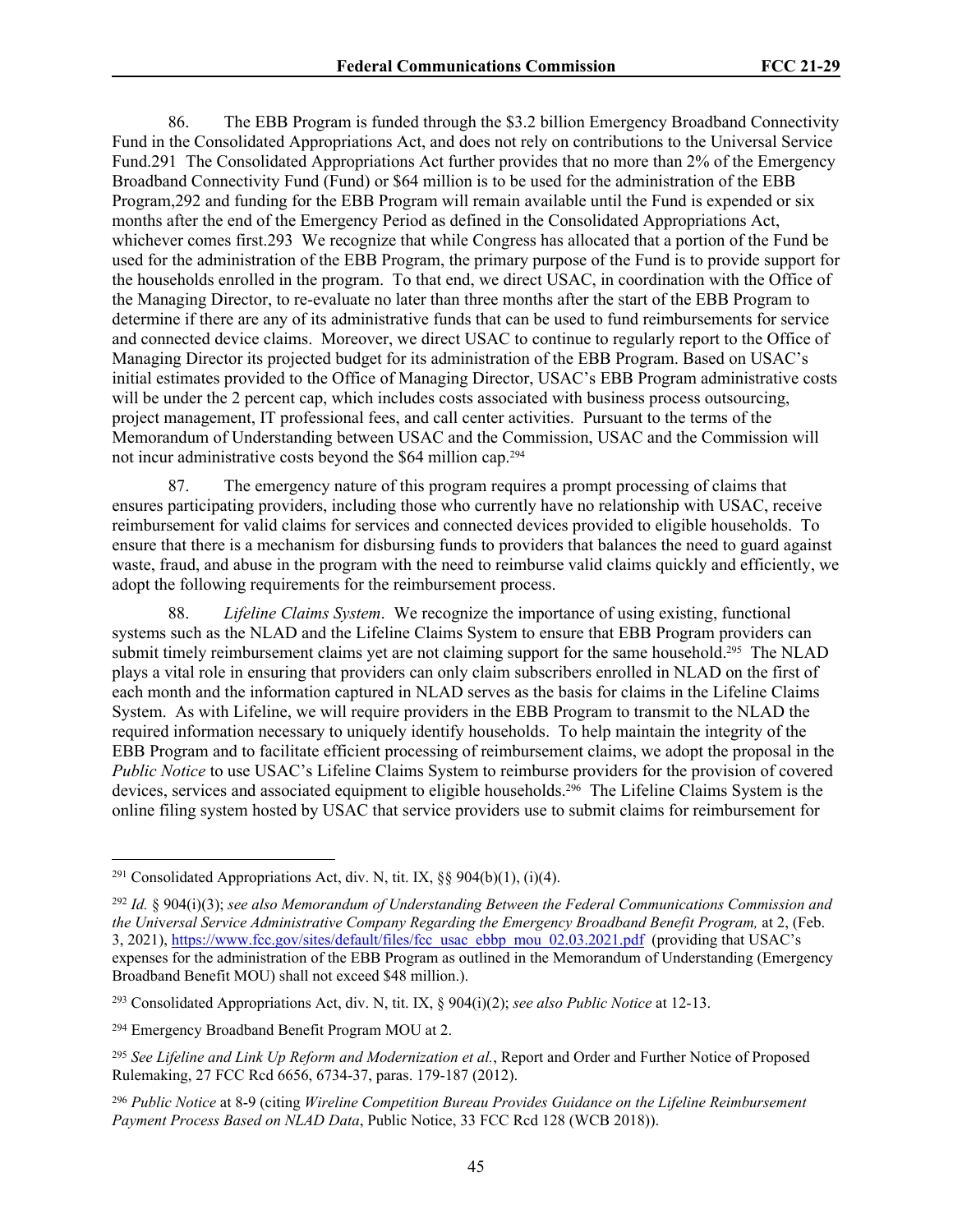service they provide to Lifeline customers.<sup>297</sup> In the Lifeline program, providers are required to submit a reimbursement request through the Lifeline Claims System based on the number of subscribers enrolled in the NLAD on a specific date each month, called a snapshot date. Providers are instructed to review the snapshot report from NLAD for all of the provider's households in NLAD as of that date, validate the households for which they wish to seek reimbursement, or indicate a reason for not claiming reimbursement for other households on the report, and review, correct, and certify the requested reimbursement amount. We will employ the same process for reimbursing providers in the EBB Program. We direct USAC to make the Lifeline Claims System available to EBB Program providers, once they are approved to participate in the program, subject to USAC system access requirements.

89. Commenters generally support the Bureau's proposal to use the Lifeline Claims System for managing reimbursements, stating that the use of an existing USAC platform will avoid unnecessary delays that would result from developing a new reimbursement platform for use in the EBB Program.<sup>298</sup> Some noted the importance of issuing reimbursements quickly, particularly for smaller providers that may find it financially difficult to wait months for reimbursement.299 The Information Technology and Innovation Foundation (ITIF) contends that using the Lifeline Claims System for managing reimbursements will "expedite[] financial recovery by providers to ensure stability while also leveraging a tested, already established system with Lifeline."300 Other commenters, such as the National Consumer Law Center and the United Church of Christ OC, Inc. (NCLC and UCC) noted that using the Lifeline Claims System will provide integrity to the program by helping to ensure that the funds are directed to providers and consumers for eligible services and connected devices.<sup>301</sup>

90. *Uniform snapshot date.* The disbursement of EBB Program claims will be based on the number of Program subscribers enrolled with a provider in the NLAD as of the first of each month. The first of the month will serve as the uniform snapshot date.<sup>302</sup> When establishing the uniform snapshot date for Lifeline, the Commission found that the practice would 1) reduce the risk that the program would reimburse multiple providers for serving the same customer in a month; 2) assist with the adoption of uniform audit procedures; and 3) aid in the calculation of support based on the number of subscribers that a service provider has listed in NLAD.303 Commenters also recognize the value of establishing a uniform snapshot date for use in the EBB Program.<sup>304</sup> For example, T-Mobile states that applying the uniform snapshot date will simplify the enrollment and reimbursement process in the EBB Program as it currently does for Lifeline.<sup>305</sup> We agree that the uniform snapshot date brings efficiencies to the reimbursement process by restricting support to those eligible subscribers that are enrolled in NLAD on the first of each month and removing any uncertainty that would come with a requirement for providers to claim subscribers on a pro-rata basis in the event households receive service for less than the full month. On the other hand, employing a method that allows for partial claims would be cumbersome to administer and would make it difficult for USAC to track disbursements from the Emergency Broadband Connectivity

<sup>299</sup> *See* 98 Small Broadband Providers Comments at 1.

<sup>300</sup> ITIF Comments at 3.

<sup>301</sup> NCLC and UCC Comments at 10.

<sup>302</sup> *See* 47 CFR § 54.407(a).

<sup>303</sup> *Lifeline and Link Up Reform and Modernization et al.*, Second Further Notice of Proposed Rulemaking, Order on Reconsideration, Second Report and Order, and Memorandum Opinion and Order, 30 FCC Rcd 7818, 7898, para. 242 (2015).

<sup>304</sup> *See* TracFone Comments at 5; NaLA Comments at 15.

305 T-Mobile USA, Inc. Comments at 15 (T-Mobile Comments).

<sup>297</sup> *See* USAC, Lifeline Claims System, <https://www.usac.org/lifeline/reimbursement/lifeline-claims-system>(last visited Feb. 11, 2021).

<sup>298</sup> TracFone Comments at 5.; *see also* WISPA Comments at 12.; NaLA Comments at 15.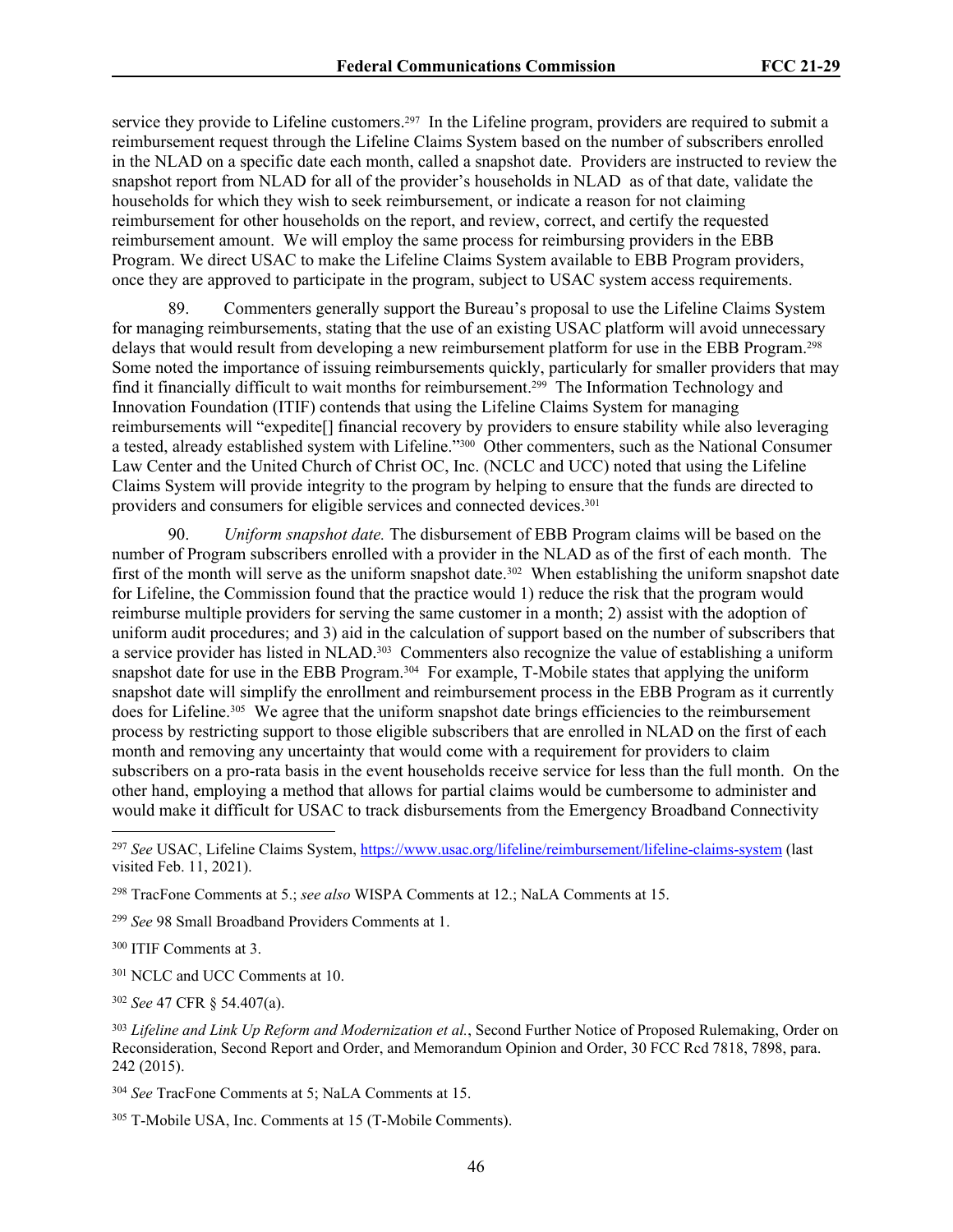Fund. We find it most efficient to require providers to claim subscribers that are enrolled in NLAD as of the first of the month regardless of how many days in the month the provider was providing service to the subscriber.

91. *Program-wide use of NLAD for reimbursements.* We also establish that NLAD will be used as a tool for reimbursement calculations and duplicate checks in all states, territories and the District of Columbia, regardless of a state's NLAD opt-out status for purposes of the Lifeline Program.<sup>306</sup> Uniformity in the ways providers interact with the Lifeline Claims System and other USAC systems is essential in ensuring that this program operates efficiently, which is a priority given the emergency and temporary nature of the Program. Asking USAC to develop and administer different reimbursement processes for different states would delay the implementation of this emergency program and potentially burden state administrators. Moreover, we recognize the need for non-ETC providers to quickly become familiar with the reimbursement process to ensure that claims are made correctly and to reduce the need for revisions. Having multiple reimbursement processes would further complicate the program and lead to confusion among providers who are not familiar with existing Lifeline processes, particularly in optout states. This uniform approach and program-wide reliance on the NLAD for the generation of the snapshot report is important in facilitating the swift processing of reimbursement claims.

92. *Certification requirements*. To submit their reimbursement claims for broadband Internet access service provided to eligible households, we require participating providers to review their snapshot report and validate the eligible households for which they are requesting reimbursement. The provider shall confirm that the reimbursement amount matches the amount of the monthly service or connected device for which the participating provider is permitted to seek reimbursement and make any corrections to the amount as necessary. We also require providers to review the snapshot report and to confirm that households receiving a fully subsidized service have used the service during the relevant period. If a household has not used their service during the relevant period, then the provider shall not submit a reimbursement claim for service provided to that household until the service is used and the non-usage is cured. To add more accountability and to help ensure that only service that subscribers are using is funded through the Program, we require that providers certify that their EBB Program service claims for reimbursement meet the usage requirements. To ensure that the Program is supporting broadband service that is actually being used, we will not permit providers to seek reimbursement for a service month in which a household did not meet the usage requirements, even if the household meets the usage requirements in subsequent months.

93. Additionally, we require providers to make the certifications, including those set forth in the Consolidated Appropriations Act when submitting a reimbursement claim. The Consolidated Appropriations Act requires that in order to receive reimbursement from the Emergency Broadband Connectivity Fund, the providers shall make several certifications regarding the accuracy of their claims, compliance with the requirements of the program and various consumer protection-related provisions.<sup>307</sup> Specifically, the Consolidated Appropriations Act requires that providers certify that the amount for which they are seeking reimbursement from the Emergency Broadband Connectivity Fund is not more than the standard rate,308 and that each eligible household for which the provider is seeking reimbursement for providing Internet service has not or will not be charged (1) for that offering if the standard rate for that offering is less than or equal to the amount of the EBB Program benefit for that household; or (2)

<sup>308</sup> *Id.* § 904(b)(6)(A).

<sup>306</sup> The Lifeline NLAD opt-out states are California, Oregon, and Texas. The California Public Utilities Commission, the state administrator that oversees the verification of California subscribers in the Lifeline program urges the Commission to require that providers share data with states regarding the rates charged, devices distributed and households served, but does not request that NLAD opt-out states use their own duplicate and eligibility determination processes for the administration of the EBB Program. *See* California Public Utilities Commission Comments at 3-4.

<sup>307</sup> *See* Consolidated Appropriations Act, div. N, tit. IX, § 904 (b)(6).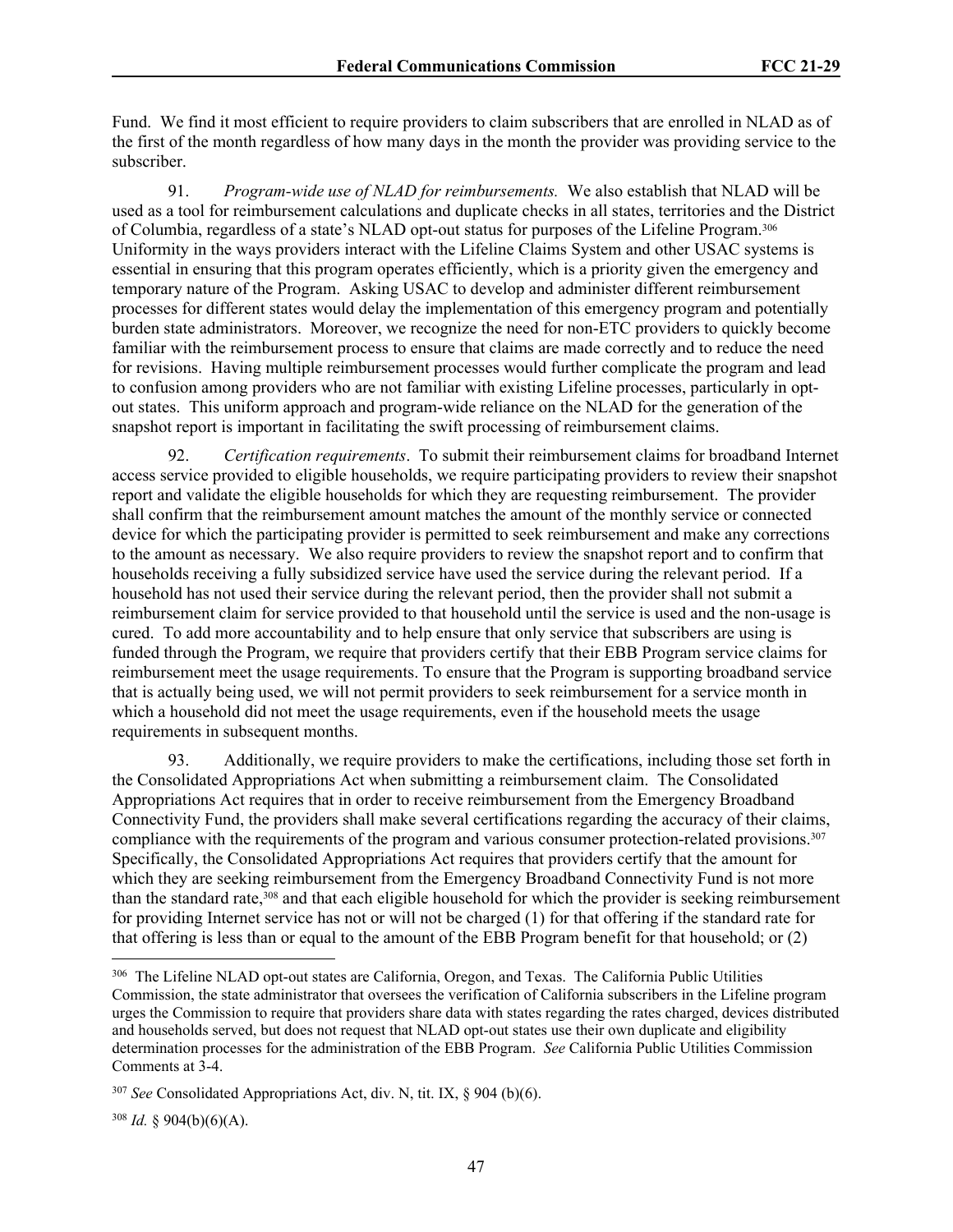more for that offering than the difference between the standard rate for that offering and the amount of the EBB Program benefit for that household.309 The provider is also required to certify that each eligible household for which it is seeking reimbursement will not be required to pay an early termination fee, was not after December 27, 2020, subject to a mandatory waiting period for the covered broadband Internet service, and will otherwise be subject to the provider's generally applicable terms and conditions as they are applied to other customers.310 Moreover, providers are required to certify that each household for which they are seeking a reimbursement for a connected device has been charged more than \$10 and less than \$50 for the connected device.<sup>311</sup> Finally, for providers that are claiming households that they determined to be eligible to enroll in the EBB Program through the alternative verification process, providers must provide a description of that verification process and certify that the process was designed to avoid waste, fraud, and abuse and has been approved by the Commission as required by section III(B) of this Order.<sup>312</sup>

94. The *Public Notice* proposed that these certifications accompany each reimbursement claim, in addition to an annual certification submitted by participating providers. Commenters did not object to this certification, although some asked for additional certifications313 while others requested that the Commission not require certifications beyond those listed in the Consolidated Appropriations Act.<sup>314</sup> We find that certifications, along with the possibility of audits, are a vital tool for managing waste, fraud, and abuse. While the certifications required by the Consolidated Appropriations Act address many of the Program requirements, we find that additional certifications are necessary to ensure compliance with Commission's requirements that we find essential to help guard against waste, fraud, and abuse in the EBB Program. Accordingly, we direct USAC to make any adjustments necessary to the Lifeline Claims System to ensure that providers are prompted to certify that their reimbursement claims meet the usage requirements and to certify the statements included in section 904(b)(6) of the Consolidated Appropriations Act. We further direct USAC, in coordination with the Bureau, to develop an annual certification for all participating providers and a process for its submission. As discussed below, we also adopt additional certifications to accompany reimbursement claims for connected devices distributed through the Program.

95. As well-established in the record, the Emergency Broadband Connectivity Fund has limited funding and we must make every effort to ensure that we maximize the use of these funds to serve as many eligible households as possible, including responsibly leveraging EBB funding with other sources of support. To that end we require participating providers that are applying both the Lifeline discount and the Emergency Broadband Benefit to a household's supported broadband service to apply the full Lifeline discount first before calculating the reimbursement amount claimed under the EBB Program.315 This approach responsibly stewards limited EBB funding where Lifeline support is available and is consistent with the requirements of section 54.403(b) of the Commission's rules regarding the application of the Lifeline support amount.

<sup>309</sup> *Id.* §§ 904(b)(6)(B)(i)(I)-(II).

 $310$  *Id.* §§ 904(b)(6)(B)(ii)-(iv).

<sup>311</sup> *Id.* § 904(b)(6)(C).

<sup>312</sup> *Id.* § 904(b)(6)(D).

<sup>&</sup>lt;sup>313</sup> NCLC and UCC Comments at 11 (requesting that the Commission include a certification that the provider has notified participating households of how to file a complaint with the Commission complaint hotline.). We decline to add certifications that the providers have notified consumers of the process for filing a complaint, but we do direct EBB Program subscribers that are unable to resolve EBB Program-specific issues with their provider to file a complaint with the FCC at [https://consumercomplaints.fcc.gov/hc/en-us](https://consumercomplaints.fcc.gov/hc/en-us%20) or call 1-888-225-5322.

<sup>314</sup> T-Mobile Comments at 16-17.

<sup>315</sup> *See* AT&T Comments at 10; Verizon Comments at 10; Verizon Reply at 11.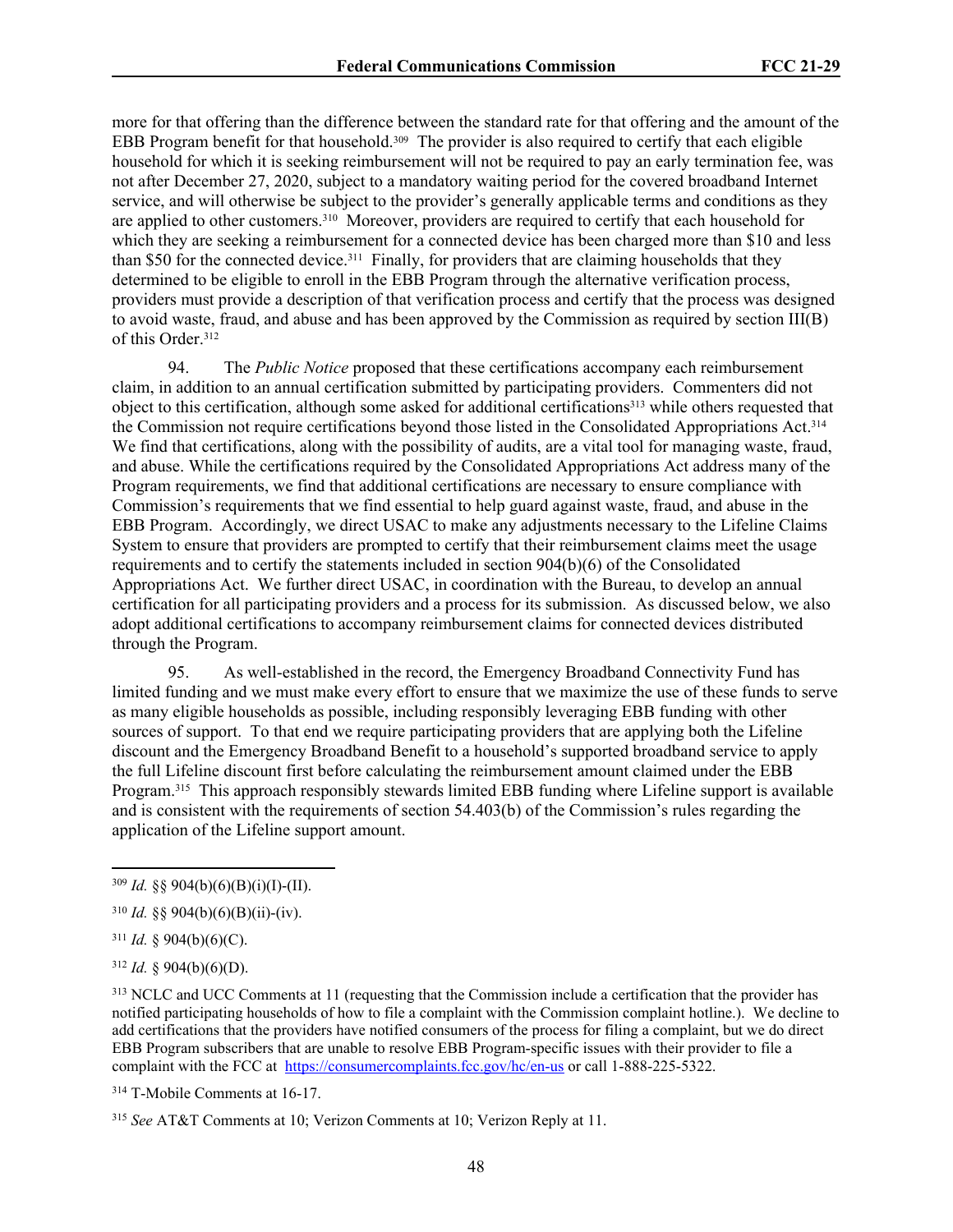## **2. Reimbursement for Connected Devices**

96. EBB Program providers can also seek up to \$100 reimbursement for a connected device provided to a household satisfying the requirements set forth in this Order and as long as the household has been charged more than \$10 but less than \$50 for the device.<sup>316</sup> To facilitate the efficient review and processing of reimbursement claims for connected devices, we direct USAC to modify the Lifeline Claims System to manage these claims. Because the Consolidated Appropriations Act limits the connected device reimbursement to providers who are providing the EBB Program benefit to the household, we require that claims for connected devices must be made concurrent with or after the provider's first reimbursement claim for service for that household.317 To ensure that a household does not receive more than one connected device for which a provider has received reimbursement from the EBB Program, providers are also required to confirm in NLAD that no reimbursement claim for a connected device has been made for that household.

97. Some commenters agreed with the proposal in the *Public Notice*318 to require providers to certify that the household receiving the device is an EBB Program beneficiary and that the household has been charged the required co-pay for the device.<sup>319</sup> To help make the Emergency Broadband Connectivity Fund last as long as possible, Public Knowledge urges the Commission to require providers to prove the retail value of the connected device to ensure that the provider is not receiving a reimbursement that exceeds the value of the device.320 We acknowledge the need to balance speedy and efficient processing of reimbursement claims with the need to protect the integrity of the program by ensuring the reimbursements are only processed for valid claims that comply with the requirements of this Order. To that end, to ensure the quick reimbursement of valid claims for connected devices, USAC will not be required collect and review documentation before processing a reimbursement claim. Instead, we require providers, under penalty of perjury, to certify that the connected device meets the Commission's requirements, that the reimbursement claim amount reflects the market value of the device, that the household has been charged a compliant co-pay amount, and that the connected device has been delivered to the household. Providers are instructed to retain any materials that document compliance with these requirements, including the device type (*e.g.*, laptop, tablet, mobile hotspot, modem, gateway, router, antenna, receiver, or satellite dish) and device make and model. We find that requiring certifications under penalty of perjury along with the possibility of an audit will help to encourage compliance with EBB Program requirements and reduce the incidence of improper payments.

## **3. Timing of Reimbursement Claims**

98. The EBB Program is a limited duration program with limited funds and it is important that we be able to project accurately when those funds will run out. To this end, USAC must have actual reimbursement claims information from providers as soon as possible after each service month. USAC will use this claims information for reporting the disbursement information to the public and for creating a forecast for the projected final month of the program, both of which are discussed below. To ensure that this claims information is submitted to USAC by providers in a timely manner so that it can be used to administer the program efficiently, and so providers can receive timely reimbursement for the discount

<sup>316</sup> *See* Consolidated Appropriations Act, div. N, tit. IX, § 904(b)(5).

<sup>317</sup> *See id.* § 904(b)(5).

<sup>318</sup> *Public Notice* at 9.

<sup>319</sup> *See* 98 Small Broadband Providers Comments at 1; WISPA Comments at 12 (arguing that providers should not have to demonstrate the retail price of a connected device because the rates will exceed the maximum reimbursement amount of \$100 and instead providers should certify that the retail cost of a connected device exceeded the discounted amount); California Emergency Technology Fund Comments at 21-22; NaLA Comments at 17; and Michigan PSC Comments at 8.

<sup>320</sup> Public Knowledge Comments at 7, 9-10.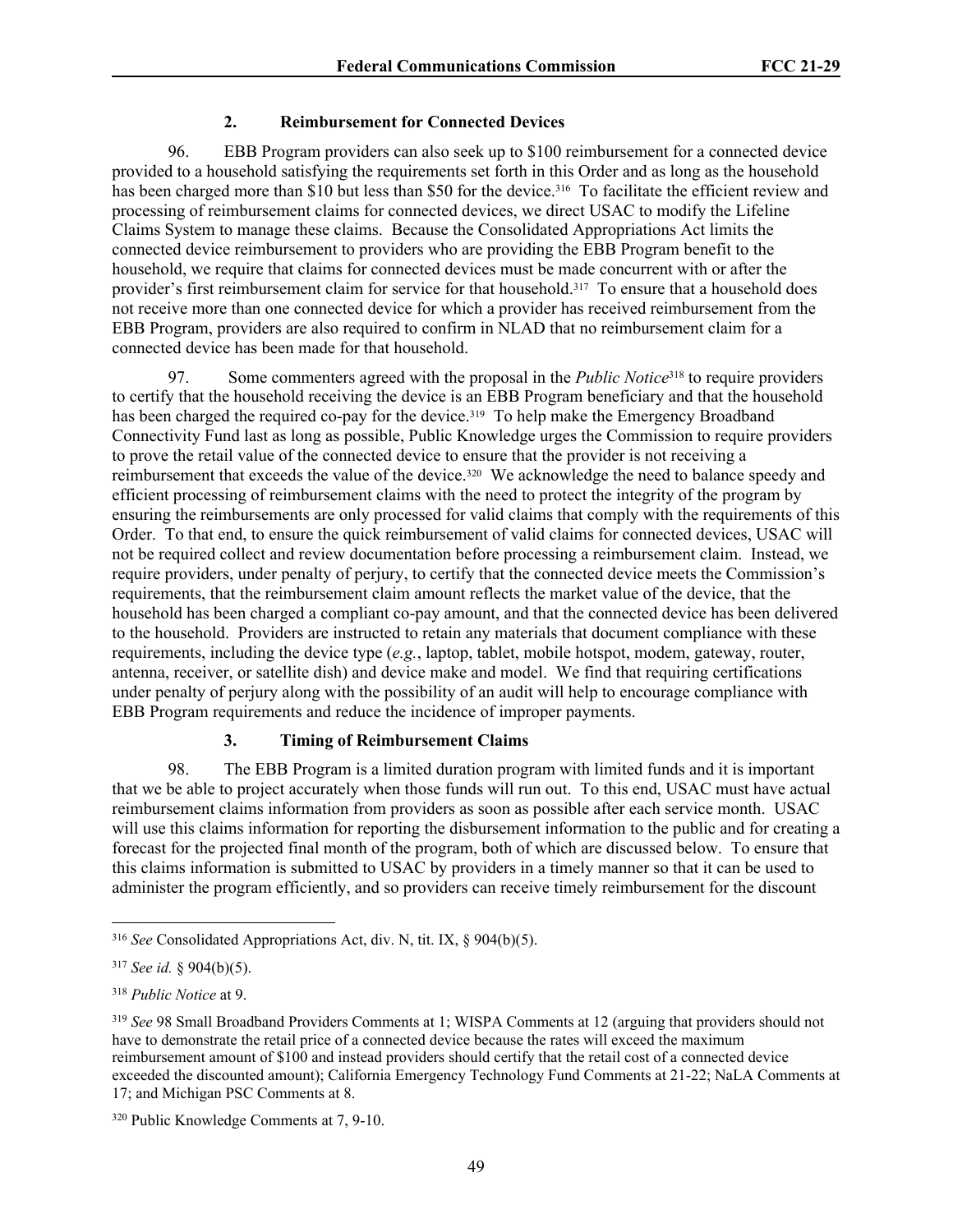they provide to households, we establish a limited time period during which providers can submit reimbursement claims. The process for submitting a reimbursement claim will largely track the process in the Lifeline program, where a snapshot report of a provider's enrolled subscribers as of the first of the month is sent to the provider. Providers will then have until the 15<sup>th</sup> of each month, or the following business day in the event the 15<sup>th</sup> falls on a weekend or holiday, in which to submit to USAC their reimbursement claims for both service and connected device support for households captured on the snapshot report. For those providers seeking to have their reimbursement claim processed quicker, they must review and certify their reimbursement claims sooner, as established by USAC.

99. The record is clear that there is universal support for accurate and timely reporting of reimbursement information so that providers and the public can make informed decisions regarding their participation in the EBB Program.<sup>321</sup> Providers can help us ensure that USAC is collecting nearly realtime claims information by submitting their accurate reimbursement claims as soon as possible and within that 15-day period. Moreover, given the importance of the projection of the program's end date as it relates to the smooth administration of the end of the EBB Program, we trust that providers will do their part in ensuring that USAC has reimbursement claims information as soon as possible. We also believe providers will be motivated to receive reimbursements as soon as possible. To that end, to ensure the timely filing of reimbursement claims so that USAC's projections are reliable and based on current activity in the EBB Program, we find it necessary to restrict the processing of reimbursement claims to those submitted by the deadline set for each month – either the  $15<sup>th</sup>$  of that month or the following business day in the event that the 15<sup>th</sup> falls on a holiday or weekend. Reimbursement claims submitted after that deadline will not be processed. Therefore, providers are strongly encouraged to submit their claims as soon as possible.

100. To further support our effort to track disbursements and to provide a projection for the depletion of the Fund that is based on the most accurate and up-to-date household and disbursement information, we are prohibiting providers from revising previously submitted claims associated with the provision of EBB Program services and connected devices. We expect this limitation encourages providers to be especially cautious when reviewing reimbursement claims prior to submission to ensure accuracy. Moreover, preventing changes to prior disbursements will give the Commission, USAC, providers and households confidence in the reported disbursement amounts.322 Providers are required to certify to the accuracy of reimbursement claims and that the United States, the Commission, and USAC retain the right to pursue recoveries as well as take enforcement action for any claims improperly disbursed from the Fund. Additionally, to help support USAC's efforts to project the end of the EBB Program, we seek participating providers' cooperation and request that they transmit to NLAD the amount they intend to claim for service and connected device support for each household they enroll in NLAD. While the reimbursement amount processed for the provider will be based on the amount contained in the provider's certified reimbursement claim submitted through the Lifeline Claims System, the information transmitted to NLAD will, in part, be relied upon for calculating the Program's projected end date. We encourage providers to transmit a good faith estimate of the monthly support amount for service and any device provided to the household through the Program within seven days of enrolling the household in NLAD.

101. *USAC training and support.* Finally, we recognize that the EBB Program will attract a variety of broadband providers, including those with no prior experience with USAC and its systems. To provide guidance on the reimbursement claims process, we direct USAC, subject to the oversight of the

<sup>321</sup> *See e.g.*, ACA Comments at 27; Altice Comments at 10; AT&T Comments at 4-5; Baltimore Regional Housing Partnership Comments at 3; Benton Institute Comments at 42; Comcast Comments at 20; Hughes Network Systems Comments at 9; INCOMPAS Comments at 22; NaLA Comments at 20-21; New America's Open Technology Institute Comments at 9; SBE Council Reply at 2; LGBT Technology Partnership Reply at 4.

<sup>322</sup> Nothing in this Order alters the duty of a provider to disclose non-compliant conduct and return improperly received funds received from this Program to the Commission.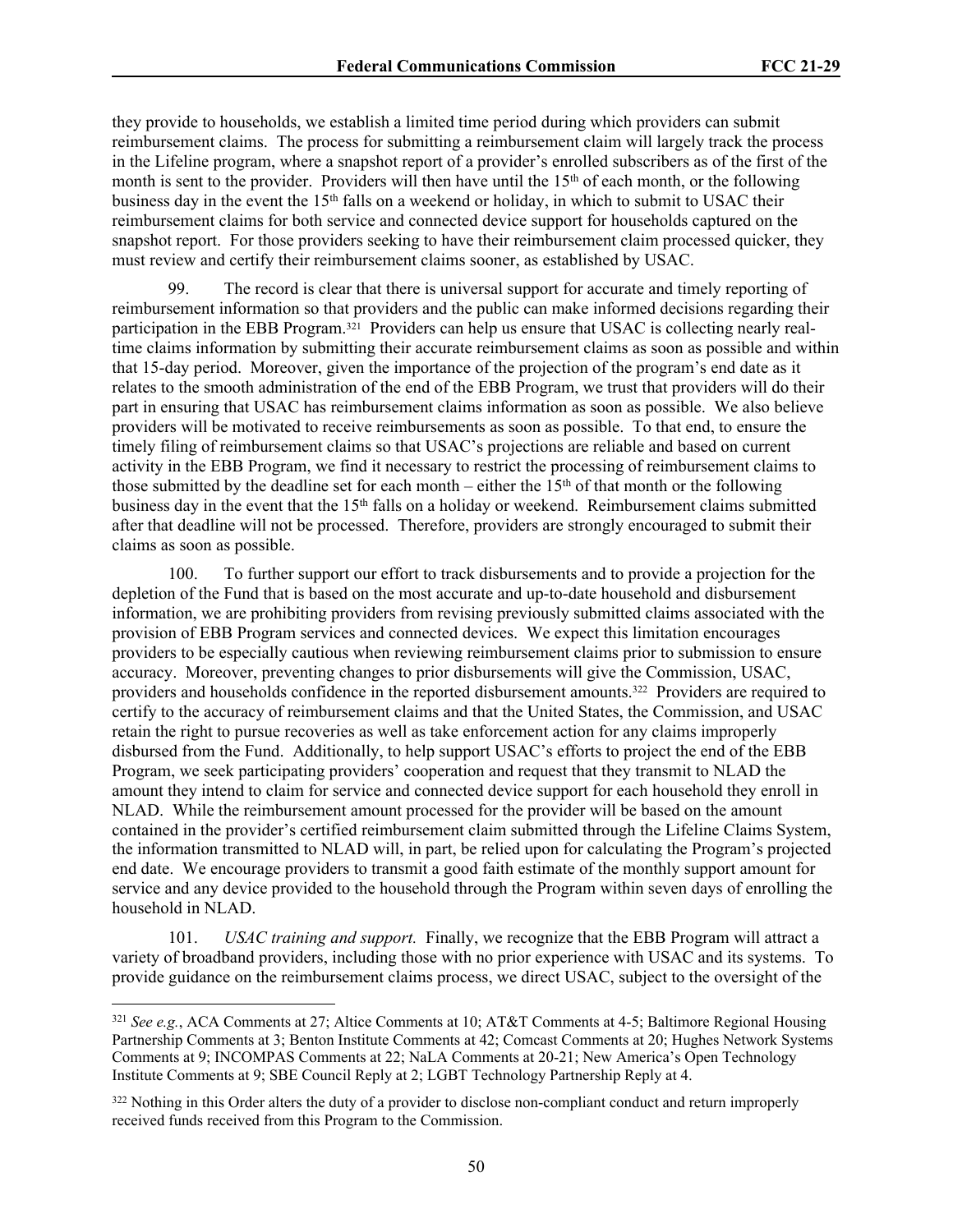Office of the Managing Director and the Bureau, to conduct extensive training, including webinars, to distribute instructions, and otherwise to provide support to broadband providers considering participation in the program. We further direct USAC to ensure that interested providers are given access, subject to system and USAC requirements, to the USAC systems essential for the management and processing of reimbursement claims.

## **4. Payment Administration**

102. While USAC will be administering the EBB Program, as permitted under Section 904(i)(5) and pursuant to the terms of the MOU between the Commission and USAC that authorizes the use of USAC for the administration of the EBB Program,<sup>323</sup> the Commission must authorize the payments from the Emergency Broadband Connectivity Fund in the United States Treasury to providers who have submitted valid claims for reimbursement.<sup>324</sup> In this Order, we describe steps to remove impediments to participation in the EBB Program for those providers that would otherwise be prohibited from receiving reimbursements due to unpaid debts to the Commission or which the Commission has referred to the United States Department of the Treasury (Treasury). We also provide guidance on the information providers must be prepared to provide to ensure timely payment of reimbursement claims from the Fund.

103. *Red Light Rule*. We find that there is good cause to suspend the Commission's red light rule for the EBB Program and that doing so will serve the public interest. To implement the requirements of the Debt Collection Improvement Act of 1996, the Commission established what is commonly referred to as the "red light rule," although the red light rule itself is not a statutory requirement and therefore can be waived by the Commission.<sup>325</sup> Under the red light rule, the Commission will not take action on applications or other requests by an entity that is found to owe debts to the Commission until full payment or resolution of that debt.<sup>326</sup>

104. Generally, the Commission's rules may be waived for good cause shown.327 The Commission may exercise its discretion to waive a rule where the particular facts make strict compliance inconsistent with the public interest.328 In addition, the Commission may take into account considerations of hardship, equity, or more effective implementation of overall policy on an overall basis.<sup>329</sup>

105. We find that the temporary nature of this emergency program and the enduring disruption caused by the COVID-19 pandemic justify a waiver of the red light rule. In order to encourage provider participation and facilitate consumer choice in the EBB Program, we find that it is in the public interest and that good cause exists to waive the red light rule with respect to providers submitting otherwise valid claims for reimbursement in the EBB Program. Allowing more providers to participate in this program, even those who may be in red light status, is a crucial step in expanding the broadband service options available to low-income consumers through the EBB Program. We issue this waiver to ensure that

<sup>327</sup> 47 CFR § 1.3.

<sup>323</sup> *See generally Memorandum of Understanding Between the Federal Communications Commission and the Universal Service Administrative Company Regarding the Emergency Benefit Program* (Feb. 3, 2021), *available at*  [https://www.fcc.gov/sites/default/files/fcc\\_usac\\_ebbp\\_mou\\_02.03.2021.pdf.](https://www.fcc.gov/sites/default/files/fcc_usac_ebbp_mou_02.03.2021.pdf)

<sup>324</sup> *See* Treasury Financial Manual, Vol. 1, Part 4a, Ch. 3000, § 3040—Designation of Certifying Officers, <https://tfm.fiscal.treasury.gov/v1/p4/ac300.html> (explaining that certifying officers who are designated to approve disbursement of federal funds must be government employees).

<sup>325</sup> *Amendment of Parts 0 and 1 of the Commission's Rules/Implementation of the Debt Collection Improvement Act of 1996 and Adoption of Rules Governing Applications or Requests for Benefits by Delinquent Debtors*, Report and Order, 19 FCC Rcd 6540 (2004).

<sup>326</sup> 47 CFR § 1.1910(b)(2).

<sup>328</sup> *Northeast Cellular Telephone Co. v. FCC*, 897 F.2d 1164, 1166 (D.C. Cir. 1990).

<sup>329</sup> *WAIT Radio v. FCC*, 418 F.2d1153, 1159 (D.C. Cir. 1969); *Northeast Cellular Telephone Co*. at 1166.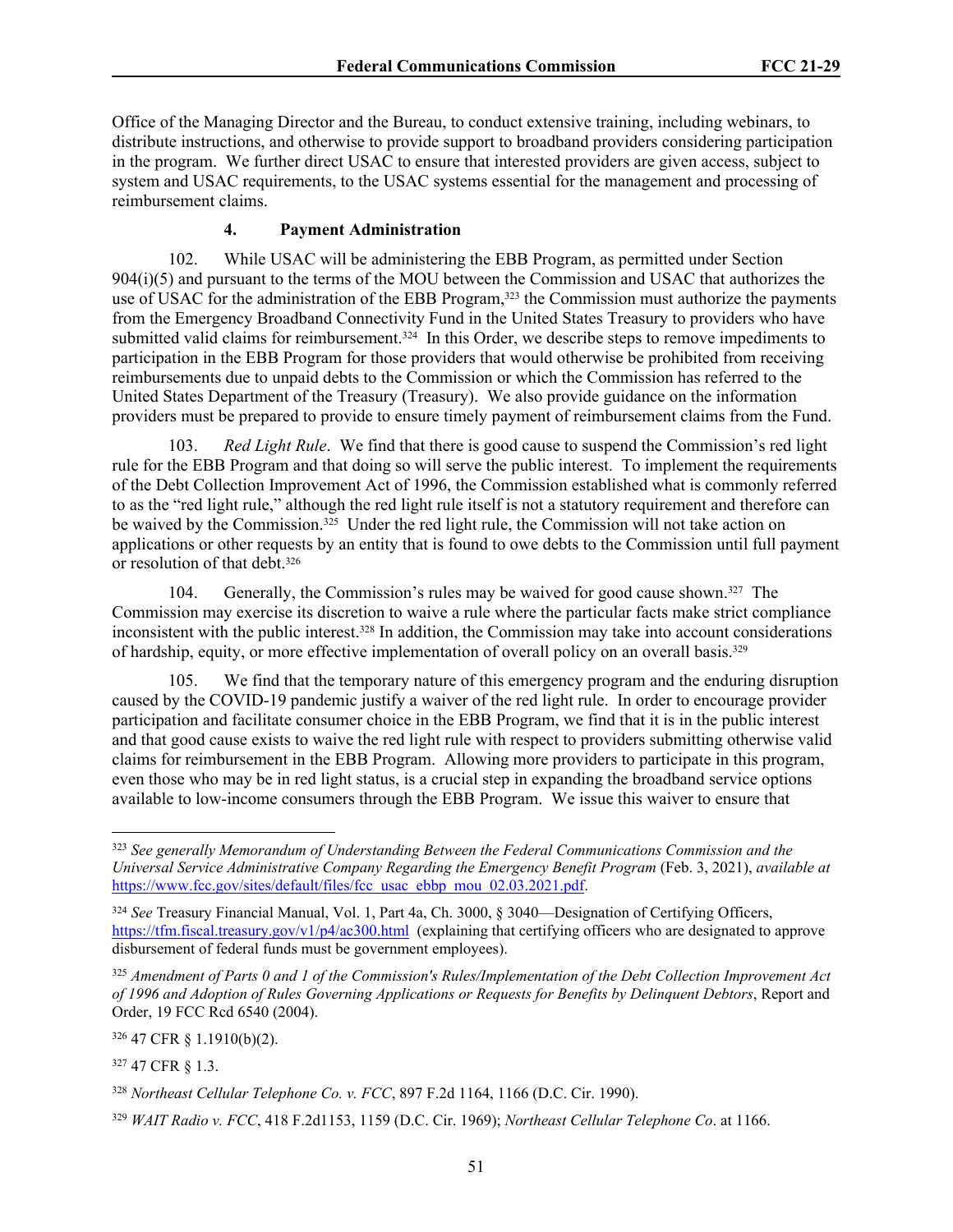otherwise eligible broadband providers are not discouraged from participating in the EBB Program for fear that a debt owed to the Commission would prevent them from receiving reimbursement. To be clear, this waiver is limited only to participation of providers in the EBB Program and does not affect the Commission's right or obligation to collect any debt owed by an applicant by any other means available to the Commission, including by referral to the Treasury for collection.

106. *Treasury Offset*. The Treasury has a number of collection tools, including its offset program, known as the Treasury Offset Program (TOP), pursuant to which it collects delinquent debts owed to federal agencies and states by individuals and entities, by offsetting those debts against federal monies owed to the debtors. EBB Program providers that owe past-due debt to a federal agency or a state may have all or part of their EBB payments offset by Treasury to satisfy such debt. Prior to referral of its debt to Treasury, a provider is notified of the debt owed, including repayment instructions.330 If the referred debt of an EBB Program participating provider remains outstanding at the time of a payment from the EBB Program to that provider, the provider will be notified by Treasury that some or all of its EBB Program payment has been offset to satisfy an outstanding federal or state debt. EBB Program providers are required to pass the EBB Program discount to the customer for the service or connected device claimed even if Treasury offsets the payment for such service or device against debt owed by the provider. EBB Program providers that owe past due federal or state debts are encouraged to resolve such debts and in doing so, consult the TOP Frequently Asked Questions for the Public, available at [https://fiscal.treasury.gov/top/faqs-for-the-public.html,](https://fiscal.treasury.gov/top/faqs-for-the-public.html) for delinquent debt that has been referred to Treasury, and for delinquent debt that the Commission has not yet referred to Treasury, consult [https://www.fcc.gov/general/red-light-frequently-asked-questions.](https://www.fcc.gov/general/red-light-frequently-asked-questions)

107. *Additional Requirements*. To be eligible to receive disbursements from the Emergency Broadband Connectivity Fund, providers must obtain and report an FCC Registration Number (FRN). Persons or entities doing business with the Commission are required to obtain an FRN, a unique identifier that is obtained through the Commission Registration System (CORES).331 Participating providers are directed to obtain an FRN if they do not already have one and report it as directed by USAC or the Commission.

108. All entities that intend to provide service through the EBB Program must also register with the System for Award Management (SAM). SAM is a web-based, government-wide application that collects, validates, stores, and disseminates business information about the federal government's partners in support of federal awards, grants, and electronic payment processes. Registration in the SAM provides the Commission with an authoritative source for information necessary to provide funding to applicants and to ensure accurate reporting pursuant to the Federal Funding Accountability and Transparency Act of 2006,as amended by the Digital Accountability and Transparency Act of 2014 (collectively the Transparency Act or FFATA/DATA Act).332 Only those providers registered in SAM will be able to receive reimbursement from the Emergency Broadband Connectivity Fund. EBB Program providers that are already registered with SAM do not need to re-register with that system in order to receive payment from the Emergency Broadband Connectivity Fund. Broadband providers not yet registered with SAM

<sup>331</sup> 47 CFR § 1.8001. To register for or look-up an FRN, providers are directed to visit [https://www.fcc.gov/licensing-databases/commission-registration-system-fcc.](https://www.fcc.gov/licensing-databases/commission-registration-system-fcc) For assistance, please contact the CORES Help Desk e-support page at<https://www.fcc.gov/available-support-services> or call (877) 480-3201 (select option 4).

<sup>330</sup> *See* 31 CFR § 285.5(d)(6)(ii).

<sup>332</sup> Pub. L. No. 109-282, 120 Stat. 1186 (2006) and Pub. L. No. 113-101, 128 Stat. 114 (2014), codified at 31 U.S.C. § 6101 note. In August 2020, the Office of Management and Budget updated the rules governing compliance with the Transparency Act as part of wider ranging revisions to title 2 of the Code of Federal Regulations. 85 FR 49506 (published August 13, 2020) (including revisions to 2 CFR Parts 25, 170, 183, and 200). OMB explained that the SAM registration requirements were expanded "beyond grants and cooperative agreements to include other types of financial assistance" to ensure compliance with FFATA. 85 Fed. Reg. 49506 at 49517.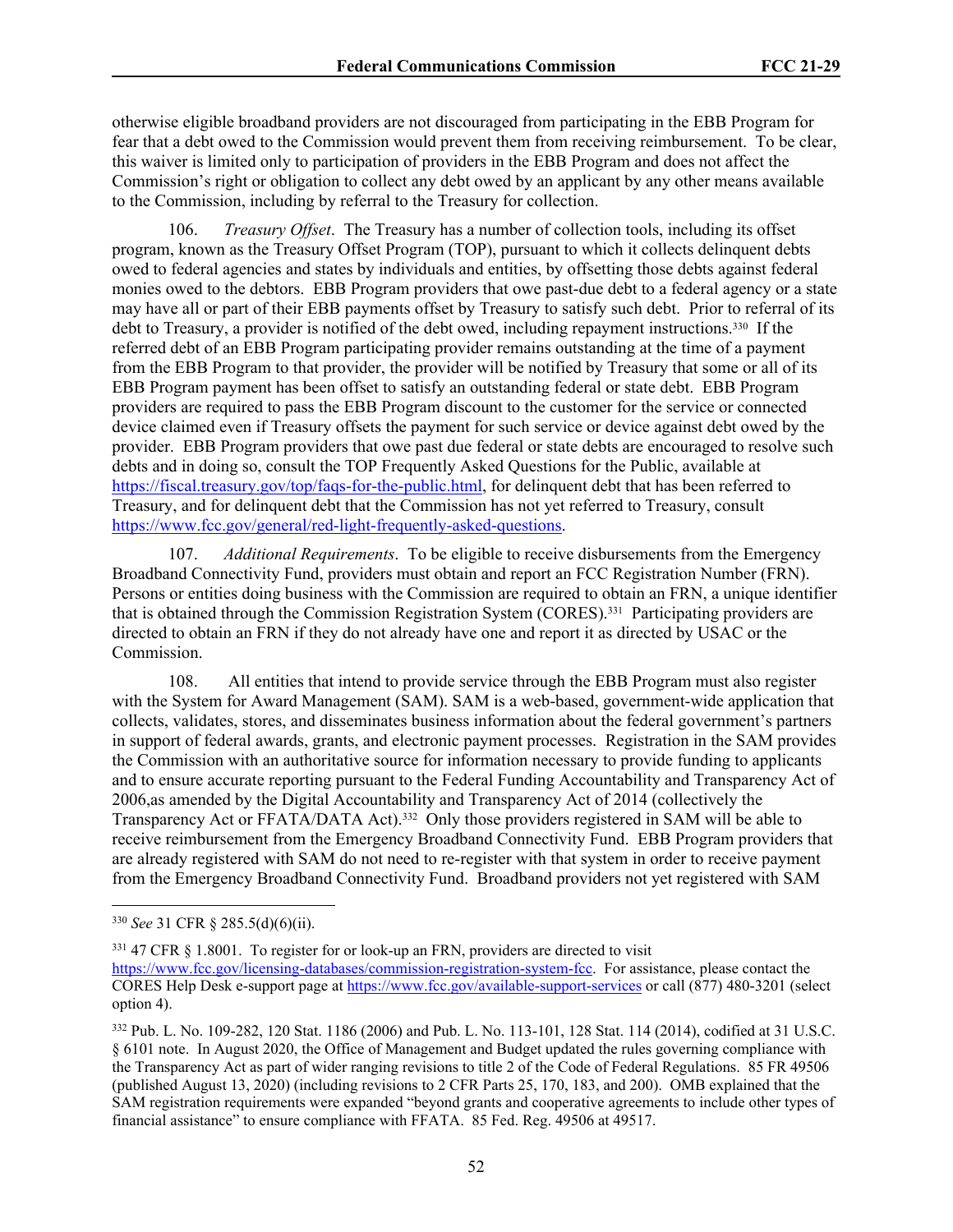may still elect to participate in the program, enroll eligible customers and receive program commitments. Active SAM registration, however, is required for an eligible provider to receive a payment from the EBB Program.333 Furthermore, participating providers may be subject to reporting requirements. To the extent that participating providers subaward the payments they receive from the EBB Program, as defined by FFATA/DATA Act regulations, providers may be required to submit data on those subawards.<sup>334</sup>

109. *Do Not Pay.* Pursuant to the requirements of the Payment Integrity Information Act of 2019 (PIIA), the Commission is required to ensure that a thorough review of available databases with relevant information on eligibility occurs to determine program or award eligibility and prevent improper payments before the release of any federal funds.<sup>335</sup> To meet this requirement, the Commission and USAC will make full use of the Do Not Pay system administered by the Treasury's Bureau of the Fiscal Service.<sup>336</sup> If a check of the Do Not Pay system results in a finding that an EBB Program provider should not be paid, the Commission will withhold issuing commitments and payments. USAC may work with the EBB Program provider to give it an opportunity to resolve its listing in the Do Not Pay system if the provider can produce evidence that its listing in the Do Not Pay system should be removed. However, the EBB Program provider will be responsible for working with the relevant agency to correct its information before payment can be made by the Commission.<sup>337</sup>

### **5. Tracking and Reporting of Available Funding**

110. While we have considered carefully many of the details of the implementation of the EBB Program, the amount of appropriated funds is finite and we must also prepare for a transition when funds are exhausted.338 The Consolidated Appropriations Act provides that the EBB Program will conclude upon the earlier of six months after the end of the emergency period<sup>339</sup> or when the amount in the Fund is exhausted.340 At the conclusion of the EBB Program when the discount is eliminated, participating households will be subject to their provider's "generally applicable terms and conditions."<sup>341</sup> We agree with commenters that the Emergency Broadband Connectivity Fund may well be depleted before the end of the emergency period,<sup>342</sup> which means that the benefit on which households have been

<sup>339</sup> Consolidated Appropriations Act, div. N, tit. IX, § 904(a)(8).

<sup>340</sup> *Id.* § 904(i)(2).

<sup>341</sup> *Id.* § 904(b)(10).

<sup>&</sup>lt;sup>333</sup> It is strongly recommended that unregistered providers start that registration process immediately because it may take up to 10 business days for the registration to become active and an additional 24 hours before that registration information is available in other government systems. To register with the system, go to <https://www.sam.gov/SAM/>and provide the requested information.

<sup>334</sup> 2 CFR Part 170, App. A.

<sup>335</sup> Payment Integrity Information Act (PIIA), Pub. L. No. 116-117, 134 Stat. 113 (2019). PIAA recodifies and amends the prior improper payment statutes (*i.e*., The Improper Payments Information Act of 2002, Pub. L. 107- 300; The Improper Payments Elimination and Recovery Act of 2010, Pub. L. No. 114–204; The Improper Payments Elimination and Recovery Improvement Act of 2012, Pub. L. No. 112-248; and The Fraud Reduction and Data Analytics Act of 2015, Pub. L. No. 114-186.

<sup>336</sup> For additional information, please see: <https://fiscal.treasury.gov/DNP/>.

<sup>&</sup>lt;sup>337</sup> For additional information, please see: [https://fiscal.treasury.gov/dnp/privacy-program.html#data-correction](https://fiscal.treasury.gov/dnp/privacy-program.html#data-correction-process)[process.](https://fiscal.treasury.gov/dnp/privacy-program.html#data-correction-process)

<sup>&</sup>lt;sup>338</sup> The Consolidated Appropriations Act provides that the Emergency Broadband Benefit Program will end at the end of the emergency period or when the amount appropriated to the Emergency Broadband Connectivity Fund is expended. *Public Notice* at 13 citing § 904(a)(8) and § 904 (i)(2).

<sup>342</sup> *See* National League of Cities Comments at 2; WTA – Advocates for Rural Broadband Comments at 5-6; AT&T Comments at 5 (noting that the funds could be exhausted after a few months).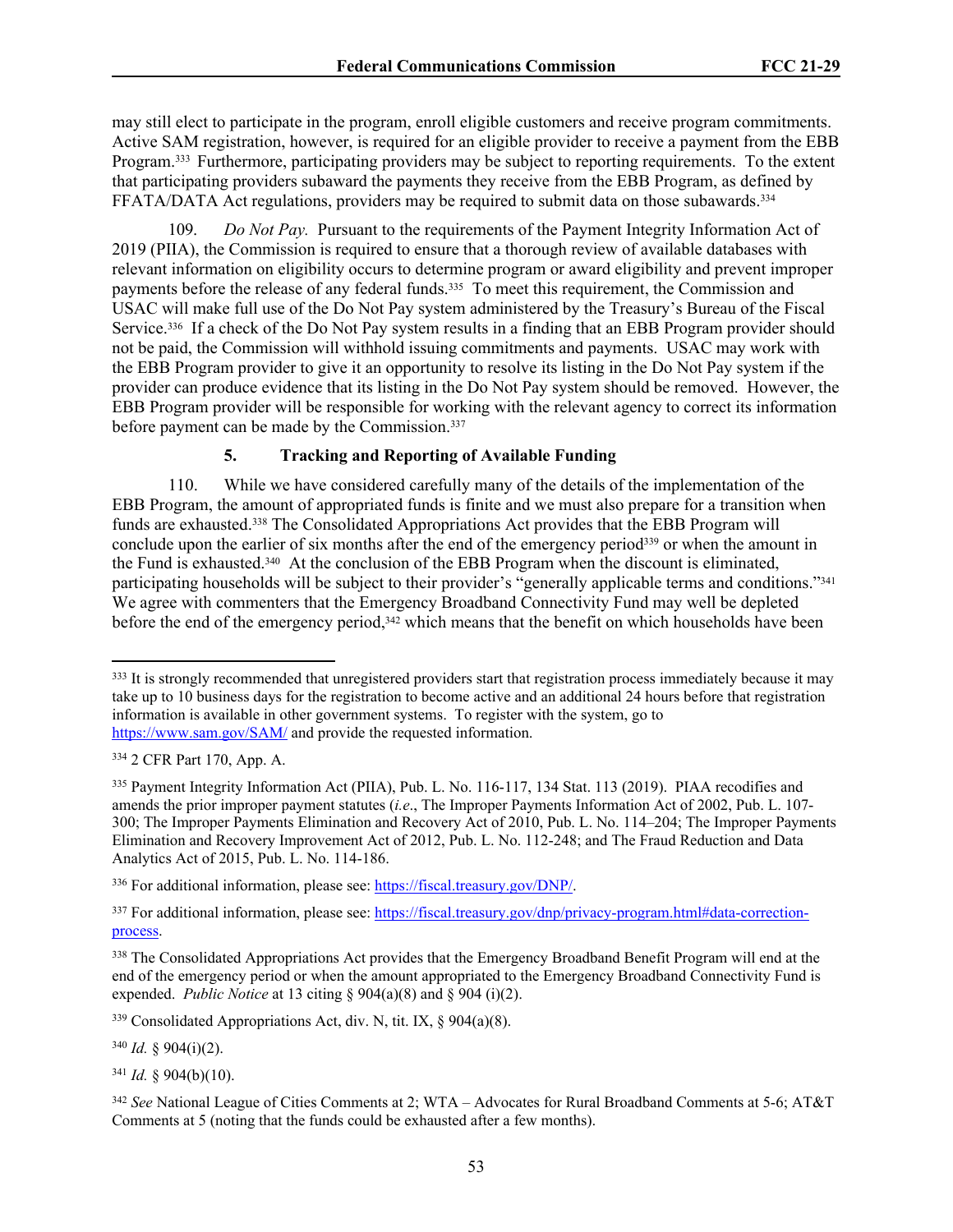relying to afford broadband service may disappear while the public health emergency is ongoing. To prepare providers and households for the end of the program and the benefit, commenters stress the importance of transparency regarding the financial state of the EBB Program and have urged the Commission to track and report disbursements from the program at frequent intervals so that the public can anticipate the end of the program.

111. Commenters recommend the creation of a tracker that displays the number of enrollments and amounts of disbursements made from the Emergency Broadband Connectivity Fund.<sup>343</sup> Some commenters suggest that the tracker be updated either in real-time, or on a weekly or monthly basis.<sup>344</sup> Commenters also urged the Commission to display disbursements and enrollment activity by different geographic levels or by provider, and to provide additional information about the programs through which EBB Program customers are qualifying.<sup>345</sup> Commenters argue that providers need this information prepare their customers for the elimination of the benefit.<sup>346</sup>

112. We agree that tracking and reporting on disbursement and program enrollment activity will be an essential tool for managing the EBB Program and for developing an informed forecast of the end of the program. Given the anticipated limited duration of the EBB Program, we further agree with commenters that clear and frequent updates on the remaining funds available will help give participating providers the data they need to begin the process of providing notice to subscribers about the end of the benefit and preparing them for a potential transition to other broadband options. We will develop and publish online a tracker that, at a minimum, displays 1) the number of EBB Program households enrolled in NLAD; 2) the number of net new households enrolling into the Program each week; and 3) the total dollar amount of the reimbursement claims approved to date, disaggregated by monthly amounts for

<sup>&</sup>lt;sup>343</sup> Benton Institute Comments at 43 ("Information should include the number of participating providers, the number of consumers (both new and existing) the program is benefiting, how much of the Emergency Broadband Connectivity Fund has been used, and when the Commission estimates the Emergency Broadband Connectivity Fund will be completely drawn down."); NaLA Comments at 21-22; MMTC NUL Comments at 11; State E-Rate Coordinators Alliance Comments at 7; National Affordable Housing Management Association Comments at 2.

<sup>&</sup>lt;sup>344</sup> NTCA—The Rural Broadband Association Comments at 16-17 (Commission should provide updates every two weeks with information about the remaining funds and the customers enrolled); T-Mobile Comments at 17 (requesting real-time updates of funding status); Free Press and Access Now Comments at 7 (Commission should gather and report monthly data on households enrolled and reimbursement amounts); Open Technology Institute Comments at 9 (expenditures and participation rate should be posted weekly); Comcast Comments at 20; CTIA Comments at 12; Emergency Broadband Benefit Carriers at 15-16; NCTA Comments; DigitalC Comments at 15; Altice Comments at 10 (noting that information about remaining level of funds could inform Congress and prompt them to grant addition monies to the Emergency Broadband Connectivity Fund); Public Knowledge Comments at 10-11; INCOMPAS Comments at 22.

<sup>345</sup> National Digital Inclusion Alliance (NDIA) Comments at 3 ("The FCC and/or USAC should provide a public online dashboard of EBB participation data, including total broadband accounts and devices subsidized by the provider, state and county; EBB funds expended, and the balance remaining.); MMTC NUL Comments at 12 (asking that USAC report on the programs through which EBB Program consumers qualify; those that qualified through the National Verifier and those that participated in other low-income plans); State Educational Technology Directors Association (SETDA), the Consortium for School Networking (CoSN), and the Alliance for Excellent Education (All4Ed) Comments at 5 ("[t]he Bureau should take steps to collect information about how EBBP funding is used and what household subsidy strategies worked most effectively to increase connectivity rates for students and their families.") (Education Technology Commenters).

<sup>&</sup>lt;sup>346</sup> CCA Comments at 10 (arguing that "Because participating providers are reimbursed after their services are delivered (and consumers have received discounts), this information will be important so that providers can make informed decisions about their participation in the EBB Program and communicate effectively to their customers."); Hughes Network Systems Comments at 9); ACA Connects Comments at 27 ("Transparency about the availability of funds will help providers make these transitions as seamless as possible."); NaLA Comments at 21; INCOMPAS Comments at 22.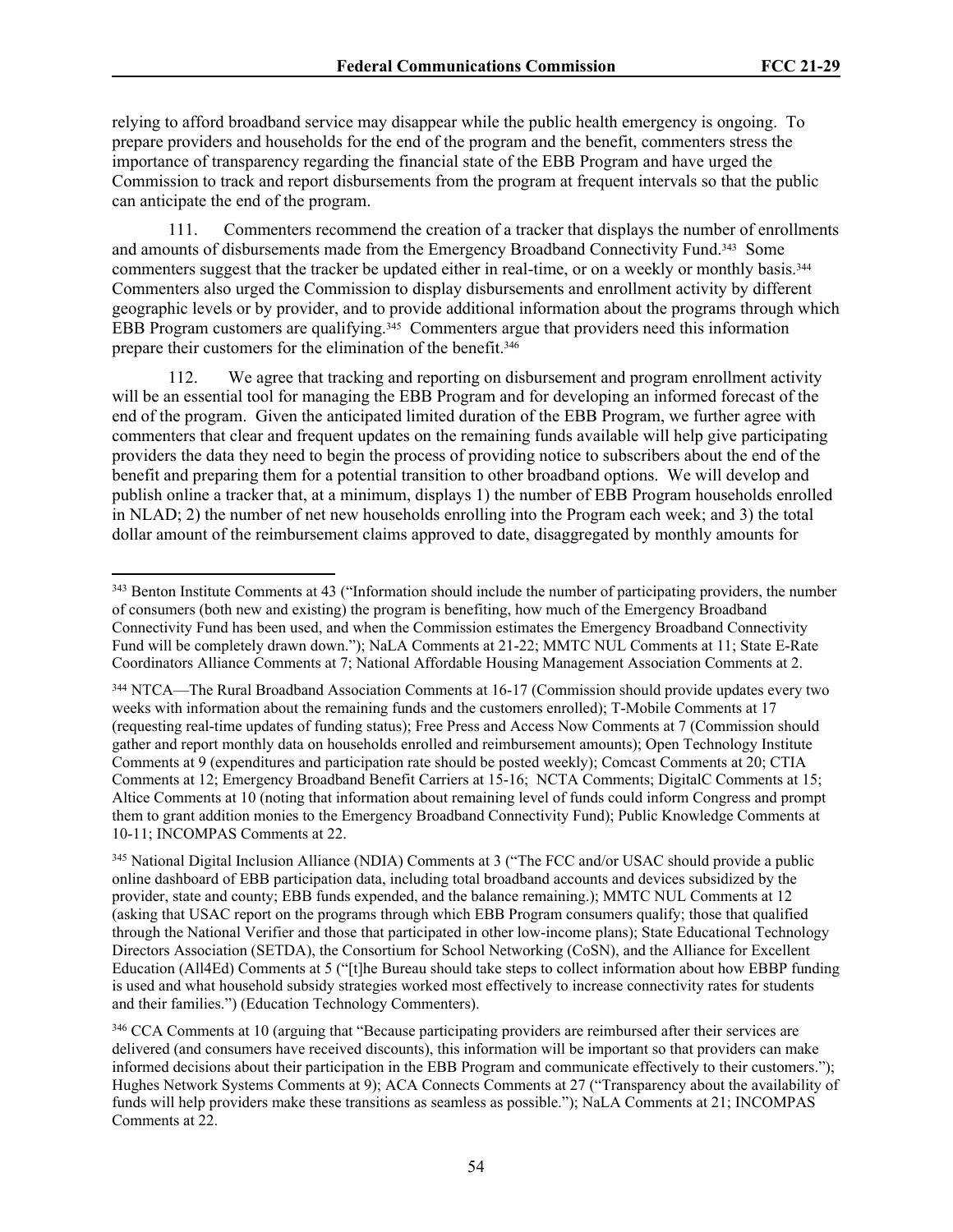Internet access service and associated equipment, as well as connected devices, with historical data remaining so that the public can monitor any trends in the disbursement rates between updates. We direct USAC, subject to the oversight of the Bureau and the Office of Managing Director, to develop this tracker and make it available on USAC's website as well as the Commission's website. The posted information shall be updated at least every two weeks by USAC, with the goal of weekly updates as the EBB Program ramps up.

113. We decline at this time to require that USAC post detailed information about EBB Program activities by geographic region, finding that such information would not be essential for informing providers and the public about the status of the program, which is our more immediate goal. USAC should focus its resources on what is necessary to successfully administer the implementation of the Program and its wind-down. However, we agree that more information about the communities the EBB Program serves could help the Commission evaluate the success of this program and could inform future broadband-related initiatives. Therefore, to be transparent about participation in the EBB Program, we direct USAC to submit a report to the Commission that provides information about how households qualified for the EBB Program, the claimed support amounts for connected devices and services, the geographic locations of consumers at the county level, and other information that the Bureau, in consultation with USAC, believes would be essential for evaluating the program. This report shall be filed with the Bureau no more than six months after the initiation of the EBB Program, with updates submitted as necessary to capture additional information about the EBB Program and participating households obtained after the submission of the report.

## **6. Program Sunsetting**

114. Our goal is to provide an informed projection of the exhaustion of funds for the EBB Program so USAC and the Commission can effectively manage the disbursement of the remaining funds and ample notice is provided to households, providers and other stakeholders. We are especially concerned about the elimination of the benefit and the impact it could have on households, including unexpected or larger bills, and disruption or even termination of the broadband service. Accordingly, we adopt procedures designed to ensure that households are informed that the program is temporary and the benefit will terminate at the end of the program, to provide notice to all stakeholders of the forecasted end of the program, and to manage the program to ensure that the remaining funds are disbursed equally to providers and allow for a transition for households off the EBB Program.

115. The first step in administering the end of the EBB Program is to predict fund exhaustion based on enrollment activity, disbursement levels, and other relevant information. Commenters argue that stakeholders will require advanced notice of the end of the program, in addition to the EBB Program activity posted on a tracker, to prepare their customer service representatives, billing systems, and customers for the elimination of the subsidy.<sup>347</sup> We cannot predict at this time when the Emergency Broadband Connectivity Fund will be depleted, but as households enroll in the EBB Program and providers begin to submit claims for reimbursement, we anticipate a clearer picture of the interest in the program and the rate at which funds will be withdrawn.<sup>348</sup> We recognize that a greater understanding of the timing of the end of the EBB Program and the procedures the Commission and USAC will employ to manage the remaining funds and reimbursement claims will create greater confidence in the Program and help households navigate the end of the subsidy.<sup>349</sup>

<sup>347</sup> NaLA Comments at 21-22; INCOMPAS Comments at 22; Altice Comments at 10; and ACA Connects Comments at 27.

<sup>348</sup> *See* USTelecom Comments at 14 ("Congress has appropriated a set amount of funding and it is unclear how long these funds, and thus the Program, will be available to customers—it will be a function of eligibility, take rate, service offerings, and time that is impossible to predict.").

<sup>349</sup> *See* CCA Comments at 9-10 (stating that "the possibility of an abrupt end to the subsidy may even deter eligible consumers from taking advantage of the Program at the outset").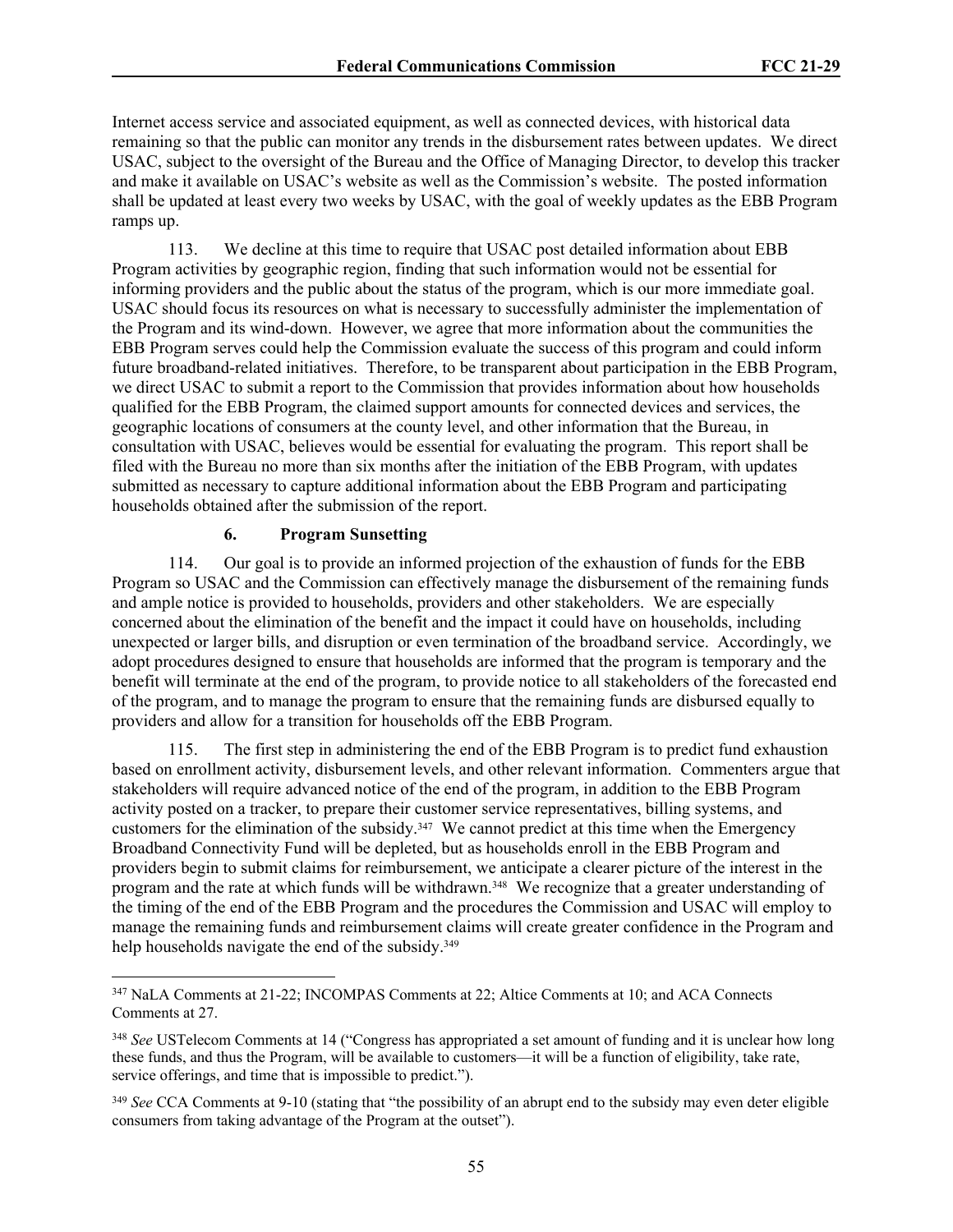116. First, we direct USAC to develop a method, subject to the oversight of the Office of Managing Director, the Office of Economics and Analytics, and the Bureau, to forecast when the Fund will be able to pay out reimbursement claims only for another 75 to 90 days. The forecast shall take into account our commitment that in the final month of disbursements, the remaining balance in the Fund will be able to provide at least 50% of each claim for service or connected devices to assist households and providers with the transition. Once USAC has identified when the Fund will be depleted using submitted claims and other relevant information, USAC will notify providers and the public of the expected exhaustion of the Fund and the month in which USAC expects to pay out final claims. Administering this finite Fund presents administrative challenges, particularly given that we are unable to predict at this time the demand in the EBB Program and the rate of at which households will enroll in the program in the beginning weeks of the program. Given these challenges, we will endeavor to provide at least 60 days' notice before the end of the Program. This notice will be posted on the USAC and Commission websites at least 60 days prior to the final snapshot date that coincides with the forecasted final month of the Program.<sup>350</sup> This notice should be sufficient to allow providers to make an informed decision about whether to plan to claim their EBB Program subscribers in the final month and possibly receive a partial reimbursement claim for the service provided, or to transition those subscribers off their service.

117. Some commenters suggested 30 days' notice of the end of the program would be adequate351 whereas others argued that 90 days are needed to ensure that providers have ample time to provide notice to their customers.<sup>352</sup> CTIA suggests that providers have at least 60 days' notice to wind down their participation in the EBB Program.353 We find that 60 days' notice of the termination of the program strikes a balance between the need for USAC to have enough data to accurately forecast the end of the program with the need to offer enough time for providers to notify their customers and work with them on a post-program broadband solution. This is an emergency program and as such, requires all stakeholders to work expeditiously in ensuring that we are serving low-income households and helping to meet their broadband needs during the pandemic. Moreover, we find that 60 days' notice is reasonable given other existing Commission requirements for service providers to notify their subscribers in advance of a possible change or disruption in their service, and we expect that providers will be able to adjust their systems as necessary to provide such notice just as they would need to in these other contexts.<sup>354</sup>

<sup>350</sup> For example, if USAC forecasts that the last month that funds can be disbursed is for claims based on the October 1, 2021 snapshot report, USAC will endeavor to announce on or before August 1st that the last month providers can expect reimbursement, either full or partial, for service to eligible households served as of the October 1 snapshot date.

<sup>351</sup> *See* NCTA Comments at 18 (stating that at least 30 days' notice of the end of the program is needed so that providers can notify their customers).

<sup>352</sup> AT&T Comments at 6; Benton Institute Comments at 43; LeadingAge Comments at 4; Comcast Comments at 21; Emergency Broadband Benefit Carriers at 16; National Affordable Housing Management at 3; Stewards of Affordable Housing for the Future Comments at 5; Verizon Comments at 13-14 (stating that it needs 90 days' notice of the end of the program so that it can prepare its systems in order to provide its customers 60 days' notice of the end of the benefit.). Verizon adds that if the Commission cannot provide 90 days' notice of the end of the benefit, it can only suggest but not require providers to give advance notice to its customers. Verizon Comments at 14.

<sup>353</sup> CTIA Comments at 13.

<sup>354</sup> *See* 47 CFR § 54.405(e)(3) (providing that when a Lifeline subscriber receiving a service for which a fee is not assessed or collected fails to use their service as required by the Lifeline usage requirements, the Lifeline provider "must provide the subscriber 15 days' notice, using clear, easily understood language, that the subscriber's failure to use the Lifeline service within the 15-day notice period will result in service termination for non-usage"); 47 CFR § 76.1603(b) (providing that "cable operators shall provide written notice to subscribers of any changes in rates or services. Notice shall be provided to subscribers at least 30 days in advance of the change, unless the change results from circumstances outside of the cable operator's control (including failed retransmission consent or program carriage negotiations during the last 30 days of a contract), in which case notice shall be provided as soon as possible using any reasonable written means at the operator's sole discretion, including Channel Slates.").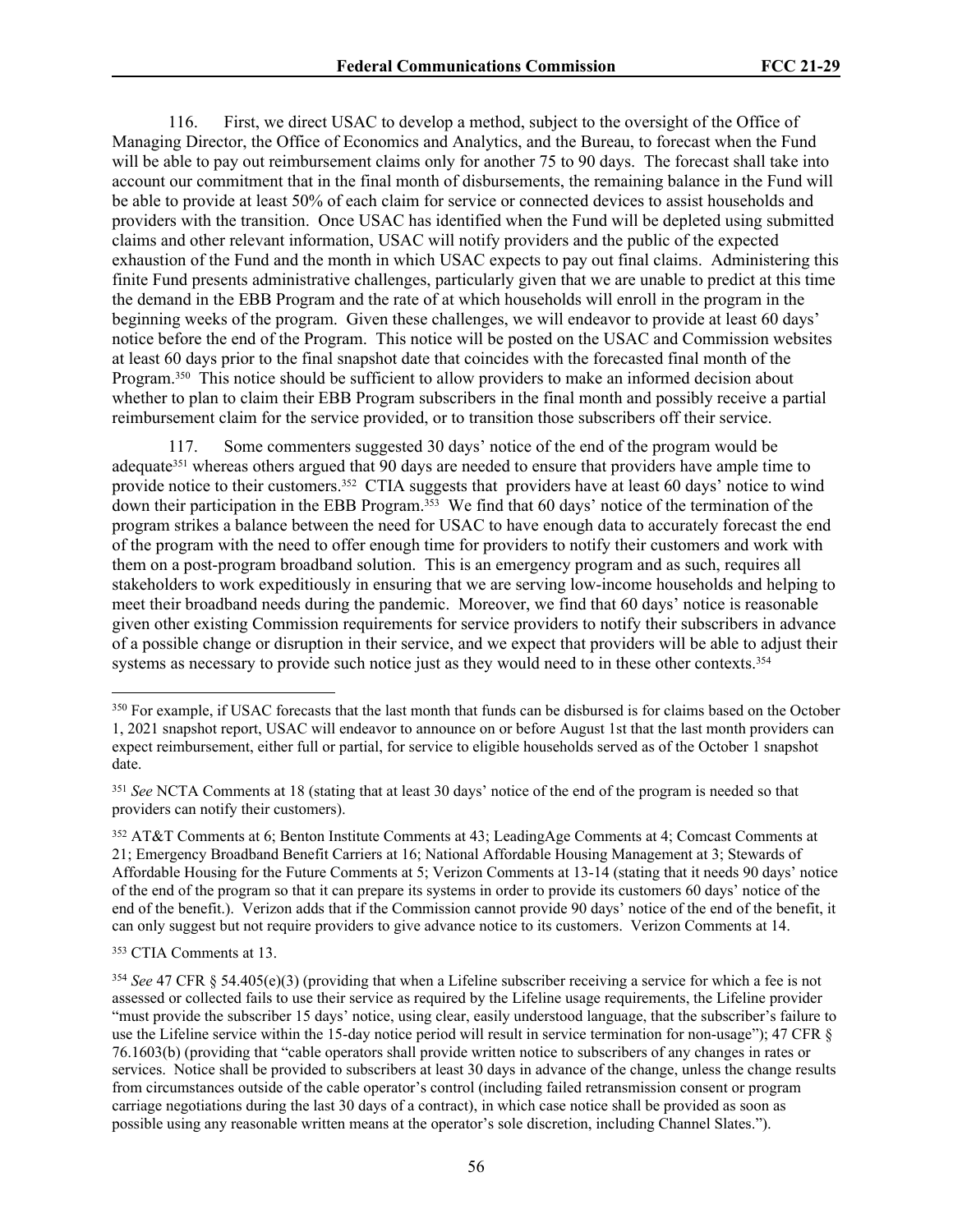118. Second, in the event that reimbursement claims in the final month exceed the amount of remaining funds, reimbursements for both service and connected device claims will be paid out on a reduced, pro-rata basis, but in no circumstances will the reimbursement be less than 50% of the provider's claim for that final month. For example, if the remaining balance in the Fund is sufficient to pay 80% of each reimbursement claim submitted in that final month, the Fund will pay out 80% of each claim on a pro-rata basis, thus depleting the Fund and ending the EBB Program. In this scenario, a provider can expect to receive a \$40 disbursement if they would otherwise submit a service claim for \$50, and the subscriber would be responsible for payment of the additional \$10 for that service month. While we take steps in this Order to ensure that USAC has the most up-to-date claims information available to support its projection analysis and to avoid a scenario where the amount in the Fund will be insufficient to offer a reimbursement of at least 50% on claims in that final month, we recognize that in order to responsibly manage the Fund, we must prepare for this scenario. In the final months of the Program, after the end date has been forecast, we direct USAC to continue to monitor Program activity to determine whether the Fund will be able to support at least 50% of the claims, paid out on a pro-rata basis, in the expected final month of the Program. If USAC's analysis indicates that the Fund will not be able to meet this 50% threshold, USAC shall immediately notify the Bureau, the Office of Economics and Analytics, and the Office of Managing Director. If Commission staff agree with USAC's analysis, the Bureau will direct USAC to pause the reimbursement process for that final month. For example, in the event that the remaining balance in the Fund could only pay 30% of each anticipated claim for support, the Fund will not issue any disbursements in that month. In that situation where the remaining funds cannot guarantee at least a 50% disbursement on claims in that final month, the Commission will determine how best to use the remaining funds consistent with the Consolidated Appropriations Act.

119. We recognize that uncertainty in the subsidy amount for the final month presents challenges for households and for providers as they manage their participation in the program and as providers communicate to households regarding expectations for the final month. By establishing a 50% floor for the final month of reimbursement, we balance the compelling interest in avoiding extreme price increases for eligible households while transitioning households off the subsidy, with our obligation to maximize the effectiveness of EBB Program funds by ensuring that as much of the Fund supports services to the greatest number of low-income households. Reimbursing each claim on a pro-rata basis in the final month of the program, regardless of the amount the provider would be entitled to, helps us fulfill that mandate. We recognize the 50% floor could result in some funds being left unspent for a short while, and would require additional Commission direction on the use of the remaining funds, but by implementing this approach we are ensuring that the final month of the program provides a substantial subsidy to help households transition off the program. We also anticipate that USAC's projections will provide enough advance notice of this possibility to allow both households and providers to plan accordingly.

120. We decline to adopt a policy suggested by commenters that would structure the subsidy so eligible households would receive the benefit for a determined time period.<sup>355</sup> We find that such a mechanism would restrict household participation in the EBB Program in order to guarantee benefits to a more limited number of households for the set period, and would also require USAC to deny enrollment to otherwise eligible households. Given our obligation to maximize the effectiveness of the Program, we cannot adopt a regime that would limit the low-income households benefitting from this program. Maximizing the number of households while guaranteeing at least a 50% benefit in the final month balances the need to serve as many households as possible while ensuring that households can rely on a substantial benefit in the final month of the EBB Program.

<sup>355</sup> *See* Lumen Reply at 1-4; California PUC Reply at 3; DigitalC Comments at 15; Altice Comments at 9; The Cities of Los Angeles, California; Chicago, Illinois; Portland, Oregon; Boston, Massachusetts; Washington, DC, and the Texas Coalition of Cities for Utility Issues Reply Comments at 15-16. (Local Governments Reply Comments).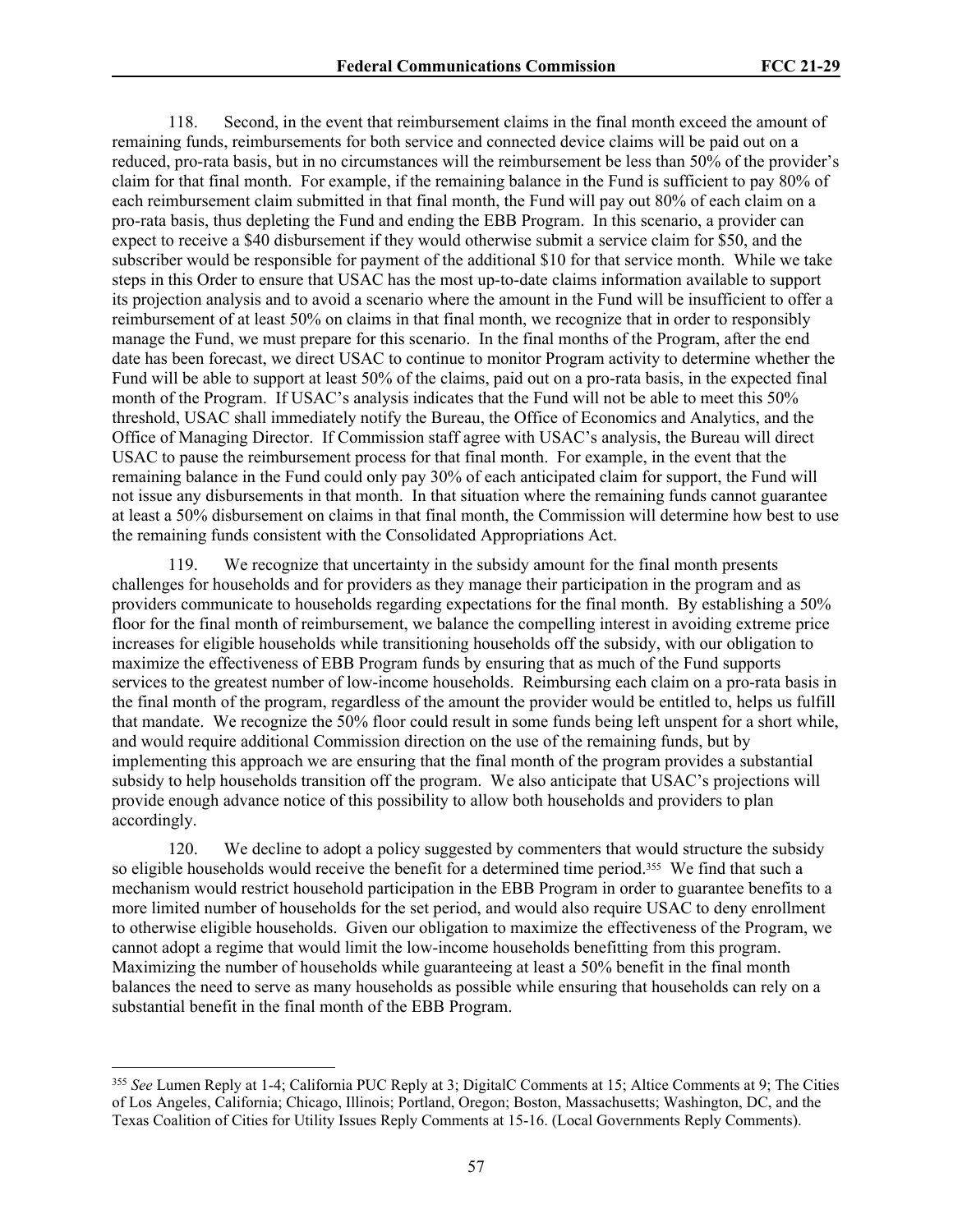121. Relatedly, several commenters suggested that the Commission reserve a portion of the funding for households that do not already have broadband service connections.<sup>356</sup> EducationSuperHighway notes that funding is unlikely to meet the demand for the Program, and that those without a broadband connection may have a more difficult path and be at a disadvantage in applying for the program given the provider-centric design of the Program.357 While we understand these concerns, we decline to set aside any portion of the funding for unconnected households. The Consolidated Appropriations Act does not include any prioritization for how funding should be distributed to eligible households, and we find that it is appropriate to provide the benefit to eligible households without regard to their current level of broadband service. Moreover, we expect the outreach efforts discussed below will help unconnected households to enroll in the Program.

122. Because of the uncertainty in the reimbursement amount for the final month, once notice of the projected end date has been issued, we must limit volatility in the program claims that could materially change the projected end date. As a result, we will freeze enrollments of new households at the time the notice is issued.<sup>358</sup> To more smoothly administer the end of the program, providers and households must have confidence that the Fund can support claims made up until the forecasted end date. We recognize that this enrollment freeze will restrict access to the program for households wishing to enroll in the program's waning weeks, but we note that the EBB Program will operate without any cap on the number of eligible households that will be able to enroll before that time. We find that an enrollment freeze at the end of the program allows us to serve the greatest number of eligible low-income households while responsibly managing the remaining funds in the final weeks of the program. Therefore, we direct USAC, under the oversight of the Office of Managing Director and the Bureau, to develop procedures for implementing this enrollment freeze.

123. *Notice to consumers.* In the *Public Notice*, the Bureau acknowledged that customers will need to be notified prior to or upon enrollment in the EBB Program of the temporary nature of the program and that they will be subject to the general terms and conditions of the broadband service they receive through the EBB Program if they continue to take that service after the program's conclusion.<sup>359</sup>

124. Commenters agree that notice at the time of enrollment is essential especially given that no one can state with confidence at the outset how long the program will last. Public Knowledge states that providers must be "fully transparent with consumers, at the time of sign-up, about these factors."<sup>360</sup> Hughes Network Systems agrees that providers must have a responsibility in notifying subscribers at the time of enrollment that the program will end when the funds are depleted or when the emergency period ends.361 To ensure that customers are given notice at or before initial enrollment that the EBB Program benefit provides a temporary discount on their broadband service bill, that discount will not be applied to their bill, we direct USAC, in consultation with the Bureau, to publish language describing the limited

<sup>359</sup> *Public Notice* at 12-13. As discussed further below, the provider shall not provide any broadband service to the households at the conclusion of the EBB Program if the household has not agreed to continue to receive broadband service after the EBB Program ends and the benefit has been fully eliminated.

<sup>356</sup> EducationSuperHighway Comments at 3-5 (the Commission must set aside 50% of funding for unserved households); Alaska State Library Reply at 3 (same); CETF Comments at 3 (same); Wisconsin Department of Public Instruction Reply at 3 (same); LaunchLearn Reply at 1 (same); Funds for Learning Reply at 7 (Commission should reserve a portion of the funds).

<sup>357</sup> EducationSuperHighway Comments at 3-4.

<sup>&</sup>lt;sup>358</sup> This limit on new enrollments and device claims does not limit a household's ability to remove itself from the Program if they so choose.

<sup>360</sup> Public Knowledge Comments at 13; *see also* National League of Cities Comments at 2; LeadingAge Comments at 4; San Francisco Department of Technology Comments at 4 (noting that the temporary nature of the subsidy must be clearly described in the providers' billing).

<sup>361</sup> Hughes Network Systems Comments at 9.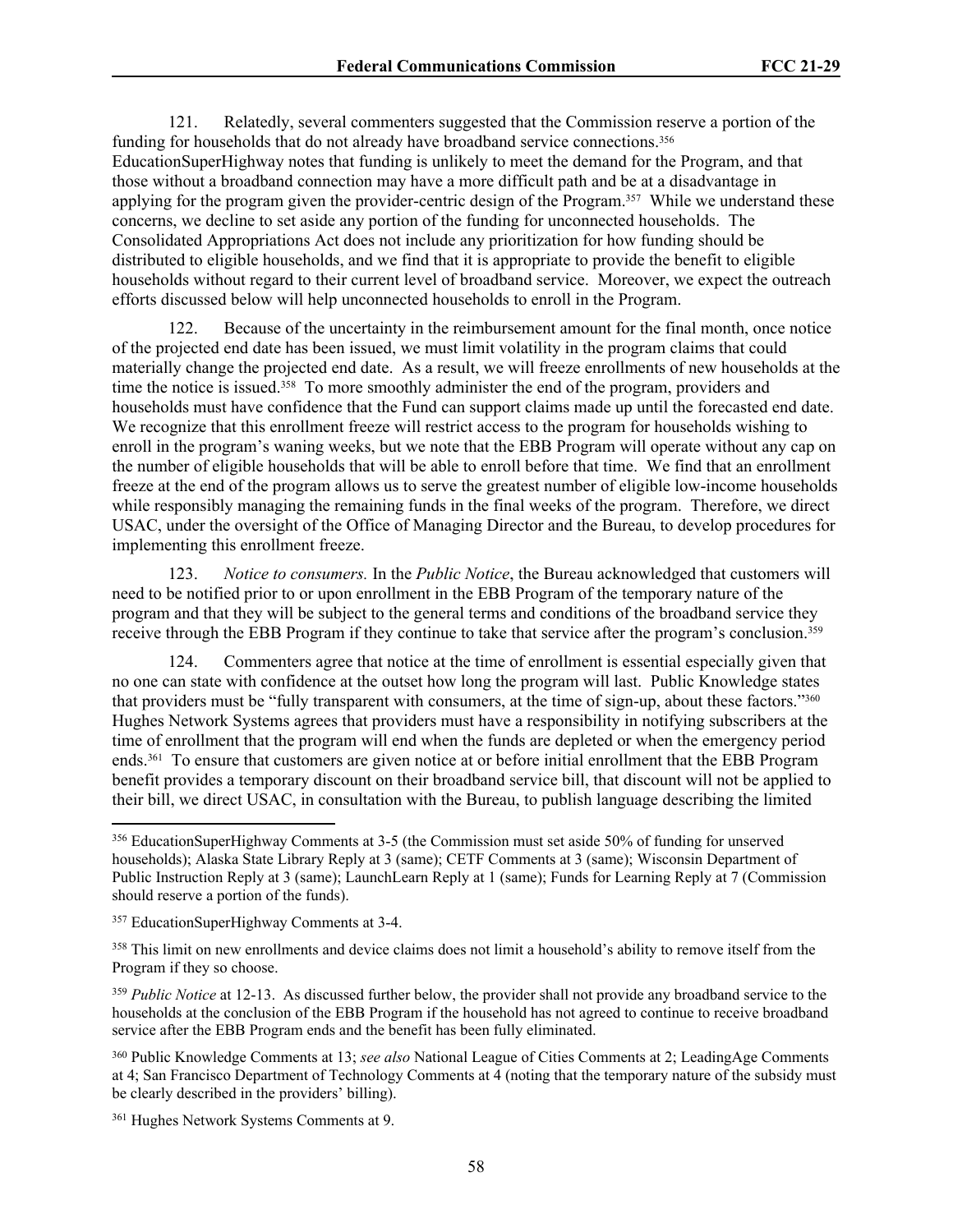duration of the benefit and the potential impact on the customer's bill at the end of the program on USAC's relevant consumer-facing websites, any USAC-provided application and the National Verifier, and other educational materials.

125. Providers also play an important role in ensuring that their customers are informed about the temporary nature of the EBB Program. Providers will have a direct relationship with their customers, and as such, have a responsibility to ensure that these customers have the information they need to make an informed decision about the broadband service product they subscribe to supported by the EBB Program. Accordingly, we direct USAC and providers to include on their EBB Program consumer applications a certification for the household to affirm that they understand that the EBB Program is a temporary federal government subsidy that reduces the customer's broadband Internet access service bill and at the conclusion of the Program, the household will be subject to the provider's undiscounted general rates, terms, and conditions if the household continues to subscribe to the service.<sup>362</sup>

126. We also require providers to include information about the limited duration of the Program and the impact of its termination on any EBB Program advertising materials, including, but not limited to billing inserts; websites; flyers; television, radio, and newspaper advertising; mailers; and posters. We direct providers to use their best judgment in developing language that will clearly communicate the duration and impact of the program's end to the prospective low-income households, but at a minimum that language should comply with the relevant EBB Program rules we adopt herein. Providers have an interest in communicating the terms of the Program clearly to their customers to manage expectations and to preserve the relationship. It is important as both a consumer protection measure and to ensure that low-income consumers continue to have access to broadband services during this pandemic, that providers assist customers by transitioning them to other available products in the event that the broadband service plan they were subscribing to becomes unaffordable after the EBB Program ends and the benefit is eliminated.

127. We are persuaded by commenters' arguments that customer bills offer an opportunity to communicate the limited duration of the EBB Program and the impact on the monthly bill when the subsidy ends. Commenters representing aging and public housing advocacy groups recommend that providers submit notices on consumer bills that provides "information on billing after the conclusion of the program, when the first bill at a higher rate will be due, an explanation of any partial month charges and information on any additional resources."363 The San Francisco Department of Technology contends that the temporary discount should be clearly characterized as such on consumer bills,364 and the Benton Institute for Broadband and Society urges the Commission to adopt requirements that providers be in clear communication with consumers about the end of the subsidy and the amount of the monthly bill that a customer is responsible for.<sup>365</sup> MMTC NUL recommends that providers should inform customers that "they will be eligible to transition to an alternative, lower-priced broadband plan at the conclusion of the emergency program, making clear the price, service levels, and other terms and conditions that will apply."<sup>366</sup>

128. We agree that provider-supplied communication is important and will help guard against unexpected bill-shock and confusion throughout the EBB Program. Therefore, we require providers participating in the EBB Program to deliver at the time of enrollment and on a monthly basis,

<sup>362</sup> *See supra* para. 38.

<sup>363</sup> LeadingAge Comments at 4; Stewards of Affordable Housing Comments at 5; National Affordable Housing Management Association Comments at 3; Baltimore Regional Housing Partnership Comments at 3; American Association of Service Coordinators at 4.

<sup>364</sup> San Francisco Dept. of Technology Comments at 3.

<sup>365</sup> Benton Institute Comments at 11.

<sup>366</sup> MMTC NUL Comments at 11.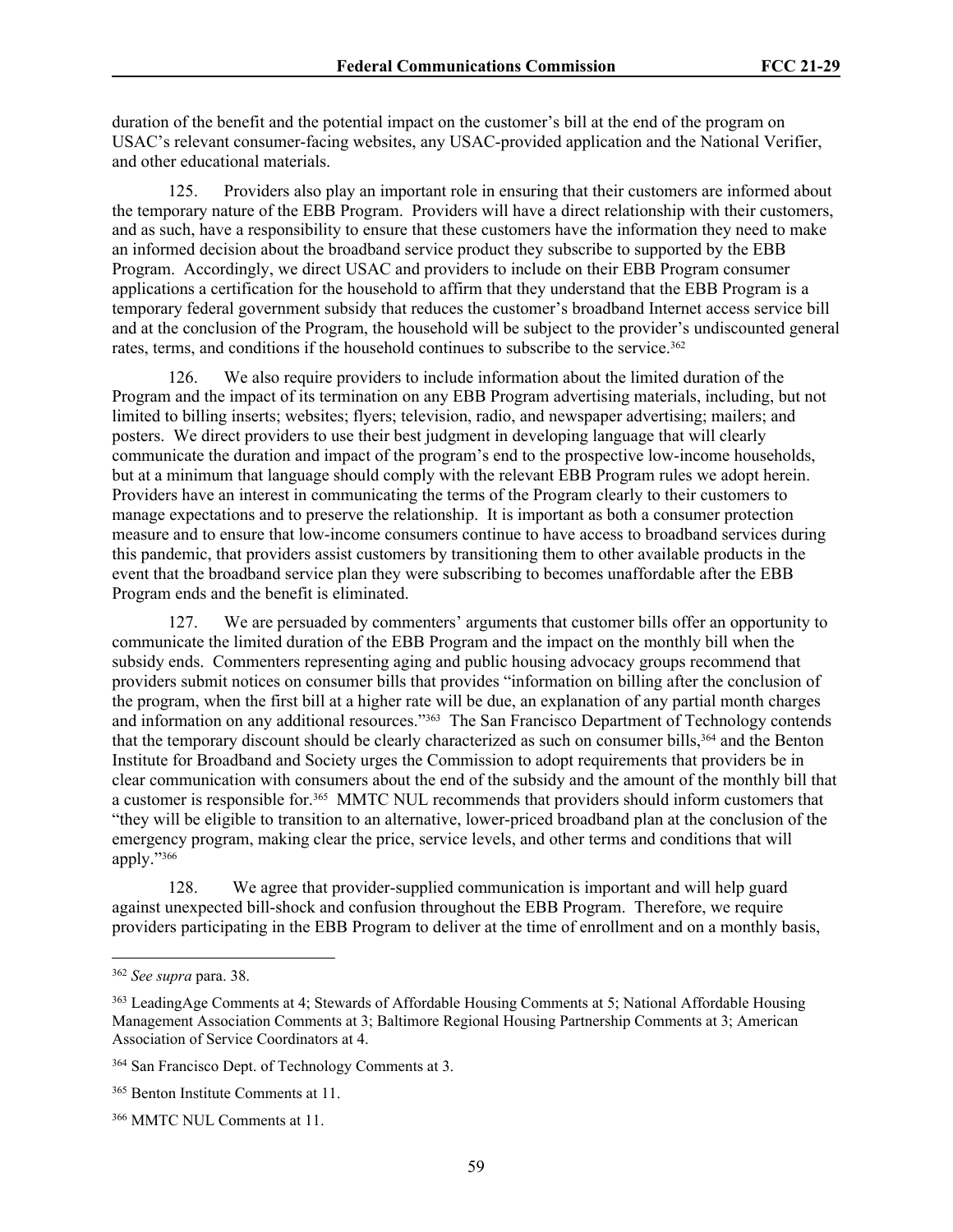either in the form of a monthly bill, or other monthly communication if the benefit covers the entire rate of the qualified plan, to its EBB Program household, documentation that prominently and clearly states in easy to understand terms that the EBB Program is a temporary subsidy that reduces the customer's broadband Internet access service bill and at the conclusion of the benefit, the customer will be subject to the provider's general rates, terms, and conditions if the customer continues to subscribe to that broadband service. This initial disclosure, monthly bill or communication must also prominently and clearly set forth the rate that the customer should be expected to pay, including fees, taxes, and equipment rental charges once the EBB Program ends and the benefit expires. Once USAC and the Bureau announce a forecasted end of the Program, the provider must provide notice to its customer in a prominent manner on the customer's bill, or other monthly communication if the benefit covers the entire rate of the qualified plan, about the last date or service month that the full benefit will apply to their bill, the last date or service month that the partial, final-month benefit will apply to their bill, and the expected rate of the broadband service once the benefit expires.

129. We recognize that providers will need some time to adjust their billing and other systems in order to communicate the program end date to their customers. Therefore, providers should send this notice to their customers as soon as practicable after the notice is posted on USAC and the Commission websites, but no less than 15 days after the notice from USAC and the Commission is posted. We encourage providers to send this notification to households electronically, consistent with any consumer expressed preferences for receiving electronic notices and other communications and to the same email or phone number that bills or other monthly communications are sent, in addition to a mailed notice to ensure that customers have multiple opportunities to receive information regarding the end of the program and alternative broadband plans if it will be unaffordable without the benefit. Commenters recognize that advance notice to households is important so they can make informed choices regarding broadband service for their household.<sup>367</sup> We find that providers are in the best position to explain to their customers what will happen to their bill once the benefit is exhausted.

130. *Household transition to other services or discounts.* We recognize that the end of the EBB Program means that households will need to evaluate available options to determine how their household can continue to subscribe to broadband services. Rather than limit participation in the program to a predetermined number of customers, as some commenters suggest,<sup>368</sup> we have structured the EBB Program to ensure that it serves the greatest number of households possible. But this more inclusive approach presents some administrative challenges. For example, we cannot predict at this time how long the EBB Program will last and when a customer's last month of EBB Program-discounted service will be. We are committed to ensuring that we are transparent about the enrollment and disbursement activity in the Program. We know that there is a connection between a household's income level and whether they have a home broadband connection,<sup>369</sup> and EBB Program customers will need a smooth transition to

(continued….)

<sup>367</sup> *See* CETF Comments at 21-22 (recommending that providers send at least two notices to costumers at least 30 days before the end of the Program so that customers are not unexpectedly hit with a bill for the full retail rate); MMTC NUL Comments at 11; Next Century Cities Reply at 15 ("[EBB Program] participants need adequate notice of the program's expiration and explicit disclosure of their eligibility for, and the cost of, alternative low-income service programs.").

<sup>368</sup> EducationSuperHighway Comments at 9-10 (suggesting that the Commission either establish a standard end date for the EBB Program or commit to 12 months of service for each household that enrolls in the EBB Program); Connected DMV Reply at 3 (recommending that the Commission define a minimum benefit period for participating households).

<sup>&</sup>lt;sup>369</sup> Home broadband adoption rates among households making \$20,000 or less trails behind those making \$75,000 or more. Broadband Development Advisory Committee, Increasing Broadband Investment in Low-Income Communities Working Group, Progress Report (July 29, 2020) at 19, *available* at <https://www.fcc.gov/sites/default/files/bdac-low-income-communities-07292020.pdf>(citing the 2018 American

Community Survey results; Adie Tomer, Lara Fishbane, Angela Siefer and Bill Callahan, *Digital prosperity: How broadband can deliver health and equity to all communities*, Brookings Institution (Feb. 27, 2020),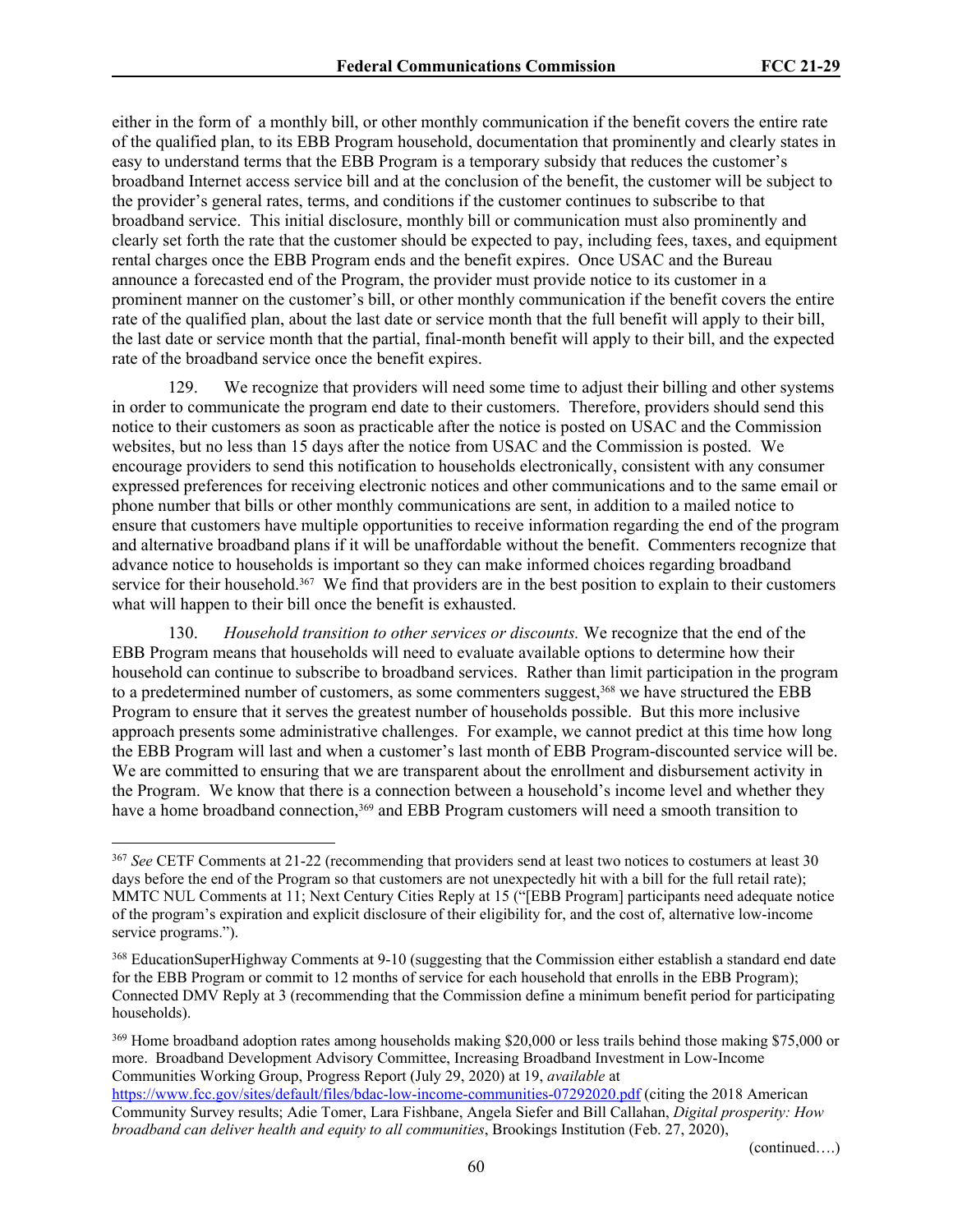affordable broadband options at the conclusion of the Program if they wish to maintain broadband service. Commenters note that it is vital that consumers be transitioned to affordable broadband services at the conclusion of the EBB Program.370 Ensuring that these households can continue accessing the broadband they need to participate in virtual learning, complete their homework, and communicate with employers and healthcare providers will be a group effort. We encourage providers and community groups to communicate the availability of affordable broadband options, including any broadband adoption initiatives in their communities.<sup>371</sup>

131. We also hope that providers consider ways in which they can financially support their customers as the benefit ends and the households look to transition to comparable broadband services or continue with the same broadband service offered at a discounted rate subsidized by the provider. We also recognize that requiring providers to directly subsidize a household's broadband service, either fully or partially, once the Emergency Broadband Connectivity Fund is depleted would likely be considered to be to an unfunded mandate. While we cannot and do not require that providers offer a discount to households at that time, we hope that providers are able to identify the ways in which they can use their experience with the EBB Program and the federal support they received to help households continue to access high quality, low-cost broadband service during the course of this public health emergency. At a minimum, providers with existing low-cost and income restricted programs should not preclude EBB recipients from enrolling in those programs based on current or recent customer (for example, service within the last 90 days) eligibility restrictions.<sup>372</sup> Consumers previously in an existing low-cost program and using the EBB Program benefit to receive a higher tier of service should be allowed to transition back to the low-cost offering at the conclusion of the benefit program.

132. Due to their relationship with their EBB Program customers, providers play an essential role in helping to protect households from bill shock and to ensure that households understand that they "shall be subject to a participating provider's generally applicable terms and conditions" after the expiration of the Program.373 Therefore, we require that providers obtain an affirmative opt-in from households at any time while the household is participating in the Program and before they can be charged an amount higher than they would pay under the full EBB Program reimbursement amount permitted by our rules, including any potential increased payment as a result of a partial reimbursement during the Program's final month. We agree with commenters that an opt-in from households will help

<sup>370</sup> MMTC NUL Comments at 11 (recommending that "Providers … should inform customers that they will be eligible to transition to an alternative, lower-priced broadband plan at the conclusion of the emergency program, making clear the price, service levels, and other terms and conditions that will apply"); ACA Connects Comments at 26-7 (noting that "we expect that our members that participate in the program will try to find ways of keeping their customers connected after the program ends that are affordable for the customer and meet their needs"); Letter from Yosef Getachew and Jonathan Walter, Common Cause, et al*.*, WC Docket No. 20-445, at 9-10 (filed Jan. 21, 2021) (Civil Rights Advocates *Ex Parte*) (stating that consumers should be given notice about how to reapply or continue on a low-income plan).

<sup>371</sup> *See* Nebraska Public Service Commission Comments at 4 (requesting information about the EBB Program end date and information regarding the households served and service offerings consumers received so that the PSC can assist consumers in transitioning off the program and finding alternatives). In response to the pandemic cities partnered with local broadband providers to subsidize broadband service to households with remote-learning students. Colleen Grablick, *D.C. to Provide 25,000 Low-Income Households with Free Internet for School*, DCist (Sept. 8, 2020),<https://dcist.com/story/20/09/08/dc-free-internet-online-learning/>; Allie Miller, *Philly students to receive free internet access via new PHLConnectED program*, Philly Voice (Aug. 6, 2020), [https://www.phillyvoice.com/philly-students-free-internet-access-phlconnected-comcast-internet-essentials/.](https://www.phillyvoice.com/philly-students-free-internet-access-phlconnected-comcast-internet-essentials/)

<sup>372</sup> *See* Consolidated Appropriations Act, div. N, tit. IX, § 904(b)(6)(B)(iii).

<sup>373</sup> *See id.* § 904(b)(10).

<sup>(</sup>Continued from previous page)

[https://www.brookings.edu/research/digital-prosperity-how-broadband-can-deliver-health-and-equity-to-all](https://www.brookings.edu/research/digital-prosperity-how-broadband-can-deliver-health-and-equity-to-all-communities/)[communities/](https://www.brookings.edu/research/digital-prosperity-how-broadband-can-deliver-health-and-equity-to-all-communities/)).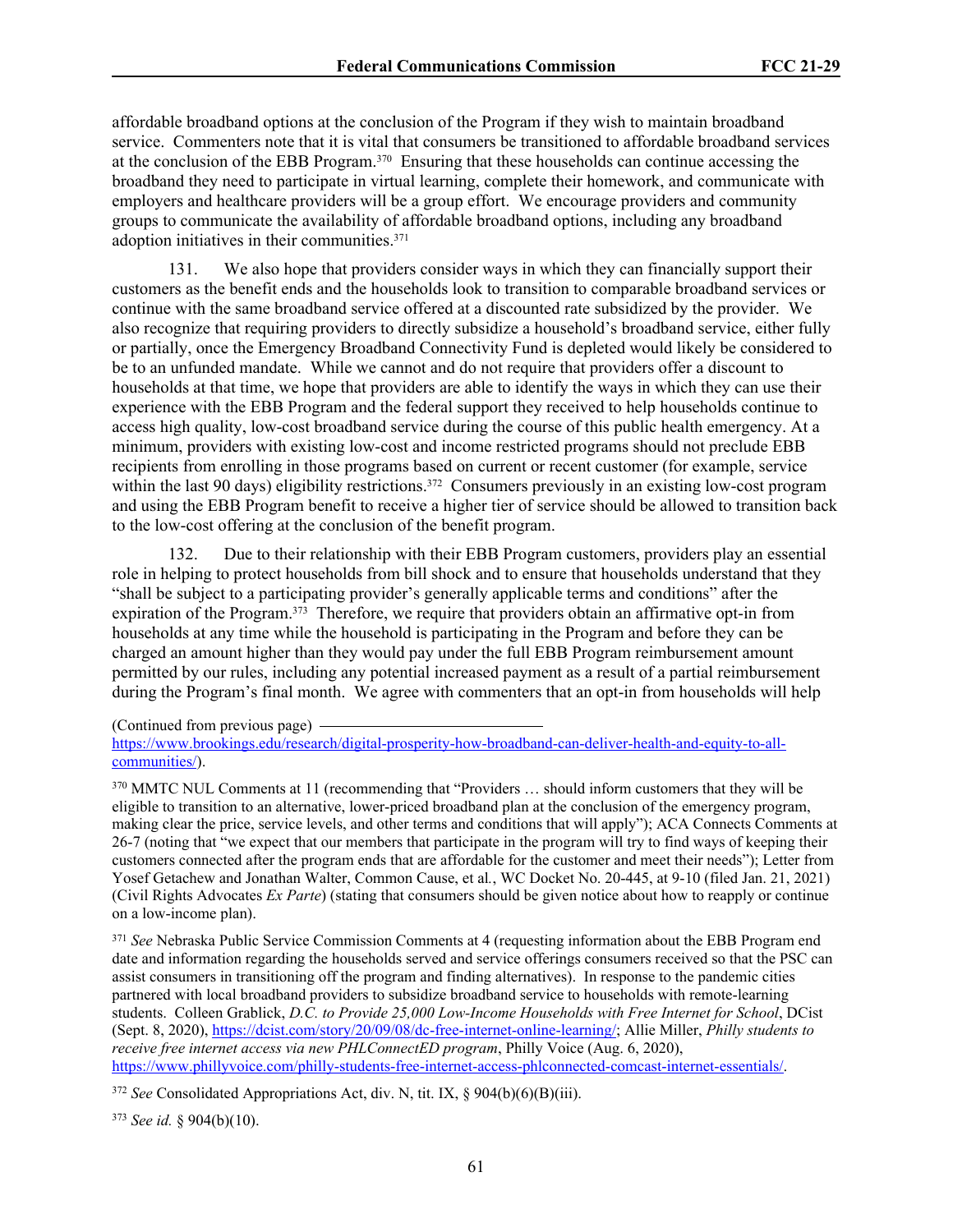guard against unexpected charges by reducing the likelihood that households will receive broadband service absent the EBB Program benefit without their permission.<sup>374</sup> To that end, consistent with the notice requirements we adopt above with respect to provider communications to households, the provider shall clearly state that it will stop providing broadband service to the household at the conclusion of the EBB Program unless the household agrees to continue to receive broadband service. At least 30 days before the end of the EBB Program, the provider must also notify households of the upcoming increase to their monthly bills (or as soon as practicable if there is a scenario in which providers do not have 30 days' notice prior to the expiration of the program). We encourage providers to ensure that households have the opportunity to make an informed decision about the continuation of broadband service absent the EBB Program benefit. EBB Program households that subscribed to the provider's broadband service before the commencement of the EBB Program must also opt-in to the continuation of broadband service. We find that requiring providers to obtain permission from households before continuing to provide broadband service after the end of the Program is another tool that helps ensure that households have the information they need to make decisions about their broadband services and to ensure that the same households are protected from unexpected bills related to their broadband services.

## **F. Promoting Awareness**

133. We recognize that for the EBB Program to achieve its full potential and serve as many eligible households as possible during the COVID-19 pandemic, low-income households must be clearly informed of the program's existence, benefits, eligibility qualifications, and how to apply. Participating providers, some of whom may not have experience with the Lifeline program, USAC, and USAC's processes, will also require information both on how to participate in the program and on how to educate consumers. The record overwhelmingly reflects the importance of publicizing the program to new and existing consumers through national and local campaigns that use diverse spokespeople and languages.<sup>375</sup> For the EBB Program to reach as many eligible consumers as possible, including disconnected low-

<sup>374</sup> *See* National League of Cities Comments at 2 (customers should not be shifted automatically to full-priced broadband service at the end of the EBB Program); EducationSuperHighway Comments at 9-10 (suggesting that providers continue to provide broadband service to new customers enrolled during the EBB Program only after the household has agreed to continuing broadband service from the provider); City of Seattle, Washington State Broadband Office, et al. Comments at 16 ("ISPs should not be allowed to have participants continue to incur high service plan costs once EBBP ends, without having a proactive OPT-IN option for participant."); Funds for Learning Reply at 8 ("[T]he Commission should require an 'opt-in' to continue service upon the expiration of the EBB benefit. According to schools and school districts with whom we work, low-income K-12 households routinely decline free broadband service for fear of having to pay for a service they cannot afford. To alleviate this concern, the Commission should require an opt-in to continue service when the benefit expires."); Wisconsin Dept. of Public Instruction Reply at 3 ("No service agreement or contract should allow providers to automatically extend service after the EBB discount expires. Program rules must require an 'opt-in' provision."). Verizon argues that an opt-in requirement is inconsistent with the language of the Consolidated Appropriations Act that provides that after the EBB Program ends, the household will be subject to the provider's "generally applicable terms and conditions." Verizon contends that ample notice can mitigate the threat of unexpected charges. Verizon Reply at 14-15 *citing* § 904(b)(10). We disagree, and find that the Consolidated Appropriations Act was not intended to subject low-income households to unexpected bills at the termination of the Program. While we require providers to notify households about the temporary nature of the program and the rate of the broadband service absent the Emergency Broadband Benefit, we recognize that additional safeguards are necessary help protect households from unexpected charges, particularly during this pandemic.

<sup>375</sup> *See, e.g.*, Altice Comments at 9; CCA Comments at 10-11; CETF Comments at 24; City of Austin, TX Comments at 3; City of Madison Comments at 2; Common Sense Comments at 5; Hughes Network Systems Comments at 7; INCOMPAS Comments 18-20; LeadingAge Comments at 4; Michigan PSC Comments at 9; MMTC NUL Comments at 9-10; NDIA Comments at 4-5; NYSPSC Comments at 3; New America's Open Technology Institute Comments at 8; Public Knowledge Comments at 6; City of Seattle, Washington State Broadband Office, et al*.* Comments at 14; City and County of San Francisco Comments at 3; Verizon Comments at 12-13; Vermont PUC et al. Comments at 7-9; NCTA *Ex Parte* at 2.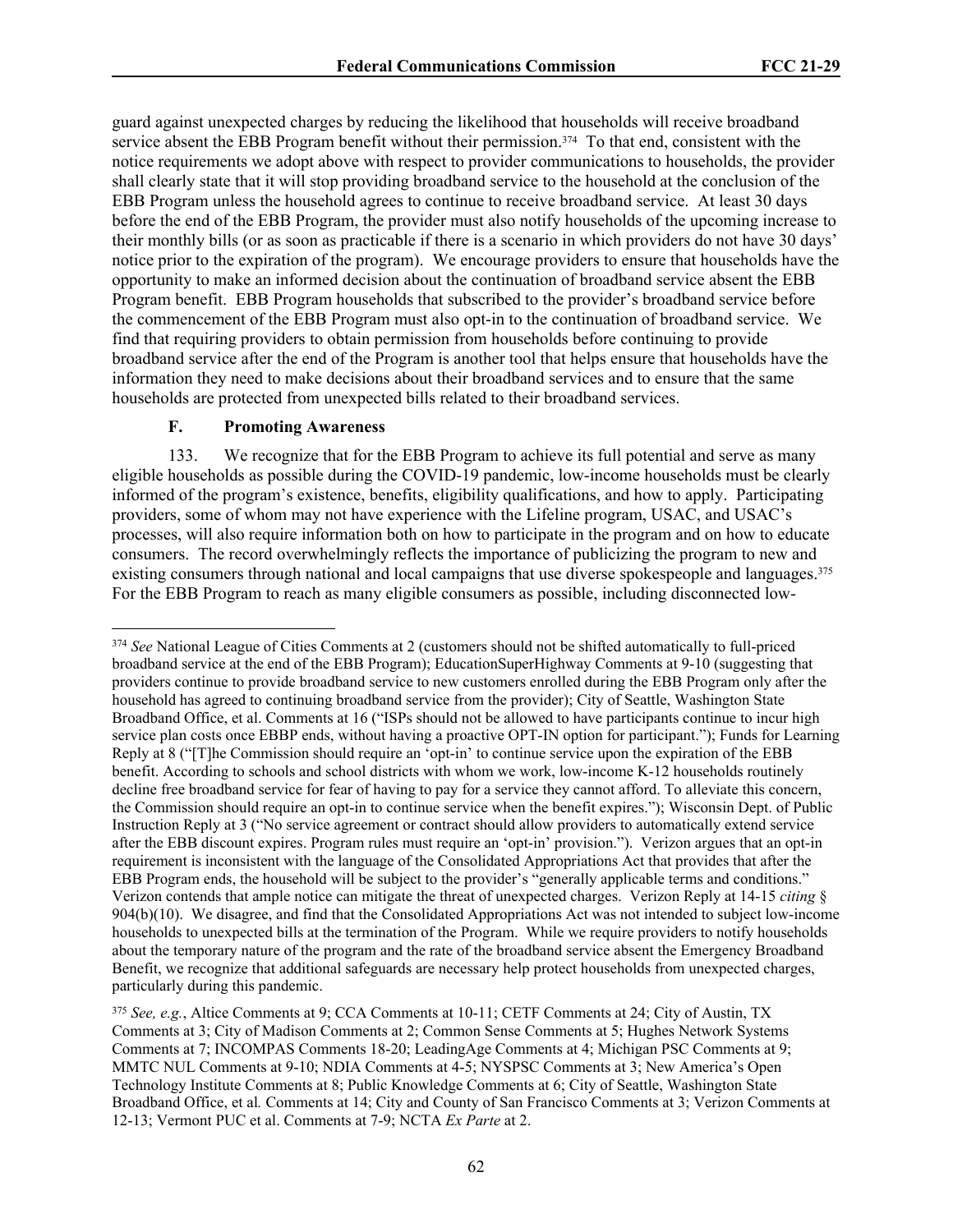income consumers, individuals with disabilities, and households of color, it is important to implement a broad, collaborative outreach, including the federal government, state, local, and Tribal governments, broadband Internet access providers, community groups, trade associations, Tribal communities, philanthropists, educators, and other trusted institutions. The record also recognizes the importance of educating participating providers on the EBB Program.376 To this end, we encourage EBB Program participating providers to engage in consumer marketing with basic requirements and encourage them to consider communications strategies proposed in the record. We also direct the Commission staff and USAC to develop comprehensive provider education and training programs, as well as consumer outreach plans. Finally, we strongly encourage other civic entities to publicize the EBB Program to eligible households.

134. We next encourage providers that file an election notice with USAC to publicize the availability of the EBB Program service in a manner reasonably designed to reach those consumers likely to qualify and in a manner that is accessible to individuals with disabilities. The record overwhelmingly confirms that participating providers should publicize, including in languages other than English, the availability of the EBB Program.377 To ensure that consumers receive comprehensive information explaining the EBB Program, we recommend that provider marketing materials describe in clear, easilyunderstandable language in, if feasible, the dominant languages of the communities that the provider serves: (1) the eligibility requirements for consumer participation; (2) the monetary charges to the customer; (3) the available upload/download speeds, data caps, and connected devices, if any, with descriptions; (4) a provider customer service number, prominently displayed on all promotional materials, that is associated with an adequately staffed phone line; and (5) that the EBB Program is a temporary emergency federal government benefit program operated by the FCC and, upon its conclusion, customers will be subject to the provider's regular rates, terms, and conditions.<sup>378</sup>

135. We decline to mandate that providers engage in more prescriptive forms of EBB Program promotion.<sup>379</sup> Instead, we grant providers the flexibility to develop their own marketing plans.<sup>380</sup> We find that providers are in the best position to understand how to market a new program to the communities they serve. However, we encourage participating providers to consider and implement some of the numerous consumer outreach strategies described in the record. For instance, many commenters urge providers to engage in outreach and partner with local government agencies, through institutions

<sup>378</sup> *See* MMTC NUL Comments at 10; Public Knowledge Comments at 6-7.

<sup>376</sup> *See, e.g.*, National League of Cities Comments at 2; NDIA Comments at 4; Public Knowledge Comments at 6-7.

<sup>377</sup> *See, e.g.*, CETF Comments at 24; City of Austin, TX Comments at 3; INCOMAS Comments at 19; LeadingAge Comments at 4; Michigan PSC Comments at 9; MMTC NUL Comments at 10; NYSPSC Comments at 3; New America's Open Technology Institute Comments at 8; Public Knowledge Comments at 6; City and County of San Francisco Comments at 3; Verizon Comments at 12-13; Vermont PUC et al. Comments at 7; AARP Reply at 8; ALA Reply at 4; Bethlehem Area School District Reply at 1; LGBT Technology Partnership Reply at 3; Vermont PUC et al. Reply at 4; *but see* T-Mobile Comments at 17 (arguing that a promotion requirement for providers is unnecessary because participating providers already have an incentive to promote the EBB Program and encourage households to enroll and promotion requirements impose burdens and costs on providers).

<sup>&</sup>lt;sup>379</sup> See, e.g., City of Austin, TX Comments at 4 (stating that "[p]roviders should be required to disclose the dollar value of direct and indirect marketing of low‐ cost and discounted offers to low‐income and marginalized communities."); New America's Open Technology Institute Comments at 8 (stating that the Commission's provider requirement "should include a commitment to market the program to individuals and households with prior unpaid bills or disconnections").

<sup>380</sup> *See, e.g.*, Altice Comments at 9 ("[T]he Commission's rules should eschew prescriptive marketing mandates other than minimum obligations, such as a link on their consumer-facing websites about the Program. Altice's experience in marketing *Altice Advantage Internet* to populations including those eligible for the Program supports a flexible approach."); CCA Comments at 11; T-Mobile Comments at 17; WISPA Comments at 15; CCA Reply at 11; CTIA Reply at 12; Verizon Reply at 16-17.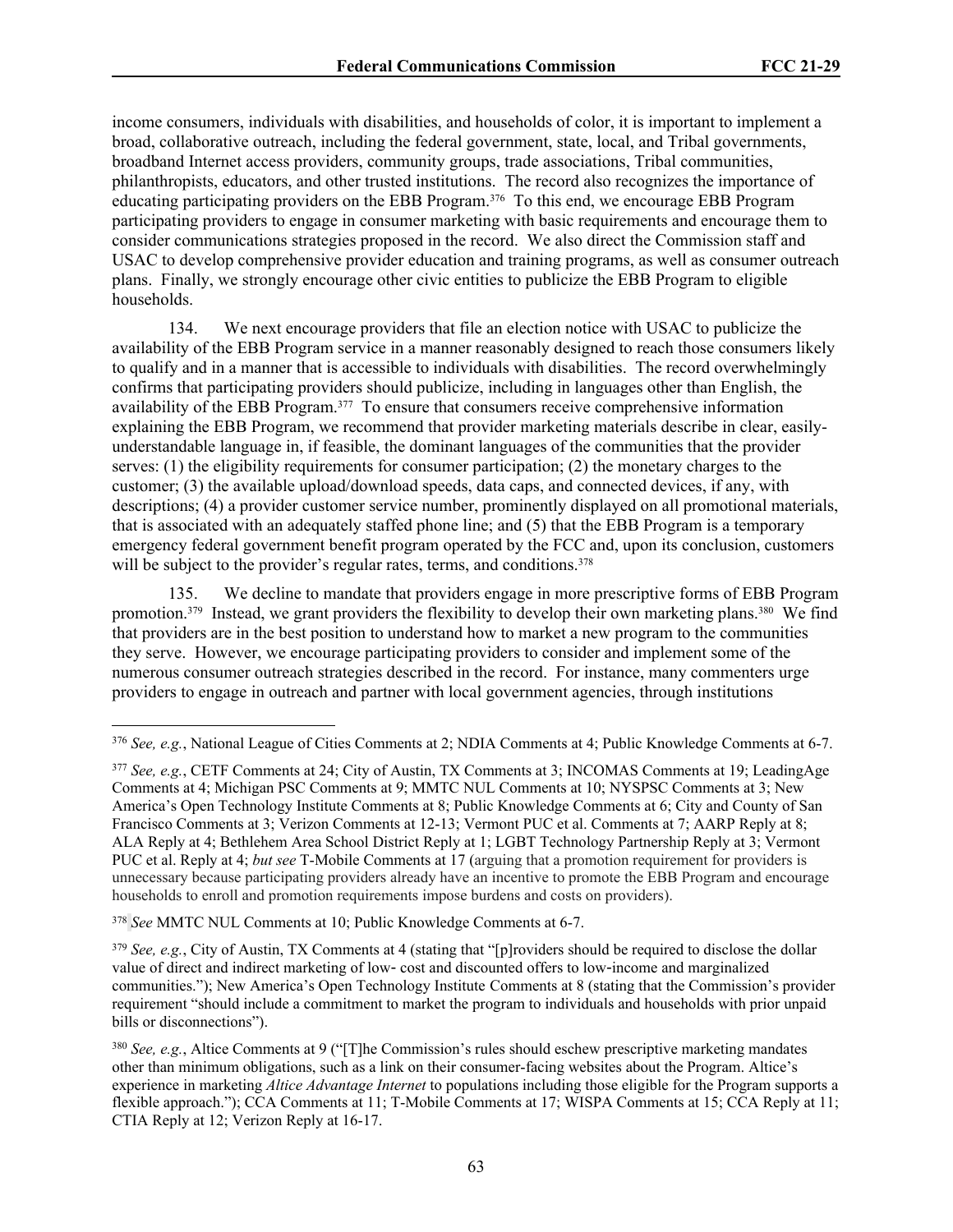providing basic needs to eligible populations, such as housing, food and transportation and healthcare, schools eligible for free or reduced lunch, school breakfast, and E‐Rate, libraries, and Tribal organizations.<sup>381</sup> The City of Seattle, Washington State Broadband Office, Seattle Public Schools District and Seattle Housing Authority recommend that providers without retail locations where they serve low-income customers partner with a commercial, nonprofit, or other community organizations to offer site-based information about low-cost offers for low-income communities.<sup>382</sup> Additionally, some commenters, recognizing that eligible households may not currently have access to broadband, encourage providers to use a variety of media outlets that target minority and low-income populations—including newspapers, television and radio stations, billboards, and Internet advertisements—to promote the EBB Program through Public Service Announcements and crawls that direct listeners and viewers specifically to where they can find local information on the program, learn which local providers are participating, and ways to contact those providers.383 Partnerships with disability organizations and other entities that frequently provide Internet access and technical assistance to people with disabilities are further encouraged by other commenters to publicize the EBB program.<sup>384</sup>

136. We also direct the Consumer and Governmental Affairs Bureau (CGB) to both to educate service providers on the EBB Program and to engage in consumer outreach to the largest possible number of eligible consumer participants. We further direct CGB and the Office of Native Affairs and Policy (ONAP) to coordinate to develop educational and informational communications and materials to advertise the EBB Program, such as a webpage and digital toolkit, in a printable format and translated into other languages, that can easily be accessed by service providers, organizations, and the public. The record demonstrates support for Commission-developed marketing materials—including charts, posters, flyers and messaging—that providers and other organizations can customize and share through email, social media and other channels.<sup>385</sup> We also support the idea raised by commenters that to promote the EBB Program, the Commission should work closely with, among others, Congressional offices, other federal agencies, state and local governments, community organizations, schools, and libraries.<sup>386</sup>

<sup>383</sup> Microsoft Comments at 7-8; MMTC NUL Comments at 10; Public Knowledge Comments at 6; NAB Reply at 1- 4. A "crawl" is a "text that advances very slowly across the bottom or top of the screen." *See Review of the Emergency Alert System*, 20 FCC Rcd 18625, 18657 & n.222 (rel. Nov. 10, 2005).

<sup>384</sup> AAPD Comments at 3.

<sup>381</sup> *See, e.g.*, CCUA Comments at 7 ("CCUA asks the Commission and USAC to collaborate with local governments to assist in this effort by providing information and materials that local governments and PEG channels can distribute or rely on in creating their own programming and informational campaigns. The Commission should also encourage private sector providers who are participating in the Program to work with local governments and PEG channels in raising awareness of the Program."); City of Austin, TX Comments at 4; Microsoft Comments at 8; City and County of San Francisco Comments at 3; City of Seattle, Washington State Broadband Office, et al*.* Comments at 14; Verizon Comments at 12-13; Native American YesWeCan Reply at 4-5.

<sup>382</sup> City of Seattle, Washington State Broadband Office, et al*.* Comments at 14.

<sup>385</sup> *See* CETF Comments at 15, 24; Hughes Network Systems Comments at 7; MMTC NUL Comments at 10; National League of Cities Comments at 1-2; NCTA Comments at 20; NCLC & UCC Comments at 11-12; NRECA Comments at 8; Public Knowledge Comments at 7; City of Seattle, Washington State Broadband Office, et al. Comments at 15; Verizon Comments at 12; Vermont PUC et al. Comments at 8; Wisconsin Department of Public Instruction Reply at 1-2.

<sup>386</sup> CETF Comments at 25-26; The Community Education Center of Elk & Cameron Counties Comments at 1; Common Sense Comments at 5; Greater DC ISOC Comments at 4-5; Hughes Network Systems Comments at 7; HTTP Comments at 3; Maine Department of Economic and Community Development/Connect Maine Authority Comments at 2; NATOA Comments at 6; NCTA Comments at 20; NCLC & UCC Comments at 11-12; Public Knowledge Comments at 7; SETDA et al. Comments at 2; Verizon Comments at 12-13; AARP Reply at 9; ALA Reply at 3; Broadband Infrastructure Office of NC Dep't of Information Technology Reply at 1-2; Internet Society Reply at 9; LGBT Technology Partnership Reply at 3; Public Knowledge Reply at 10; SHLB Reply at 4; Wisconsin Department of Public Instruction Reply at 1-2.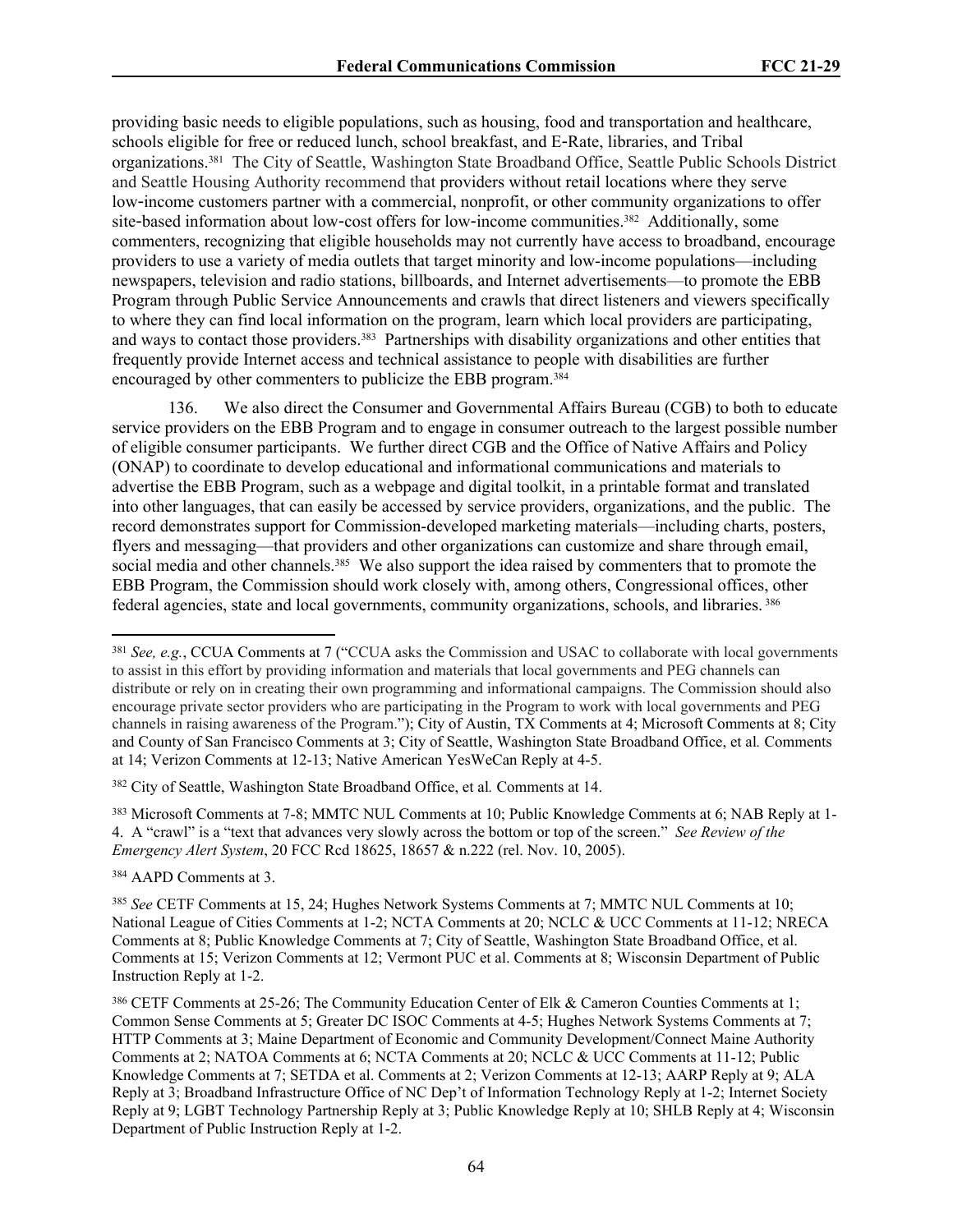137. We also direct USAC to develop and implement a communications strategy, under the oversight of the Bureau and CGB, to provide training and information necessary to successfully participate in the EBB Program to service providers—both ETCs and non-ETCs, Tribal communities and organizations, associations and consumer advocates, the E-Rate community, potential eligible consumers, and the public at large. The objective for the communications plan should be to ensure that both current and new stakeholders can learn about and successfully participate in the EBB Program and ensure discounts on broadband service and connected devices are efficiently and effectively provided to eligible consumers. We anticipate that USAC's communications strategy will include a dedicated, regularly updated webpage and other outreach methods including webinars, bulletins, email campaigns, and direct outreach to providers, eligible consumers, Tribal communities, schools, libraries, and other organizations that serve EBB Program eligible populations. The record overwhelmingly supports such wide-ranging communications efforts.387 To help ensure that households are aware of affordable broadband services for which they may likely qualify, we direct USAC to coordinate with state and federal partners, and community support organizations such as food banks to promote the availability of Lifeline as a supplement to the EBB Program or as an option when the benefit is eliminated. Indeed, commenters urge the Commission and USAC to work closely with congressional offices, coordinate with other federal agencies, state and local organization, Tribes, consumer-facing agencies, trade associations, schools, libraries, and hospitals that could assist with educating low-income consumers about the program and the provider options that are available as a result.<sup>388</sup> We strongly encourage CGB, WCB, and USAC to incorporate these recommendations into their outreach efforts.

138. Lastly, we strongly encourage other federal agencies, state and local governments, groups, and broadband offices, youth groups and organizations, schools and libraries to promote the EBB Program to eligible households. The Colorado Communications and Utility Alliance (CCUA) emphasizes that "local governments have ability to promote the EBBP through bill inserts, electronic notification to customers, company websites and social media."389 The CCUA, as well as the National Association of Telecommunications Officers and Advisors, point to the recent success of local governments and community organizations to provide a wide range of pandemic related information to citizens.390 Similarly, the City of Longmont, Colorado reports that it "has an arsenal of tools at its disposal to promote the availability of the EBBP, and is prepared to utilize them to the fullest extent."<sup>391</sup> Therefore, we agree with commenters that these entities that work with program eligible populations would be highly effective in raising awareness about the EBB Program.<sup>392</sup>

<sup>389</sup> CCUA Comments at 6.

<sup>390</sup> CCUA Comments at 6; NATOA Comments at 4.

<sup>387</sup> *See* CCUA Comments at 7; CETF Comments at 25; INCOMPAS Comments at 18-20; Microsoft Comments at 7; Michigan PSC Comments at 9; MMTC NUL Comments at 10-11; National League of Cities Comments at 1-2; NDIA Comments at 4; R Street comments at 6; City of Seattle, Washington State Broadband Office et al. Comments at 14; City and County of San Francisco Comment at 3; Vermont PUC et al. Comments at 8-9.

<sup>388</sup> *See* Benton Institute Comments at 39-40; CCUA Comments at 7 ("CCUA asks the Commission and USAC to collaborate with local governments to assist in this effort by providing information and materials that local governments and PEG channels can distribute or rely on in creating their own programming and informational campaigns."); CETF Comments at 25; INCOMPAS Comments at 18; MMTC NUL Comments at 10-11; NDIA Comments at 4-5; City and County of San Francisco Comments at 3.

<sup>391</sup> City of Longmont, CO Comments at 9; *see also* NATOA Comments at 5 ("[L]ocal governments already work with the communities most in need of the Program. They know how to reach these communities and have the tools to provide information in the most accessible format, including various languages and over a variety of mediums likely to be available to eligible households.").

<sup>392</sup> CETF Comments at 26-27; CCUA Comments at 6; City of Longmont, CO Comments at 9; City of Madison Comments at 2; Illinois Office of Broadband Comments at 4-6; Ohio Poverty Law Center Comments at 1; NATOA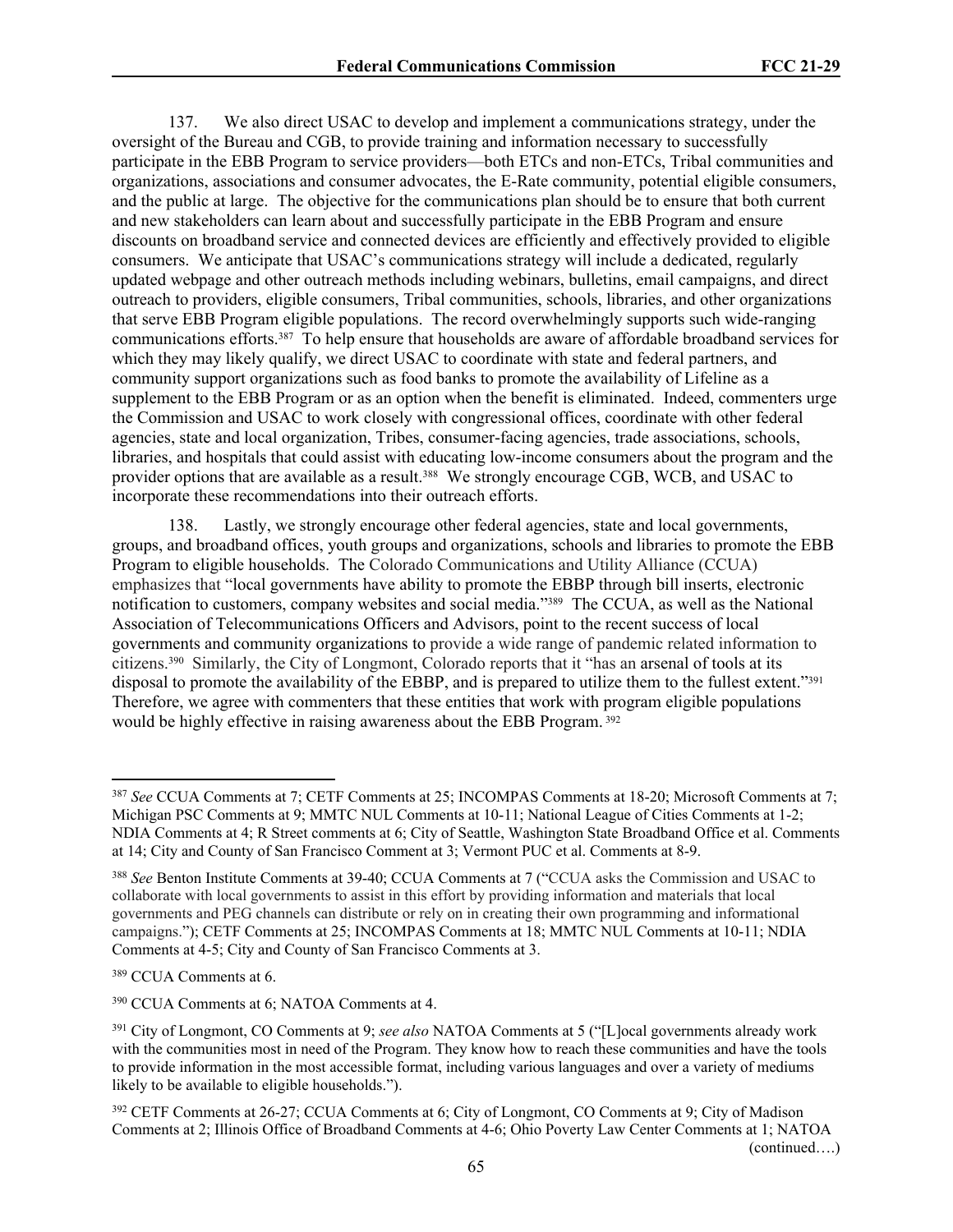## **G. Audits**

139. The Consolidated Appropriations Act requires the Commission to adopt audit requirements to ensure that participating providers are in compliance with the program rules and to prevent waste, fraud, and abuse in the EBB Program.393 A finding of waste, fraud, or abuse or an improper payment identified by the Commission or the Inspector General of the Commission must include (1) the name of the participating provider; (2) the amount of funding made available from the EBB Program to the provider; (3) the amount of funding determined to be an improper payment to the provider; (4) a description of to what extent funding made available from the EBB Program that was an improper payment was used for a reimbursement for a connected devise or a reimbursement for an internet service offering; (5) whether, in the case of a connected device, such device, or the value thereof, has been recovered; (6) whether any funding from the EBB Program was made available to a participating provider for an emergency broadband benefit for a person outside the eligible household; and (7) whether any funding from the EBB Program was made available to reimburse a participating provider for an emergency broadband benefit made available to an eligible household in which all members of such household necessary to satisfy the eligibility requirements were deceased.<sup>394</sup> Within one year of the date of the enactment of the Consolidated Appropriations Act, the Commission's Office of Inspector General must conduct an audit of the disbursements made to a representative sample of participating providers.<sup>395</sup> The record generally supports the use of audits to ensure compliance and accountability in the EBB Program.396 Multiple commenters urge the Commission to adopt audit requirements similar to those procedures used in the Lifeline program "to ensure compliance and to prevent waste, fraud, and abuse,"<sup>397</sup> and to focus our audit and fraud-prevention efforts on rule violations that occur at scale and that impact the largest number of consumers."398 Others contend that the current Lifeline audit process requires substantial reform<sup>399</sup> or support a more simplified version of the process that does not impede participation by households and providers400 or have an adverse impact on customer privacy and data security.401 Commenters agree that participating providers should be required to collect and retain documentation sufficient to support compliance with any certifications and that such record keeping requirements should be clearly defined.<sup>402</sup>

140. We agree with the commenters that it is imperative to require audits to confirm the integrity of the EBB Program and prevent fraud, waste, and abuse in the program. To that end, we delegate authority to the Office of the Managing Director (OMD) to develop and implement an

(Continued from previous page)

 $393$  Consolidated Appropriations Act, div. N, tit. IX, § 904 (b)(7).

<sup>394</sup> *Id*.

<sup>395</sup> *Id.* § 904 (b)(8).

<sup>396</sup> CETF Comments at 26; 98 Small Broadband Providers Comments at 2; NaLA Comments at 21; NCLC & UCC Comments at 14; IL Office of Broadband Reply at 5-6.

<sup>397</sup> INCOMPAS Comments at 20; *see also* City of Longmont, CO Comments at 11; Hughes Network Systems Comments at 8; WISPA Comments at 14.

<sup>398</sup> NCLC & UCC Comments at 14.

<sup>399</sup> NaLA Comments at 20.

<sup>400</sup> ACA Connects Comments at 25-26; EBBC Comments at 15; Hughes Network Systems Comments at 8; MMTC NUL Comments at 14; ITIF Comments at 3; Mobile Comments at 18.

<sup>401</sup> ACA Connects Comments at 25-26.

<sup>402</sup> AT&T Comments at 5; ACA Connects Comments at 25-26; FastMesh Comments at 3; WISPA Comments at 14; IL Office of Broadband Reply at 5-6.

Comments at 4-5; NDIA Comments at 4-5; City of Seattle, Washington State Broadband Office, et al. Comments at 14; City and County of San Francisco Comments at 3; ALA Reply at 2-3; NATOA Reply at 2.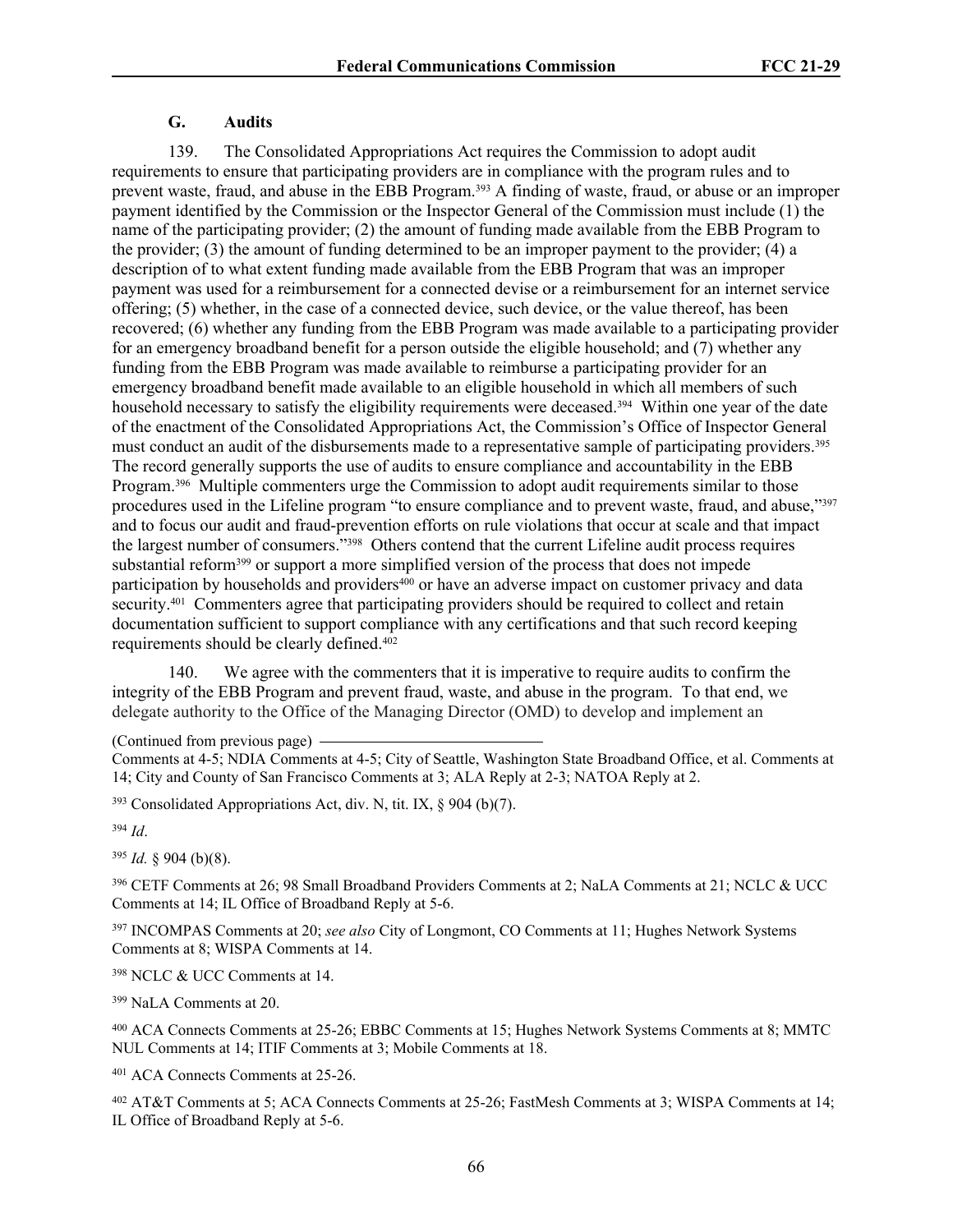audit process of participating providers that complies with all requirements in sections 904(b)(7) and (8) of the Consolidated Appropriations Act.403 OMD may obtain the assistance of third parties, including but not limited to USAC, in carrying out this effort. Consistent with our experience regarding the Universal Service Fund, we find that audits are the most effective way to ensure compliance with our rule requirements.<sup>404</sup>

## **H. Enforcement**

141. The Consolidated Appropriations Act provides that a violation of its section 904, which establishes the EBB Program, or any regulation promulgated under that section "shall be treated as a violation of the Communications Act of 1934 or a regulation promulgated under such Act."405 The Commission is compelled to enforce this section and the associated regulations "in the same manner, by the same means, and with the same jurisdiction, powers, and duties as though all applicable terms and provisions of the Communications act of 1934 were incorporated into and made a part of this section."<sup>406</sup> In the *Public Notice*, the Bureau sought comment on the authority of the Commission to impose administrative forfeitures and other penalties on program participants found to be in violation of the program rules and requirements.407 The record largely supports the application of our existing enforcement powers, including imposing administrative forfeitures and other penalties on participating providers that violate the program rules and requirements, to protect the integrity of the EBB Program.<sup>408</sup> The National Lifeline Association urges that "[a]ny proposed forfeitures under the [EBB Program] rules should be based on reasonable recoveries for rule violations and three times the amount of harm to the [EBB Program] (treble damages) for cases of actual fraud."409 T-Mobile argues that in order to avoid discouraging providers from participating in the EBB Program, the Commission should not treat a violation of its other rules as a basis for withholding EBB Program funding from participants.<sup>410</sup> Consistent with this statutory direction and the record, we will use the Commission's existing, statutorily permitted enforcement powers to initiate investigations and impose administrative forfeitures. In addition, we will apply the Commission's suspension and debarment rules currently applicable to the USF program to EBB Program participating providers.411 We will also withhold EBB Program funds from participants found to be in violation of the EBB Program rules, if appropriate, and will also seek to recoup improperly disbursed funds, in addition to appropriate enforcement penalties.<sup>412</sup> We find that these enforcement mechanisms sufficiently balance the need for widespread participation in the EBB Program

<sup>406</sup> *Id*.

<sup>407</sup> *Public Notice* at 11.

<sup>408</sup> *See* Altice Comments at 11; California Emergency Technology Fund Comments at 27; City of Longmont, CO Comments at 11; NCLC and UCC Comments at 14; 98 Small Broadband Providers Comments at 2; WISPA Comments at 14.

<sup>409</sup> NaLA Comments at 19.

<sup>410</sup> T-Mobile Comments at 21-22. *But see* CETF Comments at 27 (recommending that providers who have previously been found to violate state and federal Lifeline program rules be made ineligible for [EBBP] participation").

<sup>411</sup> 47 CFR § 54.8.

<sup>403</sup> Consolidated Appropriations Act, div. N, tit. IX, §§ 904(b)(7)-(8).

<sup>404</sup> *See* Secure and Trusted Communications Networks Act of 2019, Pub. L. No. 116-124, 133 Stat. 158, § 4(e)(3)(A) (2020) (codified as amended at 47 U.S.C. §§ 1601–1609) (Secure Networks Act); *Protecting Against National Security Threats to the Communications Supply Chain Through FCC Programs*, WC Docket No. 18-89, Report and Order, Further Notice of Proposed Rulemaking, and Order, 34 FCC Rcd 11423, 11454, para. 80 (2019) (2019 Supply Chain Order and Further Notice).

<sup>&</sup>lt;sup>405</sup> Consolidated Appropriations Act, div. N, tit. IX,  $\frac{6}{904(g)}$ .

<sup>412</sup> *See also* 47 CFR Part 1, Subpart O (Collection of Claims Owed the United States).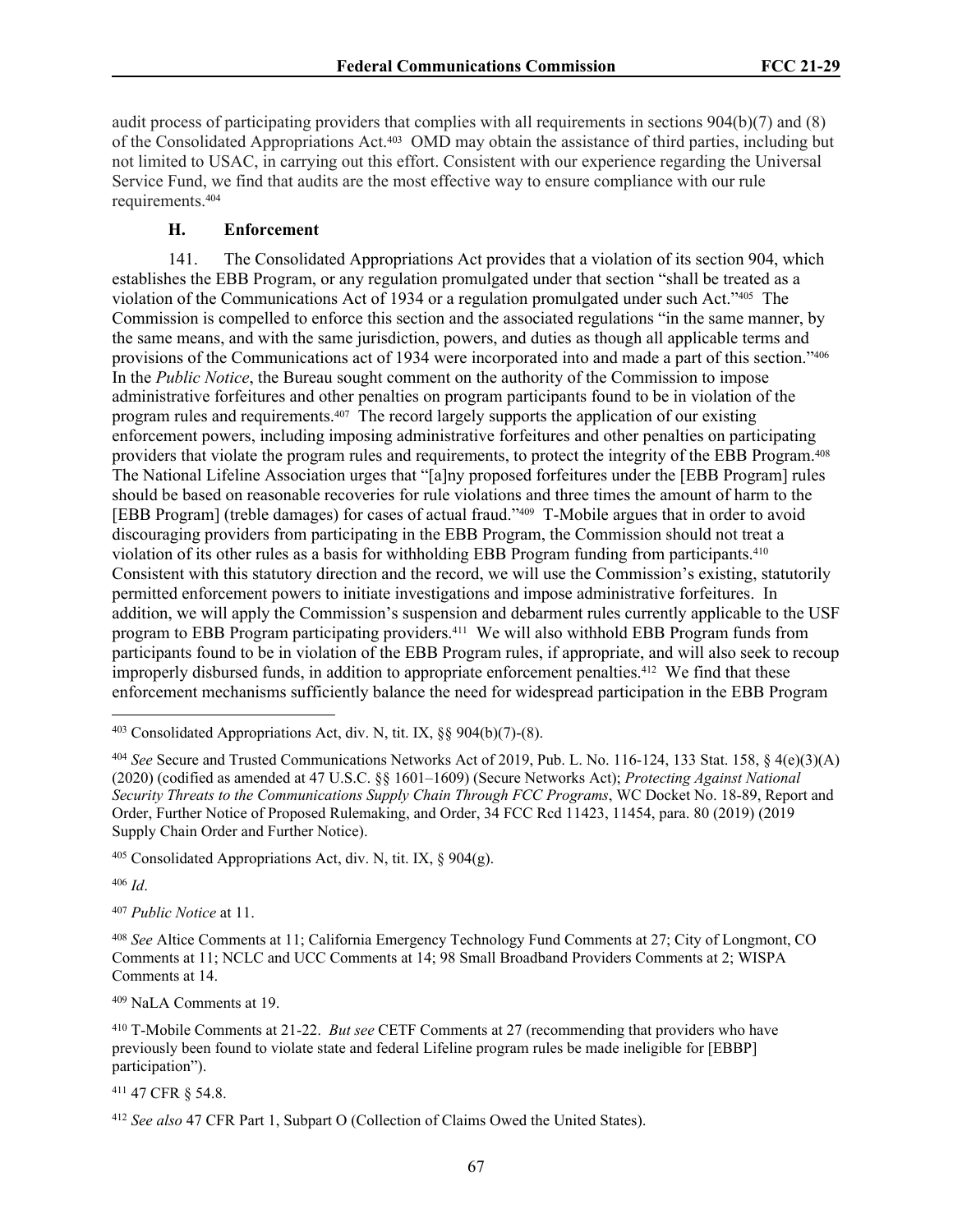with the importance of maintaining the program's integrity.

#### **I. Application of Other Part 54 Regulations**

142. We use the authority granted by the Consolidated Appropriations Act to apply portions of part 54 of title 47, Code of Federal Regulations—pertaining to definitions, de-enrollment, program integrity, and the use of USAC—to the EBB Program.<sup>413</sup>

143. *Subpart E*. Due to similarities between the programs and the use of certain USAC Lifeline systems to administer the EBB Program, we elect to apply select portions of the regulations that control the Lifeline program to the EBB Program. Specifically, we apply the following definitions in section 54.400 to the EBB Program, subject to the further interpretations expounded upon in this Order: (f) income; (g) duplicative support; (h) household; (i) National Lifeline Accountability Database of Database; (j) Qualifying assistance program; (k) Direct service; (l) Broadband Internet access service; (o) National Lifeline Eligibility Verifier; and (p) Enrollment representatives.414 Maintaining uniform definitions across the two programs will facilitate a quick launch and efficient administration for the Commission, USAC, and participating providers. What is more, we limit application of the Lifeline rules to those specifically enumerated in this Order to balance the need of ensuring that the EBB Program has adequate guidelines and parameters with the concern of chilling participation by providing a complex framework that may be unfamiliar to new providers or serve as a bar to participation in this temporary program.

144. We also elect to apply relevant subsections of section 54.404, outlining carrier interactions with the NLAD, and portions of section 54.405 of the Commission's rules to the EBB Program concerning carrier obligations and de-enrollment. Specifically, we apply rule  $54.405(e)(1)$ ,  $(2)$ , and (5), for de-enrollments generally, de-enrollments for duplicative support, and de-enrollments requested by the subscriber, respectively.415 In the definition for de-enrollment requested by the subscriber, we direct USAC to accept and process de-enrollment requests directly from EBB Program subscribers, and to notify the subscriber's provider when such a de-enrollment occurs. This additional method for de-enrollment by subscribers will assist in administering funds efficiently and provide further certainty to participants regarding their ability to transition out of this temporary program.<sup>416</sup>

145. For de-enrollment for non-usage, however, we adopt a modified requirement—as permitted by the Consolidated Appropriations Act<sup>417</sup>—to adapt to the unique circumstances provided by the pandemic, the limited duration of the EBB Program, and the participation of non-ETC providers that may not have already designed processes to comport with the specific Lifeline usage requirements. Accordingly, we require that providers submit a certification in their reimbursement claim that every subscriber claimed has used their supported service, as defined in section 54.407(c)(2) of the Lifeline rules, at least once during the service month being claimed.418 Providers must retain documentation demonstrating the subscriber monthly usage amounts to support this certification. We do not adopt for the EBB Program the notice and de-enrollment process required in the Lifeline program rules, but

<sup>413</sup> *See* Consolidated Appropriations Act, div. N, tit. IX, § 904(f).

<sup>&</sup>lt;sup>414</sup> 47 CFR §§ 54.400(f), (g), (h), (i), (j), (k), (l), (o), and (p).

<sup>415</sup> 47 CFR §§ 54.405(e)(1), (2), and (5).

<sup>416</sup> Several comments raise consumer concerns of distrust in government programs and a fear of hidden fees and commitments. *See, e.g.*, State E-rate Coordinators Alliance Comments at 3; Colorado Communications and Utility Alliance Comments at 6; Greater Washington DC Chapter of the Internet Society Comments at 4-5. By permitting subscribers to directly communicate with USAC to de-enroll at any time, we aim to remove a layer of concern about participating in this temporary program.

<sup>417</sup> *See* Consolidated Appropriations Act, div. N, tit. IX, § 904(f).

<sup>418</sup> *See also supra* Section III(E).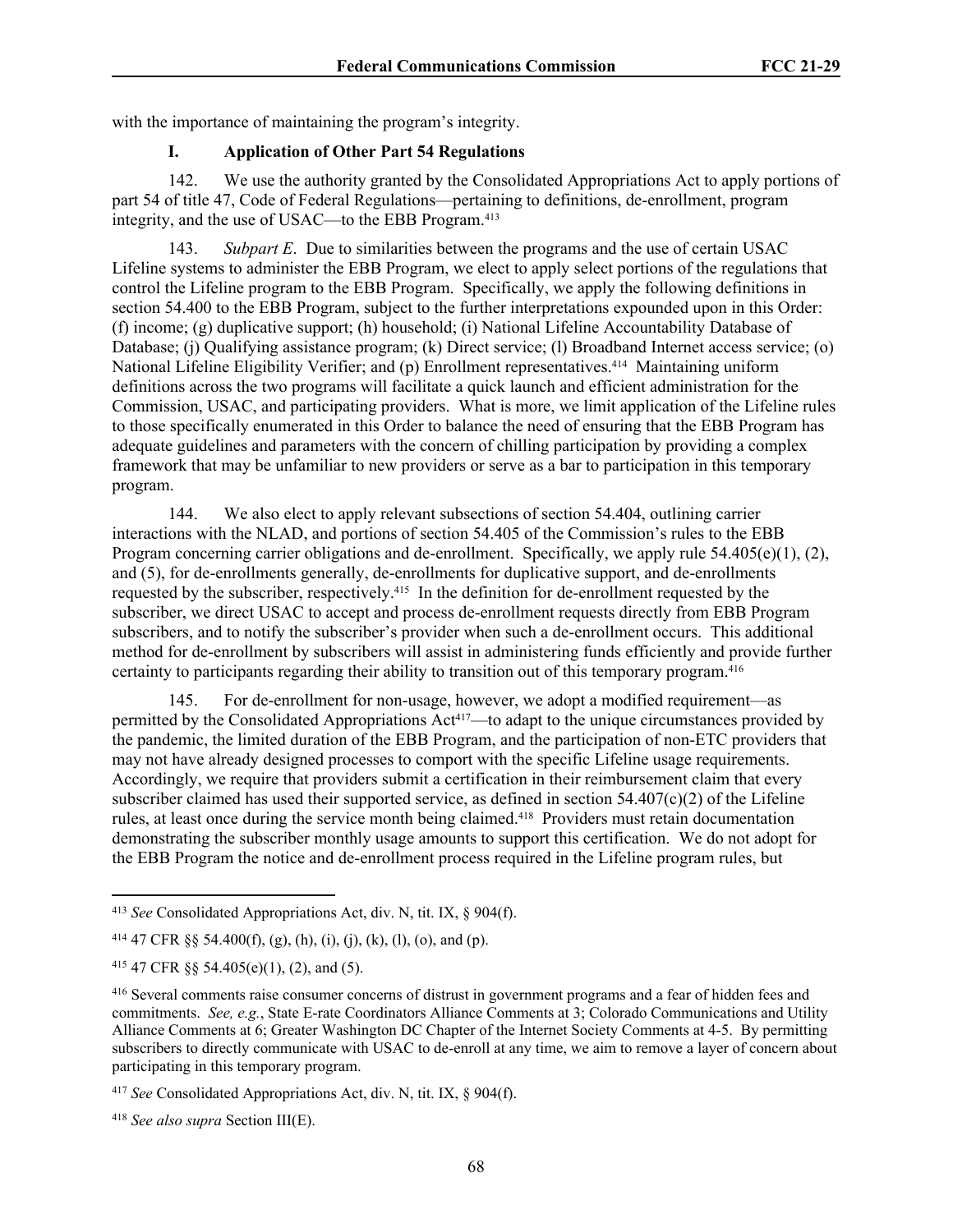participating providers that fail to resolve non-usage by households enrolled in the EBB Program will be unable to claim the program benefit for those households. This modification ensures that the limited funds provided by the Consolidated Appropriations Act will reach those whose needs are greatest by protecting against supporting unused service.

146. Additionally, we adopt for the EBB Program a modification of the subscriber eligibility determination and certification found in section 54.410 of the Lifeline rules, and require all participating providers to implement policies and procedures for ensuring that their EBB Program households are eligible to receive the Emergency Broadband Benefit.419 Accordingly, a provider may not provide a consumer with an activated device that it represents enables use of Emergency Broadband Benefitsupported service, nor may it activate service that it represents to be Emergency Broadband Benefitsupported service, unless and until it has: (1) Confirmed that the household is an eligible household pursuant to section III(B) of this Order, and; (2) Completed the eligibility determination and certification required by section III(B), and any other necessary enrollment steps expounded upon in this Order. We find that these preventative measures provide a front-end guard against the improper use of the limited funds provided by the Consolidated Appropriations Act, and protect against waste, fraud, and abuse.

147. To further ensure program integrity, we apply the following sections of the Lifeline rules to the EBB Program: section 54.407(a),  $(c)(2)(i)-(v)$ , (d) and (e), pertaining to the number of participants as of the first of the month (snapshot),<sup>420</sup> the definition of service usage, reimbursement certifications, and records; section 54.417, pertaining to recordkeeping requirements; and, section 54.419, pertaining to the validity of e-signatures.421 We note that these rule sections, as applied to the EBB Program, are the subject of more detailed discussions in this Order.<sup>422</sup> We also require participating providers that use enrollment representatives to comply with the Representative Accountability Database registration requirement established in sections 54.400(p) and 54.406(a) of the Commission's Lifeline program rules.423 Requiring registration for employees, agents, contractors, or subcontractors of participating providers or their third-party entities prior to those personnel providing information to the USAC systems will bolster the security of the system and help monitor for suspected non-compliance in program activity. However, we decline to apply section 54.406(b) to avoid discouraging provider participation and diminishing consumer choice in the Program.<sup>424</sup>

148. The record supports the use of these Lifeline rules in implementing the EBB Program, including the use of the National Verifier, NLAD, RAD, snapshot dates and process, and de-enrollment requirements and deadlines.425 We agree with commenters that these established processes will assist in

<sup>422</sup> *See, e.g.*, *supra* Section III(E).

<sup>423</sup> 47 CFR §§ 54.400(p), 54.406(a).

<sup>424</sup> *See* 47 CFR § 54.406(b).

<sup>419</sup> *See* 47 CFR § 54.410.

 $420$  The clauses in 47 CFR § 54.407(a) pertaining to NLAD opt-out states will not apply in the EBB Program because states do not have the option of opting out of the EBB Program duplicate check.

<sup>421</sup> 47 CFR §§ 54.407(a), 54.417, and 54.419.

<sup>425</sup> *See, e.g.*, NaLA Comments at 14-15 (supporting use of Lifeline rules to support use of the National Verifier, National Lifeline Accountability Database, Representative Accountability Database, snapshot dates and process, and de-enrollment requirements and deadlines); NTCA – The Rural Broadband Association Comments at 5 (recommending adoption of "EBB rules that mirror those in effect for the Lifeline program to the greatest extent possible"); Q Link and NaLA Ex Parte Letter at 2 (supporting use of the National Verifier—with verification changes, National Lifeline Accountability Database, and Lifeline Claims System; commenting against non-usage rules); T-Mobile Comments at 17 (supporting provider option to use existing databases for the Lifeline program, but not requiring use, and supporting use of the snapshot rule); Center for Democracy & Technology Comments at 10 (supporting non-usage rules that do not require deriving data about specific site content); NCLC and United Church of Christ Comments at ii (supporting program integrity measures and many Lifeline rules, except non-usage rules); (continued….)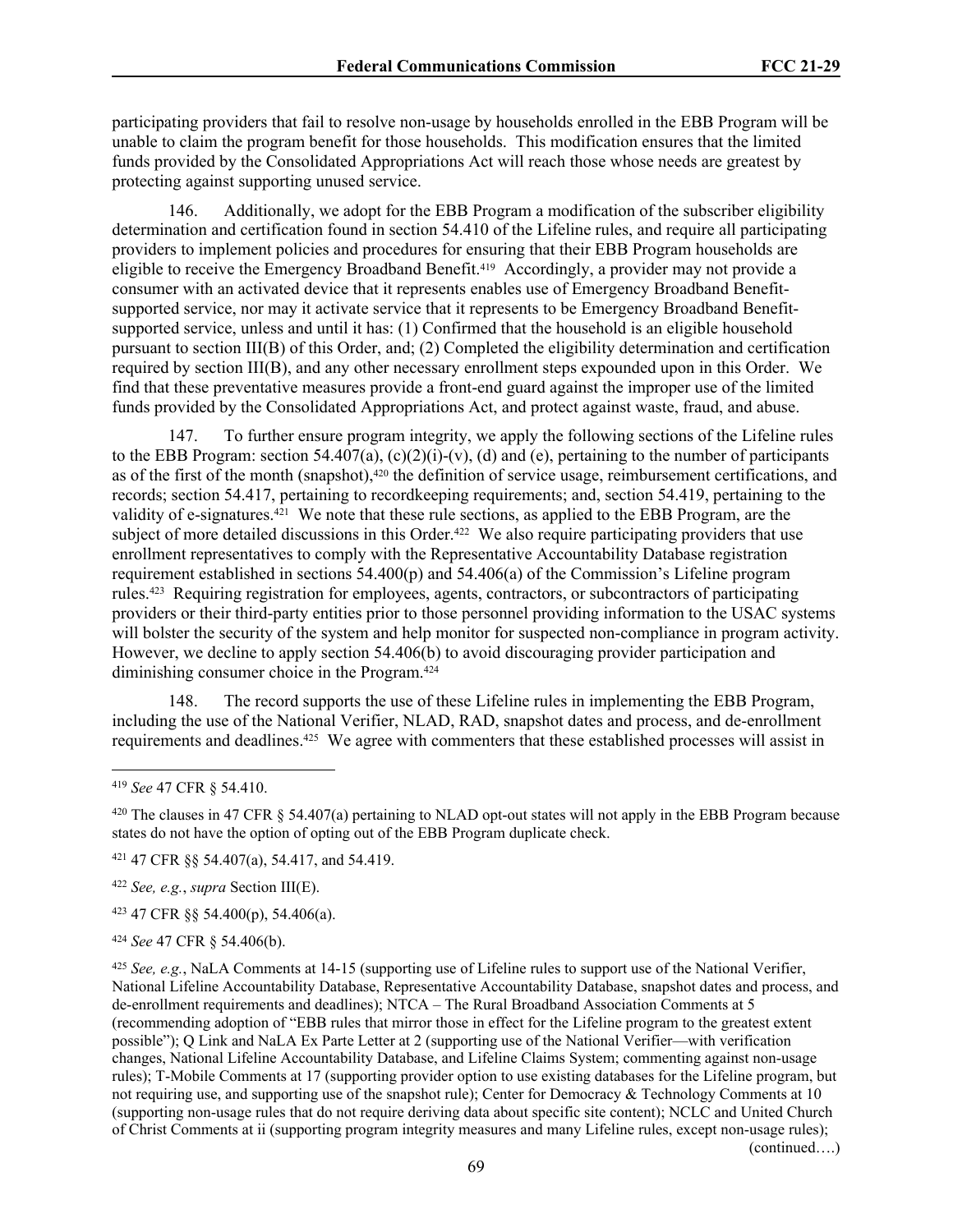the quick and efficient implementation of the EBB Program while protecting against waste, fraud, and abuse.

149. *Use of USAC*. We also use the authority granted by the Consolidated Appropriations Act to avail ourselves of USAC's services to implement the EBB Program, including administering approvals and elections of participating providers426 and determinations of household eligibility, including whether a household resides on Tribal lands, by relying upon USAC-administrated processes and systems, including the National Verifier, NLAD, RAD, and LCS for the provider reimbursement process, call centers for program support, provider and consumer outreach, and conducting program integrity reviews. The record supports using USAC and its processes for the efficient and effective administration of the program, and we believe USAC's experience administering the Lifeline program makes USAC uniquely situated to be the administrator of the EBB Program.<sup>427</sup>

150. *Subpart H*. We next apply section 54.702(c) of the Commission's rules to the EBB Program as well, preventing USAC from making policy, interpreting unclear statutes or rules relied upon to implement the EBB Program, or interpreting the intent of Congress.428 Additionally, we grant USAC the authority to conduct program audits of contributors and providers, as provided in section 54.707.<sup>429</sup> This grant, however, is subject to our further direction as set forth in section III(G) of this Order.

151. *Subpart I.* Lastly, we provide a path for recourse to parties aggrieved by decisions issued by USAC. Specifically, we require review of decisions issued by USAC to follow the requirements set forth in Subpart I.430 We find these existing processes sufficient to provide meaningful review of decisions issued by USAC during the EBB Program.

# **J. Delegations to the Bureau and Office of Managing Director**

152. We delegate authority to the Bureau and OMD to make necessary adjustments to the program administration and to provide additional detail and specificity to the requirements of the EBB Program to conform with the intent of this Order and ensure the efficient functioning of the program.

153. In addition, we delegate financial oversight of this program to the Commission's Managing Director and direct the Office of the Managing Director (OMD) to work in coordination with the Bureau to ensure that all financial aspects of the program have adequate internal controls. These duties fall within OMD's current delegated authority to ensure that the Commission operates in accordance with federal financial statutes and guidance.<sup>431</sup> Such financial oversight must be consistent

<sup>426</sup> *See* Consolidated Appropriations Act, div. N, tit. IX, § 904(i)(5).

<sup>427</sup> CETF Comments at 27; *see also* Cherokee Comments at 1; INCOMPAS Comments at 20; NARUC Comment at 7; NDIA Comments at 3-4; NaLA Comments at 15; NTCA Comments at 10, Oregon State Treasury Comments at 1- 2; State E-rate Coordinators Alliance Comments at 6; CETF Comments at 27.

<sup>428</sup> 47 CFR § 54.702(c).

<sup>429</sup> 47 CFR § 54.707.

<sup>430</sup> 47 CFR § 54.719-25.

 $431$  47 CFR § 0.11(a)(3)-(4) (stating that OMD will "[a]ssist the Chairman in carrying out the administrative and executive responsibilities" and "[a]dvise the Chairman and Commission on management, administrative, and related (continued….)

<sup>(</sup>Continued from previous page)

*see also* NTCA – The Internet & Television Association Comments at 21-22 (suggesting non-usage rules are unnecessary given the short-term nature of the program); DigitalC Comments at 14 (suggesting non-usage rules would be burdensome); City and County of San Francisco Comments at 3 (suggesting rules on measuring data usage unnecessary for short-term program); American Association of People with Disabilities comments at 3 (supporting non-usage period of 180 days); Verizon Reply at 11 (suggesting non-usage not apply because of the temporary nature of the program); TracFone Reply at 18-20 (conveying general support for application of Lifeline rules to administer the EBB Program, and suggesting extension of the non-usage period from 30 to 180 days to ensure funds are used on services actually utilized).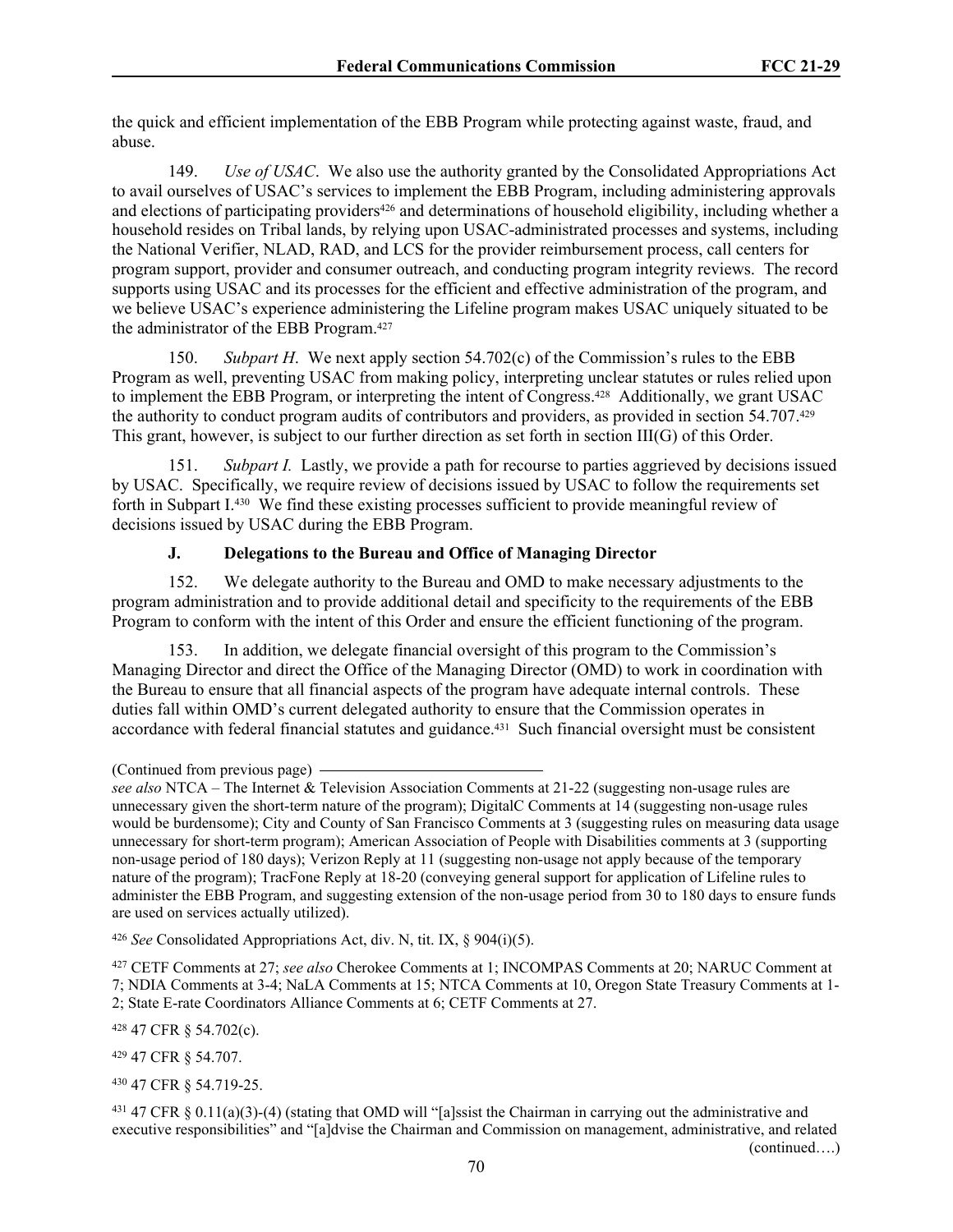with the rules adopted in this order. OMD performs this role with respect to USAC's administration of the Commission's Universal Service programs,<sup>432</sup> and the Covid-19 Telehealth program,<sup>433</sup> and we anticipate that OMD will leverage existing policies and procedures, to the extent practicable and consistent with section 904,434 to ensure the efficient and effective management of the program. Finally, we note that OMD is required to consult with the Bureau on any policy matters affecting the program, consistent with section 0.91(a) of the Commission's rules. OMD, in coordination with the Bureau, may issue additional directions to USAC and program participants in furtherance of its responsibilities.

154. In its administration of the Program, USAC is directed to comply with, on an ongoing basis, all applicable laws and Federal government guidance on privacy and information security standards and requirements, such as the Privacy Act, 435 relevant provisions in the Federal Information Security Modernization Act of 2014, 436 National Institute of Standards and Technology publications, and Office of Management and Budget guidance.

155. We recognize that, once implementation of the EBB Program begins, the Commission or USAC may encounter unforeseen issues or problems with the administration that will need to be resolved. To achieve widespread participation by eligible households in the EBB Program, we delegate this authority to Commission staff to address and resolve such issues.

## **IV. PROCEDURAL MATTERS**

156. *Regulatory Flexibility Act*. The Regulatory Flexibility Act of 1980, as amended (RFA), requires that an agency prepare a final regulatory flexibility analysis "whenever an agency promulgates a final rule under [5 U.S.C. § 553], after being required by that section or any other law to publish a general notice of proposed rulemaking."437 Pursuant to the Consolidated Appropriations Act, section 553 does

(Continued from previous page)

matters; review and evaluate the programs and procedures of the Commission; initiate action or make recommendations as may be necessary to administer the Communications Act most effectively in the public interest"); 47 CFR  $\S 0.11(a)(8)$  (stating that OMD's current responsibility is to "[p] lan and manage the administrative affairs of the Commission with respect to the functions of . . . budget and financial management"); 47 CFR  $\S$  0.5(e) (requiring Bureau and Office coordination with OMD on recommendations "that may affect agency compliance with Federal financial management requirements").

<sup>432</sup> *See, e.g*., Memorandum of Understanding Between the Federal Communications Commission and the Universal Service Administrative Company (Dec. 19, 2018) <https://www.fcc.gov/sites/default/files/usac-mou.pdf>(stating that the Commission is responsible for the effective and efficient management and oversight of the USF, including USF policy decisions, and USAC is responsible for the effective administration of the programs).

<sup>433</sup> *COVID-19 Telehealth Program*, WC Docket No. 20-89, Report and Order, FCC 21-24, para. 8 (rel. February 2, 2021).

<sup>434</sup> Examples of differences between the programs with respect to fiscal matters include the fact that while the Universal Service Fund is a permanent indefinite appropriation and has a temporary exemption from the Antideficiency Act, the funds appropriated for the EBB Program are definite in amount and are subject to the Antideficiency Act, which is codified as amended at 31 U.S.C. §§ 1341, 1342, 1351, and 1517. In addition, the CARES Act oversight provisions have been incorporated by reference in the Consolidated Appropriations Act and would apply to this program. Consolidated Appropriations Act, 2021, H.R. 133, div. O, tit. VIII—Pandemic Response Accountability Committee Amendments § 801, Amendment to the Pandemic Response Accountability Committee (2020).

<sup>435</sup> 5 U.S.C. § 552a.

<sup>436</sup> The Federal Information Security Management Act of 2002 (FISMA), enacted as Title III, E-Government Act of 2002, Pub. L. No. 107-347, 116 Stat. 2899, 2946 (Dec. 17, 2002), was subsequently modified by the Federal Information Security Modernization Act of 2014 (Pub. L. No. 113-283, Dec. 18, 2014). As modified, FISMA is codified at 44 U.S.C. §§ 3551 *et seq*.

437 5 U.S.C. § 604(a).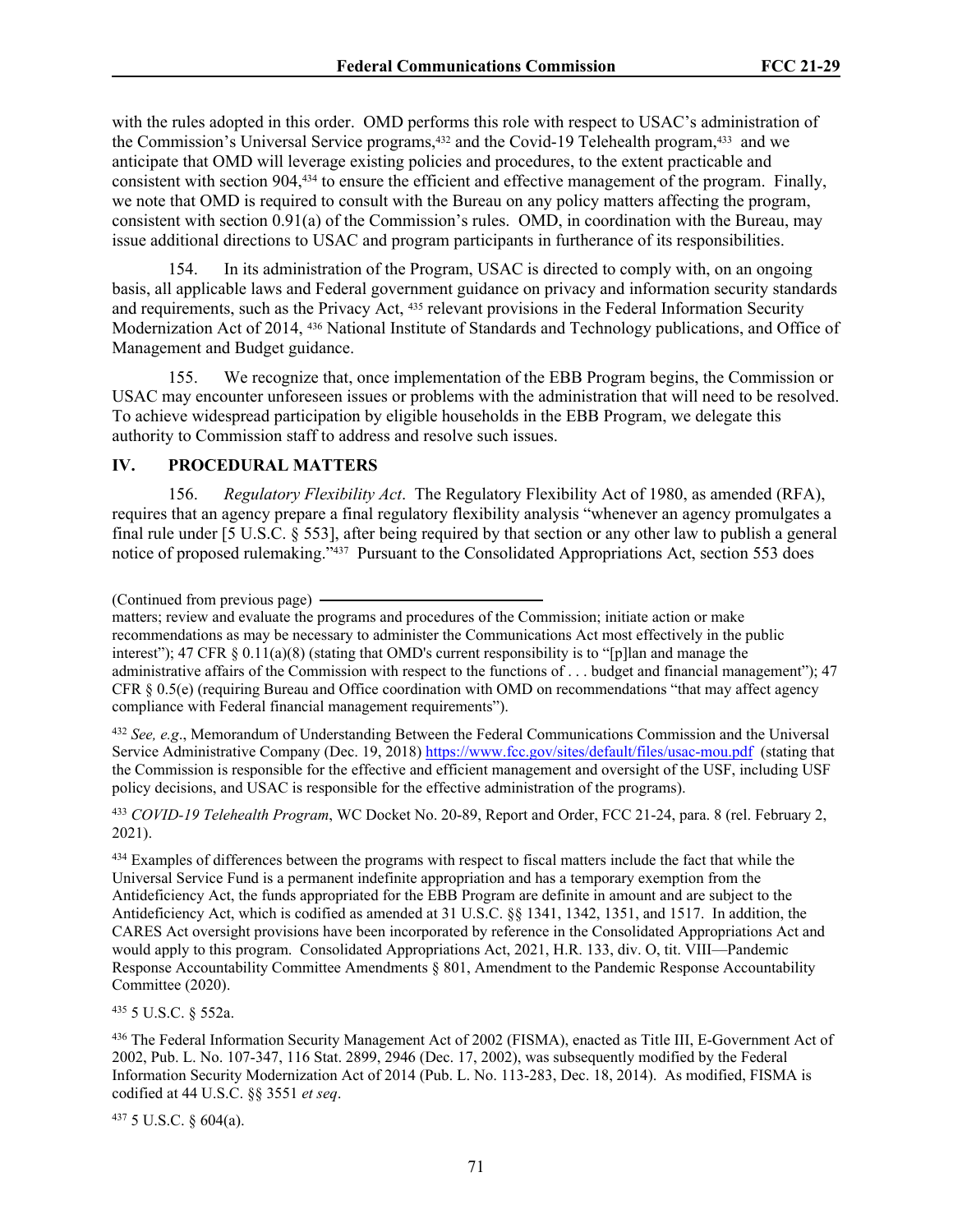not apply to the rulemaking proceeding implementing the EBB Program.438 Accordingly, no Final Regulatory Flexibility Analysis is required for this Report and Order.

157. *Congressional Review Act*. The Commission has determined, and the Administrator of the Office of Information and Regulatory Affairs, Office of Management and Budget (OMB), concurs, that the regulations implementing the EBB Program are a "major rule" under the Congressional Review Act, 5 U.S.C. § 804(2). By exempting this rulemaking proceeding from the notice and comment provisions of the Administrative Procedure Act, 5 U.S.C. § 553(b), we conclude that Congress has determined notice and public procedure under the Administrative Procedure Act to be impracticable, unnecessary, or contrary to the public interest. In addition, the exemption of this proceeding from the Administrative Procedure Act requirement that rules cannot become effective until 30 days after publication in the Federal Register, 5 U.S.C. § 553(d), demonstrates Congressional intent that the rules we adopt shall become effective without delay. Accordingly, the Commission finds for good cause that notice and public procedure on the rules adopted herein are impracticable, unnecessary, or contrary to the public interest, and therefore this Report and Order will become effective immediately upon release pursuant to 5 U.S.C. § 808(2). The Commission will send a copy of this Report and Order to Congress and the Government Accountability Office pursuant to 5 U.S.C. § 801(a)(1)(A).

158. *Paperwork Reduction Act.* Pursuant to section 904(h)(2) of the Consolidated Appropriations Act, the collection of information sponsored or conducted under the regulations promulgated in this Report and Order is deemed not to constitute a collection of information for the purposes of the Paperwork Reduction Act, 44 U.S.C. §§ 3501-3521.<sup>439</sup>

## **V. ORDERING CLAUSES**

159. Accordingly, IT IS ORDERED that, pursuant to the authority contained in Section 904 of Division N, Title IX of the Consolidated Appropriations Act, 2021, Pub. L. No 116-260, 134 Stat. 1182, this Report and Order IS ADOPTED and SHALL BECOME EFFECTIVE upon release.

160. IT IS FURTHER ORDERED that the Commission SHALL SEND a copy of this Report and Order to the Congress and the Government Accountability Office pursuant to the Congressional Review Act, *see* 5 U.S.C. § 801(a)(1)(A).

### FEDERAL COMMUNICATIONS COMMISSION

Marlene H. Dortch Secretary

<sup>438</sup> *See* Consolidated Appropriations Act, div. N, tit. IX, § 904(h)(1).

<sup>439</sup> *See id.* § 904(h)(2).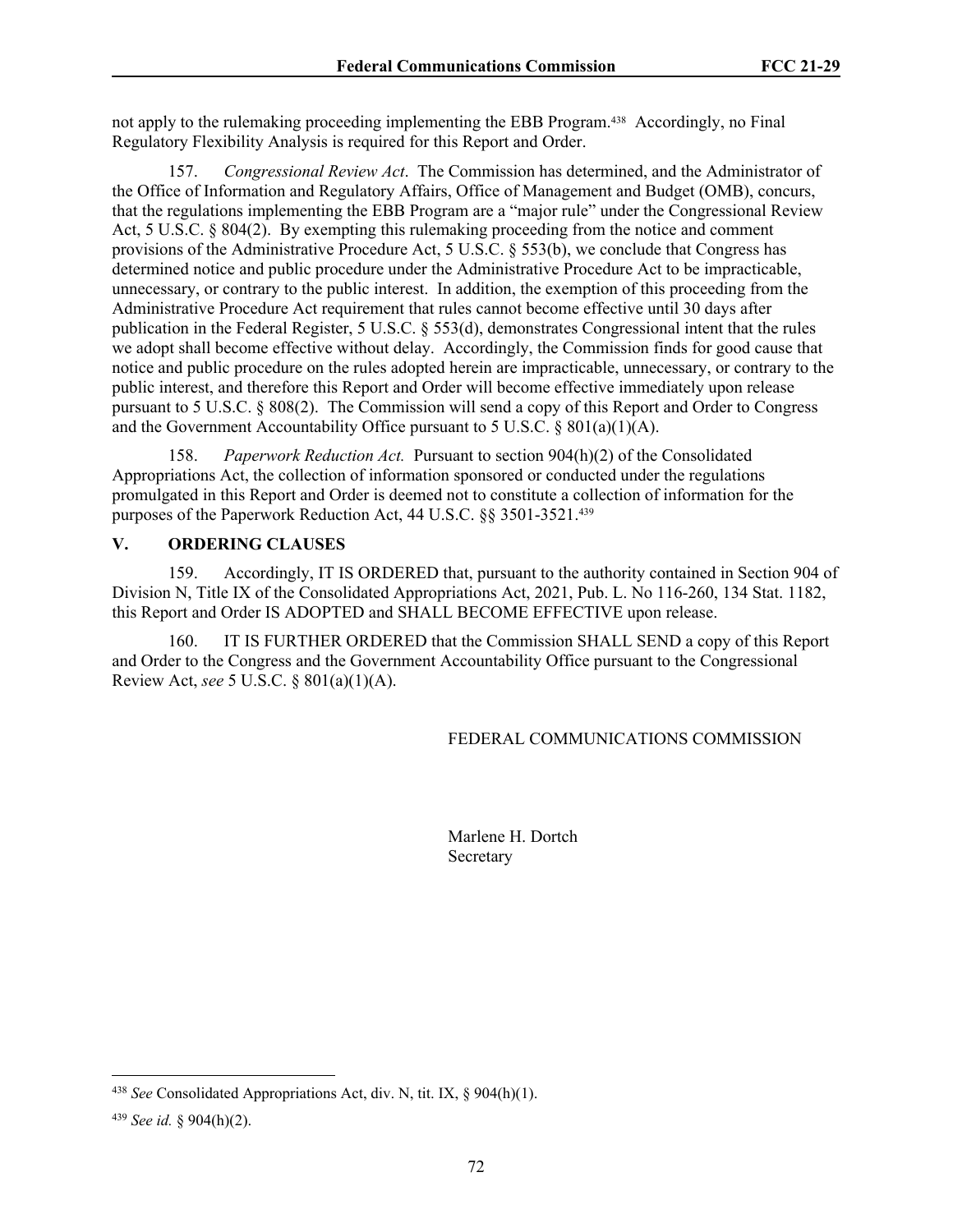# **APPENDIX A**

## **Final Rules**

For the reasons set forth above, Part 54 of Title 47 of the Code of Federal Regulations is amended as follows:

## **PART 54 – UNIVERSAL SERVICE**

1. Add new Subpart P to part 54 to read as follows:

# **Subpart P—Emergency Broadband Benefit Program**

**Sec.**

- 54.1600 Definitions
- 54.1601 Participating providers
- 54.1602 Emergency Broadband Benefit
- 54.1603 Emergency Broadband Benefit Program support amount
- 54.1604 Participating provider obligation to offer Emergency Broadband Benefit Program
- 54.1605 Household qualification for Emergency Broadband Benefit Program
- 54.1606 Household eligibility determinations
- 54.1607 Enrollment representative registration
- 54.1608 Reimbursement for providing Emergency Broadband Benefit Program discount
- 54.1609 De-enrollment from the Emergency Broadband Benefit Program
- 54.1610 Expiration of Emergency Broadband Benefit Program
- 54.1611 Recordkeeping requirements
- 54.1612 Validity of electronic signatures

## **§ 54.1600 Definitions.**

(a) *Broadband Internet access service*. The term ''broadband Internet access service'' has the meaning given such term in section 8.1(b) of title 47, Code of Federal Regulations, or any successor regulation.

(b) *Broadband provider*. The term ''broadband provider'' means a provider of broadband Internet access service.

- (c) *Commission*. The term ''Commission'' means the Federal Communications Commission.
- (d) *Connected device*. The term ''connected device'' means a laptop or desktop computer or a tablet.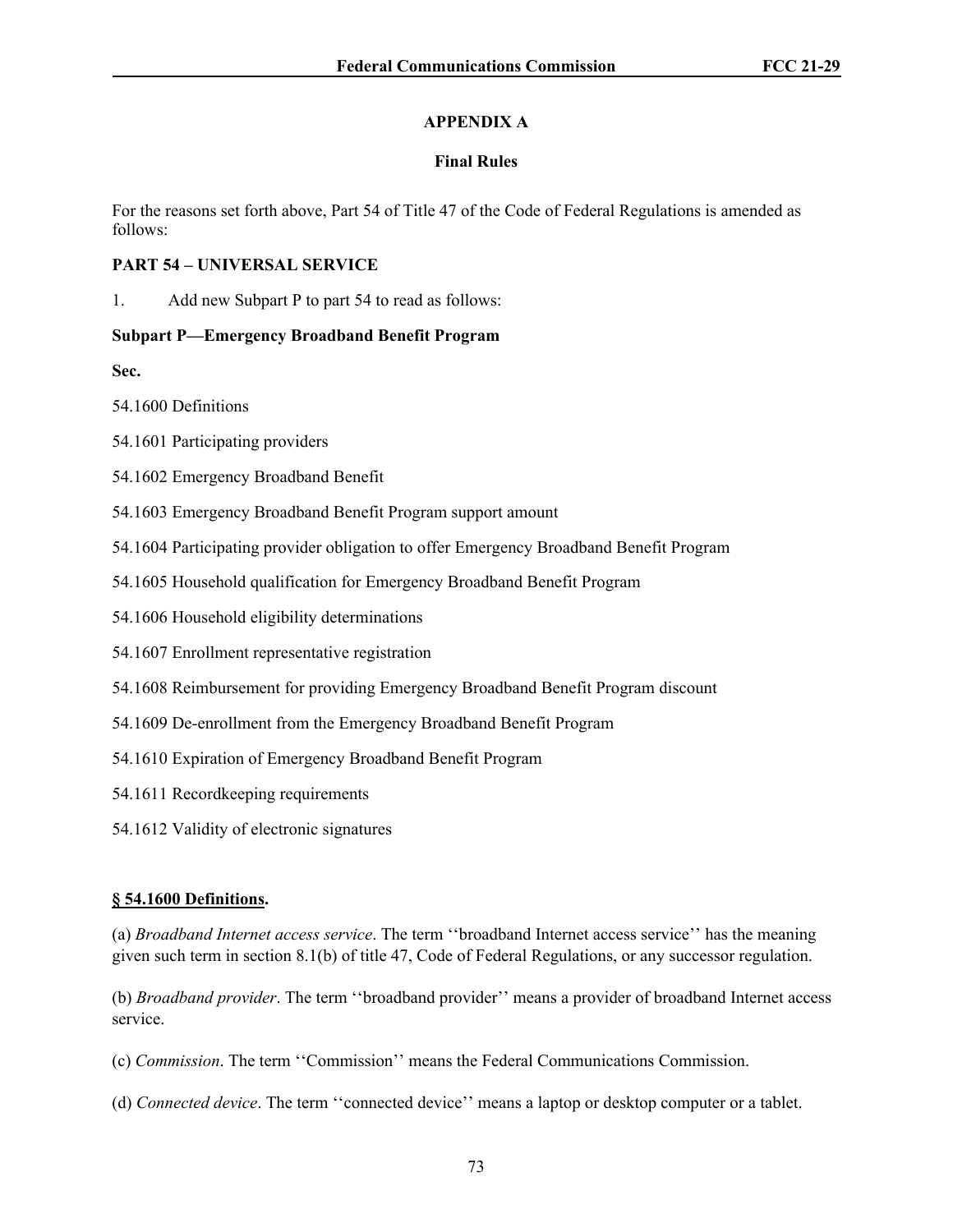(e) *Designated as an eligible telecommunications carrier*. The term ''designated as an eligible telecommunications carrier'', with respect to a broadband provider, means the broadband provider is designated as an eligible telecommunications carrier under section 214(e) of the Communications Act of 1934 (47 U.S.C. § 214(e)).

(f) *Direct service*. As used in this subpart, direct service means the provision of service directly to the qualifying low-income consumer.

(g) *Duplicative support*. "Duplicative support" exists when an Emergency Broadband Benefit subscriber is receiving two or more Emergency Broadband Benefit services concurrently or two or more subscribers in a household have received a connected device with an Emergency Broadband Benefit discount.

(h) *Eligible household*. The term ''eligible household'' means, regardless of whether the household or any member of the household receives support under subpart E of part 54 of title 47, Code of Federal Regulations (or any successor regulation), and regardless of whether any member of the household has any past or present arrearages with a broadband provider, a household in which—

(1) at least one member of the household meets the qualifications in subsection (a) or (b) of section 54.409 of title 47, Code of Federal Regulations (or any successor regulation);

(2) at least one member of the household has applied for and been approved to receive benefits under the free and reduced price lunch program under the Richard B. Russell National School Lunch Act (42 U.S.C. § 1751 et seq.) or the school breakfast program under section 4 of the Child Nutrition Act of 1966 (42 U.S.C. § 1773);

(3) at least one member of the household has experienced a substantial loss of income since February 29, 2020, that is documented by layoff or furlough notice, application for unemployment insurance benefits, or similar documentation or that is otherwise verifiable through the National Verifier or National Lifeline Accountability Database;

(4) at least one member of the household has received a Federal Pell Grant under section 401 of the Higher Education Act of 1965 (20 U.S.C. § 1070a) in the current award year, if such award is verifiable through the National Verifier or National Lifeline Accountability Database or the participating provider verifies eligibility under section 54.1606(a)(2) of title 47, Code of Federal Regulations; or

(5) at least one member of the household meets the eligibility criteria for a participating provider's existing low-income or COVID–19 program, subject to the requirements of section 54.1606(a)(2) of title 47, Code of Federal Regulations.

(i) *Emergency broadband benefit*. The term ''emergency broadband benefit'' means a monthly discount for an eligible household applied to the actual amount charged to such household, which shall be no more than the standard rate for an Internet service offering and associated equipment, in an amount equal to such amount charged, but not more than \$50, or, if an Internet service offering is provided to an eligible household on Tribal land, not more than \$75.

(j) *Emergency period*. The term ''emergency period'' means the period that—

(1) begins on the date of the enactment of this Act; and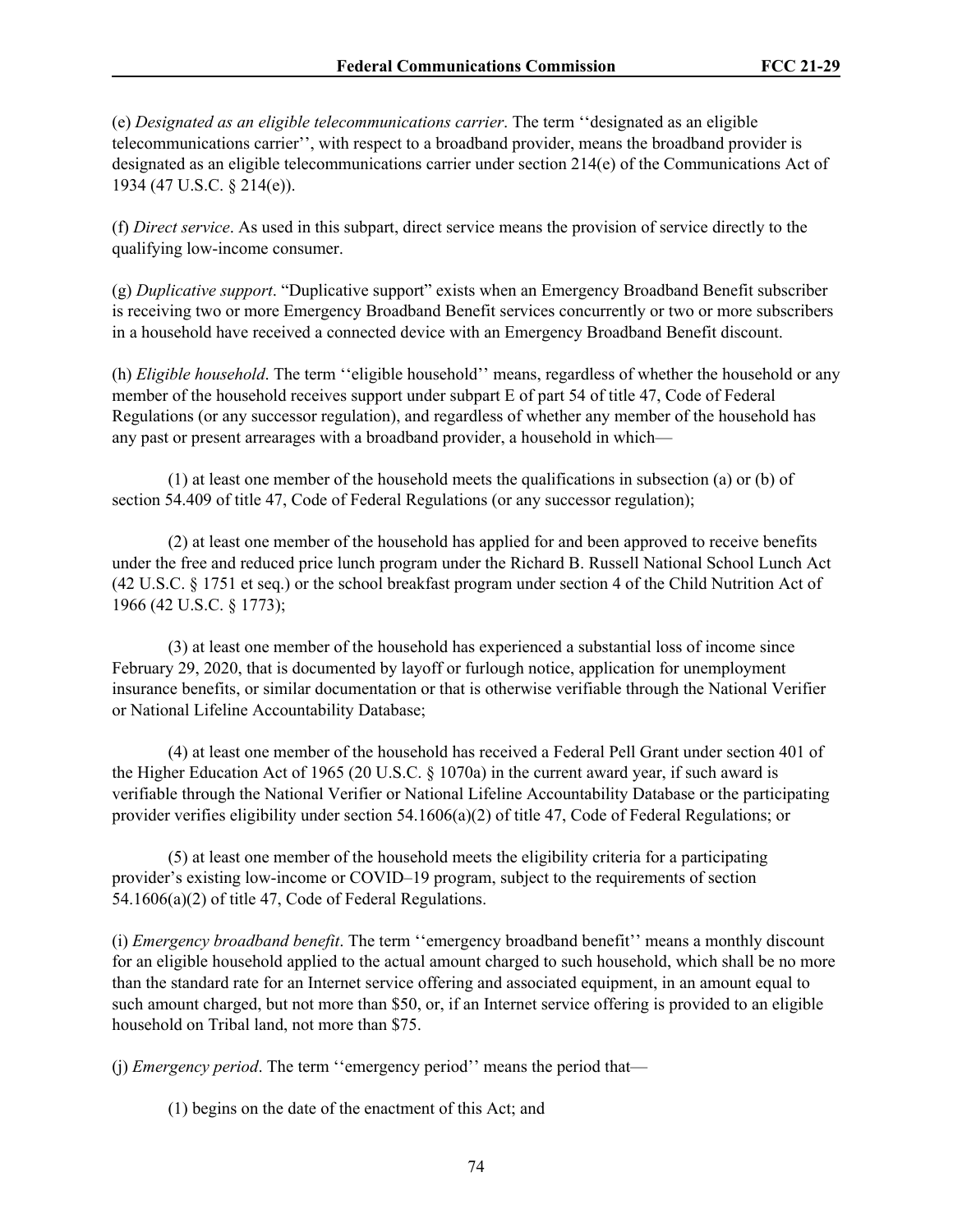(2) ends on the date that is 6 months after the date on which the determination by the Secretary of Health and Human Services pursuant to section 319 of the Public Health Service Act (42 U.S.C. 247d) that a public health emergency exists as a result of COVID–19, including any renewal thereof, terminates.

(k) *Enrollment representative*. An employee, agent, contractor, or subcontractor, acting on behalf of an eligible telecommunications carrier or third-party entity, who directly or indirectly provides information to the Administrator for the purpose of eligibility verification, enrollment, subscriber personal information updates, benefit transfers, or de-enrollment.

(l) *Household*. A "household" is any individual or group of individuals who are living together at the same address as one economic unit. A household may include related and unrelated persons. An "economic unit" consists of all adult individuals contributing to and sharing in the income and expenses of a household. An adult is any person eighteen years or older. If an adult has no or minimal income, and lives with someone who provides financial support to him/her, both people shall be considered part of the same household. Children under the age of eighteen living with their parents or guardians are considered to be part of the same household as their parents or guardians.

(m) *Income*. "Income" means gross income as defined under section 61 of the Internal Revenue Code, 26 U.S.C. 61, for all members of the household. This means all income actually received by all members of the household from whatever source derived, unless specifically excluded by the Internal Revenue Code, Part III of Title 26, 26 U.S.C. 101 et seq.

(n) *Internet service offering*. The term ''Internet service offering'' means, with respect to a broadband provider, broadband Internet access service provided by such provider to a household, offered in the same manner, and on the same terms, as described in any of such provider's offerings for broadband Internet access service to such household, as on December 1, 2020.

(o) *Lifeline qualifying assistance program*. A "Lifeline qualifying assistance program" means any of the federal or Tribal assistance programs the participation in which, pursuant to 47 CFR § 54.409(a) or (b), qualifies a consumer for Lifeline service, including Medicaid; Supplemental Nutrition Assistance Program; Supplemental Security Income; Federal Public Housing Assistance; Veterans and Survivors Pension Benefit; Bureau of Indian Affairs general assistance; Tribally administered Temporary Assistance for Needy Families (Tribal TANF); Head Start (only those households meeting its income qualifying standard); or the Food Distribution Program on Indian Reservations (FDPIR).

(p) *National Lifeline Accountability Database*. The "National Lifeline Accountability Database" is an electronic system, with associated functions, processes, policies and procedures, to facilitate the detection and elimination of duplicative support, as directed by the Commission.

(q) *National Lifeline Eligibility Verifier or National Verifier*. The "National Lifeline Eligibility Verifier" or "National Verifier" is an electronic and manual system with associated functions, processes, policies and procedures, to facilitate the determination of consumer eligibility for the Lifeline program and Emergency Broadband Benefit Program, as directed by the Commission.

(r) *Participating provider*. The term ''participating provider'' means a broadband provider that—

(1)

(A) is designated as an eligible telecommunications carrier; or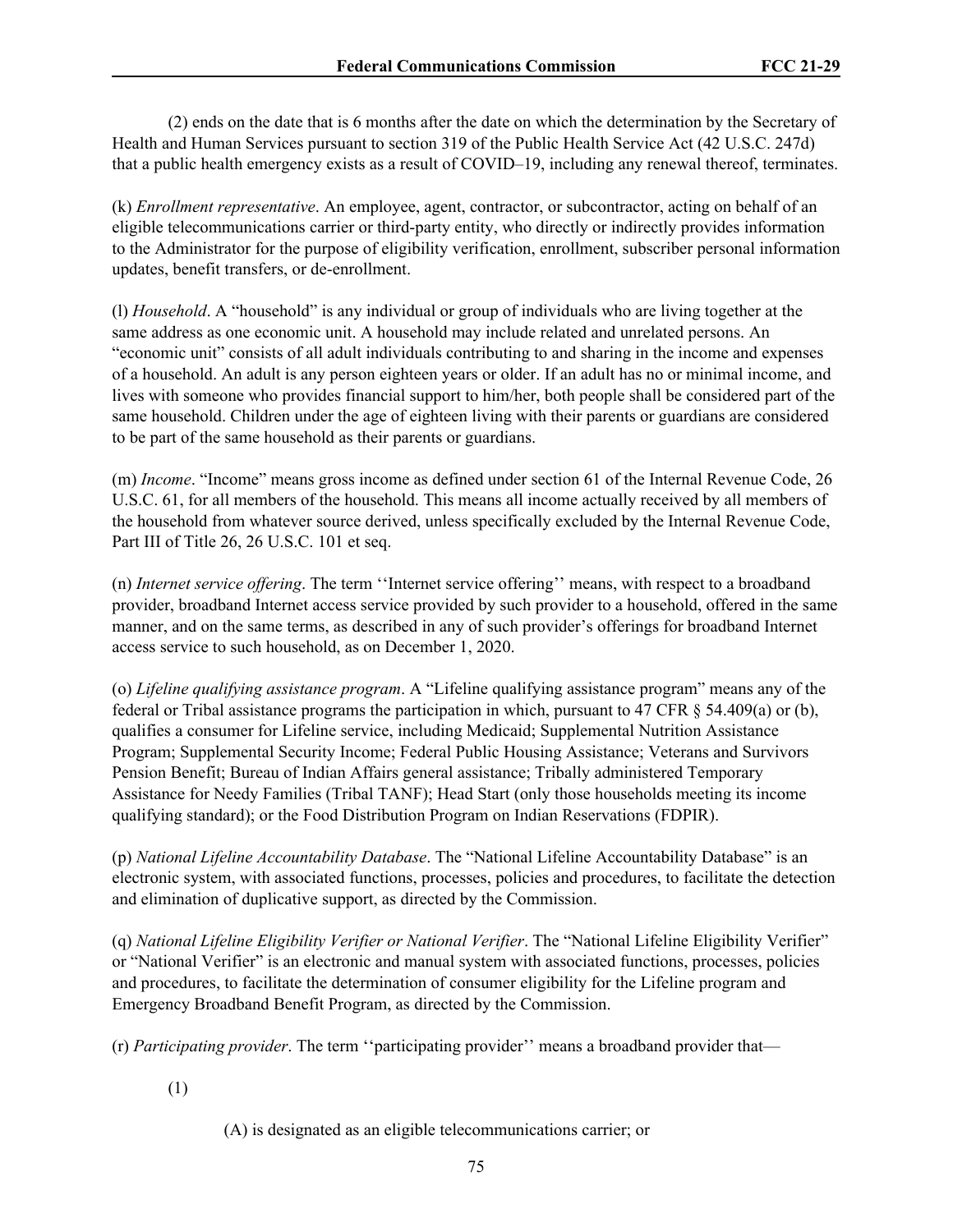(B) meets requirements established by the Commission for participation in the Emergency Broadband Benefit Program and is approved by the Commission under section 54.1601(b) of title 47, Code of Federal Regulations; and

(2) elects to participate in the Emergency Broadband Benefit Program.

(s) *Standard rate*. The term ''standard rate'' means the monthly retail rate for the applicable tier of broadband Internet access service as of December 1, 2020, excluding any taxes or other governmental fees.

(t) *Tribal lands.* For purposes of this subpart, "Tribal lands" include any federally recognized Indian tribe's reservation, pueblo, or colony, including former reservations in Oklahoma; Alaska Native regions established pursuant to the Alaska Native Claims Settlement Act (85 Stat. 688); Indian allotments; Hawaiian Home Lands - areas held in trust for Native Hawaiians by the state of Hawaii, pursuant to the Hawaiian Homes Commission Act, 1920 July 9, 1921, 42 Stat. 108, et. seq., as amended; and any land designated as such by the Commission for purposes of subpart E of part 54 of title 47, Code of Federal Regulations (or any successor regulation) pursuant to the designation process in 47 CFR § 54.412.

# **§ 54.1601 Participating providers.**

(a) *Eligible telecommunications carriers*. A broadband provider that is designated as an eligible telecommunications carrier may participate in the Emergency Benefit Broadband Program as a participating provider.

(b) *Other broadband providers.* A broadband provider that is not designated as an eligible telecommunications carrier may seek approval from the Wireline Competition Bureau to participate in the Emergency Broadband Benefit Program as a participating provider.

(1) The Wireline Competition Bureau shall review and act on applications to be designated as a participating provider on an expedited basis. Such applications shall contain:

(A) the states or territories in which the provider plans to participate;

(B) the service areas in which the provider has the authority, if needed, to operate in each state or territory, but has not been designated an eligible telecommunications carrier; and,

(C) certifications and documentation of the provider's plan to combat waste, fraud, and abuse.

(2) Notwithstanding subparagraph (1), the Wireline Competition Bureau shall automatically approve as a participating provider a broadband provider that has an established program as of April 1, 2020, that is widely available and offers Internet service offerings to eligible households and maintains verification processes that are sufficient to avoid fraud, waste, and abuse. Such applications seeking automatic approval shall contain:

(A) the states or territories in which the provider plans to participate;

(B) the service areas in which the provider has the authority, if needed, to operate in each state or territory, but has not been designated an Eligible Telecommunications Carrier; and,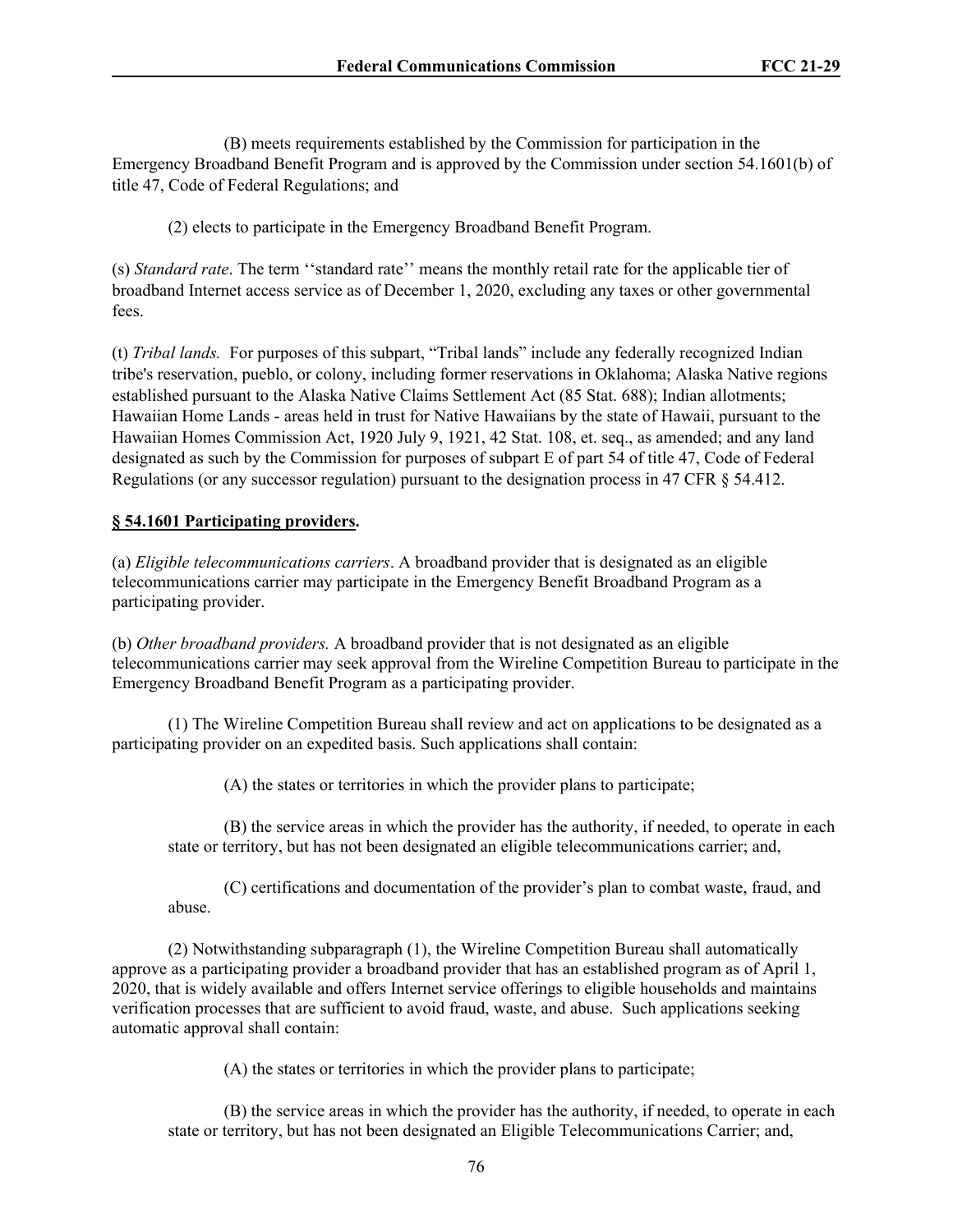(C) a description, supported by documentation, of the established program with which the provider seeks to qualify for automatic admission to the Emergency Broadband Benefit Program.

(c) Election notice. All participating providers must file an election notice with the Administrator. The election notice must be submitted in a manner and form consistent with the direction of the Wireline Competition Bureau and the Administrator. At a minimum the election notice should contain:

(1) the states or territories in which the provider plans to participate in the Emergency Broadband Benefit Program;

(2) a statement that, in each state or territory, the provider was a "broadband provider" as of December 1, 2020;

(3) a list of states or territories where the provider is an existing Eligible Telecommunications Carrier, if any;

(4) a list of states or territories where the provider received Wireline Competition Bureau approval, whether automatic or expedited, to participate, if any;

(5) whether the provider intends to distribute connected devices;

(6) a description of the Internet service offerings for which the provider plans to seek reimbursement in each state or territory; and,

(7) documentation demonstrating the standard rates for those services in each state; and any other information necessary to establish participating providers in the Administrator's systems.

(d) Suspension and debarment. The prohibition on participation and suspension and debarment rules established in section 54.8 of this Part shall apply to activities associated with or related to the Emergency Broadband Benefit Program.

# **§ 54.1602 Emergency Broadband Benefit.**

(a) The Emergency Broadband Benefit Program shall provide reimbursement to a participating provider for providing a discount on the price of broadband Internet access service (and associated equipment), a connected device, or both, to an eligible household during the emergency period.

(b) Participating providers may allow consumers whose households qualify for the Emergency Broadband Benefit Program pursuant to  $\S$  54.1605 to apply the Emergency Broadband Benefit to any residential service plan that includes broadband Internet access service or a bundle of broadband Internet access service along with fixed or mobile voice telephony service, text messaging service, or both.

## **§ 54.1603 Emergency Broadband Benefit Program support amount.**

(a) The Emergency Broadband Benefit Program support amount for all participating providers shall equal the actual discount provided to an eligible household off of the actual amount charged to such household, which shall be no more than the standard rate for an Internet service offering and associated equipment, but not more than \$50.00 per month, if that provider certifies that it will pass through the full amount of support to the eligible household, or not more than \$75.00 per month, if that provider certifies that it will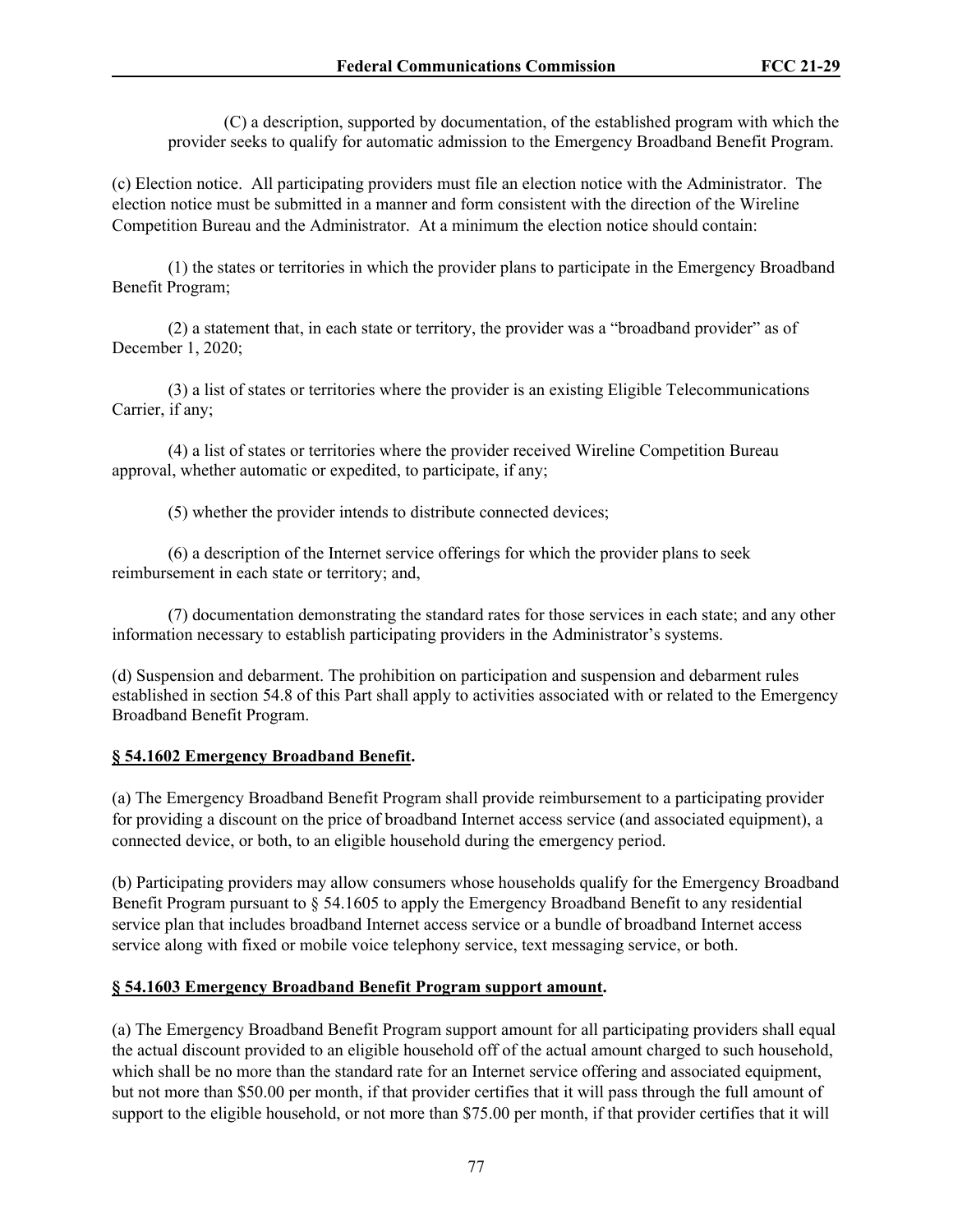pass through the full amount of support to the eligible household on Tribal lands, as defined in 47 CFR § 54.1600(t).

(b) A participating provider that, in addition to providing the Emergency Broadband Benefit Program to an eligible household, supplies such household with a connected device may be reimbursed up to \$100.00 for such connected device, if the charge to such eligible household is more than \$10.00 but less than \$50.00 for such connected device, except that a participating provider may receive reimbursement for no more than one (1) connected device per eligible household.

(c) If the amount of funding remaining in the Emergency Broadband Connectivity Fund is less than the total amount of valid reimbursement claims in the Emergency Broadband Benefit Program, the support amount for all participating providers submitting valid reimbursement claims for a month may be less than the full support amount permitted under this subsection.

# **§ 54.1604 Participating provider obligation to offer Emergency Broadband Benefit Program**.

(a) All participating providers in the Emergency Broadband Benefit Program must make available the Emergency Broadband Benefit Program to qualifying low-income consumers.

(b) All participating providers in the Emergency Broadband Benefit Program are encouraged to:

(1) Publicize the availability of the Emergency Broadband Benefit Program in a manner reasonably designed to reach those likely to qualify for the service.

(2) Indicate on all materials describing the Emergency Broadband Benefit Program, using easily understood language in the dominant languages of the communities the provider serves:

(A) The eligibility requirements for consumer participation;

(B) That the Emergency Broadband Benefit is non-transferable and is limited to one discount per household;

(C) The monetary charges to the customer;

(D) The available upload/download speeds and data caps for the covered services, and a list of connected devices, if any, with descriptions;

(E) The provider's customer service telephone number, which must be prominently displayed on all promotional materials and adequately staffed by customer service representatives; and

(F) That the Emergency Broadband Benefit Program is a temporary emergency federal government benefit program operated by the Federal Communications Commission and, upon its conclusion, customers will be subject to the provider's regular rates, terms, and conditions.

## **§ 54.1605 Household qualification for Emergency Broadband Benefit Program**.

(a) To constitute an eligible household: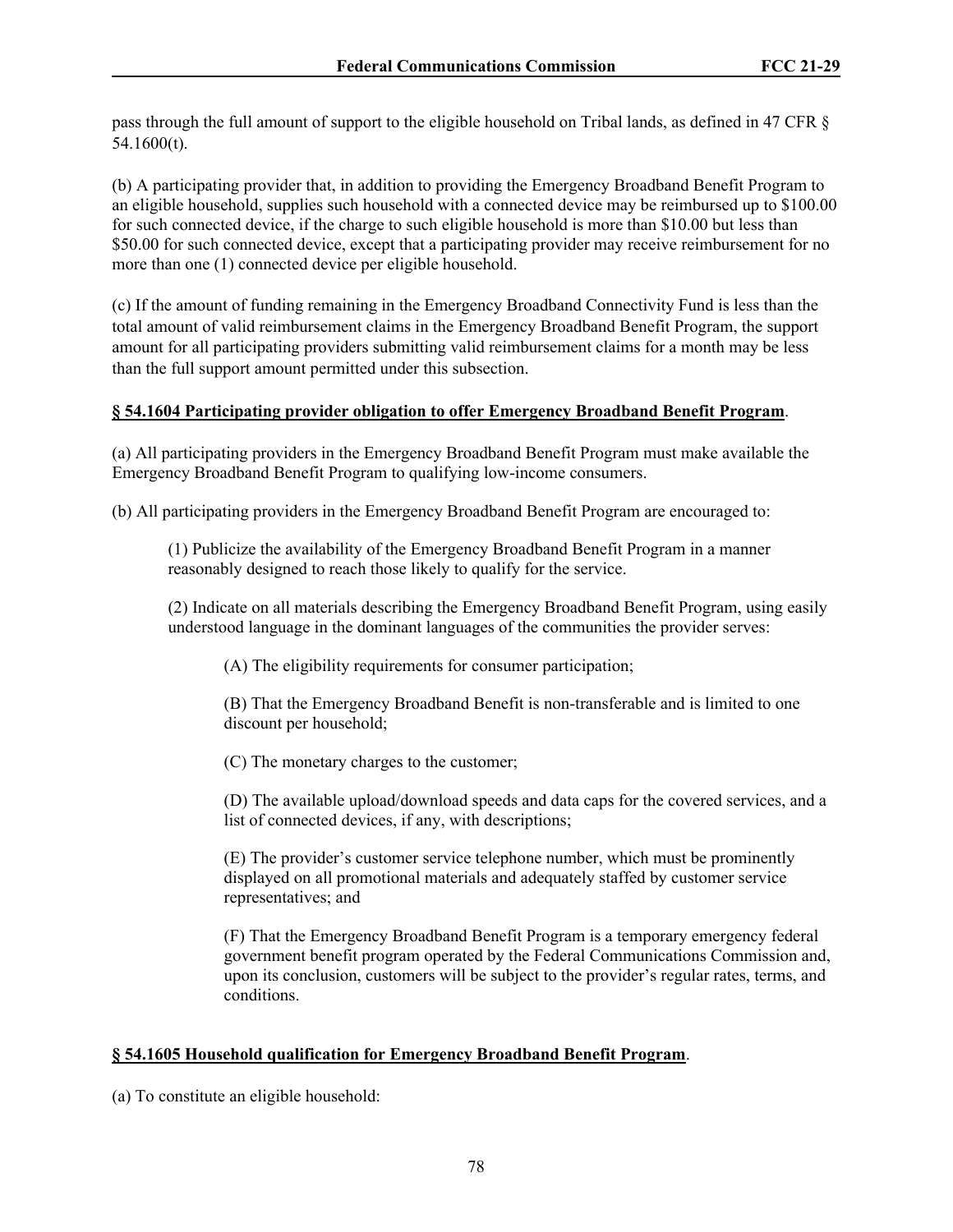(1) The household income as defined in  $\S$  54.1600(m) must be at or below 135% of the Federal Poverty Guidelines for a household of that size; or

(2) at least one member of the household must receive benefits from one of the following federal assistance programs: Medicaid; Supplemental Nutrition Assistance Program; Supplemental Security Income; Federal Public Housing Assistance; or Veterans and Survivors Pension Benefit; or

(3) at least one member of the household has applied for and been approved to receive benefits under the free and reduced price lunch program under the Richard B. Russell National School Lunch Act (42 U.S.C. § 1751 et seq.) or the school breakfast program under section 4 of the Child Nutrition Act of 1966 (42 U.S.C. § 1773); or

(4) at least one member of the household has experienced a substantial loss of income since February 29, 2020, that is documented by layoff or furlough notice, application for unemployment insurance benefits, or similar documentation or that is otherwise verifiable through the National Verifier; or

(5) at least one member of the household has received a Federal Pell Grant under section 401 of the Higher Education Act of 1965 (20 U.S.C. § 1070a) in the current award year, if such award is verifiable through the National Verifier or the participating provider verifies eligibility under section 54.1606(a)(2) of title 47, Code of Federal Regulations; or

(6) at least one member of the household meets the eligibility criteria for a participating provider's existing low-income or COVID–19 program, subject to the requirements of section 54.1606(a)(2) of title 47, Code of Federal Regulations; or

(7) if the household is located on Tribal lands, at least one member of the household participates in one of the following Tribal-specific federal assistance programs: Bureau of Indian Affairs general assistance; Tribally administered Temporary Assistance for Needy Families; Head Start (only those households meeting its income qualifying standard); or the Food Distribution Program on Indian Reservations.

(b) In addition to meeting the qualifications provided in paragraph (a) of this section, in order to constitute an eligible household, no member of the household may already be receiving an Emergency Broadband Benefit Program discount.

#### **§ 54.1606 Household eligibility determinations***.*

(a) *Eligibility verification processes.* To verify whether a household is an eligible household, a participating provider shall—

(1) use the National Verifier; or

(2) rely upon an alternative verification process of the participating provider, if—

(A) the participating provider submits information as required by the Commission regarding the alternative verification process prior to seeking reimbursement; and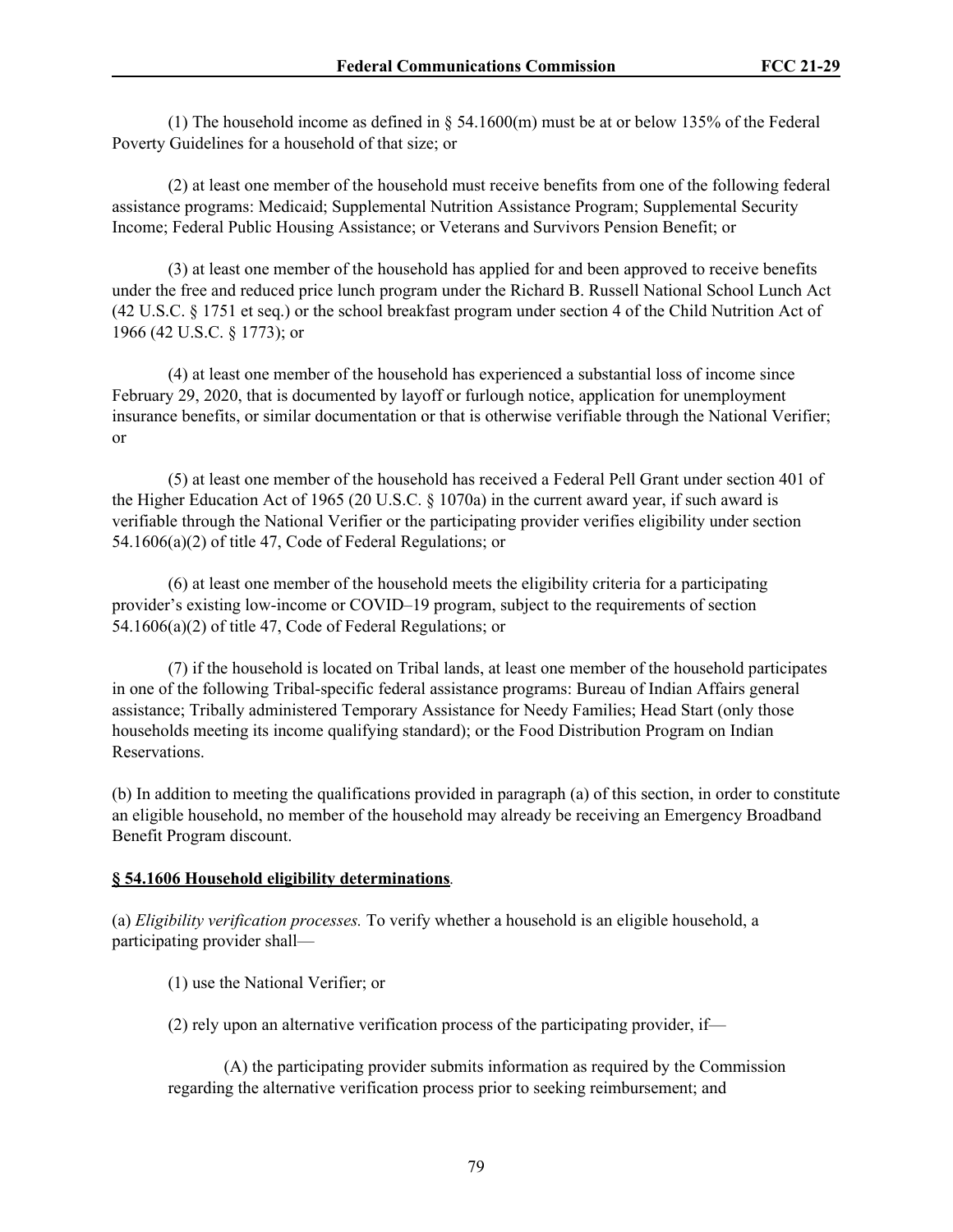(B) not later than 7 days after receiving the information required under clause (a)(2)(A), the Wireline Competition Bureau—

(i) determines that the alternative verification process will be sufficient to avoid waste, fraud, and abuse; and

(ii) notifies the participating provider of the determination under subclause  $(a)(2)(B)(i)$ ; or

(3) rely on a school to verify the eligibility of a household based on the participation of the household in the free and reduced price lunch program or the school breakfast program as described in 47 CFR § 54.1600(h)(2). The participating provider must retain documentation demonstrating the school verifying eligibility, the program(s) that the school participates in, the qualifying household, and the program(s) the household participates in.

(b) All participating providers must implement policies and procedures for ensuring that their Emergency Broadband Benefit Program households are eligible to receive the Emergency Broadband Benefit. A provider may not provide a consumer with service that it represents to be Emergency Broadband Benefitsupported service or seek reimbursement for such service, unless and until it has:

(1) Confirmed that the household is an eligible household pursuant to  $\S$  54.1605;

(2) Completed any other necessary enrollment steps, and;

(3) Securely retained all information and documentation it receives related to the eligibility determination and enrollment, consistent with § 54.1611.

(c) *One-Per-Household Worksheet*. If the prospective household shares an address with one or more existing Emergency Broadband Benefit Program subscribers according to the National Lifeline Accountability Database or National Verifier, the prospective subscriber must complete a form certifying compliance with the one-per-household rule prior to initial enrollment.

(d) *The National Lifeline Accountability Database*. In order to receive Emergency Broadband Benefit Program support, participating providers must comply with the following requirements:

(1) All participating providers must query the National Lifeline Accountability Database to determine whether a prospective subscriber is currently receiving an Emergency Broadband Benefitsupported service from another participating provider; and whether anyone else living at the prospective subscriber's residential address is currently receiving an Emergency Broadband Benefit-supported service.

(2) If the National Lifeline Accountability Database indicates that a prospective subscriber who is not seeking to transfer his or her Emergency Broadband Benefit, is currently receiving an Emergency Broadband Benefit-supported service, the participating provider must not provide and shall not seek or receive Emergency Broadband Benefit reimbursement for that subscriber.

(3) Participating providers may query the National Lifeline Accountability Database only for the purposes provided in paragraphs  $(e)(1)$  and  $(e)(2)$  of this section, and to determine whether information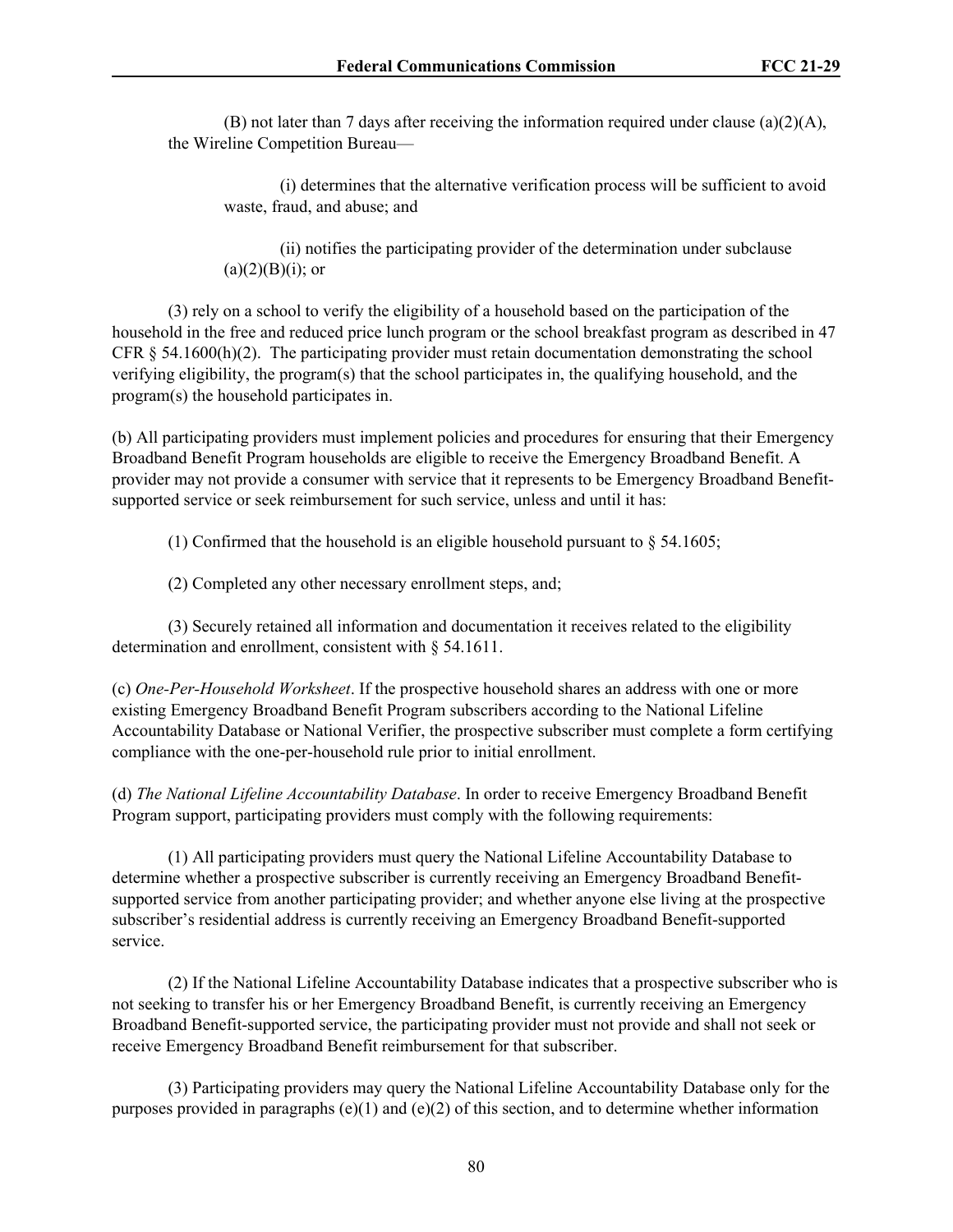with respect to its subscribers already in the National Lifeline Accountability Database is correct and complete.

(4) Participating providers must transmit to the National Lifeline Accountability Database in a format prescribed by the Administrator each new and existing Emergency Broadband Benefit Program subscriber's full name; full residential address; date of birth; the telephone number associated with the Emergency Broadband Benefit Program service; the date on which the Emergency Broadband Benefit Program discount was initiated; the date on which the Emergency Broadband Benefit Program discount was terminated, if it has been terminated; the amount of support being sought for that subscriber; and the means through which the subscriber qualified for the Emergency Broadband Benefit Program.

(5) All participating providers must update an existing Emergency Broadband Benefit Program subscriber's information in the National Lifeline Accountability Database within ten business days of receiving any change to that information, except as described in paragraph (e)(7) of this section.

(6) All participating providers must obtain, from each new and existing subscriber, consent to transmit the subscriber's information. Prior to obtaining consent, the participating provider must describe to the subscriber, using clear, easily understood language, the specific information being transmitted, that the information is being transmitted to the Administrator to ensure the proper administration of the Emergency Broadband Benefit Program, and that failure to provide consent will result in subscriber being denied the Emergency Broadband Benefit.

(7) When a participating provider de-enrolls a subscriber from the Emergency Broadband Benefit Program, it must transmit to the National Lifeline Accountability Database the date of Emergency Broadband Benefit Program de-enrollment within one business day of de-enrollment.

(8) All participating providers must securely retain subscriber documentation that the participating provider reviewed to verify subscriber eligibility, for the purposes of production during audits or investigations or to the extent required by National Lifeline Accountability Database or National Verifier processes, which require, inter alia, verification of eligibility, identity, address, and age.

(9) A participating provider must not enroll or claim for reimbursement a prospective subscriber in the Emergency Broadband Benefit Program if the National Lifeline Accountability Database or National Verifier cannot verify the subscriber's status as alive, unless the subscriber produces documentation to demonstrate his or her identity and status as alive.

(e) *Connected device reimbursement and the National Lifeline Accountability Database*. In order to receive Emergency Broadband Benefit Program reimbursement for a connected device, participating providers must comply with the following requirements:

(1) Such participating provider must query the National Lifeline Accountability Database to determine whether a prospective connected device benefit recipient has previously received a connected device benefit.

(2) If the National Lifeline Accountability Database indicates that a prospective subscriber has received a connected device benefit, the participating provider must not seek a connected device reimbursement for that subscriber.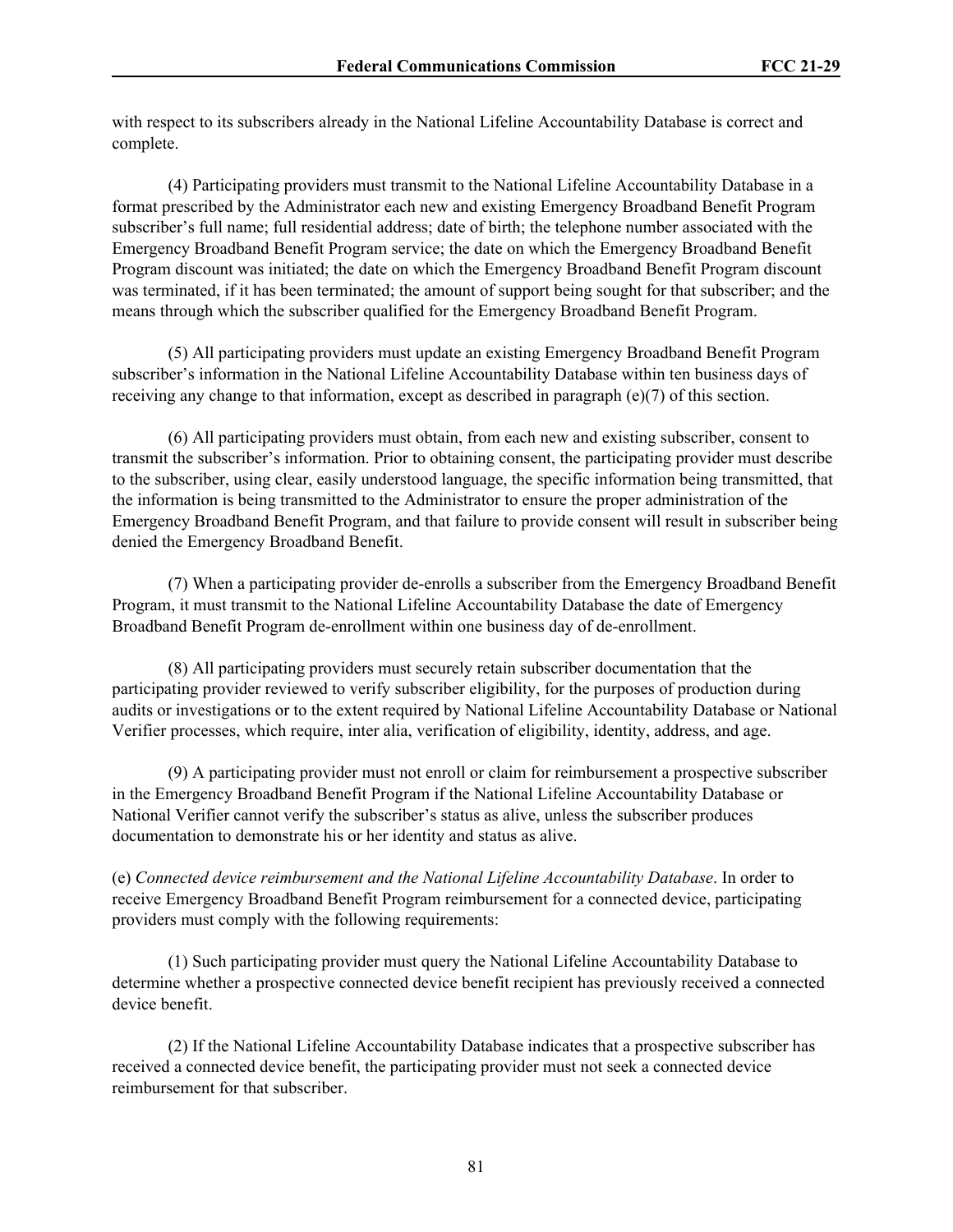(3) Such participating provider shall not seek a connected device reimbursement for a subscriber that is not receiving the Emergency Broadband Benefit for service provided by the same participating provider.

(4) Where two or more participating providers file a claim for a connected device reimbursement for the same subscriber, only the participating provider whose information was received and processed by the National Lifeline Accountability Database or Lifeline Claims System first, as determined by the Administrator, will be entitled to a connected device reimbursement for that subscriber.

(5) All participating providers must obtain from each subscriber consent to transmit the information required under paragraph  $(e)(1)$  of this section. Prior to obtaining consent, the participating provider must describe to the subscriber, using clear, easily understood language, the specific information being transmitted, that the information is being transmitted to the Administrator to ensure the proper administration of the Emergency Broadband Benefit Program connected device benefit, and that failure to provide consent will result in the subscriber being denied the Emergency Broadband Benefit Program connected device benefit.

# **§ 54.1607 Enrollment representative registration.**

Enrollment representative registration. A participating provider must require that enrollment representatives register with the Administrator before the enrollment representative can provide information directly or indirectly to the National Lifeline Accountability Database or the National Verifier.

(a) As part of the registration process, participating providers must require that all enrollment representatives provide the Administrator with identifying information, which may include first and last name, date of birth, the last four digits of his or her social security number, email address, and residential address. Enrollment representatives will be assigned a unique identifier, which must be used for:

- (1) Accessing the National Lifeline Accountability Database;
- (2) Accessing the National Verifier;
- (3) Accessing any eligibility database; and
- (4) Completing any Emergency Broadband Benefit Program enrollment or verification forms.

(b) Participating providers must ensure that enrollment representatives shall not use another person's unique identifier to enroll Emergency Broadband Benefit Program subscribers, recertify Emergency Broadband Benefit Program subscribers, or access the National Lifeline Accountability Database or National Verifier.

(c) Participating providers must ensure that enrollment representatives shall regularly recertify their status with the Administrator to maintain their unique identifier and maintain access to the systems that rely on a valid unique identifier. Participating providers must also ensure that enrollment representatives shall update their registration information within 30 days of any change in such information.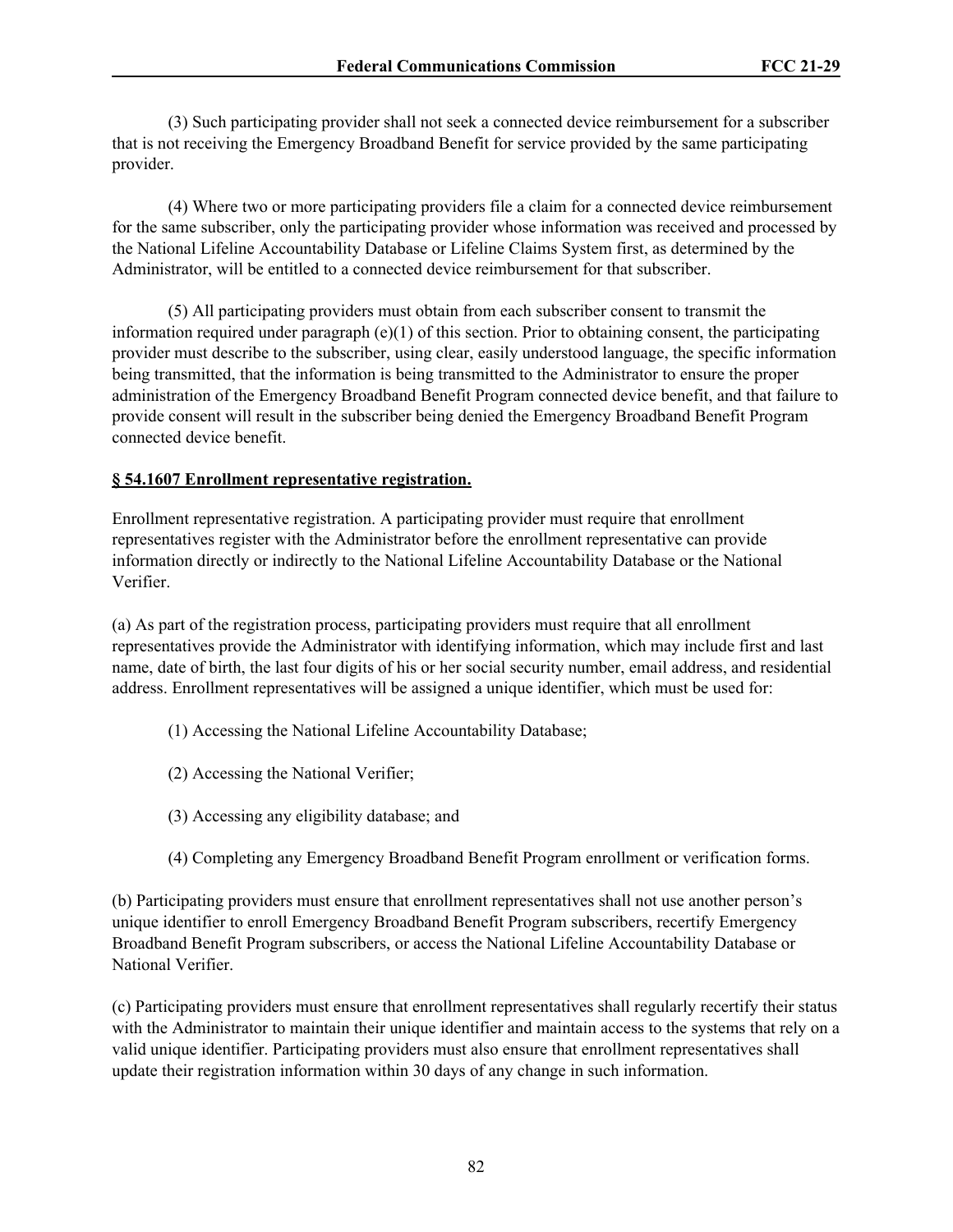## **§ 54.1608 Reimbursement for providing Emergency Broadband Benefit Program discount.**

(a) Emergency Broadband Benefit Program support for providing a qualifying broadband Internet access service shall be provided directly to a participating provider based on the number of actual qualifying low-income households listed in the National Lifeline Accountability Database that the participating provider serves directly as of the first of the month.

(b) For each eligible household receiving Emergency Broadband Benefit-supported service, the reimbursement amount shall equal the appropriate support amount as described in 47 CFR § 54.1603, except as otherwise provided by 47 CFR  $\S$  54.1603(c). The participating provider's Emergency Broadband Benefit Program reimbursement shall not exceed the participating provider's standard rate for that offering.

(c) A participating provider offering an Emergency Broadband Benefit Program service with a standard rate that does not require the participating provider to assess and collect a monthly fee from its subscribers must certify that every subscriber claimed has used their supported service, as defined by 47 CFR  $\delta$  54.407(c)(2), at least once during the service month being claimed prior in order to claim that subscriber for reimbursement in that month.

(d) A participating provider that, in addition to providing the Emergency Broadband Benefit to an eligible household, provides such household with a connected device may be reimbursed up to \$100.00 for such connected device, if the charge to such eligible household is more than \$10.00 but less than \$50.00 for such connected device, except that a participating provider may receive reimbursement for no more than one (1) connected device per eligible household.

(e) In order to receive Emergency Broadband Benefit Program reimbursement, an officer of the participating provider must certify, as part of each request for reimbursement, that:

(1) The officer is authorized to submit the request on behalf of the participating provider;

(2) The officer has read the instructions relating to reimbursements and the funds sought in the reimbursement request are for services and/or devices that were provided in accordance with the Emergency Broadband Benefit Program rules and requirements;

(3) The participating provider is in compliance with all of the rules in this subpart;

(4) The participating provider has obtained valid certification and application forms as required by the rules in this subpart for each of the subscribers for whom it is seeking reimbursement;

(5) the amount for which the participating provider is seeking reimbursement from the Emergency Broadband Connectivity Fund is not more than the standard rate;

(6) each eligible household for which the participating provider is seeking reimbursement for providing an Internet service offering—

(A) has not been and will not be charged—

(i) for such offering, if the standard rate for such offering is less than or equal to the amount of the emergency broadband benefit for such household; or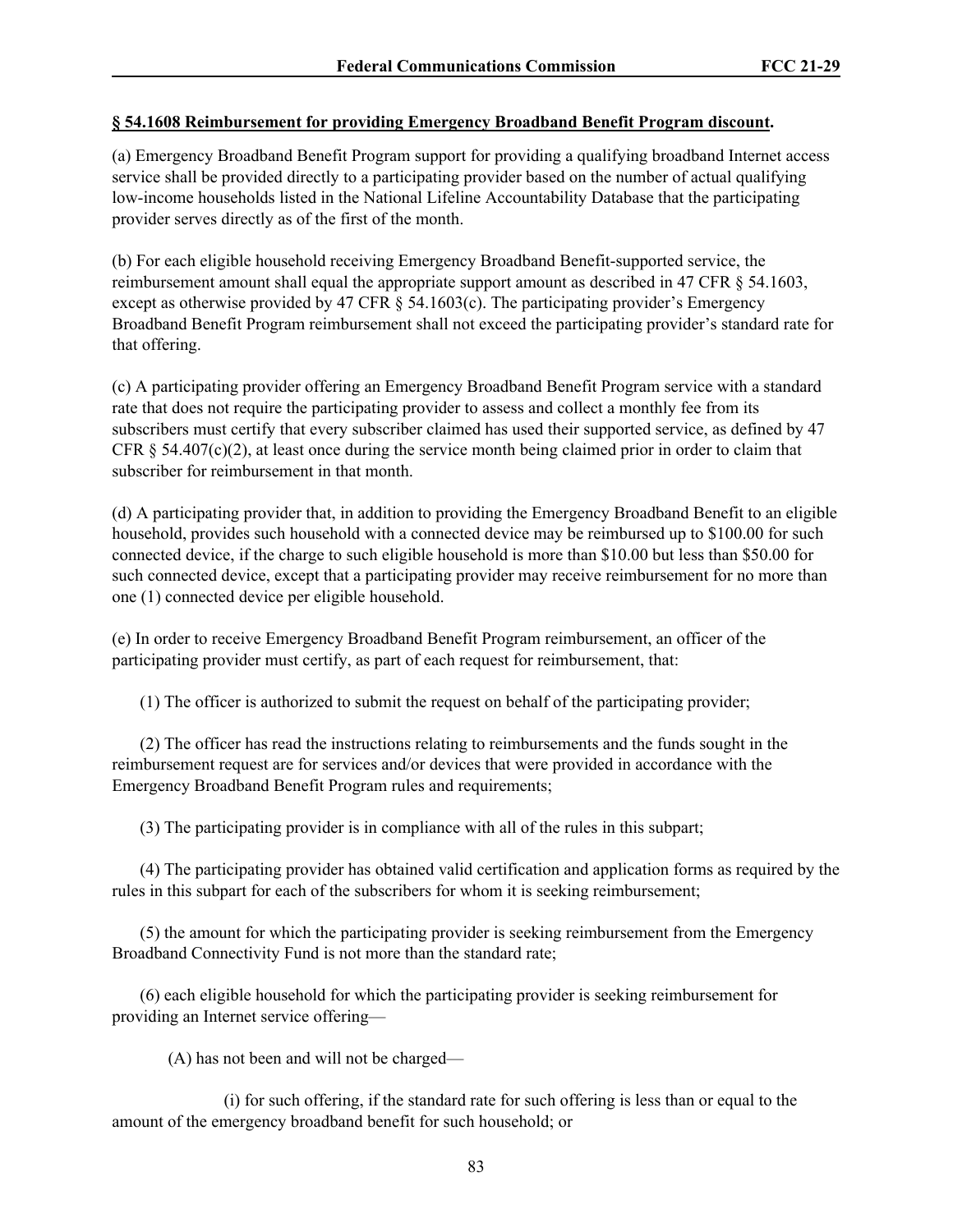(ii) more for such offering than the difference between the standard rate for such offering and the amount of the emergency broadband benefit for such household;

(B) will not be required to pay an early termination fee if such eligible household elects to enter into a contract to receive such Internet service offering if such household later terminates such contract;

(C) was not, after the date of the enactment of this Act, subject to a mandatory waiting period for such Internet service offering based on having previously received broadband Internet access service from such participating provider; and

(D) will otherwise be subject to the participating provider's generally applicable terms and conditions as applied to other customers.

(7) each eligible household for which the participating provider is seeking reimbursement for supplying such household with a connected device was charged by the provider more than \$10.00 but less than \$50.00 for such connected device;

(8) that the connected device claimed meets the Commission's requirements, that the reimbursement claim amount reflects the market value of the device, and that the connected device has been delivered to the household;

(9) the process used by the participating provider to verify that a household is eligible for the Emergency Broadband Benefit Program, if the provider elects an alternative verification process and that such verification process was designed to avoid waste, fraud, and abuse.

(10) the provider has retained the relevant supporting documents that demonstrate the connected devices requested are eligible for reimbursement;

(11) all documentation associated with the reimbursement form, including all records for services and/or connected devices provided, will be retained for a period of at least six years after the last date of delivery of the supported services and/or connected devices provided through the Emergency Broadband Benefit Program, and are subject to audit;

(12) the provider neither received nor paid kickbacks, as defined by 41 U.S.C. § 8701, in connection with the Emergency Broadband Benefit Program;

(13) The information contained in this form is true, complete, and accurate to the best of the officer's knowledge, information, and belief, and is based on information known to the officer or provided to officer by employees responsible for the information being submitted;

(14) the officer is aware that any false, fictitious, or fraudulent information, or the omission of any material fact, may subject the officer to criminal, civil, or administrative penalties for fraud, false statements, false claims, or otherwise. (18 U.S.C. §§ 286-287, 1001, 1341, 31 U.S.C. §§ 3729-3730, 3801-3812.); and

(15) No service costs or devices sought for reimbursement have been waived, paid, or promised to be paid by another entity, including any federal program.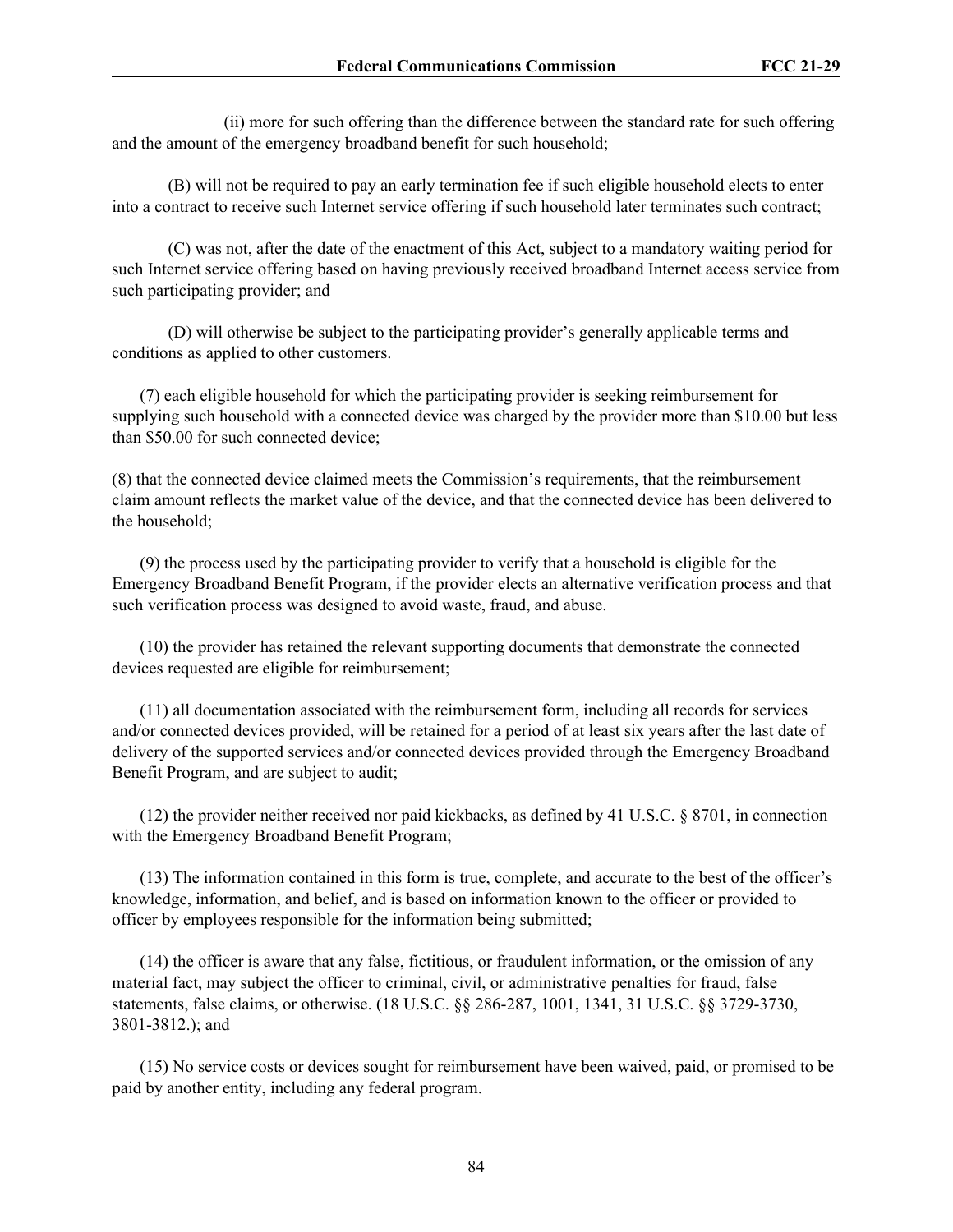(f) In order to receive Emergency Broadband Benefit Program reimbursement, a participating provider must keep accurate records of the revenues it forgoes in providing Emergency Broadband Benefitsupported services. Such records shall be kept in the form directed by the Administrator and provided to the Administrator at intervals as directed by the Administrator or as provided in this subpart.

(g) In order to receive reimbursement, participating providers shall submit certified reimbursement claims through Lifeline Claims System by the 15<sup>th</sup> of each month, or the following business day in the event the  $15<sup>th</sup>$  is a holiday or falls on a weekend. If the participating provider fails to submit a certified reimbursement claim by the deadline for that month, the reimbursement claim will not be processed.

# **§ 54.1609 De-enrollment from the Emergency Broadband Benefit Program.**

(a) *De-enrollment generally*. If a participating provider has a reasonable basis to believe that an Emergency Broadband Benefit Program subscriber does not meet or no longer meets the criteria to be considered an eligible household under 47 CFR § 54.1605, the participating provider must notify the subscriber of impending termination of his or her Emergency Broadband Benefit discount. Notification of impending termination must be sent in writing separate from the subscriber's monthly bill, if one is provided, and must be written in clear, easily understood language. The participating provider must allow a subscriber 30 days following the date of the impending termination letter to demonstrate continued eligibility. A subscriber making such a demonstration must present proof of continued eligibility to the National Verifier or the participating provider consistent with the participating provider's approved alternative verification process. A participating provider must de-enroll any subscriber who fails to demonstrate eligibility within five business days after the expiration of the subscriber's deadline to respond.

(b) *De-enrollment for duplicative support*. Notwithstanding paragraph (a) of this section, upon notification by the Administrator to any participating provider that a subscriber is receiving the Emergency Broadband Benefit discount from another participating provider, or that more than one member of a subscriber's household is receiving the Emergency Broadband Benefit discount and that the subscriber should be de-enrolled from participation in that provider's Emergency Broadband Benefit program, the participating provider must de-enroll the subscriber from participation in that provider's Emergency Broadband Benefit discount within five business days. A participating provider shall not claim any de-enrolled subscriber for Emergency Broadband Benefit reimbursement following the date of that subscriber's de-enrollment.

(c) *De-enrollment requested by subscriber*. If a participating provider receives a request from a subscriber to de-enroll, it must de-enroll the subscriber within two business days after the request.

# **§ 54.1610 Expiration of Emergency Broadband Benefit Program.**

(a) Prior to the conclusion of the Emergency Broadband Benefit Program, the Administrator will notify participating providers of the projected final service month for which participating providers will be eligible to receive reimbursement for valid reimbursement claims submitted pursuant to 47 CFR § 54.1608. In that final month when valid reimbursement claims exceed remaining funds, the amount disbursed for both service and connected device claims to participating providers will be reduced on a pro-rata basis but will be no less than 50% of the total support amount for timely filed claims for service and connected devices provided to households.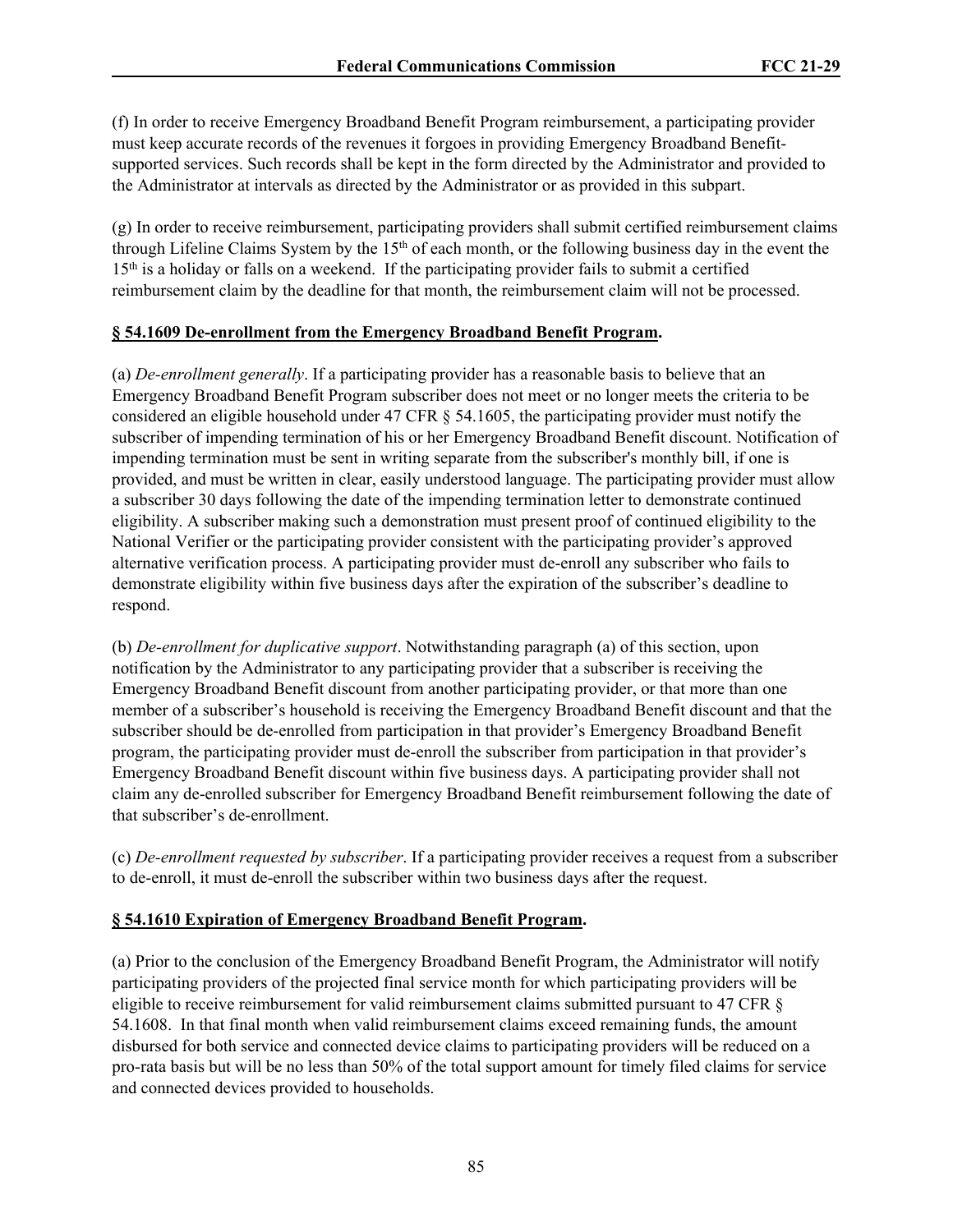(b) Concurrent with release of the notice by the Administrator pursuant to paragraph (a) of this section, no new households shall be enrolled in the Emergency Broadband Benefit Program.

(c) No later than 15 days after the Administrator provides notice pursuant to paragraph (a), participating providers shall give notice to subscribers receiving the Emergency Broadband Benefit of the last date or service month that the full benefit will apply to the household's bill, the last date or service month that the partial, final-month benefit will apply to their bill, and the expected rate of the broadband service once the benefit expires.

(d) At least 30 days before the end of the Emergency Broadband Benefit Program, as indicated in the notice sent by the Administrator pursuant to paragraph (a) of this section, participating providers must notify households about the upcoming end to the Emergency Broadband Benefit Program and clearly state that the household will be subject to the participating provider's generally applicable terms and conditions at the conclusion of the Emergency Broadband Benefit Program if the household elects to continue receiving broadband service from the participating provider.

# **§ 54.1611 Recordkeeping requirements.**

Participating providers must maintain records to document compliance with all Commission requirements governing the Emergency Broadband Benefit Program for the six full preceding calendar years and provide that documentation to the Commission or Administrator upon request. Participating providers must maintain the documentation related to the eligibility determination and reimbursement claims for an Emergency Broadband Benefit Program subscriber for as long as the subscriber receives the Emergency Broadband Benefit discount from that participating provider, but for no less than the six full preceding calendar years.

# **§ 54.1612 Validity of electronic signatures.**

(a) For the purposes of this subpart, an electronic signature, defined by the Electronic Signatures in Global and National Commerce Act, as an electronic sound, symbol, or process, attached to or logically associated with a contract or other record and executed or adopted by a person with the intent to sign the record, has the same legal effect as a written signature.

(b) For the purposes of this subpart, an electronic record, defined by the Electronic Signatures in Global and National Commerce Act as a contract or other record created, generated, sent, communicated, received, or stored by electronic means, constitutes a record.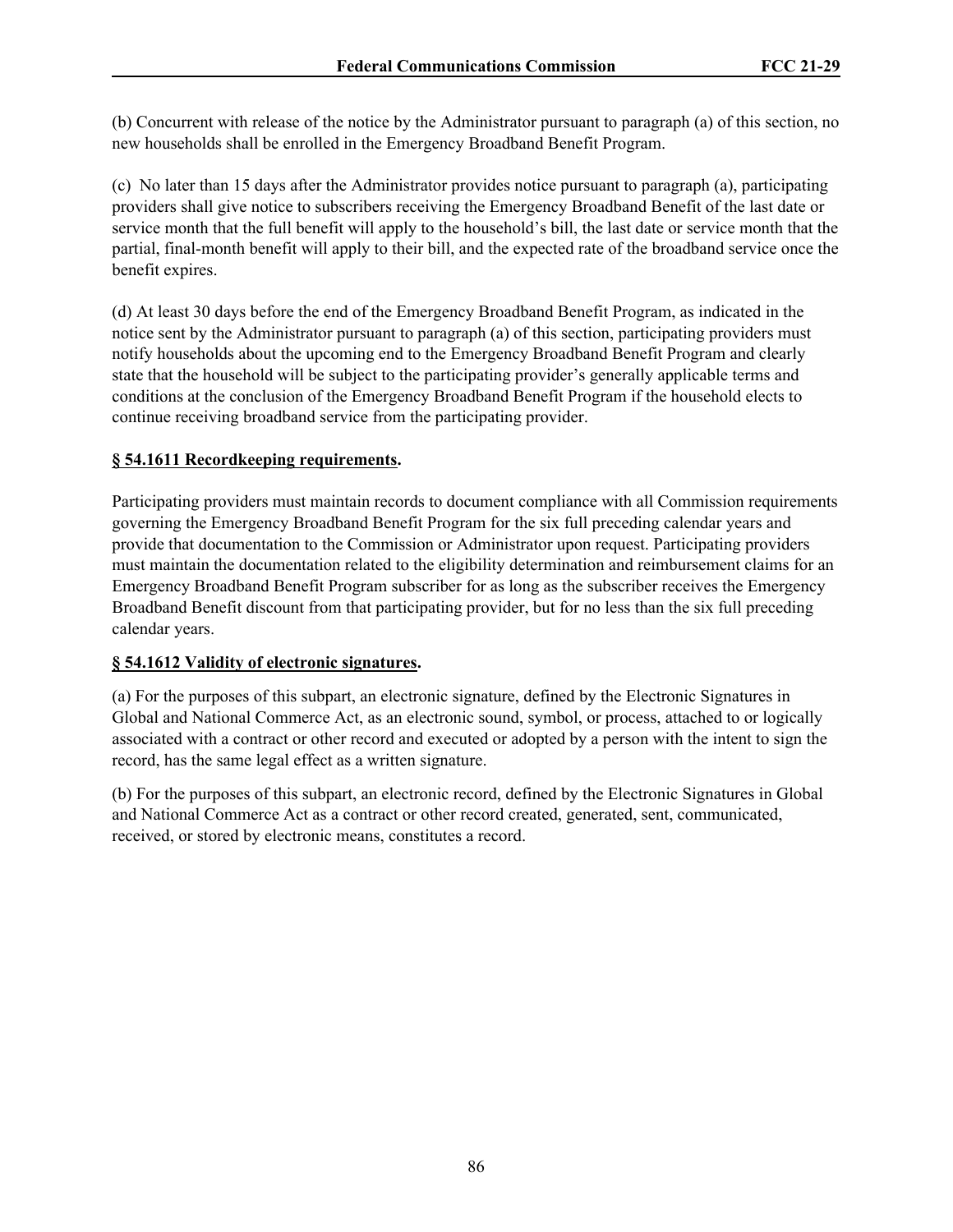## **STATEMENT OF ACTING CHAIRWOMAN JESSICA ROSENWORCEL**

#### Re: *Emergency Broadband Benefit Program*, WC Docket No. 20-445.

Today the Federal Communications Commission makes history. It adopts rules for the nation's largest-ever program to help households nationwide afford broadband service. This is a big deal.

We do this now because late last year Congress charged this agency with building a new Emergency Broadband Benefit Program. This \$3.2 billion program was designed to offset the cost of high-speed internet service for those struggling to get the connectivity they need during the ongoing pandemic.

It's a challenge that is all too real for too many families. The Pew Research Center reports that one-third of broadband users fear not being able to afford service during this time. They worry because a cruel virus has upended so much in our economy and so much in our day-to-day life. Work, education, healthcare, and more have all migrated online. As a result, it's more apparent than ever before that broadband is no longer nice-to-have, it's need-to-have, for everyone, everywhere.

This is a program that will help those at risk of digital disconnection. It will help those sitting in cars in parking lots just to catch a Wi-Fi signal to go online for work. It will help those lingering outside the library with a laptop just to get a wireless signal for remote learning. It will help those who worry about choosing between paying a broadband bill and paying rent or buying groceries. This is good stuff. It can make a meaningful difference in the lives of people across the country.

Now for the details. The Emergency Broadband Benefit Program will provide eligible households with discounts of up to \$50 a month for broadband service, and up to \$75 a month if the household is on Tribal lands. It also will provide a one-time discount of up to \$100 on a computer or tablet for eligible households, as was directed under the law.

Congress provided several ways for households to qualify for the Emergency Broadband Benefit Program—all equally under the law. Pursuant to the statute, households that participate in an existing low-income or pandemic relief program offered by a broadband provider are eligible, as are Lifeline subscribers, including those that are on Medicaid or accept SNAP benefits. Households with kids receiving free and reduced-price lunch or school breakfast are also eligible, as are those with Pell grant recipients. In addition, so are households members who have lost jobs and seen their income reduced in the last year.

Of course, adopting these rules today is just the first step. So what happens next?

First, for this program to be a success, we need the assistance of local organizations, national organizations, schools, faith-based institutions, and others who are trusted voices in their communities, to help get the word out and encourage those in need to enroll. To make it easy for those who are interested in helping, we have a website dedicated to this program that includes a place for outreach partners to learn how they can get the word out. Check it out at <https://www.fcc.gov/broadbandbenefit>.

Second, we need to encourage broadband providers of every stripe to help by participating in the program and offering service to eligible households. To get these providers ready to go, Congress tasked the agency with reviewing and accepting applications from those who want to be a part of this program. That is just what we will do in the coming weeks—work with them and help them to get ready.

Third, we must build an IT system for this program that is easy to use and ready to go. We have to get this right because this system will need to enroll millions of households who will benefit from the program. But we also need to be respectful of the data we receive and protect the privacy of the information entrusted to us by these households and by other agencies on whom we need to rely. Our work on this is already underway, but across the board we need to do this the right way.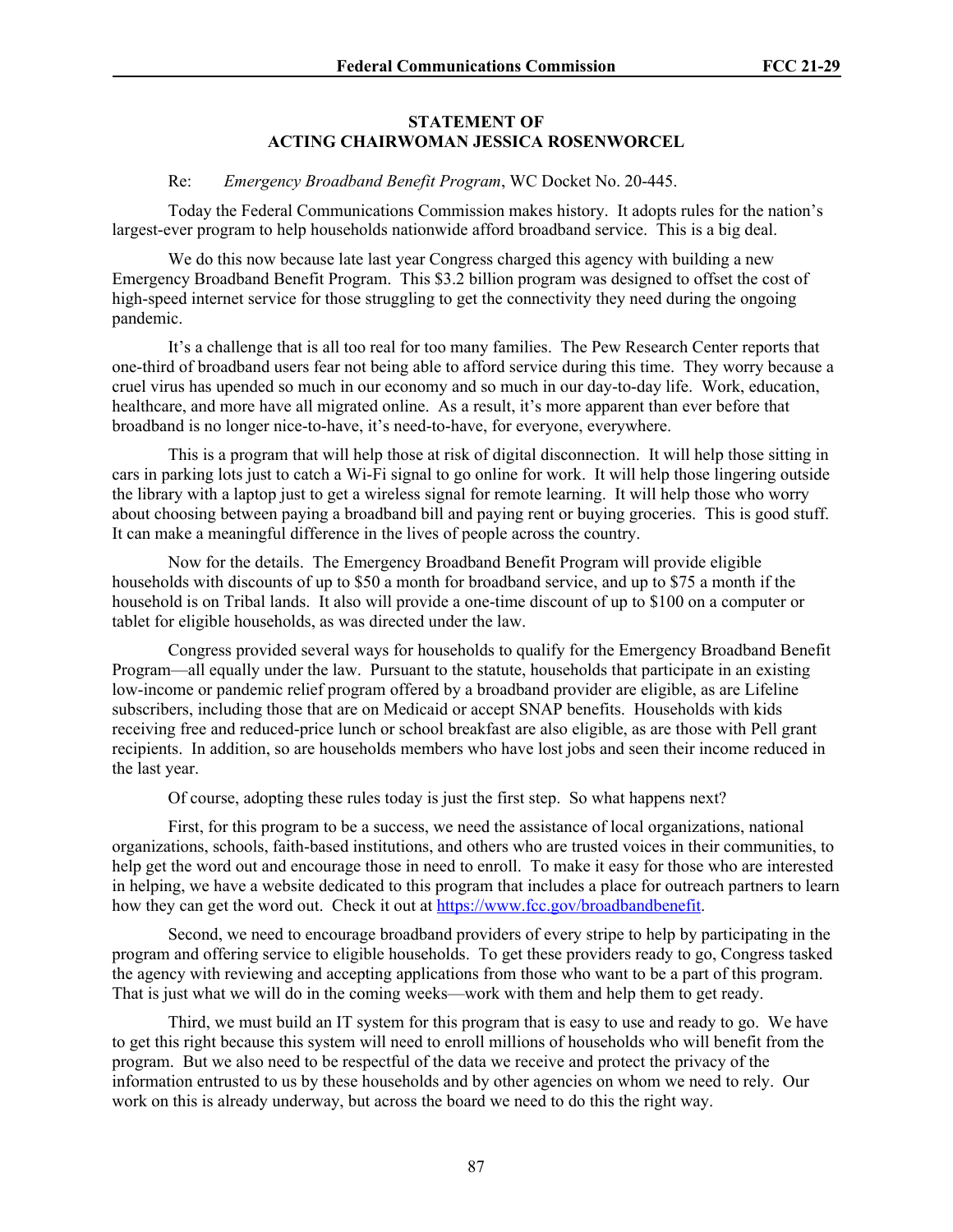Finally, let me thank those at the FCC. My colleagues reviewed this program and provided their input on an especially fast schedule. We have incorporated their ideas when the law permitted, and recognize they had some ideas that may yet inform other programs and legislative initiatives down the road. In particular, I want to thank Commissioner Carr for his careful review and attention to detail to help make the program a success. I want to thank Commissioner Starks for his thoughtful focus on the beneficiaries who are at the heart of this effort, and especially his ideas to ensure that those households served by the free and reduced-price lunch program can easily and quickly participate in this program. I want to thank Commissioner Simington for his recognition of the importance of this program and his commitment to get this decision across the finish line. Likewise, I am grateful that the expert staff of the agency was able to pull together the rules for this program under such tight statutory deadlines. I am especially grateful for their continuing commitment to this initiative. I know that they will work hard to finish the tasks required to get this program up and running with providers and then ensure it is available to all those in need.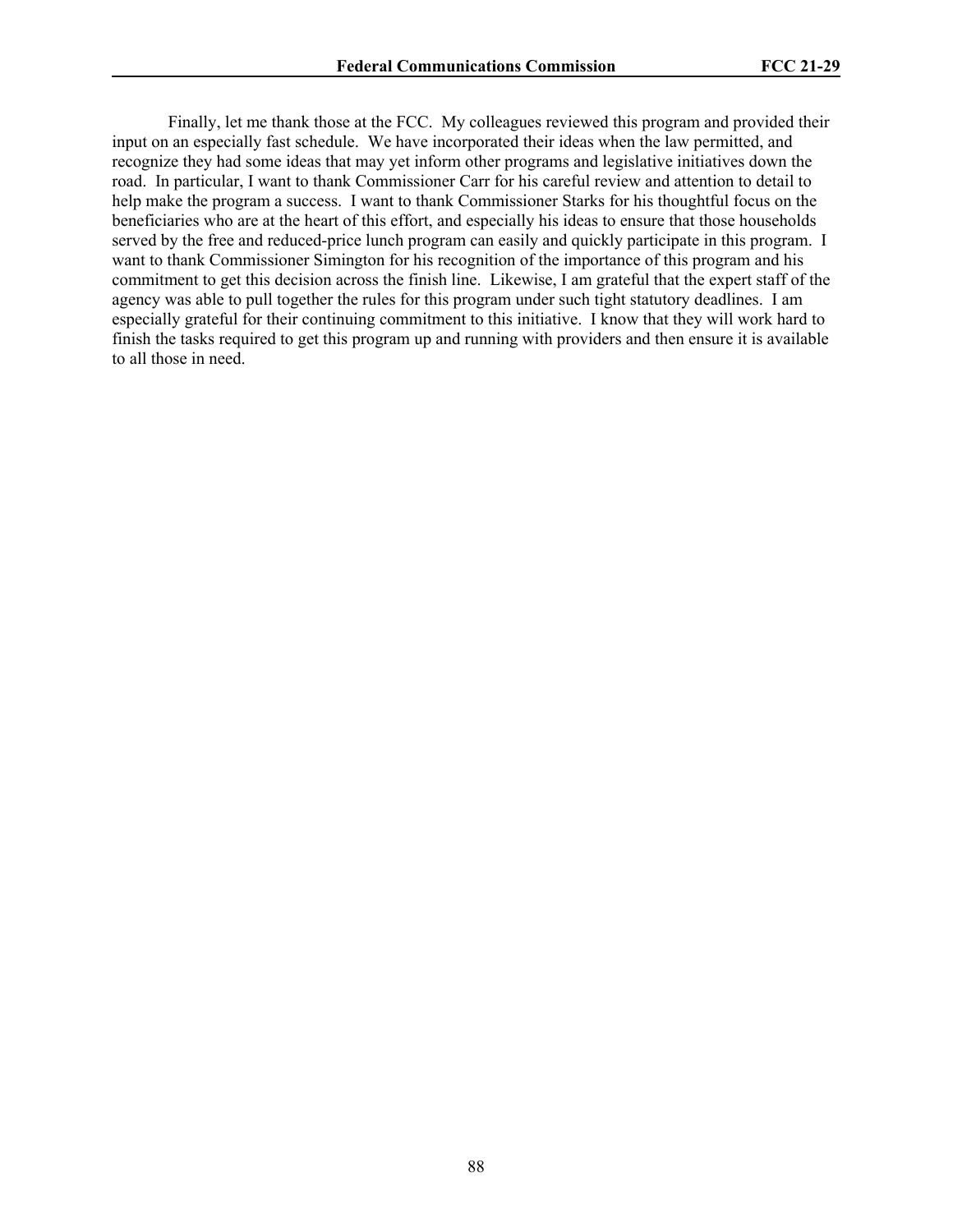#### **STATEMENT OF COMMISSIONER BRENDAN CARR APPROVING IN PART AND CONCURRING IN PART**

Re: *Emergency Broadband Benefit Program*, WC Docket No. 20-445.

Last year, this country was seized by a pandemic that seriously altered the lives of millions of Americans. In an instant, everyday tasks that used to be carried out in person moved online—from school, to work, to accessing health care. At the same moment, job losses mounted as waves of financial stress hit families across the country as so much of our nation's economic activity slowed down or ground to a halt.

The FCC recognized the sudden shifts that the pandemic caused and immediately went to work to ensure that Americans stayed connected during the crisis. The Commission cleared the way for providers to donate computers and tablets so kids could learn from home, waived Lifeline rules so that underresourced families wouldn't lose wireless service, and worked closely with providers that launched new programs to connect low-income families with high-speed services. These actions made a very real difference, but they could not be sustained without additional support from Congress given the enormous capital it takes to build, maintain, and extend those vital connections.

At the end of last year, Congress came together and addressed this on a bipartisan basis by passing an unprecedented, \$3.2 billion Emergency Broadband Connectivity Fund. Under this law, Congress directed the FCC to use these appropriated dollars to establish an Emergency Broadband Benefit Program to help connect families that could otherwise not afford broadband, including families with school-aged children.

Due to the emergency need for this funding, Congress directed the FCC to stand up this program in record time, requiring that we promulgate regulations in less than 60 days. Getting a program of this size and complexity up and running in such a short time was never going to be an easy task. And since last December, FCC staff have worked through holidays and weekends to meet our statutory deadline and deliver for Americans that are in need. I want to express my sincere thanks and appreciation to them. I also want to commend Acting Chairwoman Rosenworcel and her staff who picked up the baton on this initiative after the starting gun had already gone off. Not the easiest of tasks to inherit.

For my part, I am pleased that our decision includes a number of my top priorities. For instance, we are moving forward with a unified start date for all eligible providers. This decision will help maximize consumer choice, encourage more robust participation in the program, and avoid the consumer confusion that could have resulted from staggered start dates.

I also want to thank my colleagues for agreeing to make some significant changes to the draft that circulated earlier this week. For one, rather than containing no guidance on when the FCC will stand up this emergency program, our decision now includes a timeline for beginning enrollment, specifying that we expect to open that process no later than 60 days from now. For another, we have now increased flexibility and reduced the burdens on providers that choose to participate in the program, thus creating stronger incentives for robust participation. We have also eliminated some disincentives by clarifying the rules that will govern the sunsetting of this initiative. We made progress on strengthening protections against waste, fraud, and abuse. And my colleagues agreed to additional changes, including bolstering the role that the Office of Economics and Analytics will play, improving the reliability of our forecast for how long the appropriated funding will last, and adding new guardrails on administrative expenses.

At the same time, I differ from my colleagues on a few of the issues we address today. But it is imperative that we come together, compromise, and find common ground so that we can stand up this program. For instance, while I would have preferred that we prioritize the needs of students, I remain pleased that the program we stand up today will benefit school kids. Indeed, we include several paths to participation for families with school-aged children, thus ensuring that we have stood up a program that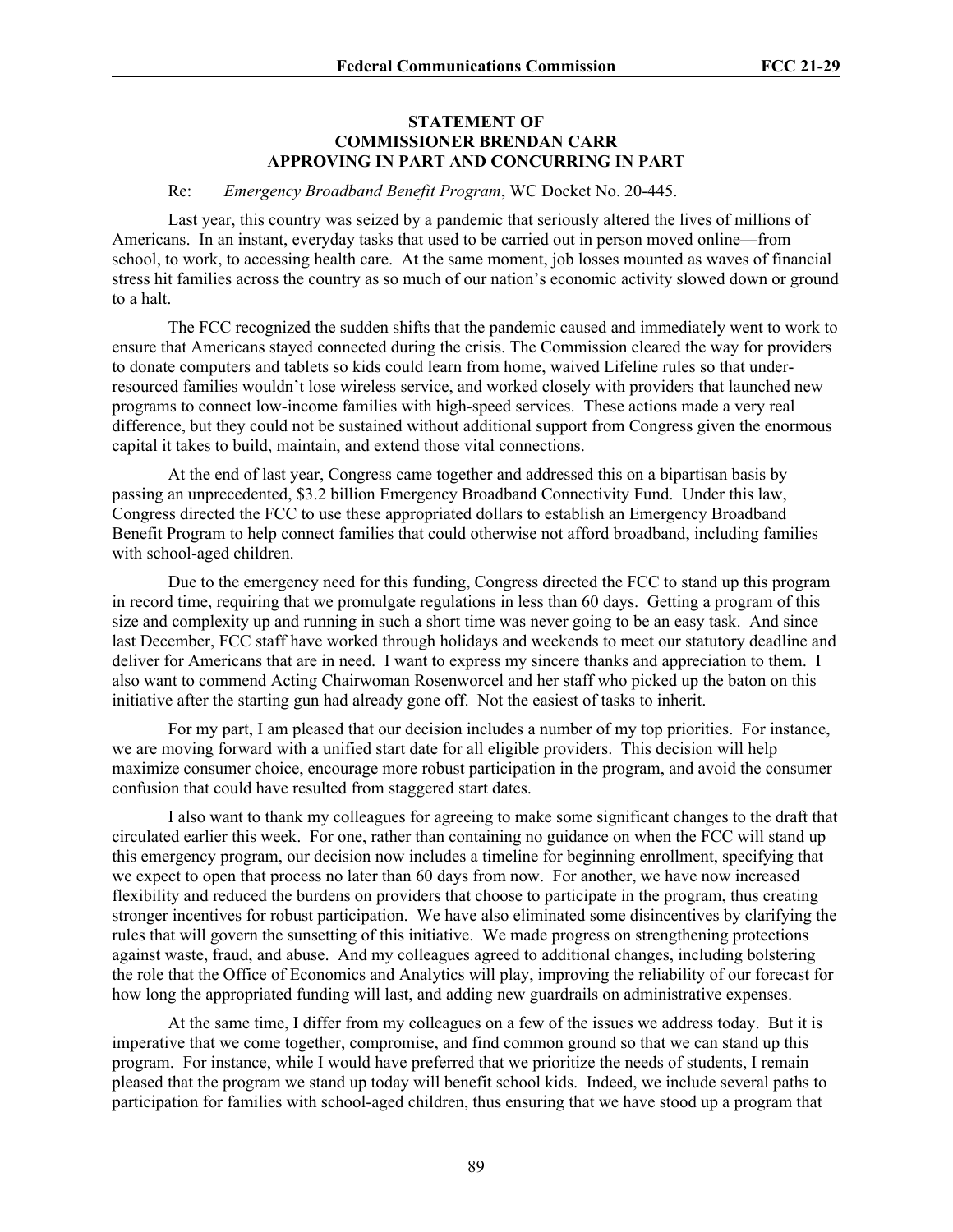will put dollars directly towards the monthly Internet bills of families with children. I also would have preferred that we make more of the necessary decisions up front through this document, rather than delegating those choices to the Wireline Competition Bureau or to USAC. I think that doing so could have provided the public and providers with greater certainty about the path forward. And there remains significant work to ensure that this program will succeed.

I want to express my thanks once again to the FCC staff that have done yeoman's work to reach this point. And it's a long list.

From the Wireline Competition Bureau: Jodie Griffin, Christian Hoefly, Eric Wu, Celia Lewis, Micah Caldwell, John Lockwood, Jessica Campbell, Annick Banoun, Sherry Ross, Ryan Palmer, Allison Baker, Kris Monteith, and Jesse Jachman. From the Office of the Managing Director: Dan Daley, Tom Buckley, Jae Seong, and Mark Stephens. From the Office of the General Counsel: Malena Barzilai, Linda Oliver, Richard Mallen, William Richardson, Chin Yoo, Margaret Drake, Andrea Kelly, Jeffrey Steinberg, Bahareh Moradi, Paula Silberthau, and Elliot Tarloff. From the Consumer and Governmental Affairs Bureau: Eduard Bartholme, Zac Champ, Lyle Ishida, Keyla Hernandez-Ulloa, Matthew Duchesne, Sayuri Rajapakse, Barbara Esbin, Kimberly Wild, and Patrick Webre. And, finally, from the Enforcement Bureau: Kalun Lee, Keith Morgan, Pamela Gallant, Jeffrey Gee, Mindy Littell, Georgina Feigen, Rizwan Chowdhry, Victoria Randazzo, and Pam Slipakoff.

I welcomed the chance to work with my colleagues and staff to improve our decision today. I will be voting to approve in part and concur in part.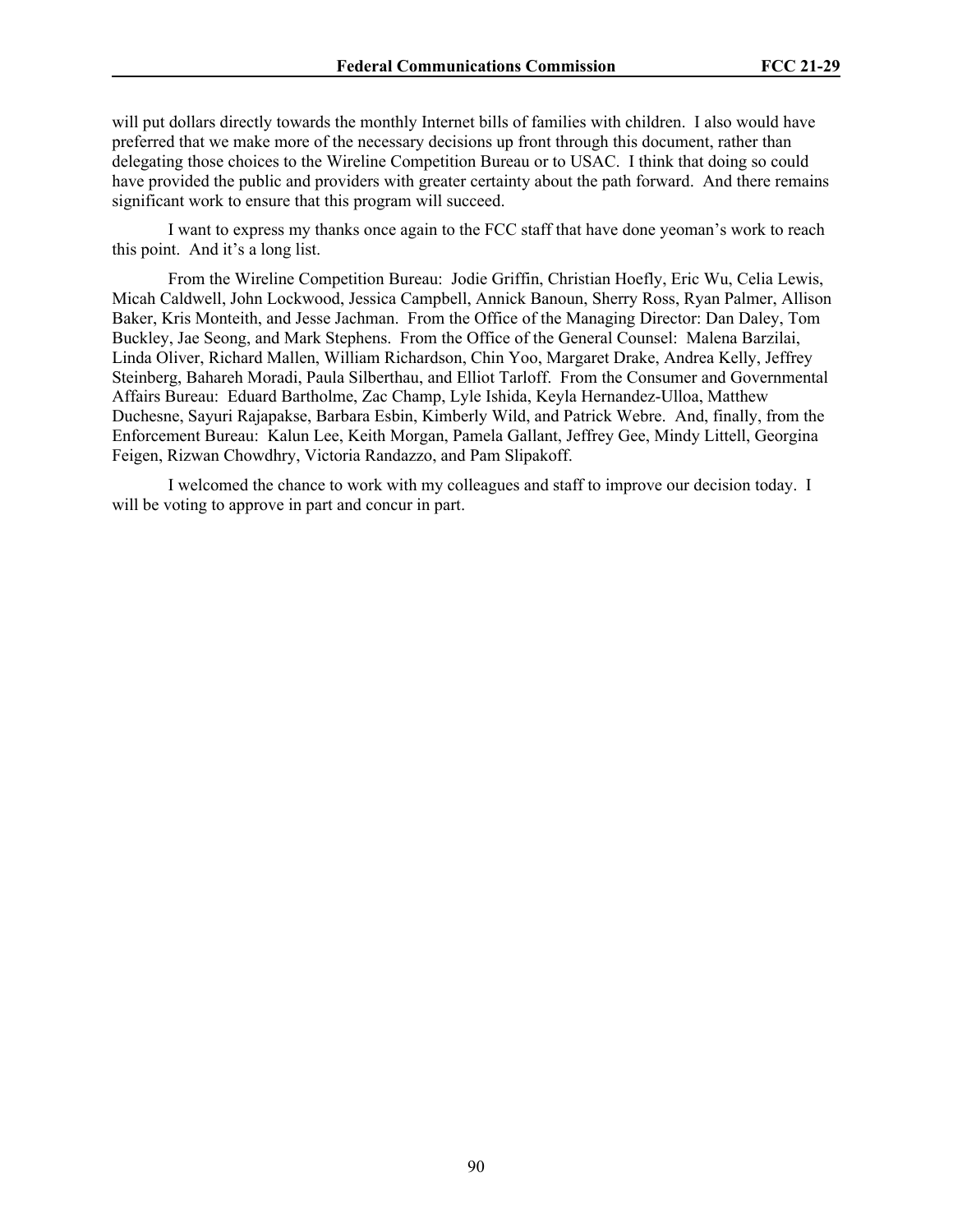### **STATEMENT OF COMMISSIONER GEOFFREY STARKS**

#### Re: *Emergency Broadband Benefit Program*, WC Docket No. 20-445.

In June of 2020, I co-authored an op-ed with leaders Reverend Al Sharpton, Vanita Gupta, Marc Morial, and Maurita Coley entitled, *Broadband Access Is a Civil Right We Can't Afford to Lose—But Many Can't Afford to Have.*<sup>1</sup> The first line in that piece reads: "There is a broadband emergency in America." I am deeply proud of today's action that follows through with that fierce urgency of now. If we are successful—and we must be—the Emergency Broadband Benefit (EBB) will reach more disconnected low-income households and people of color than any previous FCC effort to close the digital divide.

For the past year, Americans have banded together to fight the novel coronavirus. Together we have cared for loved ones, supported local businesses, and helped children continue their educations virtually. While many of us migrated our lives online to keep our communities safe and healthy, tens of millions of Americans without access to high-quality, affordable broadband have been left out of that digital shift. Our long-standing digital divide has morphed into a monstrous COVID-19 divide.

While the FCC has focused on expanding rural access, we have yet to take up the central reason that 77 million Americans lack access to an adequate home broadband connection: affordability. No family should have to decide between keeping the lights on or getting the household connected. Even now, Black Americans and other people of color are significantly less likely to have a home broadband connection than their counterparts. This cannot stand. We can no longer defer the hard work on digital equity and believe that a future group and time will solve this issue. This is the time, and now is the moment. When we focus on broadband in America, we must focus on the smoldering front that communities of color constitute in our battle for internet equality. As we look to our shared future, we have an unparalleled opportunity to rebuild our economy by connecting the unconnected, keep Americans safe by advancing telemedicine, and broaden the horizons of young learners everywhere by supporting remote education.

That brings us to today. I am proud to approve the rules implementing the Emergency Broadband Benefit Program—the largest COVID-emergency broadband program to date. As I have said many times over the last few weeks, I have great expectations for this program. Importantly, the EBB not only supports people who are eligible for the FCC's existing Lifeline program (generally households at or below 135 percent of the Federal Poverty Guidelines), but it also extends to families with students enrolled in free or reduced-price school lunch or breakfast programs, people who have received a Federal Pell Grant, and those who have experienced a COVID-related loss of income. Greater support and more expansive eligibility ensure the program reaches those most in need during this coronavirus crisis.

There are a number of important features in today's Order, and I want to highlight just a few. First, in accord with the Consolidated Appropriations Act of 2021, I am glad that we are expanding the capabilities of the National Verifier to allow verification of eligibility based on substantial loss of income, Federal Pell Grant participation, and participation in the Richard B. Russell National School Lunch Act or the school breakfast program under section 4 of the Child Nutrition Act. The Order directs the Universal Service Administrative Company (USAC) to enter database agreements to make verifying these new categories through the National Verifier automatic to the extent possible and to accept a wide variety of documentation if manual review is required. For laudable privacy and security reasons, setting up new

<sup>1</sup> Reverend Al Sharpton, Commissioner Geoffrey Starks, Vanita Gupta, Marc Morial, & Maurita Coley, *Broadband Access is a Civil Right We Can't Afford to Lose – But Many Can't Afford to Have*, ESSENCE (June 17, 2020), https://www.essence.com/news/broadband-access-is-a-civil-right-we-cant-afford-to-lose-but-many-cant-afford-tohave/.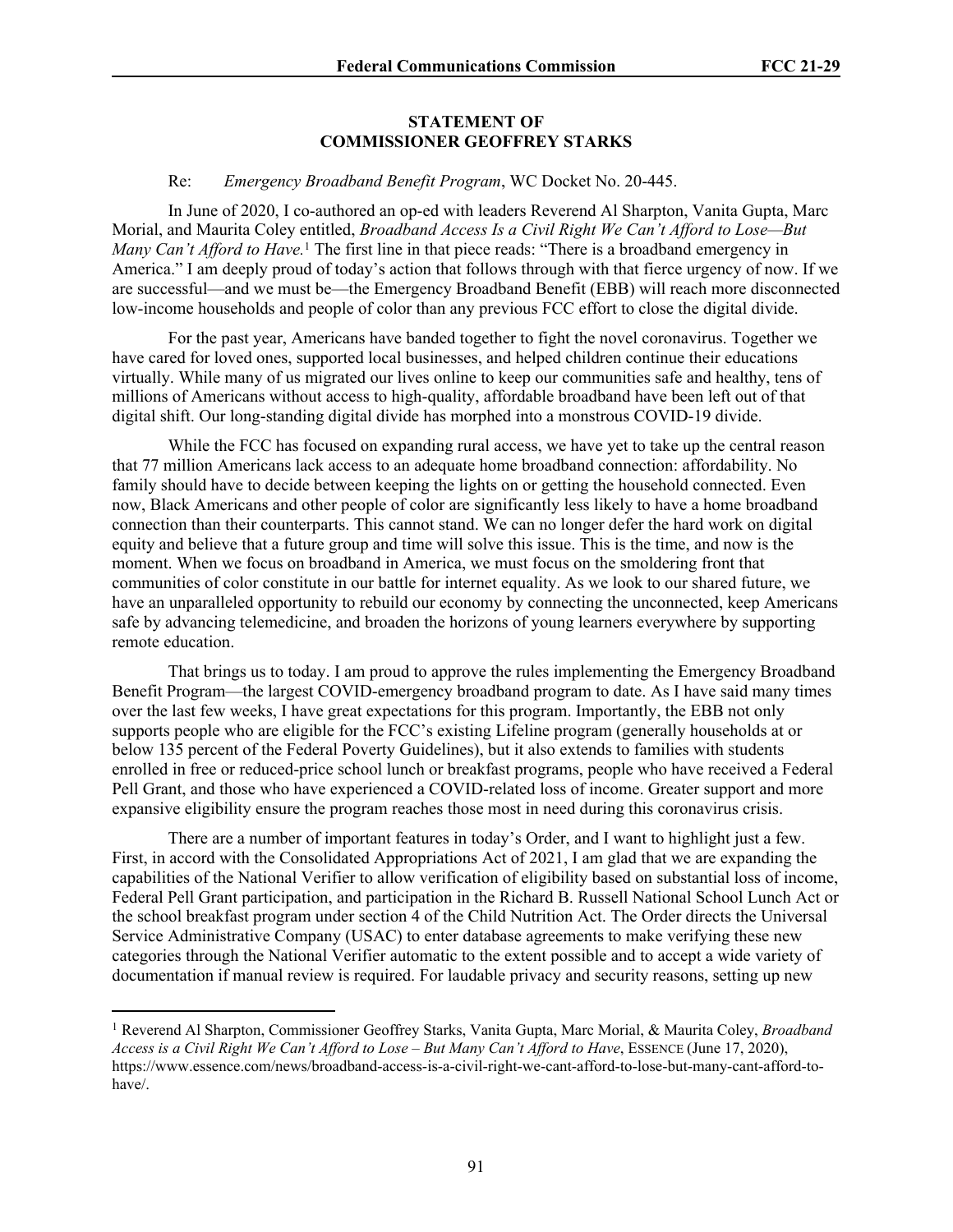database connections can be a burdensome and time-consuming process. It's well worth the effort. A recent GAO report on the National Verifier documents that the manual review process has not worked well for many people applying to the FCC's Lifeline program. In fact, two-thirds of applicants who underwent manual review between June 2018 and June 2020 did not get across the finish line and complete their applications.<sup>2</sup>

We heard from many broadband providers that they hoped to simplify their participation by relying on the National Verifier exclusively, rather than alternative verification means. These important changes will ensure that more eligible families have more provider options in the program—especially Pell Grant recipients. Just last week, I held my second annual HBCU Presidents' Roundtable where I heard an update about the pressing internet access issues HBCU students have faced during the pandemic period. HBCUs graduate about 20 percent of all Black undergrads, and more than half of HBCU students are the first in their families to attend college. Moreover, 75 percent of HBCU students qualify for Pell Grants. I will closely monitor the development of verification systems for Pell Grant recipients to ensure student-onboarding systems are efficient and effective, so that the EBB properly serves the next generation of leaders.

Second, I am pleased the Order removes roadblocks to getting families with children connected. When designing this benefit, Congress specifically targeted support for families with children participating in free and reduced-price lunch and breakfast programs. We have learned, however, that relying on those nutrition programs for eligibility presents logistical and privacy challenges. Many students who receive these meals do not have individual documentation of their participation, and schools need specific authorization under state and federal laws to release it. For many parents, the pandemic has surely made getting this kind of documentation harder. In order to reduce enrollment barriers, I called for the Commission to consider all households with students enrolled in USDA Community Eligibility Provision (CEP) schools eligible for the EBB. CEP "allows the nation's highest poverty schools and districts to serve breakfast and lunch at no cost to all enrolled students without collecting household applications."<sup>3</sup> These low-income communities constitute some of the most persistently disconnected households in our country.

Quite clearly, we must connect these households as quickly as possible, with as few burdens as practicable. To that end, I proposed that in order to enroll these CEP households into the program, a household need only provide the name of their child's school.<sup>4</sup> I also pushed for an expedited verification process for CEP households enrolling in EBB, so they can be verified automatically without the need for follow-up interactions or documentation. I thank the Acting Chair and my colleagues for agreeing to implement this fast action with a high impact. Approving eligibility based on CEP will make broadband more accessible for the 14.9 million students attending some of the nation's highest-poverty schools, a victory that will help to ensure that they do not lag behind their peers during the ongoing public health emergency.

I thank my colleagues for working with me to ease administrative burdens on these families. This week, I met with students and Principal Willie Brewster from Brenda Scott Academy in Detroit, Michigan, a performing arts school at which 88% of students are Black and 80% of students qualify for

<sup>2</sup> U.S. Gov't Accountability Off., GAO-21-235, FCC Has Implemented the Lifeline National Verifier but Should Improve Consumer Awareness and Experience 16 (2021).

<sup>3</sup> *Community Eligibility Provision*, U.S. Dep't of Agric., [https://www.fns.usda.gov/cn/community-eligibility](https://www.fns.usda.gov/cn/community-eligibility-provision)[provision](https://www.fns.usda.gov/cn/community-eligibility-provision) (last visited Feb. 25, 2021).

<sup>4</sup> This is important because one of CEP's many benefits is reducing stigma by treating all students the same at mealtimes, and many parents may not even realize that CEP is the reason their child is receiving meals at school. This list of CEP schools is public information.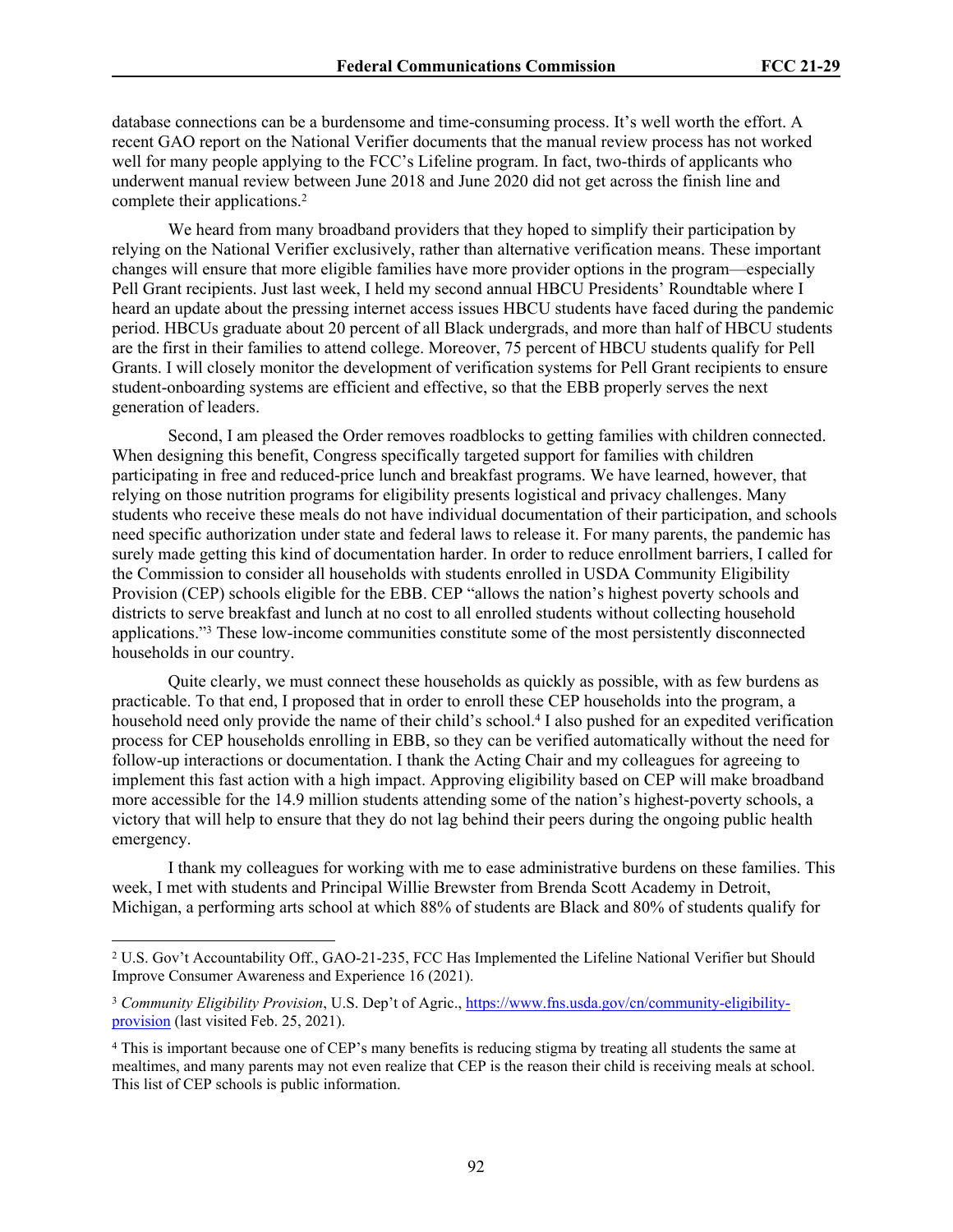free or reduced-price lunch. These young middle school students talked about their dreams of one day working in digital animation, film, and civil rights law. Beyond their dreams, they shared their reality with me as well. They spoke candidly about both the successes and challenges of their experiences with online learning during the COVID-19 pandemic. They talked about their needs for faster, more reliable broadband, so they can engage in synchronous learning, as well as upgraded devices so they are not as dependent on their cell phones to learn. What struck me most was one eighth grader who said plainly that she "needed a better internet." I agree. It is clear that EBB can be the start to transforming the lives of our next generation of leaders.

Reducing administrative burdens is especially important to me because we know that some households will have to transition to a different broadband provider or program to take advantage of EBB. The Order we adopt today acknowledges the critical efforts of local governments, community institutions, housing providers, schools, state departments of education, and other organizations that have created their own broadband programs. Many of these organizations connected thousands of households in senior and student residences, mobile home parks, apartment buildings, and federal housing units using bulk or sponsored billing arrangements, in which households receive service through an intermediary. We will need to work with these organizations—frequently serving at the local level—to make sure that we don't lose eligible families that can and want to move to EBB.

Finally, I am pleased my colleagues and I have reached a solution that prioritizes transparency and consumer protection as we plan for the time when the program begins to wind down. The EBB structure—a fixed pot of funds for an uncertain number of households—presents a difficult challenge. The Order we adopt today balances the risk of leaving a significant amount of unspent money in the fund with the need to minimize bill shock in the final month of the program. Promising in advance that the final month's subsidy would be no less than 50% of the standard amount was a fine start for the draft Order, but I could not help but worry that without better protections, millions of low-income families might owe up to \$25 dollars above their EBB-discounted payment in the program's last month. For millions of struggling families, an unexpected \$25 bill can be a lot. To that end, I take note that many carrier-sponsored low-income broadband programs price their service at around \$10 per month. With those concerns in mind, I requested an opt-in approach for partial discounts, in which households would need to affirmatively consent to continue service during the final month of the program if they are to receive a partial subsidy. That is to say, in the final month of the EBB, I want to make sure that no families will have to pay out of pocket for broadband service unless they choose to do so. Requiring providers to seek an opt-in ensures families will not be forced to make big sacrifices to pay for an unwelcome bill or end up with an unpaid balance to a provider that potentially locks them out of future broadband opportunities. Thank you to the Acting Chair for working with me and to my colleagues for agreeing to this change.

\* \* \* \* \*

Diligent administration of this benefit will significantly impact families across the country, but I am mindful that this is a temporary solution to a long-term problem. Tens of millions of Americans lacked access to broadband services long before COVID-19. They need a permanent solution. I am hopeful that the EBB will serve as a substantial step toward a future where all Americans have access to high-quality, affordable broadband.

Organizing a program of this size and urgency has taken an enormous commitment from the Commission's staff. Your unwavering dedication will ensure members of our most vulnerable communities experience the transformative impact of broadband connectivity. Thank you for preparing this Order and for the hard work yet to come.